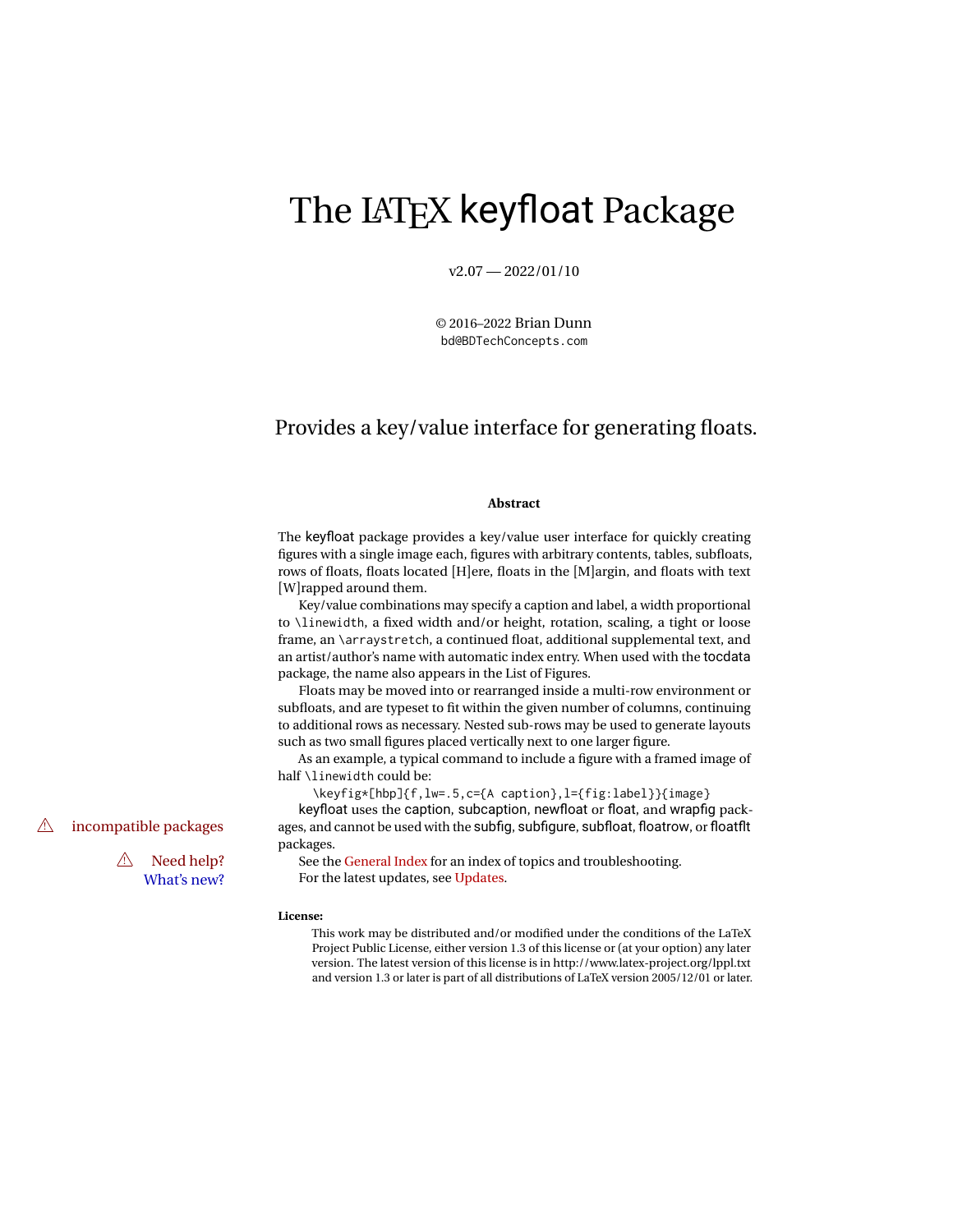## **Contents**

| 1            |                                                                                                                        | <b>Introduction</b><br>6                                                                                                                                                 |
|--------------|------------------------------------------------------------------------------------------------------------------------|--------------------------------------------------------------------------------------------------------------------------------------------------------------------------|
|              | 1.1                                                                                                                    | $6\phantom{1}$                                                                                                                                                           |
|              | 1.2                                                                                                                    | 6                                                                                                                                                                        |
|              | 1.3                                                                                                                    | $\overline{7}$                                                                                                                                                           |
|              | 1.4                                                                                                                    | 8                                                                                                                                                                        |
|              | 1.5                                                                                                                    | 9                                                                                                                                                                        |
| $\mathbf{2}$ |                                                                                                                        | <b>Using the keyfloat package</b><br>10                                                                                                                                  |
|              | 2.1                                                                                                                    | 10                                                                                                                                                                       |
|              | $2.2\,$                                                                                                                | 11                                                                                                                                                                       |
|              | 2.3                                                                                                                    | 13                                                                                                                                                                       |
|              | 2.4                                                                                                                    | 17                                                                                                                                                                       |
|              | 2.5<br>2.5.1<br>2.5.2<br>2.5.3<br>2.5.4<br>2.5.5<br>2.5.6<br>2.5.7<br>2.5.8<br>2.5.9<br>2.6<br>2.6.1<br>2.6.2<br>2.6.3 | 18<br>18<br>Groups of floats, shared keys, keep aspect ratio<br>29<br>31<br>33<br>34<br>35<br>37<br>42<br>44<br>46<br>46<br>Distance between floats and rows<br>46<br>47 |
| 3            | Code                                                                                                                   | 48                                                                                                                                                                       |
|              | 3.1                                                                                                                    | 48                                                                                                                                                                       |
|              | 3.2                                                                                                                    | 48                                                                                                                                                                       |
|              | 3.3                                                                                                                    | 49                                                                                                                                                                       |
|              | 3.4                                                                                                                    | 50                                                                                                                                                                       |
|              | 3.5                                                                                                                    | 51                                                                                                                                                                       |
|              | 3.6                                                                                                                    | 51                                                                                                                                                                       |
|              | 3.7                                                                                                                    | 59                                                                                                                                                                       |
|              | 3.8                                                                                                                    | 59                                                                                                                                                                       |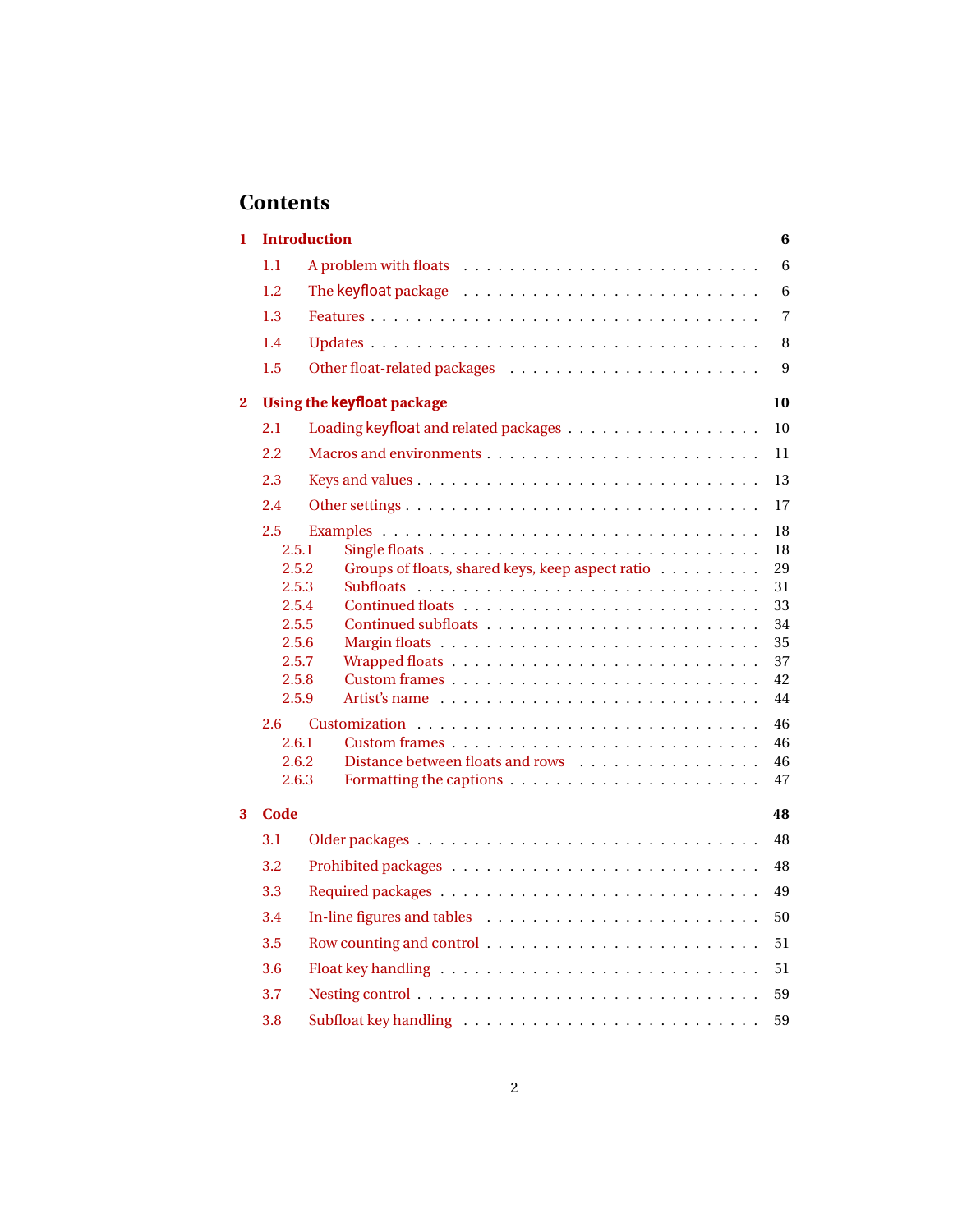|   | 3.9  |                                                                   | 63  |
|---|------|-------------------------------------------------------------------|-----|
|   | 3.10 |                                                                   | 64  |
|   | 3.11 |                                                                   | 66  |
|   | 3.12 |                                                                   | 69  |
|   | 3.13 |                                                                   | 73  |
|   | 3.14 |                                                                   | 74  |
|   | 3.15 |                                                                   | 75  |
|   | 3.16 |                                                                   | 86  |
|   | 3.17 |                                                                   | 86  |
|   | 3.18 |                                                                   | 87  |
|   | 3.19 |                                                                   | 89  |
|   | 3.20 | The \keyfig macro $\dots\dots\dots\dots\dots\dots\dots\dots\dots$ | 89  |
|   | 3.21 |                                                                   | 90  |
|   | 3.22 |                                                                   | 91  |
|   | 3.23 |                                                                   | 92  |
|   | 3.24 |                                                                   | 92  |
|   | 3.25 |                                                                   | 93  |
|   | 3.26 |                                                                   | 99  |
|   | 3.27 |                                                                   |     |
|   | 3.28 |                                                                   |     |
| 4 |      | keyfloat package maintenance                                      | 109 |
|   |      | <b>Change History</b>                                             | 110 |
|   |      | <b>Index of Objects</b>                                           | 112 |
|   |      | <b>General Index</b>                                              | 117 |
|   |      | <b>Index of Indexes</b>                                           | 119 |
|   |      | <b>List of Examples</b>                                           |     |
|   | 1    |                                                                   | 18  |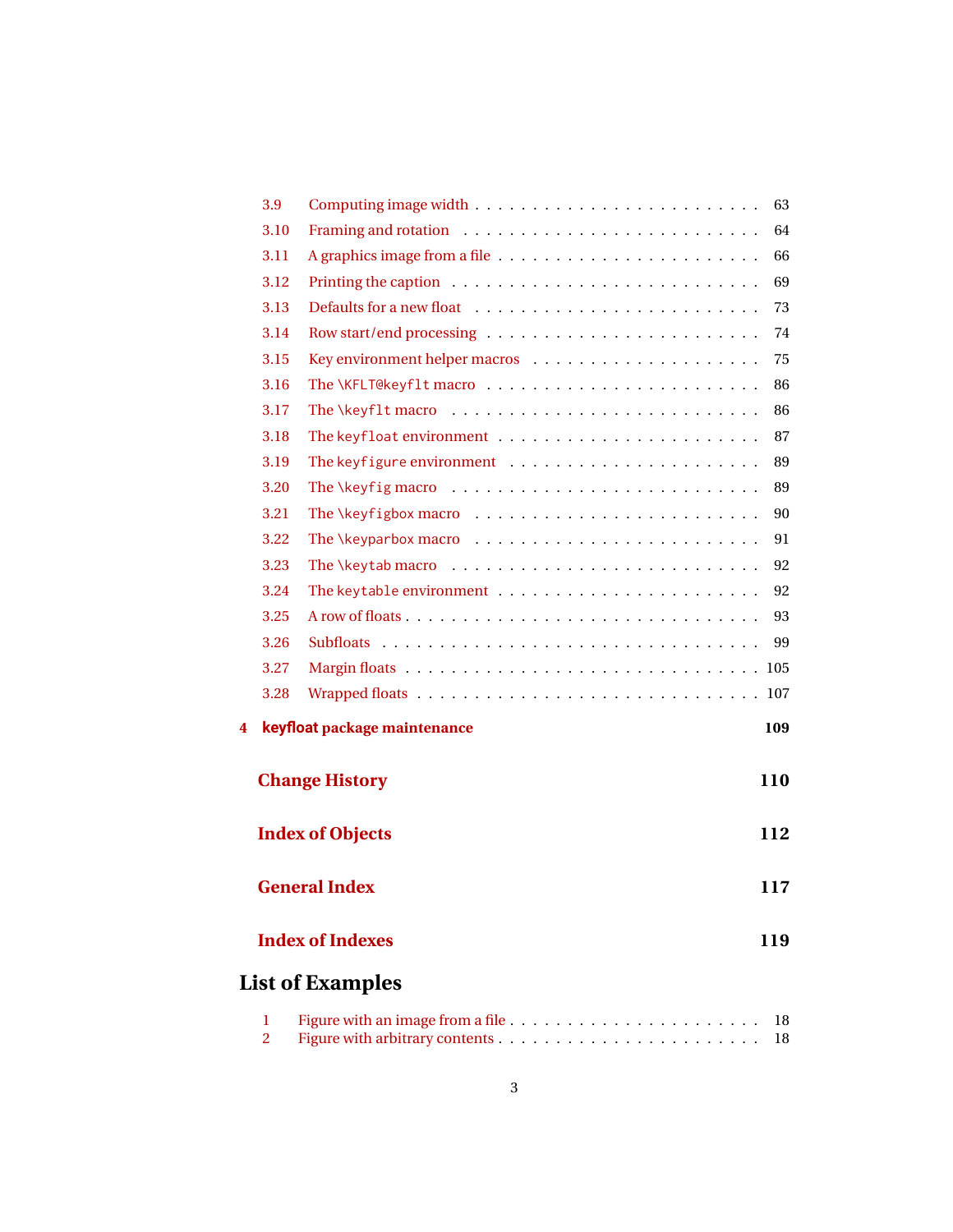| 3              | Figure environment with arbitrary contents                                       | 19 |
|----------------|----------------------------------------------------------------------------------|----|
| 4              |                                                                                  | 19 |
| 5              | Table environment with arbitrary contents                                        | 20 |
| 6              |                                                                                  | 21 |
| $\overline{7}$ |                                                                                  | 22 |
| 8              |                                                                                  | 23 |
| 9              |                                                                                  | 24 |
| 10             |                                                                                  | 25 |
| 11             |                                                                                  | 26 |
| 12             |                                                                                  | 26 |
| 13             |                                                                                  | 27 |
| 14             |                                                                                  | 28 |
| 15             | Groups of figures - keyfloats environment                                        | 29 |
| 16             | Subfigures - keysubfigs environment                                              | 31 |
| 17             | Subtables [H] - keysubtabs environment                                           | 32 |
| 18             |                                                                                  | 33 |
| 19             |                                                                                  | 34 |
| 20             | The margin figure environment $\ldots \ldots \ldots \ldots \ldots \ldots \ldots$ | 35 |
| 21             |                                                                                  | 35 |
| 22             |                                                                                  | 36 |
| 23             |                                                                                  | 36 |
| 24             |                                                                                  | 37 |
| 25             | Using \keyfigbox[W] and \keyparbox[W]                                            | 38 |
| 26             | Using \keyfigure[W] and \keytable[W]                                             | 39 |
| 27             |                                                                                  | 40 |
| 28             |                                                                                  | 41 |
| 29             |                                                                                  | 42 |
| 30             |                                                                                  | 43 |
| 31             |                                                                                  | 44 |
| 32             |                                                                                  | 44 |
| 33             |                                                                                  | 45 |

## **List of Figures**

| $\mathbf{2}$   | $A \ \ \ \ \ \$ |  |
|----------------|-----------------|--|
| 3              |                 |  |
| $\overline{4}$ |                 |  |
| .5             |                 |  |
| 6              |                 |  |
| -7             |                 |  |
| -8             |                 |  |
|                |                 |  |
|                | -28             |  |
| <b>10</b>      |                 |  |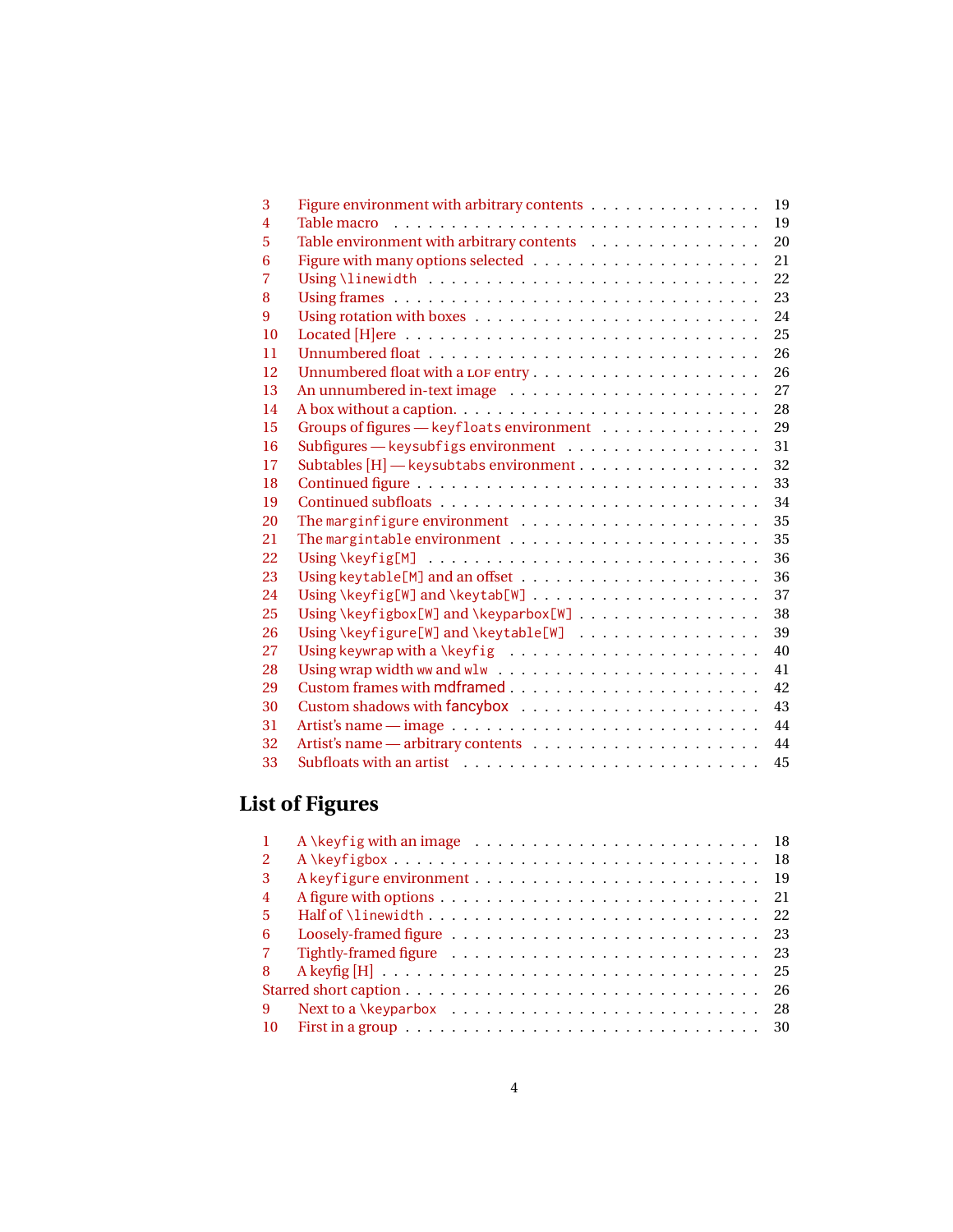| 11 | Third in a group $\ldots \ldots \ldots \ldots \ldots \ldots \ldots \ldots \ldots \ldots$ | 30 |
|----|------------------------------------------------------------------------------------------|----|
| 12 |                                                                                          | 30 |
| 13 |                                                                                          | 30 |
| 14 |                                                                                          | 30 |
| 15 |                                                                                          | 31 |
| 16 |                                                                                          | 33 |
| 16 |                                                                                          | 33 |
| 17 |                                                                                          | 34 |
| 17 |                                                                                          | 34 |
| 18 |                                                                                          | 35 |
| 19 |                                                                                          | 36 |
| 20 |                                                                                          | 37 |
| 21 |                                                                                          | 38 |
| 22 | A\keyfigure[W]                                                                           | 39 |
| 23 |                                                                                          | 40 |
| 24 | A \keyfig[W] with wlw                                                                    | 41 |
| 25 | A \keyfig[W] with ww                                                                     | 41 |
| 26 |                                                                                          | 42 |
| 27 |                                                                                          | 42 |
| 28 |                                                                                          | 43 |
| 29 |                                                                                          | 43 |
| 30 |                                                                                          |    |
| 31 | Last 44                                                                                  |    |
| 32 |                                                                                          |    |

## **List of Tables**

|                |                                                                                        | 14 |
|----------------|----------------------------------------------------------------------------------------|----|
|                | Keys and values $-$ part II $\dots \dots \dots \dots \dots \dots \dots \dots \dots$    | 15 |
| $\overline{2}$ |                                                                                        | 16 |
| 3              | Key wp: Wrapped float placement options                                                | 16 |
| $\overline{4}$ |                                                                                        | 19 |
| 5              |                                                                                        | 20 |
| 6              |                                                                                        | 23 |
|                |                                                                                        | 23 |
| 8              |                                                                                        | 24 |
| 9              |                                                                                        | 25 |
| 10             | Seventh in a group $\dots \dots \dots \dots \dots \dots \dots \dots \dots \dots \dots$ | 30 |
| 11             |                                                                                        | 32 |
| 12             |                                                                                        | 35 |
| 13             |                                                                                        | 36 |
| 14             |                                                                                        | 37 |
| 15             |                                                                                        | 39 |
|                |                                                                                        |    |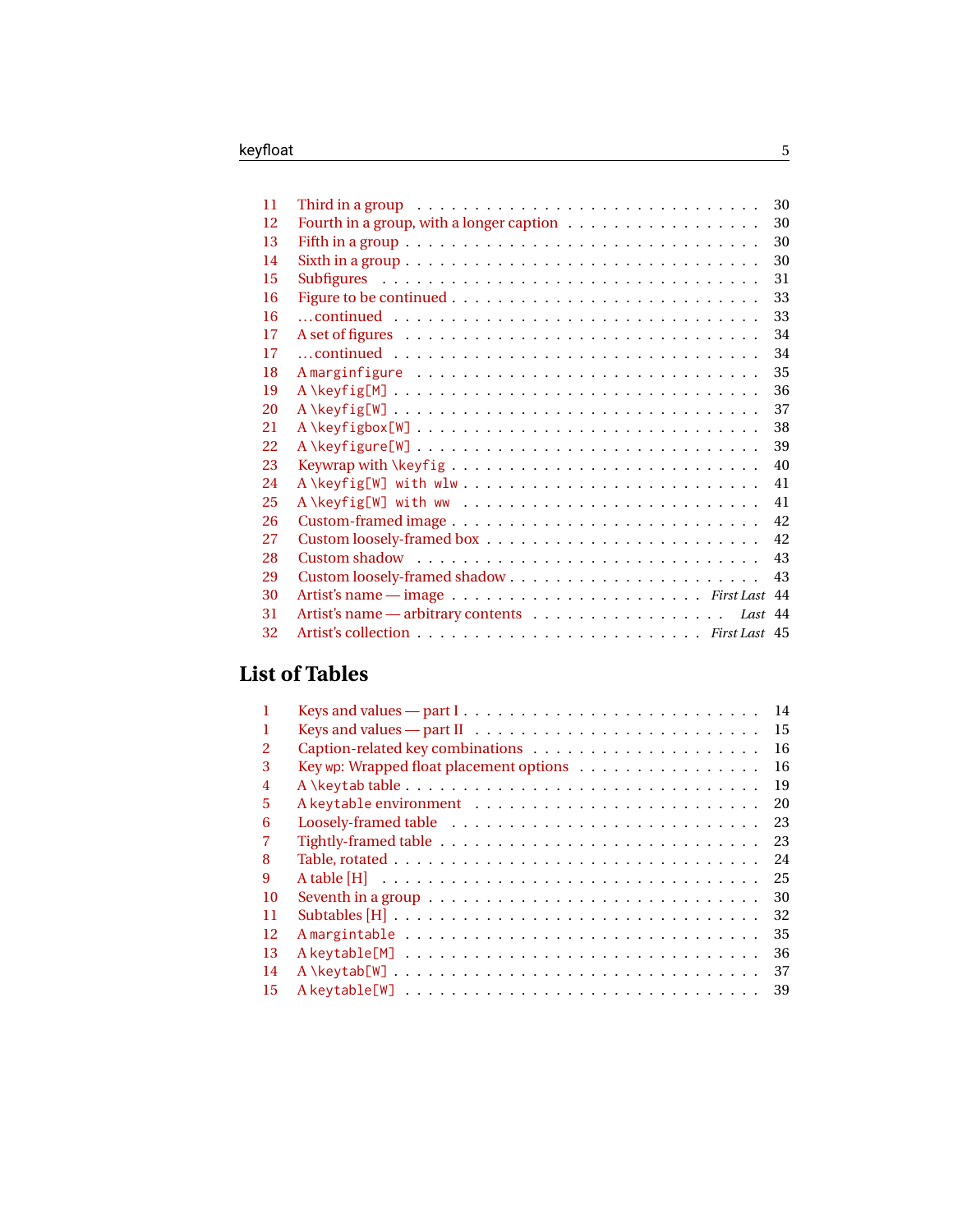### <span id="page-5-0"></span>**1 Introduction**

The keyfloat package simplifies the creation of  $LATEX$  floats, while still allowing a large number of useful features.

#### <span id="page-5-1"></span>**1.1 A problem with floats**

When including a figure with a graphics image into a document, the user typically enters something such as:

```
\begin{figure}
\centering
\includegraphics[width=3in]{filename}
\caption{A Figure}
\label{fig:somelabel}
\end{figure}
```
When doing that often enough, it makes sense to factor the common code:

\onefigure[3in]{filename}{A Figure}{fig:somelabel}

Expanding the capability of \onefigure via xparse can lead to the general case of:

```
\onefigure*[loc](width){filename}(add'l text)[shortcap]{caption}*[label]
```
Attempting to add additional features such as frames and continued floats hits the limit of nine parameters for a TEX macro, requiring that new features use some kind of change-state macros instead. Attempting to support rows of floats or subfloats only makes things more complicated still.

A key/value system solves the problem of adding more features, does not require much additional typing, is a more self-documenting syntax, and allows a shared syntax with subfloats and groups of floats as well. Thus, the keyfloat package.

### <span id="page-5-2"></span>**1.2 The keyfloat package**

Using keyfloat, the previous example becomes:

\keyfig{w=3in,c=A figure,l=fig:somelabel}{filename}

The \onefigure general case becomes:

```
\keyfig*[loc]{w=width,t={add'l text},sc=shortcap,cstar=caption,
    l=label}{filename}
```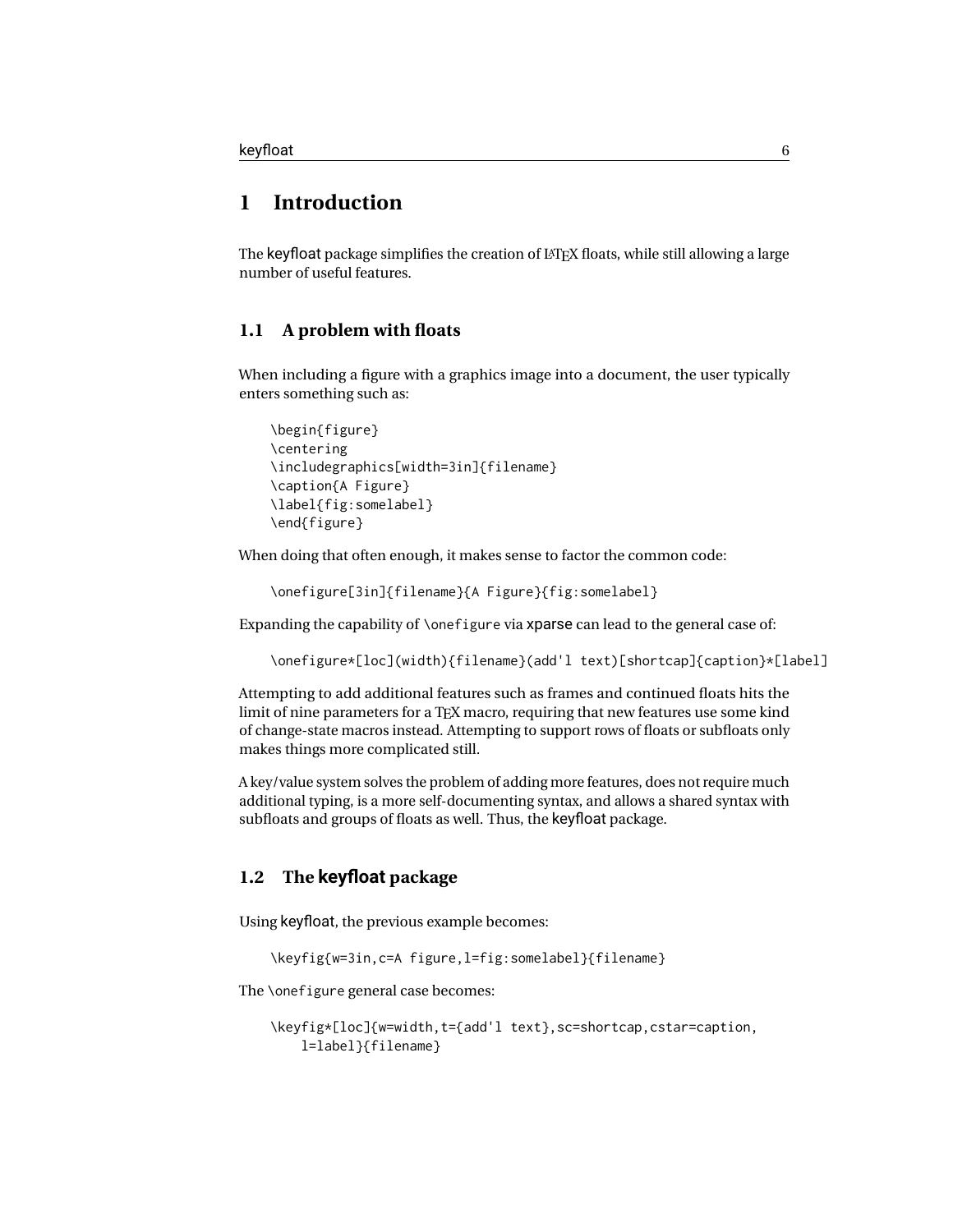#### <span id="page-6-0"></span>**1.3 Features**

The macros and environments provided by keyfloat include:

**\keyfig:** A figure with an image.

**\keytab:** A table.

**\keyflt:** An arbitrary float type macro.

**\keyfigbox:** A figure with arbitrary contents.

**\keyparbox:** A "figure" without a caption, useful to place uncaptioned text inside a group,

**keyfigure:** A figure environment.

**keytable:** A table environment.

**keyfloat:** An arbitrary float type environment.

**keyfloats:** A group of rows and columns of floats.

**keysubfigs:** A figure containing a group of rows and columns of subfigures.

**keysubtabs:** A table containing a group of rows and columns of subtables.

**keysubfloats:** A float of arbitrary type containing a group of rows and columns of subfloats.

**keywrap:** Wraps a keyfloat around an environment of text. Usable inside a list.

**marginfigure:** A figure environment placed into the margin.[1](#page-6-1)

**margintable:** A table environment placed in the margin.

Additional features include:

- Rows and columns of floats may be generated by placing them inside a keyfloats environment.
- Subfloats may be generated by placing them inside a keysubfigs or keysubtabs environment.
- Dynamic layout: The number of columns is specified. Extra floats are placed onto additional rows as needed, with the final row adjusted to compensate for leftovers.

<span id="page-6-1"></span> $1$ marginfigure and margintable: The environments provided by the tufte-book class are used if loaded, otherwise keyfloat provides its own versions.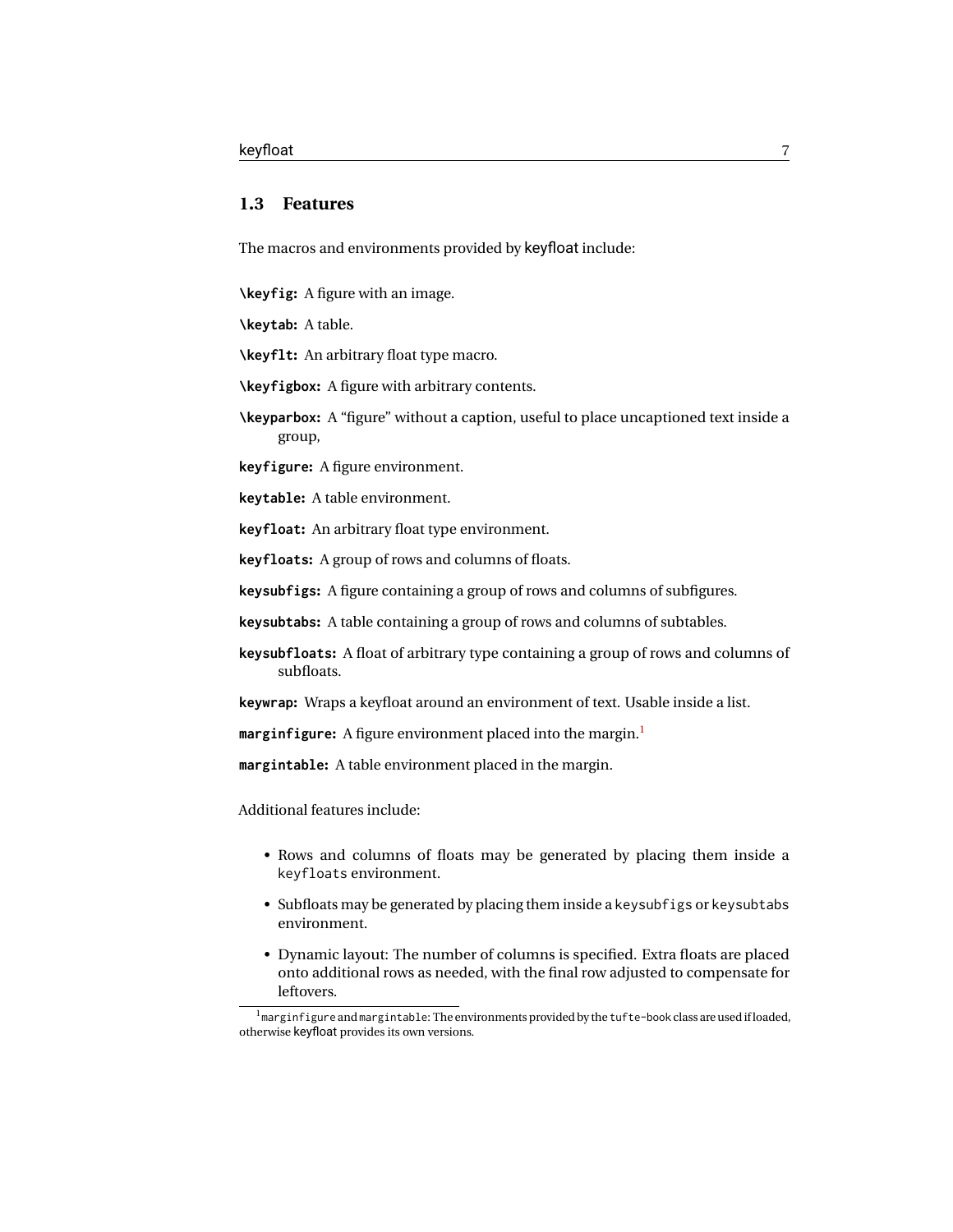- Floats may be placed [H]ere.
- Floats may be placed in the [M]argin.
- Floats may be placed with text [W]rapped around them.
- Floats may be starred to span two columns.
- Continued floats may be used to repeat the previous float number.
- A figure may contain an image, with additional sizing, rotation, and a frame.
- Tables may be stretched. (\arraystretch)
- Boxes of arbitrary contents may be assigned a width and framed.
- Floats may be moved into and out of the grouping environments as needed.
- An artist/author's name may be added to a figure and the index.
- If the tocdata package is loaded (use v0.12+), the name is also added to the LOF.
- Additional descriptive text may be added as well.
- Frames may be customized.
- examples A large number of examples are provided, each showing L<sup>AT</sup>EX source and the resulting float.
	- index A customized index is included at the back of the documentation, including troubleshooting issues.
- margin tags Blue margin tags are used to help quickly find information, and often indicate the destination of index entries.
- $\triangle$  warnings Several warnings are noted in the text. Watch out for these special cases.

#### <span id="page-7-0"></span>**1.4 Updates**

Recent changes include the following:

**v2.06:** Added shared keys for groups of floats or subfloats. Added the kar key to keep the aspect ratio of an image. Removed : for an empty caption. Warns if an image is too wide to fit.

**v2.02, v2.04:** Added keys for wrapped floats.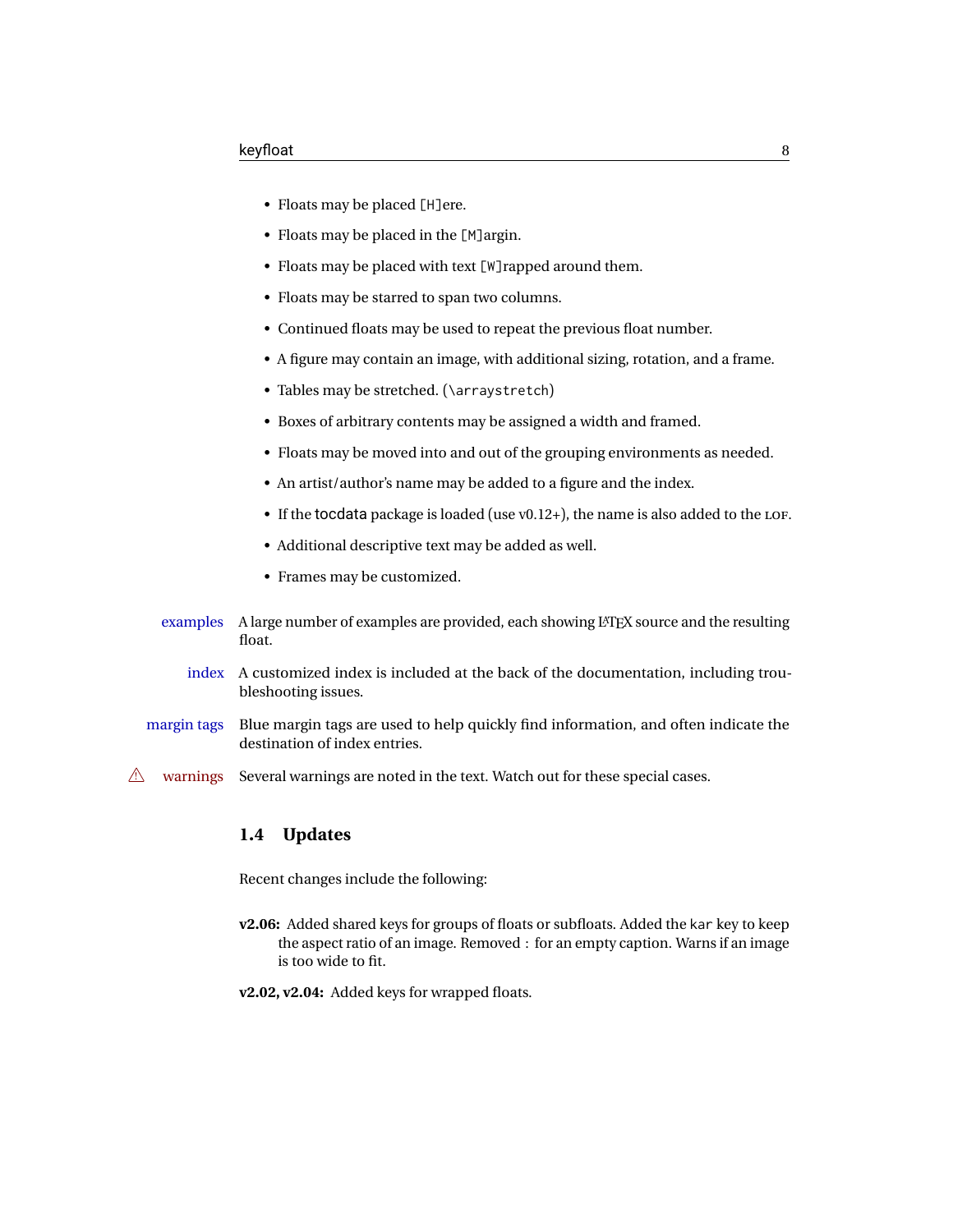## <span id="page-8-0"></span>**1.5 Other float-related packages**

Several other LATEX packages related to floats include:

**caption and subcaption:** Improved control over captions.

**floatrow:** A macro-based package for creating floats; including captions, footnotes, and rows of floats.

**hvfloat:** A key/value system allowing the easy rotation of captions and floats.

**nccfloats:** Macros for minipage floats and side-by-side floats.

**newfloat:** Macros for the creationg of float environments.

**rotfloat:** Environments for rotated floats.

**subfig:** Macros to add subfloats inside a float.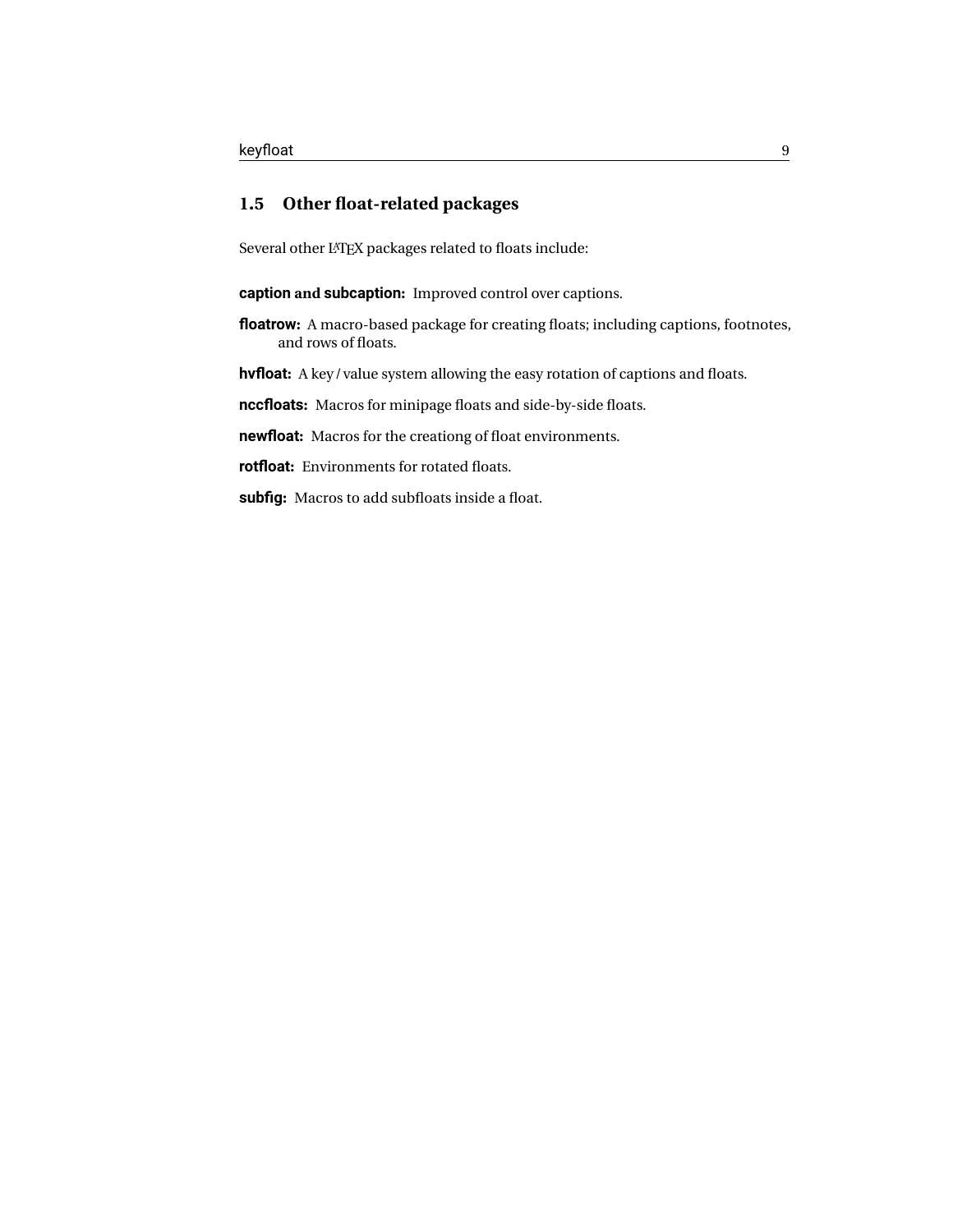## <span id="page-9-0"></span>**2 Using the keyfloat package**

## <span id="page-9-1"></span>**2.1 Loading keyfloat and related packages**

keyfloat is loaded with the usual command:

\usepackage{keyfloat}

| Pkg | tocdata  | If you wish to have artists' names appear in the list of figures, as provided by the<br>tocdata package, load tocdata, optionally followed by either tocloft or titletoc, then                        |
|-----|----------|-------------------------------------------------------------------------------------------------------------------------------------------------------------------------------------------------------|
| Pkg | tocloft  | keyfloat:                                                                                                                                                                                             |
| Pkg | titletoc | \usepackage{tocdata}<br>\usepackage{titletoc}% or titletoc, or neither<br>\usepackage{keyfloat}                                                                                                       |
| Pkg | float    | To use custom float types with the float package:                                                                                                                                                     |
|     |          | \usepackage{float}<br>\newfloat{diagram}{htb}{lod}                                                                                                                                                    |
| Pkg | newfloat | To use custom float types with the newfloat package:                                                                                                                                                  |
|     |          | \usepackage{newfloat}<br>\DeclareFloatingEnvironment[<br>fileext={lod},<br>listname={List of Diagrams},<br>name={Diagram},<br>]{diagram}                                                              |
| Pkg | caption  | For the caption package, to have table captions appear above the tables, and to use<br>custom float types:                                                                                            |
|     |          | \usepackage[tableposition=top]{caption}<br>\captionsetup[diagram]{<br>style=default, justification=centering,<br>margin=0pt, parskip=0pt, skip=1ex,<br>labelfont={small,bf}, textfont={small,bf}<br>} |
| Pkg | cleveref | To use custom float and subfloat types with cleveref:                                                                                                                                                 |
|     |          | \usepackage{cleveref}<br>\crefname{diagram}{diagram}{diagrams}<br>\crefname{subdiagram}{subdiagram}{subdiagrams}                                                                                      |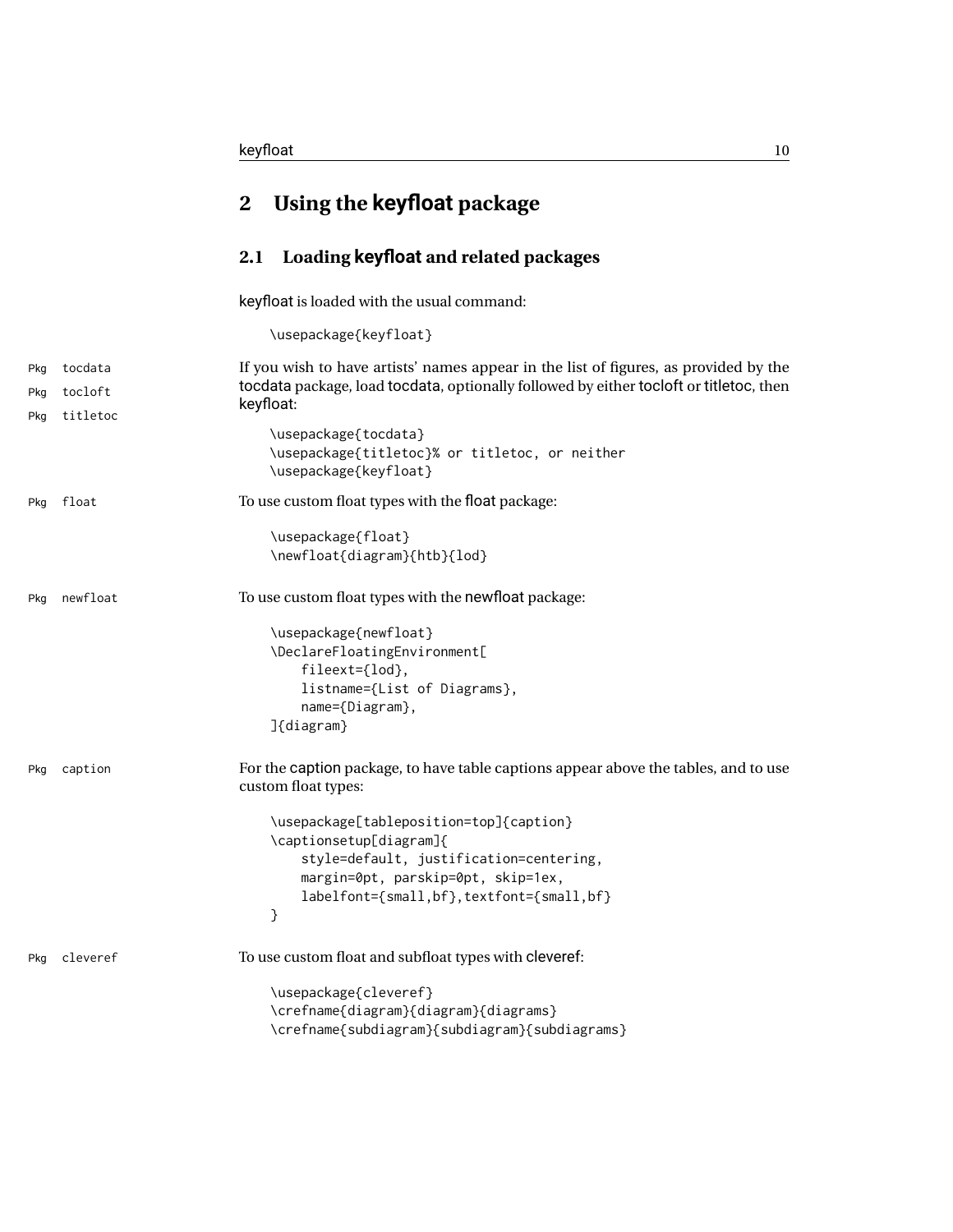<span id="page-10-0"></span>

| \keyfig                                                                                                                                                                                                                                                                                                                                     | * $\lceil \langle \text{loc} \rangle \rceil$ { $\langle \text{keys/values} \rangle$ } { $\langle \text{image filename} \rangle$ }<br>A macro to generate a figure with an image from a file.                                                                                                                                                                                               |  |
|---------------------------------------------------------------------------------------------------------------------------------------------------------------------------------------------------------------------------------------------------------------------------------------------------------------------------------------------|--------------------------------------------------------------------------------------------------------------------------------------------------------------------------------------------------------------------------------------------------------------------------------------------------------------------------------------------------------------------------------------------|--|
| <b>\keytab</b>                                                                                                                                                                                                                                                                                                                              | * $\lceil \langle \text{loc} \rangle \rceil$ { $\langle \text{keys/values} \rangle$ } { $\langle \text{tabular contents} \rangle$ }<br>A macro to generate a table with tabular contents. Usually use the keytable environ-<br>ment instead.                                                                                                                                               |  |
| \keyflt                                                                                                                                                                                                                                                                                                                                     | * $\lfloor \langle loc \rangle \rfloor \{ \langle float\ type \rangle \} \{ \langle keys/values \rangle \} \{ \langle contents \rangle \}$<br>A macro to generate an arbitrary float type with its contents.                                                                                                                                                                               |  |
| \keyfigbox                                                                                                                                                                                                                                                                                                                                  | * $\lceil \langle \text{loc} \rangle \rceil$ { $\langle \text{keys/values} \rangle$ } { $\langle \text{box contents} \rangle$ }<br>A macro to generate a figure with arbitrary paragraph contents. See example 2.                                                                                                                                                                          |  |
| <b>\keyparbox</b>                                                                                                                                                                                                                                                                                                                           | * $\lceil \langle \textit{loc} \rangle \rceil$ { $\langle \textit{keys/values} \rangle$ } { $\langle \textit{box contents} \rangle$ }<br>A macro to generate a figure with arbitrary paragraph contents, but no number or cap-<br>tion. This is equal to a \keyfigbox with cstar={}. Mostly useful to add supplemental<br>information inside a row of floats or subfloats. See example 14. |  |
| keyfigure<br>Env                                                                                                                                                                                                                                                                                                                            | * $\lfloor \langle \textit{loc} \rangle \rfloor \} \langle \textit{keys/values} \rangle$<br>An environment to generate a figure with arbitrary contents. Useful for multi-<br>paragraph contents. See example 3.                                                                                                                                                                           |  |
| keytable<br>Env                                                                                                                                                                                                                                                                                                                             | * $\lfloor \langle \textit{loc} \rangle \rfloor \ \{\langle \textit{keys}/\textit{values} \rangle \}$<br>An environment to generate a table with arbitrary contents. Useful for larger tables.<br>See example 5.                                                                                                                                                                           |  |
| keyfloat<br>Env                                                                                                                                                                                                                                                                                                                             | * [ $\langle loc \rangle$ ] { $\langle float type \rangle$ } { $\langle keys/values \rangle$ }<br>An environment to generate an arbitrary float type with its contents. Useful for multi-<br>paragraph contents.                                                                                                                                                                           |  |
|                                                                                                                                                                                                                                                                                                                                             | The above macros and environments may be used by themselves, or<br>inside the following keyfloats, keysubfigs, or keysubtabs environ-<br>ments.                                                                                                                                                                                                                                            |  |
| keyfloats<br>Env                                                                                                                                                                                                                                                                                                                            | * $\lfloor \langle loc \rangle \rfloor \{ \langle num \space columns \rangle \}$ $\lfloor \langle shared \space keys/values \rangle \rfloor$<br>A group of figures or tables typeset in rows. May be nested, [H], [W], or [M]. The<br>optional shared keys / values are passed to each object within. See example 15.                                                                      |  |
| * $\lfloor \langle loc \rangle \rfloor \{ \langle numbers \rangle \} \{ \langle keys \rangle \}$ [ $\langle shared keys/values \rangle$ ]<br>keysubfigs<br>Env<br>A group of subfigures typeset in rows. May not be nested. May be [H], [W], or [M]. The<br>optional shared keys / values are passed to each object within. See example 16. |                                                                                                                                                                                                                                                                                                                                                                                            |  |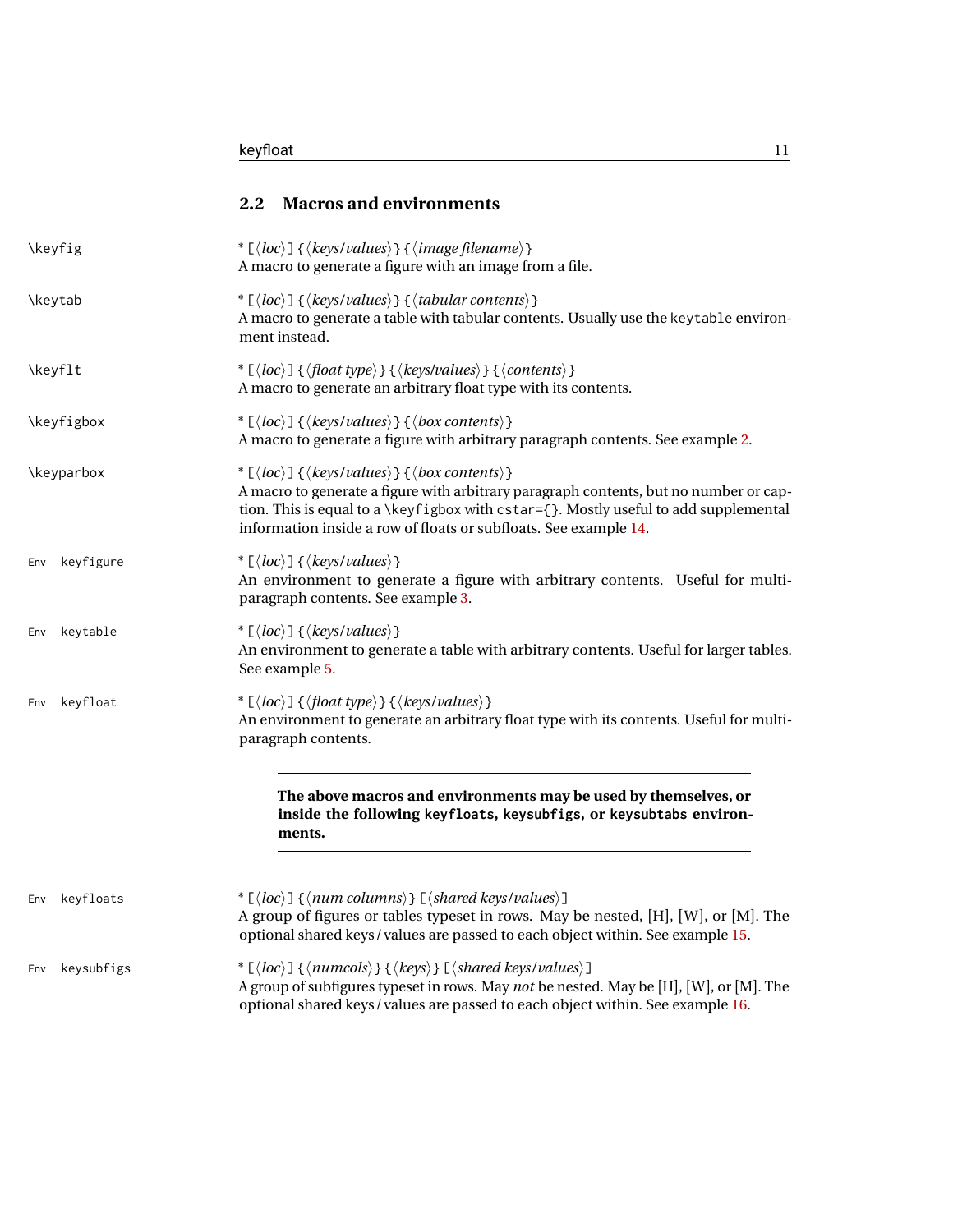|     |                                                       | keyfloat<br>12                                                                                                                                                                                                                                                                                                                                                                                                                                                                                                                                                                                                                                                        |
|-----|-------------------------------------------------------|-----------------------------------------------------------------------------------------------------------------------------------------------------------------------------------------------------------------------------------------------------------------------------------------------------------------------------------------------------------------------------------------------------------------------------------------------------------------------------------------------------------------------------------------------------------------------------------------------------------------------------------------------------------------------|
| Env | keysubtabs                                            | * $\lfloor \langle loc \rangle \rfloor$ { $\langle numcols \rangle$ } { $\langle keys \rangle$ } $\lfloor \langle shared \text{ keys}/values \rangle \rfloor$<br>A group of subtables typeset in rows. May not be nested. May be [H], [W], or [M]. The<br>optional shared keys / values are passed to each object within. See example 17.                                                                                                                                                                                                                                                                                                                             |
| Env | keysubfloats                                          | * $\lfloor \langle loc \rangle \rfloor$ { $\langle float\ type \rangle$ } { $\langle numcols \rangle$ } { $\langle keys \rangle$ } $\lfloor \langle shared\ keys/values \rangle \rfloor$<br>A group of subfloats typeset in rows. May not be nested. May be [H], [W], or [M]. The<br>optional shared keys / values are passed to each object within.                                                                                                                                                                                                                                                                                                                  |
| Env | keywrap<br>$\sqrt{2}$<br>empty space                  | $\{\langle width\ of\ keyfloat \rangle\}\ \{\langle\ keyfloat \rangle\}\$<br>Displays a keyfloat next to an environment of text. Two minipages are used side-<br>by-side, which allows its use inside a list item where [W] will not work, but extra<br>empty vertical space will appear if the keyfloat and the text are of unequal vertical size.<br>$\langle keyfloat\rangle$ may be any of $\langle keyfig, keyfigure, keyfloats, keysubfigs, etc., each with$<br>its proper arguments. See example 27.                                                                                                                                                           |
| Env | marginfigure                                          | $\lceil \langle \text{offset} \rangle \rceil$<br>A figure placed into the margin, with an optional vertical offset. <i>\keyfloat uses the</i><br>version provided by the tufte-book class if available, or provides its own version<br>otherwise. See example 20.                                                                                                                                                                                                                                                                                                                                                                                                     |
| Env | margintable                                           | $\lceil \langle \text{offset} \rangle \rceil$<br>A table placed into the margin, with an optional vertical offset. <i>\keyfloat uses the</i><br>version provided by the tufte-book class if available, or provides its own version<br>otherwise. See example 21.                                                                                                                                                                                                                                                                                                                                                                                                      |
| Arg | $^\star$                                              | The star option create floats which span both columns in a two-column document.                                                                                                                                                                                                                                                                                                                                                                                                                                                                                                                                                                                       |
| Arg | [H]                                                   | The [H] location forces a figure to be "Here", in the form of a minipage instead of a<br>float. A caption, label, etc. may still be assigned.                                                                                                                                                                                                                                                                                                                                                                                                                                                                                                                         |
| Arg | [M]                                                   | The [M] location places the float into the margin. When the tufte-book class is used,<br>its marginfigure and margintable environments are used, otherwise keyfloat pro-<br>vides and uses its own versions of the same environments. See examples 22 and 23.                                                                                                                                                                                                                                                                                                                                                                                                         |
| Arg | [W]<br>Pkg wrapfig<br>wrapfig warnings<br>$\triangle$ | The [W] location wraps text around the float. Use this just before the start of a para-<br>graph with contents large enough to wrap around the float. Do not use this inside a list<br>environment. Select placement with the wp key; see the wrapfig package documenta-<br>tion for more information. Use w or lw to set the width of the item/image contained<br>inside the wrap area. By default the caption will also be contained in this width. To use<br>a larger width for the overall container and caption, set w or 1w for the size of the image,<br>and also use ww or wlw for a larger size for the caption. Watch the log for warnings from<br>wrapfig. |
| Arg | [loc]                                                 | The star and [loc] options are ignored for floats inside a keyfloats, keysubfigs, or<br>keysubtabs environment. Note that these container environments may have their<br>own star and [loc] options.                                                                                                                                                                                                                                                                                                                                                                                                                                                                  |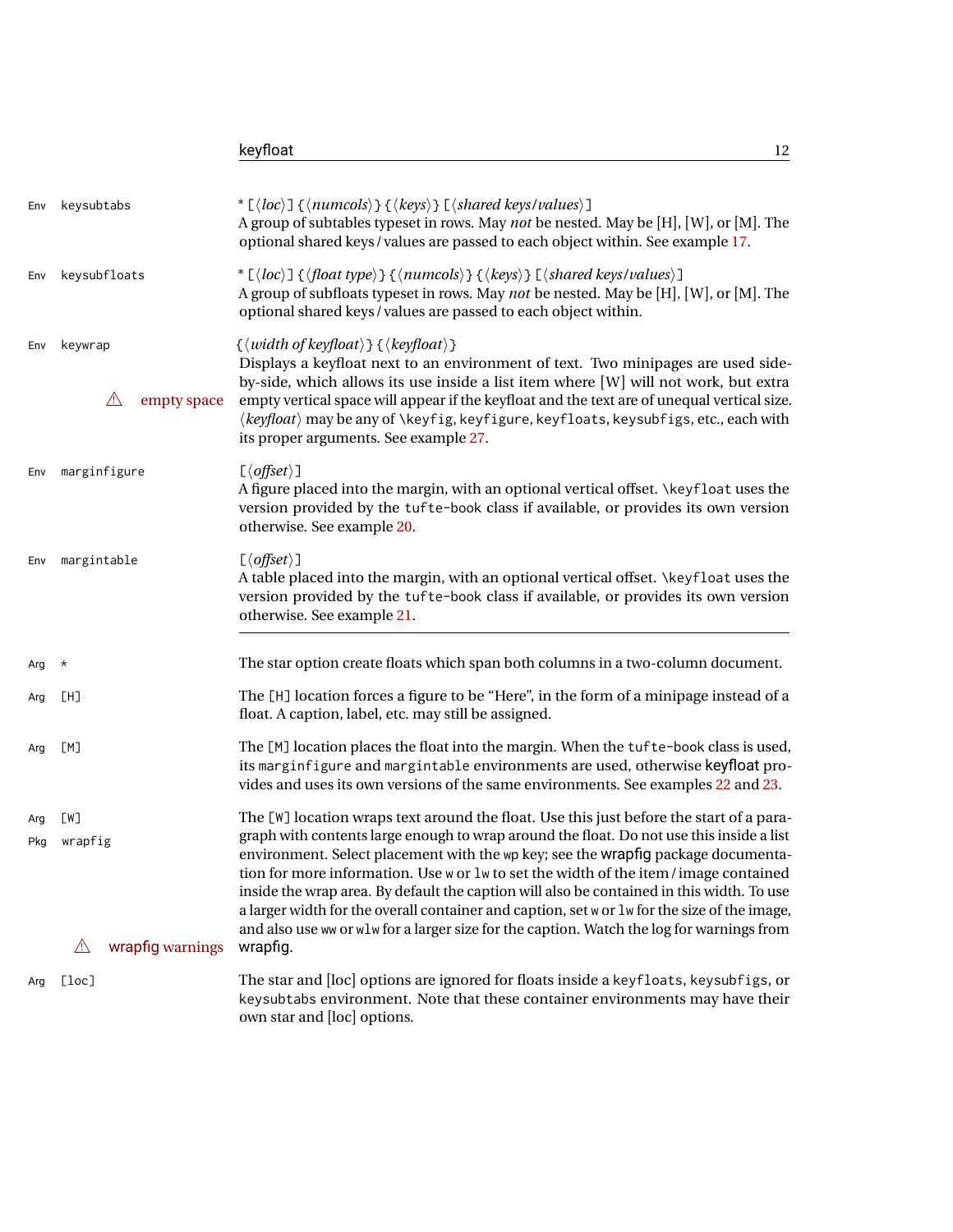#### <span id="page-12-0"></span>**2.3 Keys and values**

Table [1](#page-13-0) shows the key/value combinations which are allowed. In most cases these may be used in any order and any combination, except for the following:

subfloat keys The keys labeled "Sub"may be used for the keysubfigs and keysubtabs environments, which group a number of subfloats together under one master float. The master float has its own caption, label, and text, and each subfloat inside the group likewise has its own set of keys.

keyfloats keys keyfloats does not accept any keys at all.

The "artist" keys ap, af, al, and as are only used by figures.

The stretch key increases space between tabular elements.

The rest of the macros and environments accept all of the keys, as they each create an individual float or subfloat, and each may have its own assigned dimensions and frame.

short/long Table [2](#page-15-0) shows the combinations of the caption-related keys c, cstar, and sc, and how caption combinations they control the caption numbering and entries in the LOF/LOT.

wrapped float placement Table [3](#page-15-1) shows the wrapped-float placement options for the wp key for floats placed [W].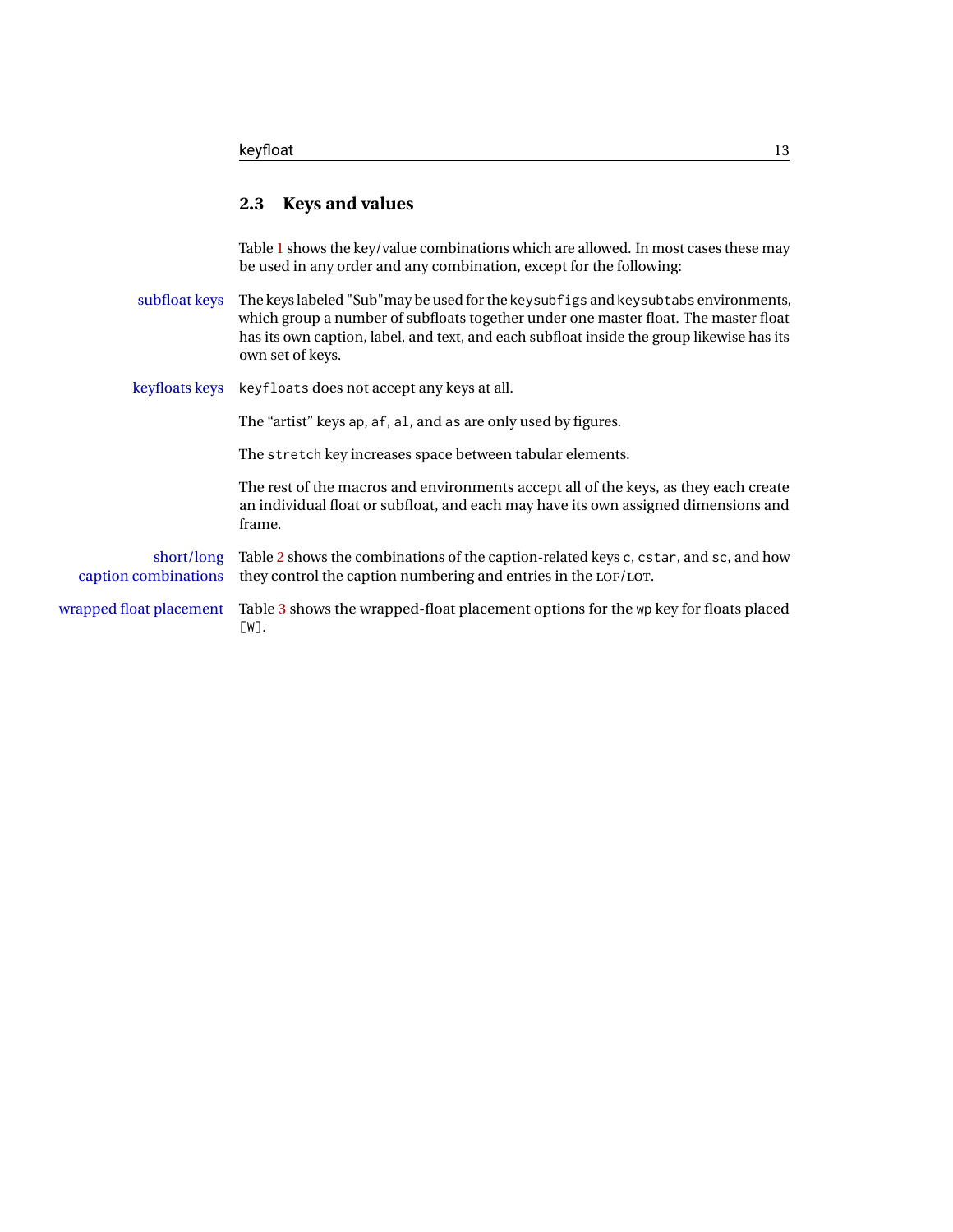<span id="page-13-0"></span>

| Key          | Sub <sup>a</sup> | Description                                                                                                                                                  | Example                  |
|--------------|------------------|--------------------------------------------------------------------------------------------------------------------------------------------------------------|--------------------------|
| $\mathsf{C}$ |                  | An unstarred caption. If empty, creates a figure<br>with a number but no caption.                                                                            | $c = {A \space caption}$ |
| cstar        |                  | A starred caption. Creates a float without a<br>number. If empty, creates a figure with no<br>number or caption.                                             | cstar={No Num}           |
| sc           |                  | The short caption for the LOF/LOT, even if cstar.                                                                                                            | $sc=\{Short cap\}$       |
| cont         |                  | Continued float?                                                                                                                                             | cont                     |
| $\mathbf{1}$ |                  | The label. Enclose in braces if a comma is<br>included. Ignored in unnumbered floats.                                                                        | $l = fig:alabel$         |
| ap, aup      |                  | Artist/author's prefix, such as "Mr." b                                                                                                                      | ap=Mr.                   |
| af, auf      |                  | Artist/author's first name. <sup>b</sup>                                                                                                                     | af=First                 |
| al, aul      |                  | Artist/author's last name. <sup>b</sup>                                                                                                                      | al=Last                  |
| as, aus      |                  | Artist/author's suffix, such as ~III. <sup>b</sup>                                                                                                           | $al = \sim III$          |
| $\mathsf{t}$ |                  | Additional text. May include paragraphs.<br>Enclose in braces if a comma is included. May<br>need \protect before macro calls.<br>Fully-justified alignment. | $t = \{Parameters\}$     |
| tc           |                  | Additional text, aligned to the center.                                                                                                                      | $tc = {Paragraphs}$      |
| t1           |                  | Additional text, aligned to the left.                                                                                                                        | $tl = \{Paramgraphs\}$   |
| tr           |                  | Additional text, aligned to the right.                                                                                                                       | tr={Paragraphs}          |

#### **Table 1: Keys and values — part I**

a: All the keys in Part I may be used with the main keys of the keysubfigs, keysubtabs, and keysubfloats environments.

b: Artist / author keys: al is an artist's last name, aul is an author's last name, etc. Artists names are printed centered, authors are flush right. A fixed-width non-breakable space is placed between parts of names, except that the optional suffix is connected directly to the last name, allowing "as={, Title}", for example.

... continued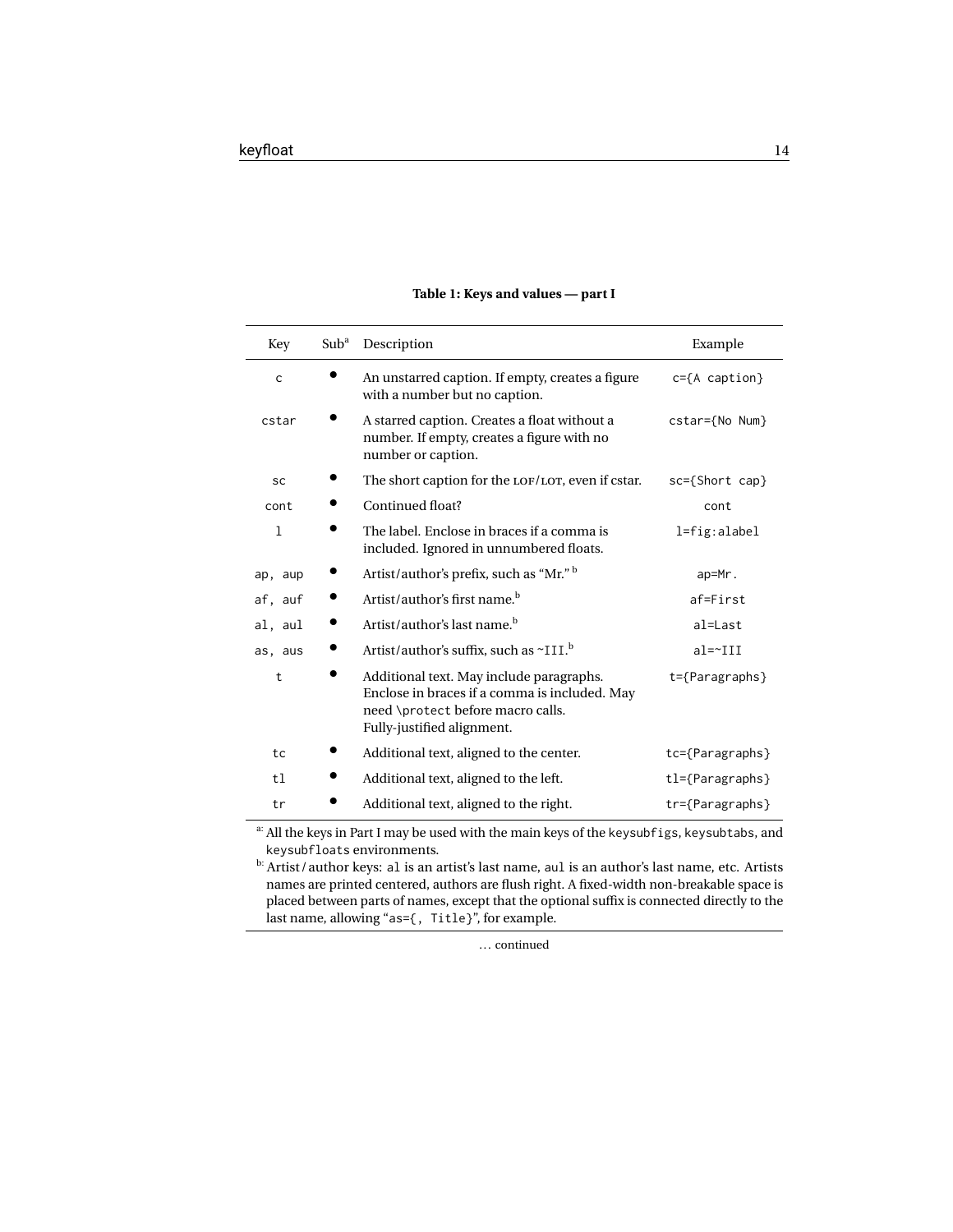<span id="page-14-0"></span>

| Key       | Sub <sup>c</sup> | Description                                                                                                                                                                                                      | Example       |
|-----------|------------------|------------------------------------------------------------------------------------------------------------------------------------------------------------------------------------------------------------------|---------------|
| 1w        |                  | Set the width to a fraction of <i>\linewidth</i> .<br>Cancels w. If a non-image float, sets the width of<br>the text box. For wrapped objects, may be used<br>with wlw for a smaller item with a larger caption. | $1w = .5$     |
| W         |                  | Set the actual width. Cancels 1w. If a non-image<br>float, sets the width of the text box. For wrapped<br>objects, may be used with ww for a smaller item<br>with a larger caption.                              | $w = 2in$     |
| h         |                  | Set the actual height. Images only.                                                                                                                                                                              | w=2in         |
| kar       |                  | Keep aspect ratio: Use with w or lw, along with h,<br>to fit an image into a given area. Images only.                                                                                                            | kar           |
| S         |                  | Set the image scale. Images only.                                                                                                                                                                                | $s = 3$       |
| r         |                  | Set the rotation angle; counter-clockwise<br>degrees.                                                                                                                                                            | $r = 90$      |
| f         |                  | Selects a loose frame with the current \fboxsep.<br>Only rotated with \keyfig.                                                                                                                                   | f             |
| ft        |                  | Selects a tight frame with no \fboxsep. Useful<br>for photographs, or diagrams which already<br>have some margin built in.                                                                                       | ft            |
| stretch   |                  | Sets \arraystretch inside the float.                                                                                                                                                                             | $stretch=1.5$ |
| mo        |                  | Sets the vertical offset for a margin float.                                                                                                                                                                     | $mo=-1.2ex$   |
| wn        |                  | Sets the number of lines for a wrapped float.                                                                                                                                                                    | $wn=2$        |
| wp        |                  | Sets the wrap placement for a wrapped float.<br>The default is 0, which places the wrapped float<br>at the outside edge of the text. See table 3.                                                                | $wp=I$        |
| <b>WO</b> |                  | Sets the wrap overhang for a wrapped float.                                                                                                                                                                      | $wo = 8$ em   |
| wlw       |                  | Sets the total width of the wrapped item to a<br>fraction of \linewidth. May be more than the w<br>or 1w width.                                                                                                  | wlw=.6        |
| WW        |                  | Sets the total width of the wrapped item. May be<br>more than the w or lw width.                                                                                                                                 | $ww=2in$      |
| va        |                  | Sets the vertical alignment of the outermost<br>minipage container for the keyfloat. Defaults to<br>'c'. Ignored by subfigure, subtable.                                                                         | va=t          |

#### **Table 1: Keys and values — part II**

c: None of the keys in Part II are used in the main keys of the keysubfigs, keysubtabs, or keysubfloats environments, but may be used in the optional shared keys to be passed to each object within.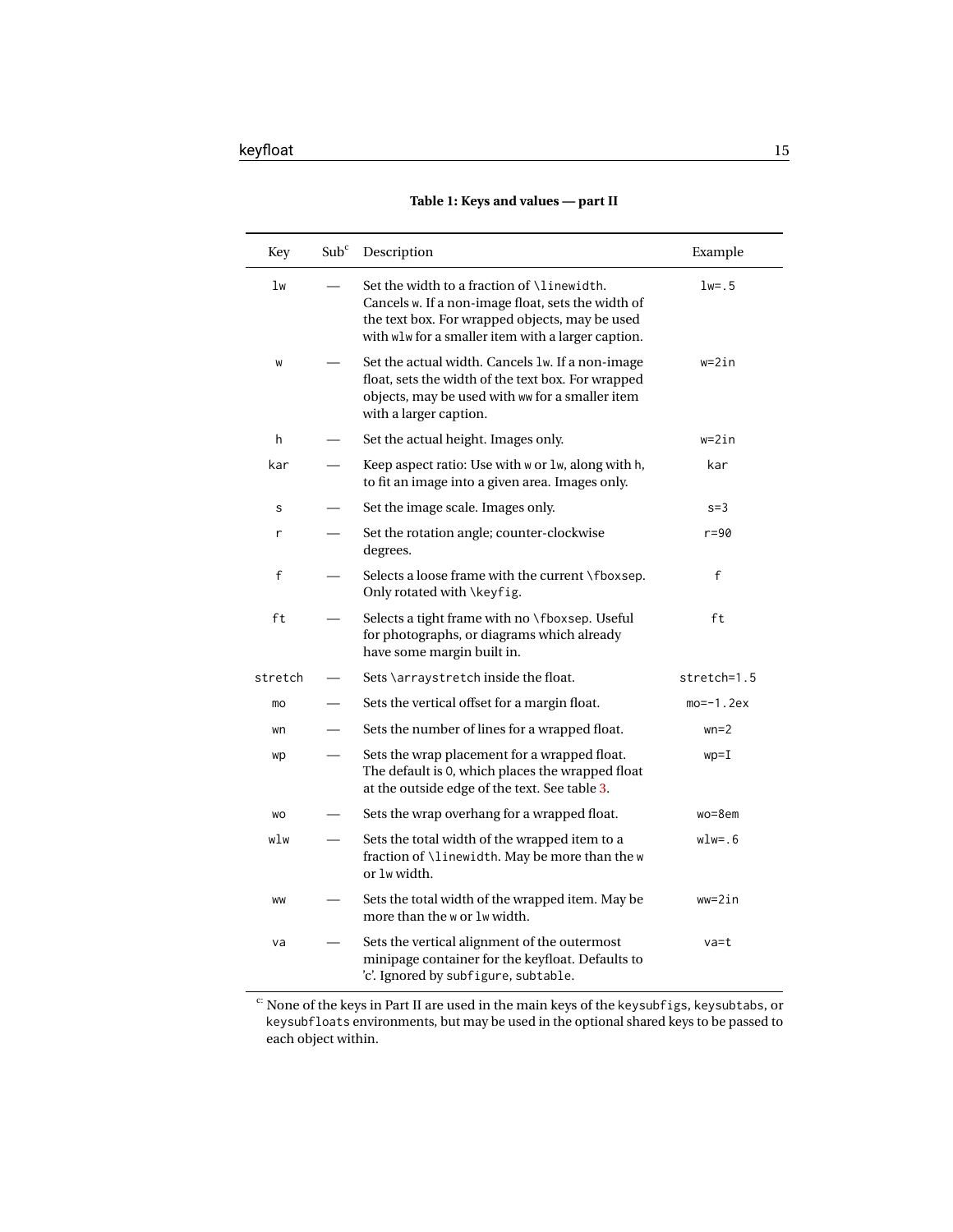<span id="page-15-0"></span>

|   | <b>Keys in Use</b>  |         | <b>Type of</b>    |                      |  |  |
|---|---------------------|---------|-------------------|----------------------|--|--|
| C | cstar               | SC      | $Captiona$        | $LOF/LOT^b$          |  |  |
|   |                     |         | Numbered          | Caption              |  |  |
|   |                     |         | Numbered          | <b>Short Caption</b> |  |  |
|   |                     |         | <b>Unnumbered</b> | None                 |  |  |
|   |                     |         | Unnumbered        | <b>Short Caption</b> |  |  |
|   | $\text{cstar}=\{\}$ | Ignored | None              | None                 |  |  |

#### **Table 2: Caption-related key combinations**

a: Caption: Shows whether the float will be numbered, unnumbered, or have no caption.

 $\frac{b}{c}$  LOF/LOT: Shows whether the regular or short caption will appear in the List of Figures or List of Tables, or if there will be no listing.

#### <span id="page-15-1"></span>**Table 3: Key wp: Wrapped float placement options**

| Key |    | Location                      |
|-----|----|-------------------------------|
| r.  | R  | to the right of the text body |
|     | Ι. | to the left of the text body  |
| i   | L  | to the inside margin          |
| O   | 0  | to the outside margin         |

The un-capitalized key attempts to place the float "here", and the capitalized key allows LATEX to try to find the best location. The default is O.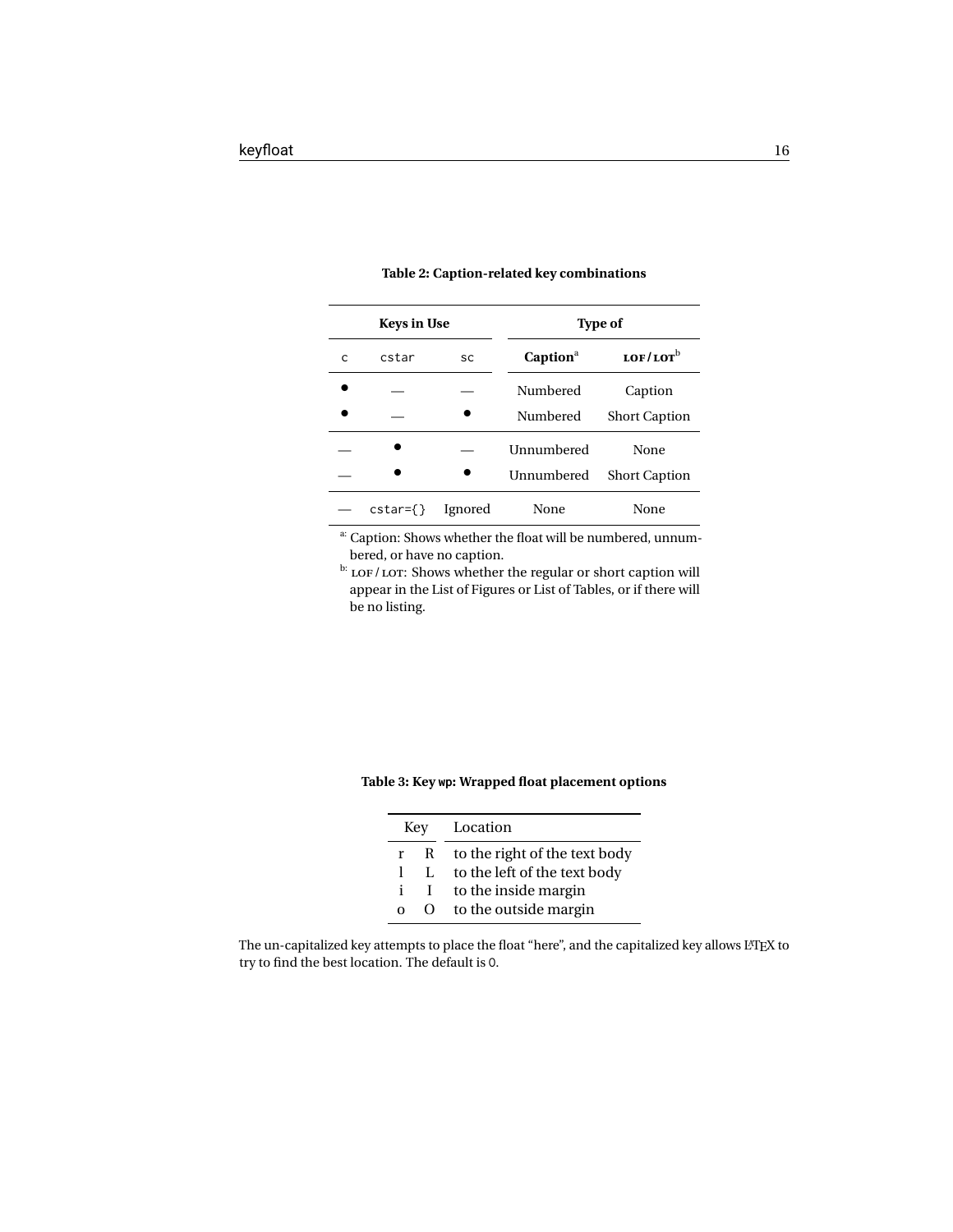## <span id="page-16-0"></span>**2.4 Other settings**

| <b>\KFLTtightframe</b> |                             | $\{\langle \textit{contents} \rangle\}$ Frames the contents without separation.                                                                                          |  |  |  |  |
|------------------------|-----------------------------|--------------------------------------------------------------------------------------------------------------------------------------------------------------------------|--|--|--|--|
| <b>\KFLTlooseframe</b> |                             | $\{\langle \textit{contents} \rangle\}$ Frames the contents with separation.                                                                                             |  |  |  |  |
|                        |                             | These may be used to re-define how contents are framed. The default is a simple<br>\fbox.                                                                                |  |  |  |  |
| Len                    | \KFLTtightframewidth        | Combined width of the frame and separation for each of tight and loose frames. These<br>settings should be adjusted when changing the frame width and/or separation. The |  |  |  |  |
| Len                    | <b>\KFLTlooseframewidth</b> | value should be equivalent to \fboxwidth plus \fboxsep.                                                                                                                  |  |  |  |  |
| Len                    | \KFLTimageboxwidth          | The computed width of the image. Useful to enclose an mdframed environment to<br>restrict its width. See example 29.                                                     |  |  |  |  |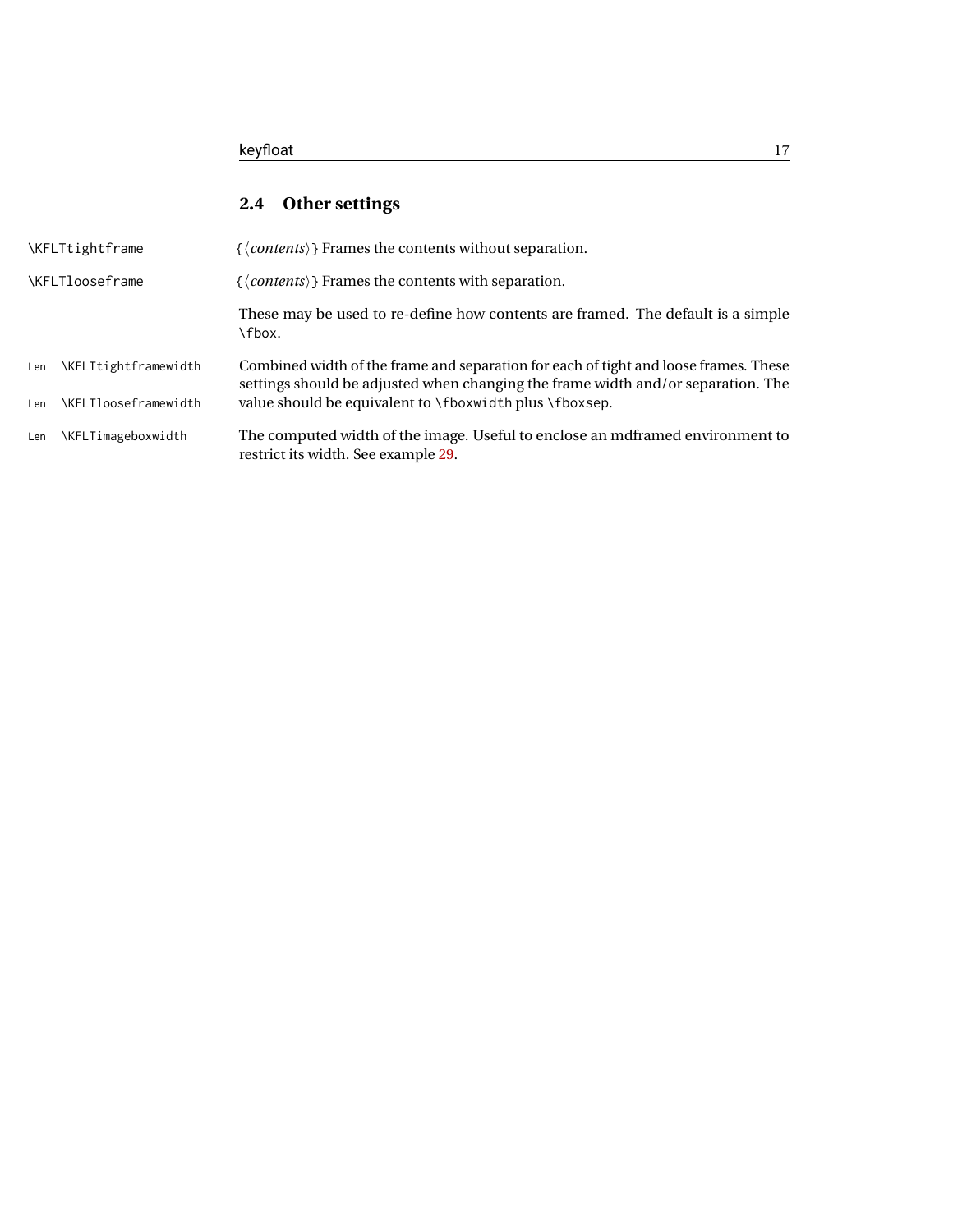*An image.*

#### **Figure 1: A \keyfig with an image**

<span id="page-17-5"></span><span id="page-17-4"></span>Some text. More text.

Another paragraph.

**Figure 2: A \keyfigbox**

### <span id="page-17-0"></span>**2.5 Examples**

<span id="page-17-2"></span><span id="page-17-1"></span>**2.5.1 Single floats**

|              | Example 1: Figure with an image from a file                                                                                                                     |  |  |  |  |
|--------------|-----------------------------------------------------------------------------------------------------------------------------------------------------------------|--|--|--|--|
|              | Code:                                                                                                                                                           |  |  |  |  |
|              | \keyfig{c=A \cs{keyfig} with an image,l=fig:simple}{image}                                                                                                      |  |  |  |  |
|              | Result:                                                                                                                                                         |  |  |  |  |
|              | Figure 1                                                                                                                                                        |  |  |  |  |
| natural size | This float (fig. 1) is shown at its natural size because no width or height modifiers were<br>specified. When used alone like this, a regular float is created. |  |  |  |  |
|              | <b>Example 2: Figure with arbitrary contents</b>                                                                                                                |  |  |  |  |
|              | Code:                                                                                                                                                           |  |  |  |  |
|              | \keyfigbox{f,c={A \cs{keyfigbox}},l=fig:figbox}<br>{Some text. More text. \par Another paragraph.}                                                              |  |  |  |  |
|              | Result:                                                                                                                                                         |  |  |  |  |
|              | Figure 2                                                                                                                                                        |  |  |  |  |

<span id="page-17-3"></span>The \keyfigbox creates a figure with a box of arbitrary contents, instead of an image default width from a file. Its default width is the full \linewidth,unless w or lw keys are used.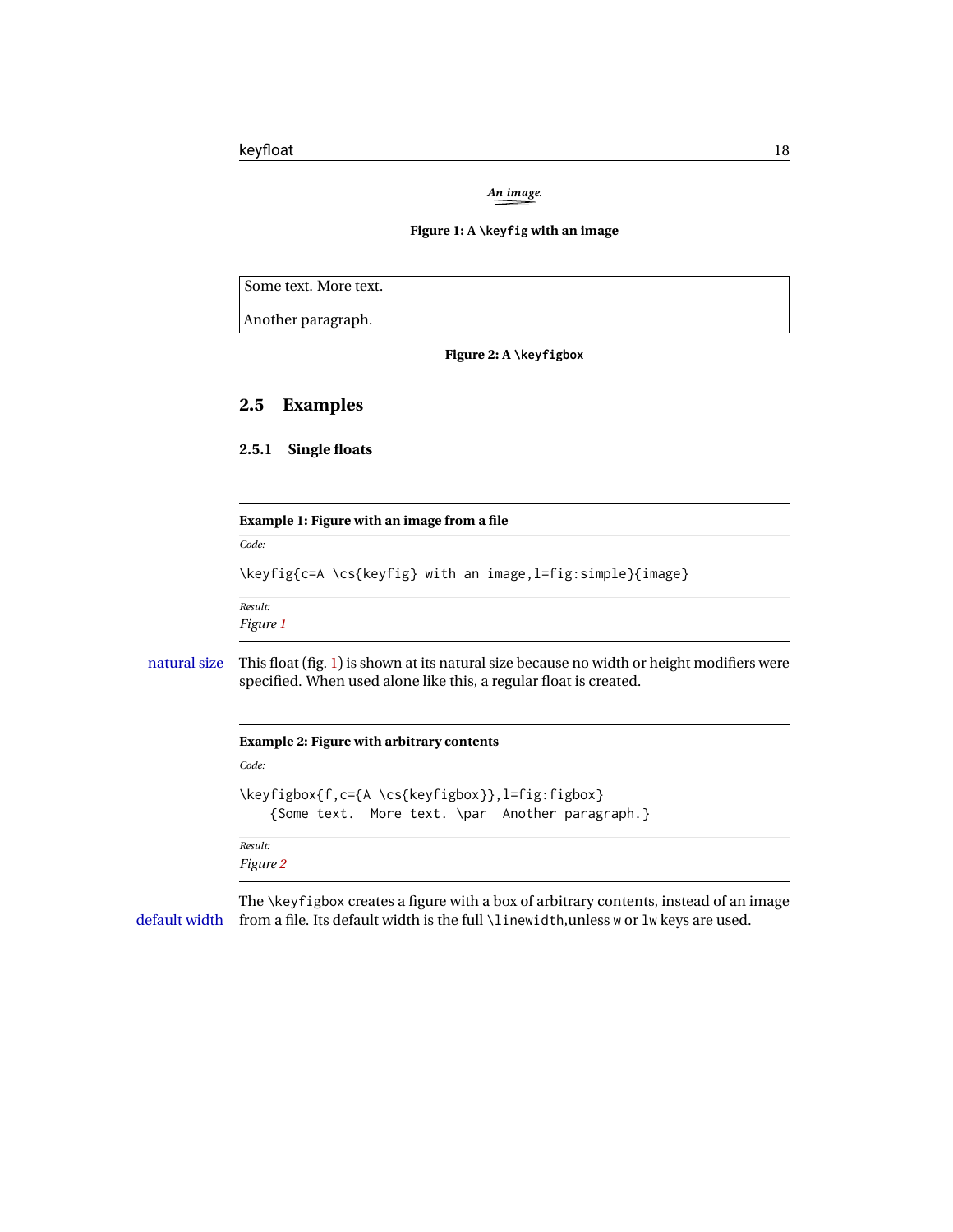<span id="page-18-2"></span>Arbitrary contents may go here.

<span id="page-18-3"></span>Including multiple paragraphs.

**Figure 3: A keyfigure environment**

#### **Table 4: A \keytab table**

|    | ĸ |
|----|---|
| Γ, | Ð |
|    |   |

#### <span id="page-18-0"></span>**Example 3: Figure environment with arbitrary contents**

*Code:*

```
\begin{keyfigure}{f,c={A \env{keyfigure} environment},
    l=fig:environment}
Arbitrary contents may go here.
```
Including multiple paragraphs. \end{keyfigure}

*Result: Figure [3](#page-18-2)*

The keyfigure environment is preferred over the \keyfigbox macro when multiple lines of contents are to be included.

#### <span id="page-18-1"></span>**Example 4: Table macro**

*Code:*

\keytab{c=A \cs{keytab} table,l=tab:simpletable}{\testtable}

*Result:*

*Table [4](#page-18-3)*

Do not try to use tables which overflow the page.

For anything other than a simple table, use the keytable environment. See example [5.](#page-19-0)

large tables For large tables, use the longtable or supertabular packages.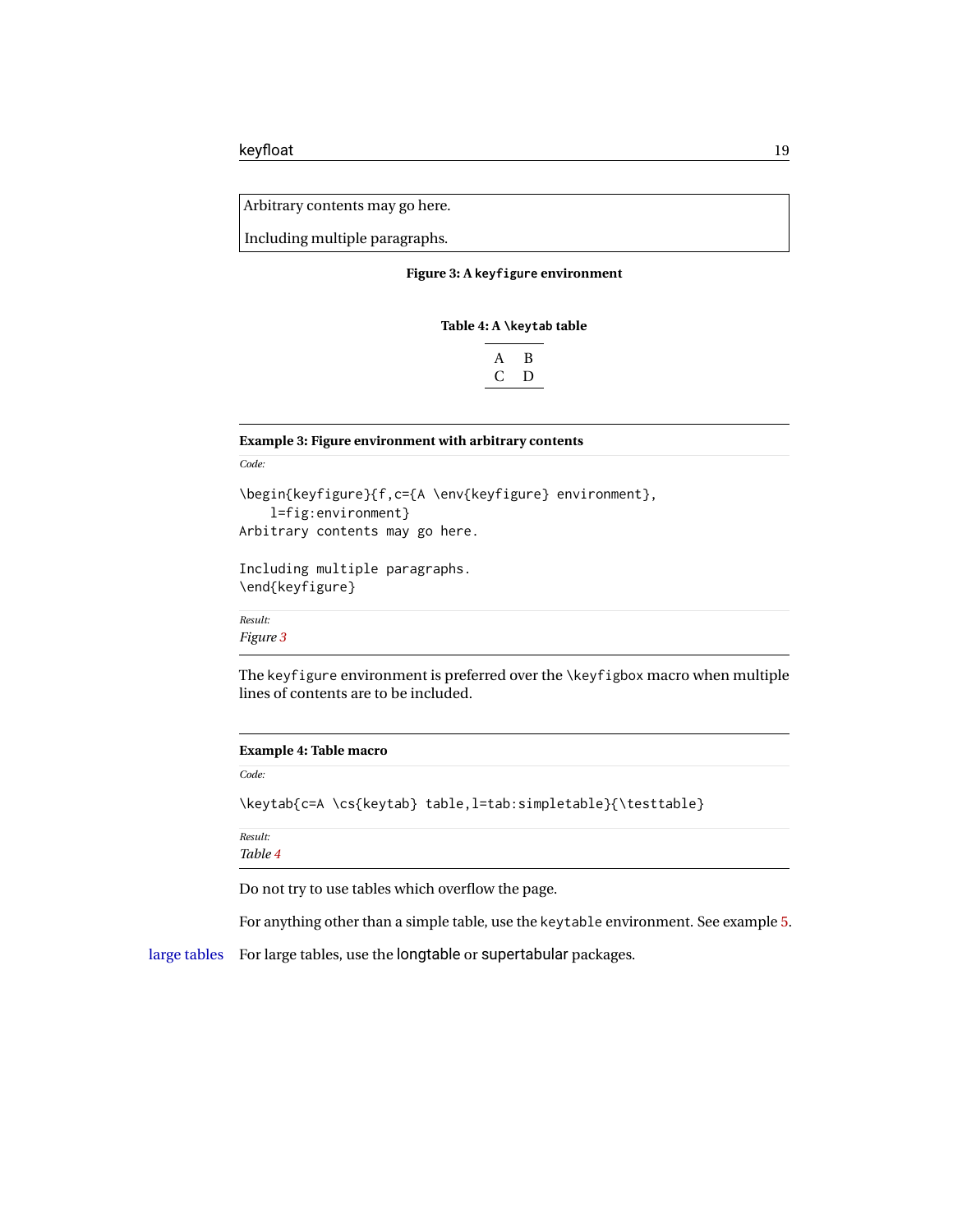|  | Table 5: A keytable environment |  |
|--|---------------------------------|--|
|  |                                 |  |

<span id="page-19-1"></span>

|  |                                 | Arbitrary contents may go here. <sup><i>a</i></sup> |  |  |  |  |  |  |  |
|--|---------------------------------|-----------------------------------------------------|--|--|--|--|--|--|--|
|  | - B                             |                                                     |  |  |  |  |  |  |  |
|  | D                               |                                                     |  |  |  |  |  |  |  |
|  | <sup><i>a</i></sup> A footnote. |                                                     |  |  |  |  |  |  |  |

#### <span id="page-19-2"></span><span id="page-19-0"></span>**Example 5: Table environment with arbitrary contents**

*Code:*

```
\begin{keytable}{f,c={A \env{keytable} environment},
    l=tab:environment}
Arbitrary contents may go here.\footnote{A footnote.}
```
\testtable \end{keytable}

*Result: Table [5](#page-19-1)*

The keytable environment is preferred over the \keytab macro since most tables are multi-line creations.

\keytab centers the table, but keytable does not. Add \centering if desired.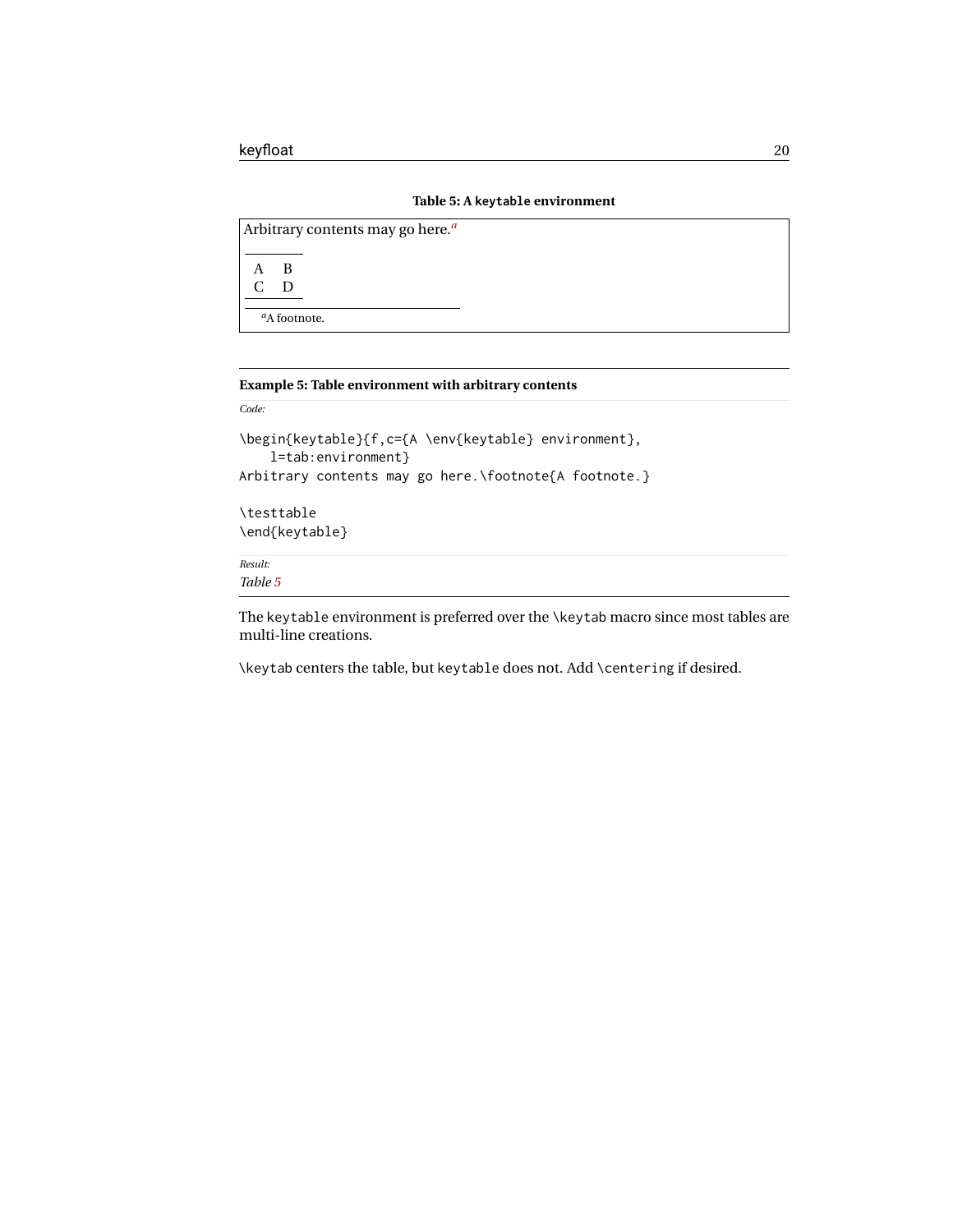<span id="page-20-1"></span>

Additional text. Multiple paragraphs may be used. The entire text is enclosed in braces because a comma is included. Alignment may be set by using tags tc, tl, or tr instead of t

**Figure 4: A figure with many options**

#### <span id="page-20-0"></span>**Example 6: Figure with many options selected**

*Code:*

```
\keyfig{
    w=2in,ft,r=15,
    c=A figure with many options,
    sc=A figure with options,
    t={Additional text. Multiple paragraphs may be used.
    The entire text is enclosed in braces because a comma
    is included. Alignment may be set by using
    tags \optn{tc}, \optn{tl}, or \optn{tr}
    instead of \optn{t}},
    l=fig:options
}{image}
Result:
```
*Figure [4](#page-20-1)*

Width is fixed at 2 in, a tight frame is specified ( $\f$ boxsep of 0 pt), a short caption appears in the List of Figures, and the additional text is using the default fully-justified alignment.

Since fig. [4](#page-20-1) is a float, it may appear on the following page.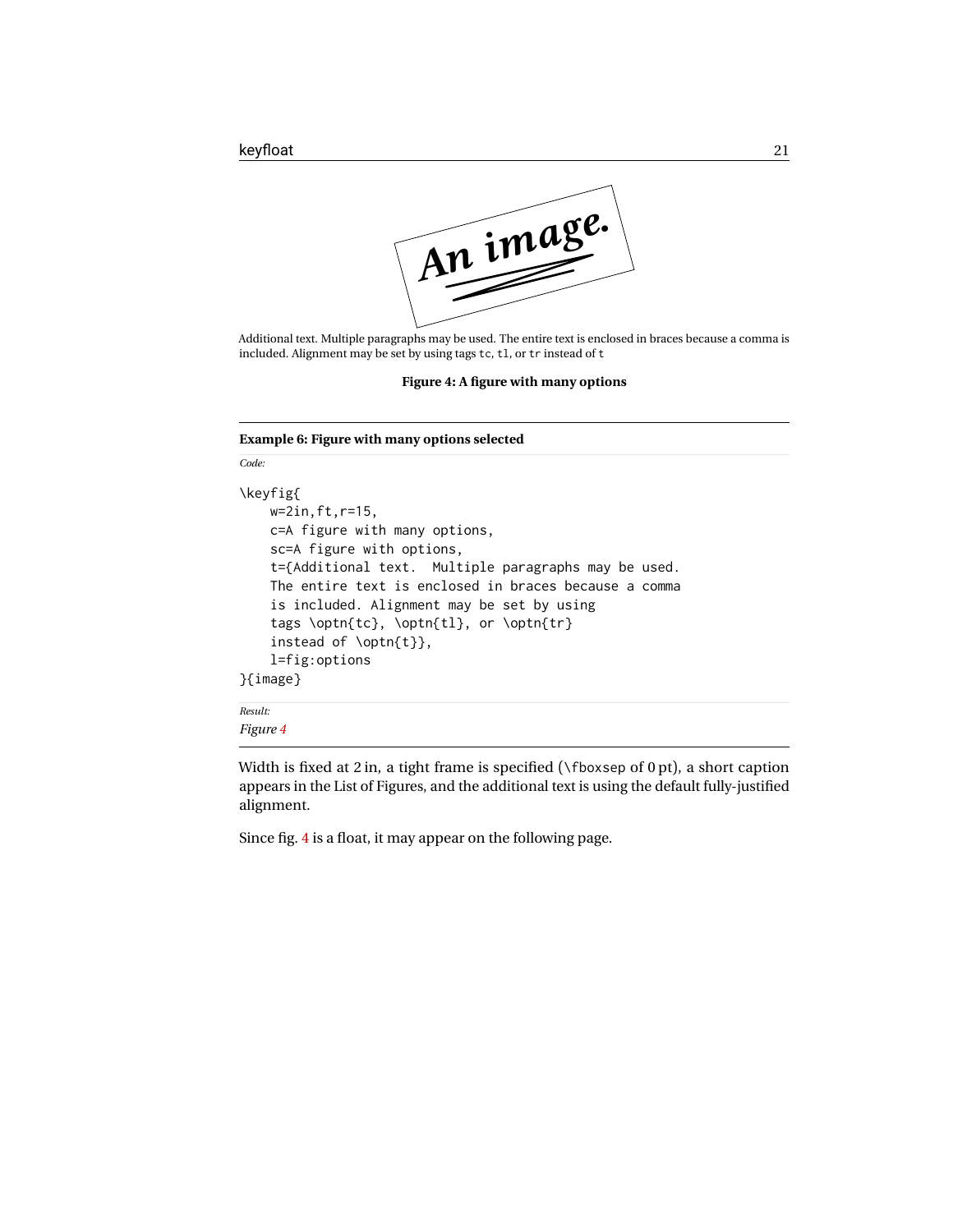<span id="page-21-1"></span>

**Figure 5: Half of \linewidth**

#### <span id="page-21-0"></span>**Example 7: Using \linewidth**

*Code:*

\keyfig{lw=.5,c=Half of \cs{linewidth},l=fig:linewidth}{image}

*Result: Figure [5](#page-21-1)*

\linewidth Figure [5](#page-21-1) is half of \linewidth in size. When the lw key is used inside a keyfloats or keysubfigs environment, the \linewidth will be proportional to the sub-box for each element. When used alone, such as here, the \linewidth is the full width of the text on this page.

> lw and w are not used at the same time. If both lw and w are specified, the last one cancels any previous ones.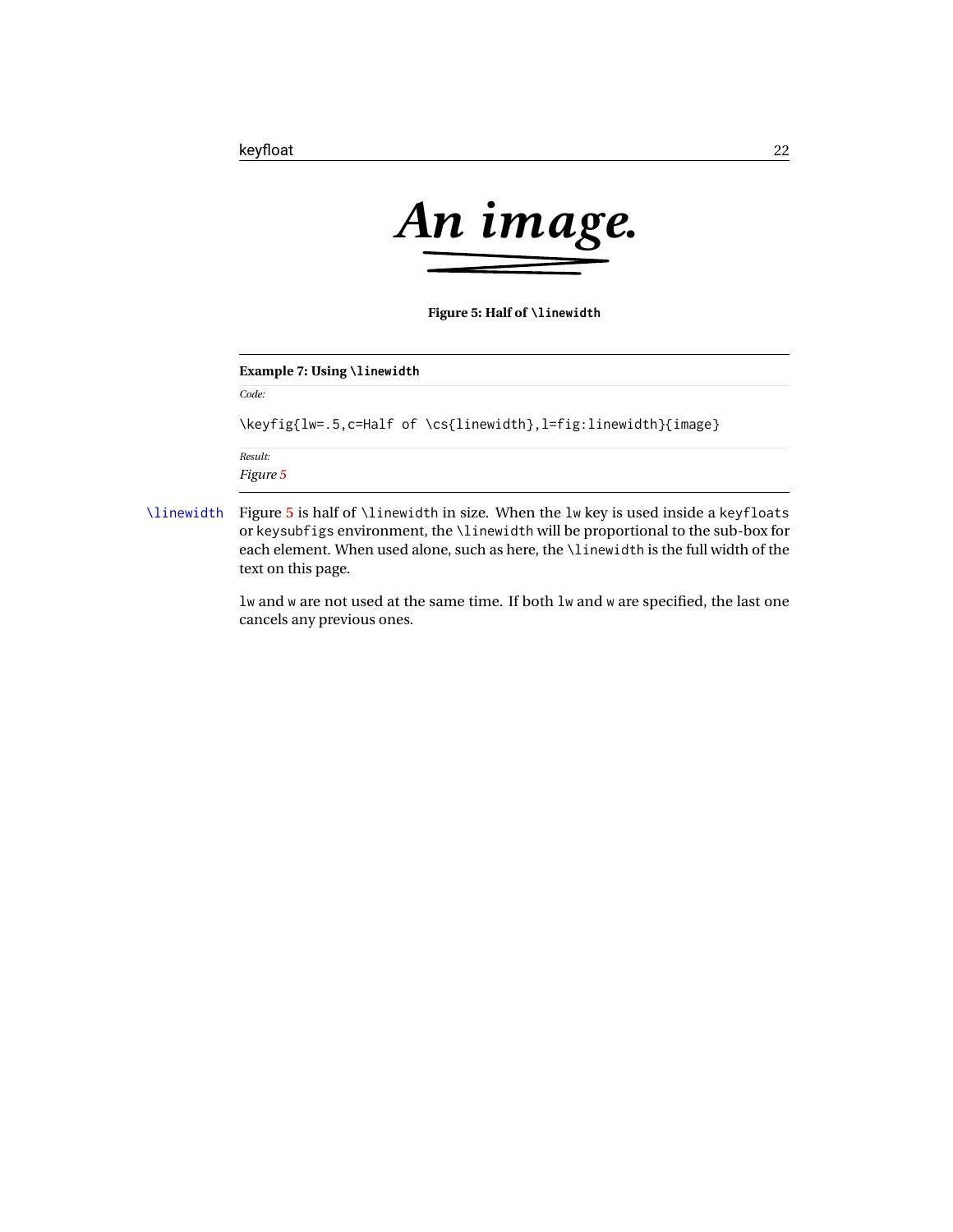#### <span id="page-22-0"></span>**Example 8: Using frames**

#### *Code:*

```
\begin{keyfloats}[hbp]{4}
\keyfig{f,c=Loosely-framed figure,l=fig:looseframe}{image}
\keyfig{ft,c=Tightly-framed figure,l=fig:tightframe}{image}
\keytab{f,c=Loosely-framed table,l=tab:looseframe}{\testtable}
\keytab{ft,c=Tightly-framed table,l=tab:tightframe}{\testtable}
\end{keyfloats}
```
#### *Result:*

<span id="page-22-4"></span><span id="page-22-3"></span><span id="page-22-2"></span>*Figures [6](#page-22-1) and [7](#page-22-2) and tables [6](#page-22-3) and [7](#page-22-4)*

<span id="page-22-1"></span>

The f key adds a loose frame with the current \fboxsep. This is desirable in most cases.

The tf key adds a tight frame with no separation. This is useful for framing a photograph, or a diagram which already has a margin.

Framing tables is seldom recommended. In the case of the tight frame, table [7,](#page-22-4) note that the external frame almost overwrites the table's natural horizontal rules.

custom frames Also see section [2.6.1](#page-45-1) for customizing frames.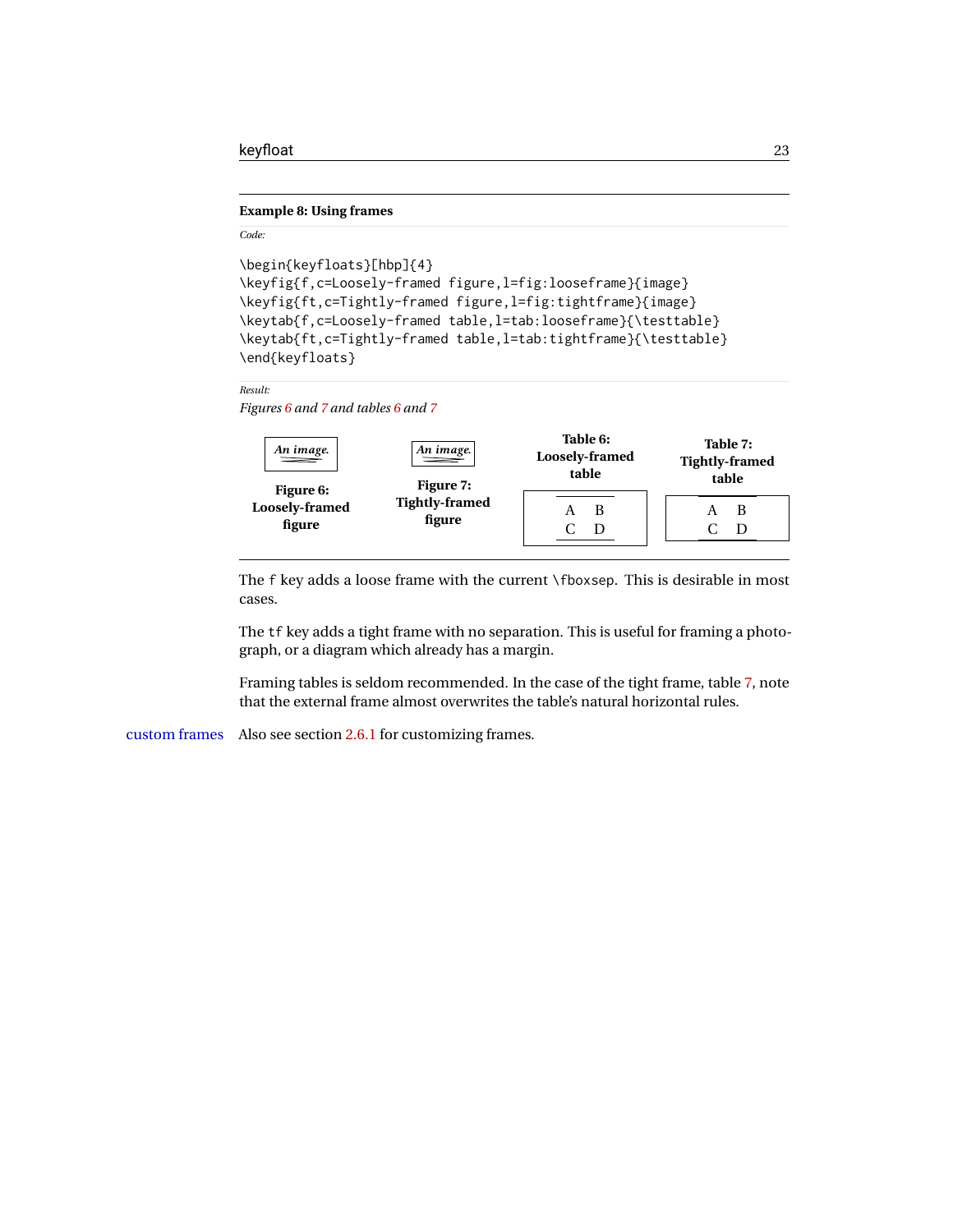<span id="page-23-1"></span>

(Framed to show box width.)

<span id="page-23-0"></span>**Example 9: Using rotation with boxes**

```
Code:
                     \keytab{f,w=.8in,c={Table, rotated},
                          r=70,l=tab:rotated,
                          tc=(Framed to show box width.)}
                          {\testwidetable}
                     Result:
                     Table 8
rotated whitespace Unless a width is given, a box is the full \linewidth. When rotated, this extra horizontal
                     space is rotated into extra vertical space. To avoid this extra space, set a w or lw to be
   \triangle box width wide enough for the table or other contents, but not much wider. When this box is
                     rotated, it will not take much more vertical space than necessary.
    frame rotation Unlike an image, the frame of a box does not rotate with its contents.
```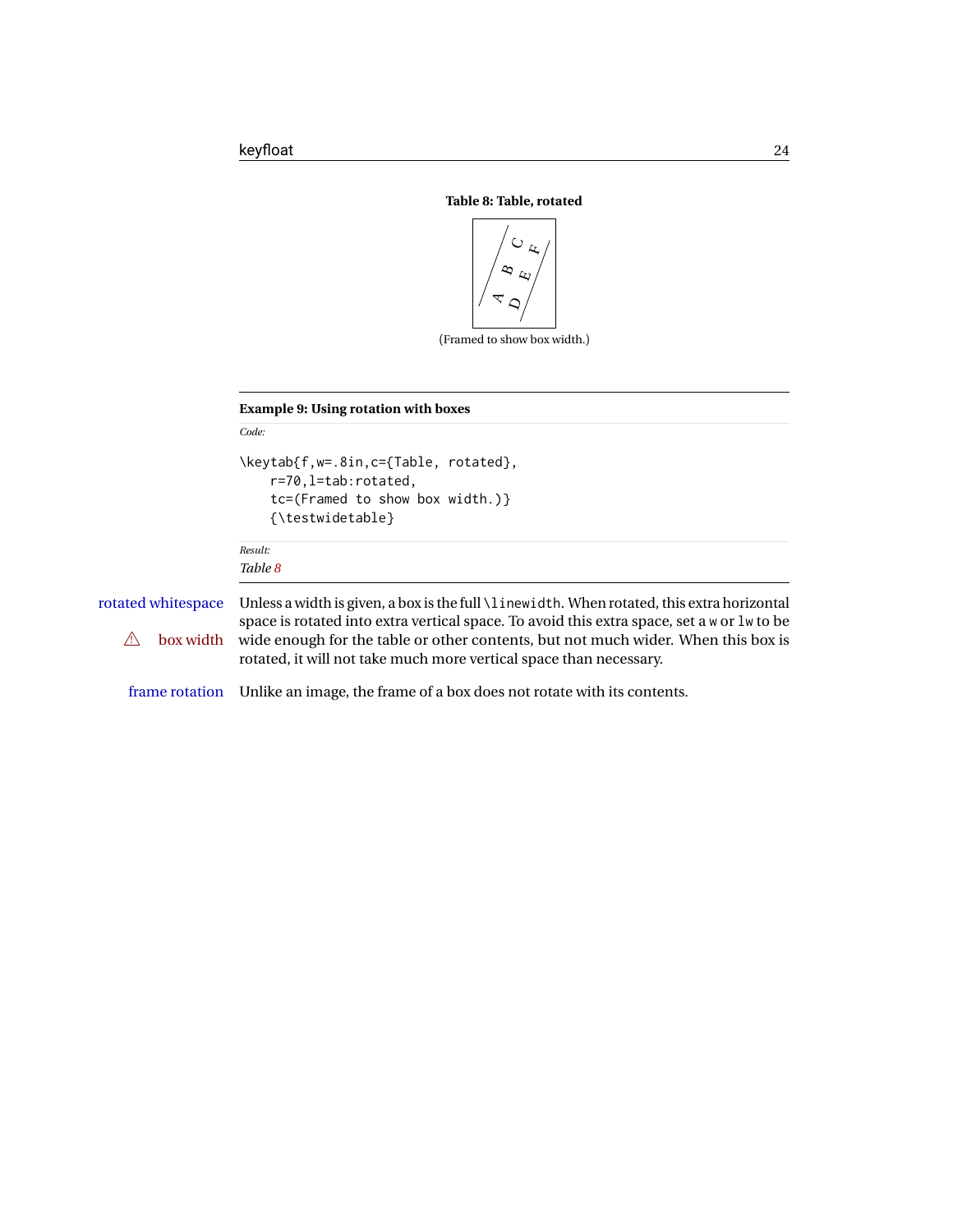#### <span id="page-24-0"></span>**Example 10: Located [H]ere**

*Code:*

\keytab[H]{c={A table [H]},l=tab:here}{\testtable} \keyfig[H]{f,w=1in,c={A keyfig [H]},l=fig:here}{image}

<span id="page-24-2"></span><span id="page-24-1"></span>*Result: Table [9,](#page-24-2) Figure [8](#page-24-1)*

**Table 9: A table [H]**

$$
\begin{array}{cc}A&B\\C&D\end{array}
$$

$$
\underbrace{\text{An image}}.
$$

**Figure 8: A keyfig [H]**

 $\triangle$  Out of sequence Table [9](#page-24-2) and Figure [8](#page-24-1) are to be placed "[H]ere", and therefore may appear out-ofsequence with surrounding figures. Place a \clearpage before or after to re-sync, if necessary.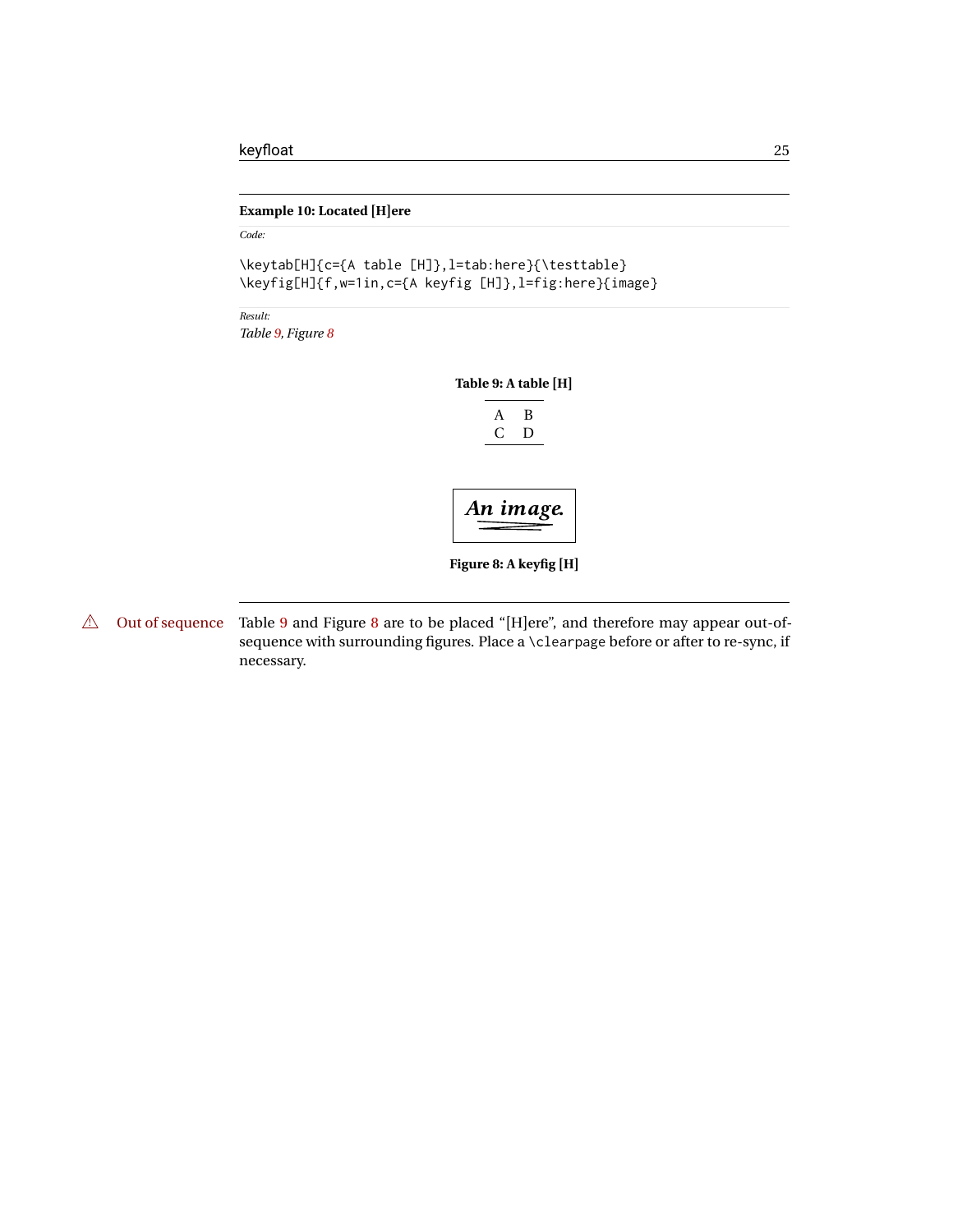

#### **Starred caption with a short caption.**

<span id="page-25-2"></span><span id="page-25-0"></span>

| <b>Example 11: Unnumbered float</b>      |                                                |  |
|------------------------------------------|------------------------------------------------|--|
| Code:                                    |                                                |  |
|                                          | \keyfig[H]{f,cstar={A starred caption}}{image} |  |
| Result:<br>See fig: "A starred caption". |                                                |  |
|                                          | An image.                                      |  |
|                                          | A starred caption                              |  |

A starred caption creates a float without a number, and without an entry in the List of Figures unless there is a non-empty short caption. (See the next example.)

 $\triangle$  No label Labels cannot be used when there is no number for a float.

<span id="page-25-1"></span>

| <b>Example 12: Unnumbered float with a LOF entry</b>                                                    |  |  |  |  |  |
|---------------------------------------------------------------------------------------------------------|--|--|--|--|--|
| Code                                                                                                    |  |  |  |  |  |
| \keyfig{<br>f, cstar={Starred caption with a short caption.},<br>sc={Starred short caption}<br>}{image} |  |  |  |  |  |
| Result:                                                                                                 |  |  |  |  |  |

*See fig: "Starred caption with a short caption".*

A starred caption with a non-empty short caption creates an unnumbered entry in the List of Figures.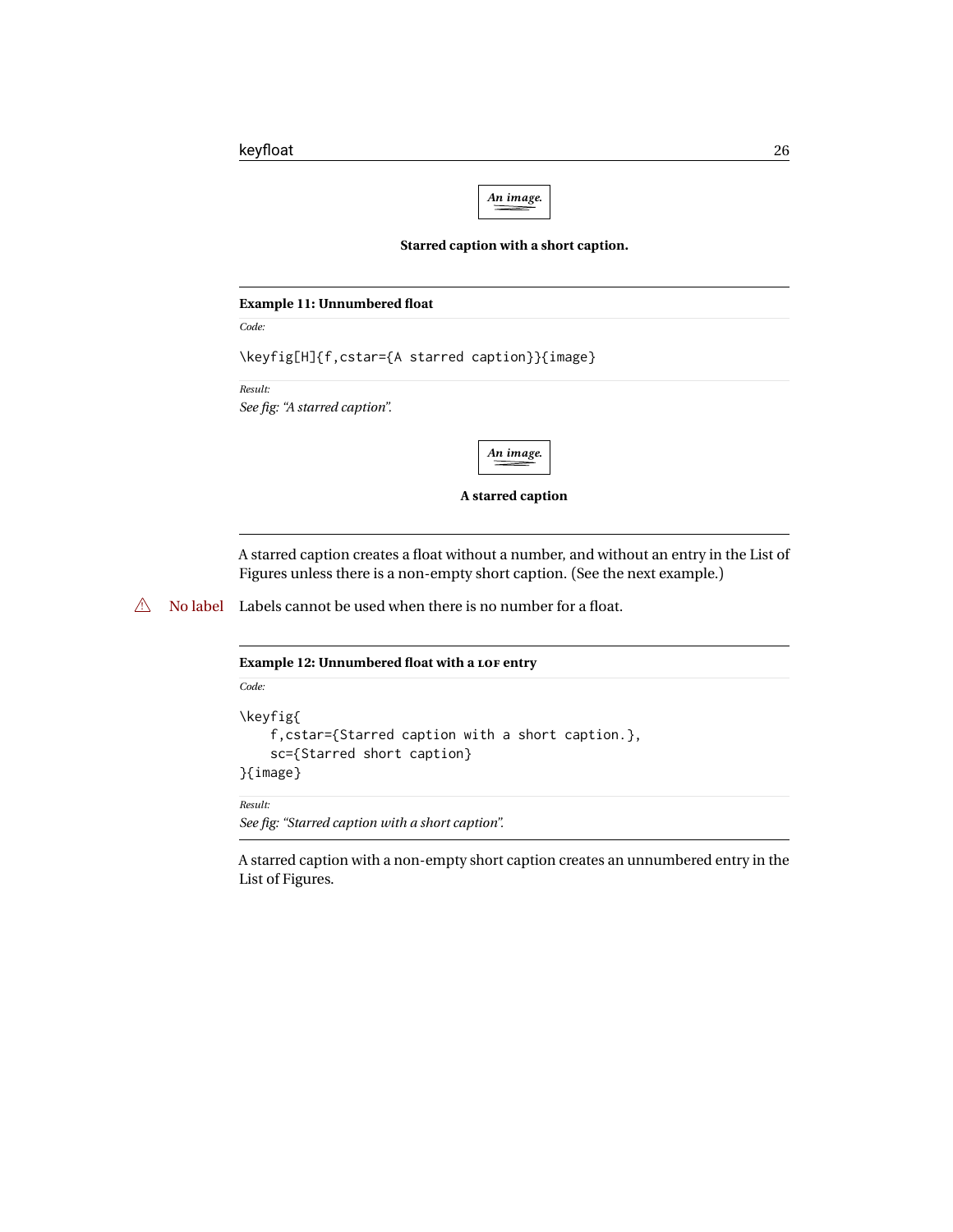#### <span id="page-26-0"></span>**Example 13: An unnumbered in-text image**

*Code:*

```
\keyfig[H]{f,cstar={},
    tc={Optional text which is not a caption.}
}{image2}
```
*Result:*

*See fig: "Optional text which is not a caption."*



Optional text which is not a caption.

By using [H] and cstar={}, the image is placed inline without a number or LOF entry.

Also see example [14.](#page-27-0)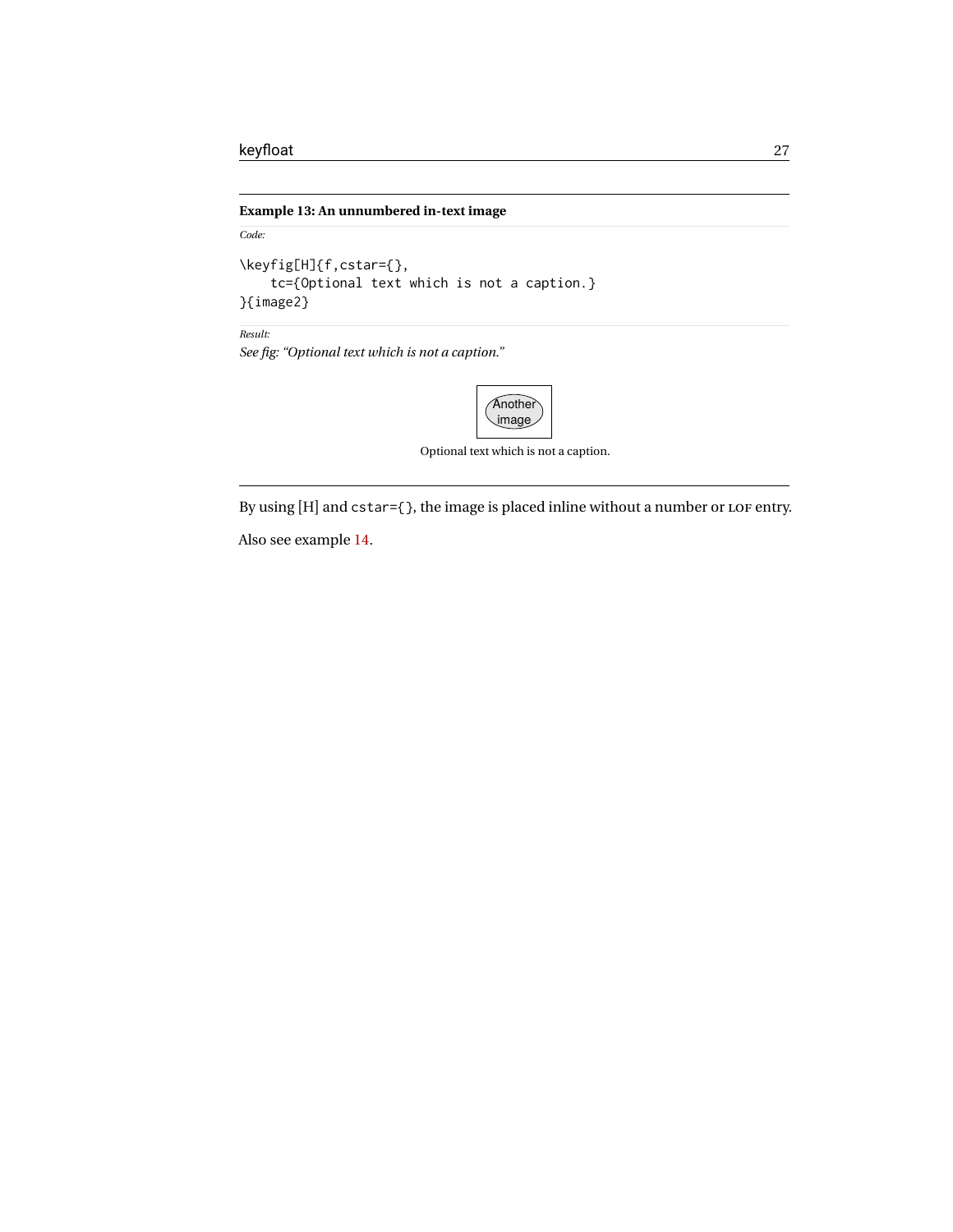Some contents. A \keyparbox with no number or label.

<span id="page-27-1"></span>**Figure 9: Next to a \keyparbox**

*An image.*

#### <span id="page-27-0"></span>**Example 14: A box without a caption.**

```
\begin{keyfloats}{2}
\keyparbox{
    f,lw=.5,
    tc={A \cs{keyparbox} with no number or label.}
}{Some contents.}
\keyfig{c=Next to a \cs{keyparbox},l=fig:nexttoparbox}{image}
\end{keyfloats}
\keyparbox[H]{f,lw=.5}{A \cs{keyparbox} [H], outside the keyfloats.}
```
*Result:*

*Code:*

*Figure [9,](#page-27-1) and the box to its left.*

 $|A \setminus \text{keyparbox}$  [H], outside the keyfloats.

A \keyparbox is a \keyfigbox with cstar={}, and is mostly useful as an information box inside a row or a set of subfloats.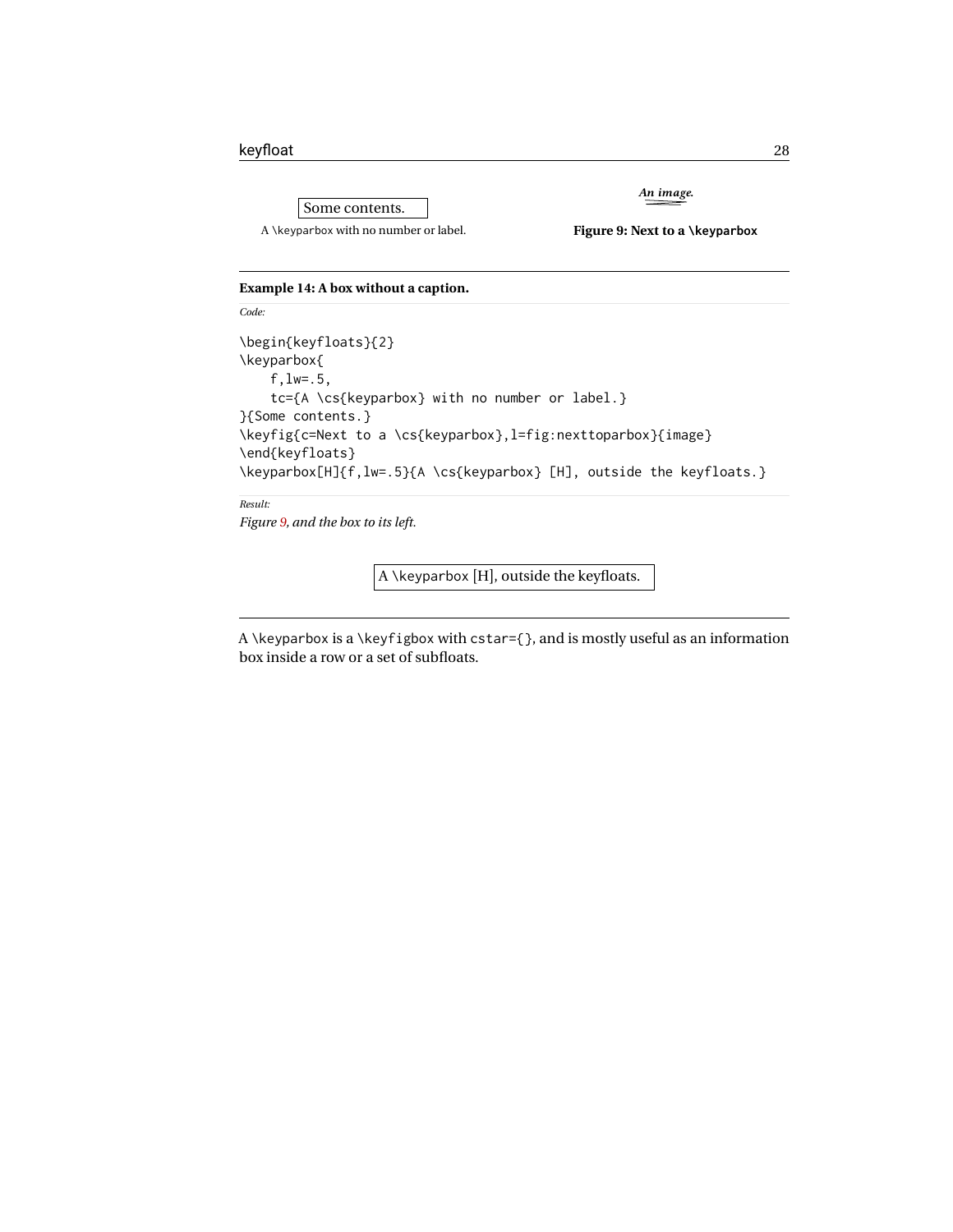#### <span id="page-28-0"></span>**2.5.2 Groups of floats, shared keys, keep aspect ratio**

```
Example 15: Groups of figures — keyfloats environment
Code:
\begin{keyfloats}{2}
\keyfig{lw=1,c={First in a group},
    l=fig:firstinrow,tl={\cs{raggedright} text}
    }{image}
\keyparbox{}{\centering A \cs{keyparbox} describing something.
    \par With several paragraphs.}
\begin{keyfloats}{2}[f,lw=1,h=3em,kar,va=t]
      \keyfig{lw=1,c={Third in a group},
          l=fig:thirdinarow}{image}
      \keyfig{lw=1,c={Fourth in a group, with a longer caption}}{image2}
      \keyfig{lw=1,c={Fifth in a group}}{image}
      \keyfig{lw=1,c={Sixth in a group},
          l=fig:sixthinarow}{image2}
\end{keyfloats}
\keytab{c={Seventh in a group},l=tab:seventhinrow}{\testwidetable}
\end{keyfloats}
```

```
Result:
Figure 10 to Table 10
```

| automatic layout<br>shared keys | The keyfloats environment takes an argument for the number of columns. Additional<br>floats are automatically placed on following rows. Changing the number of columns<br>will cause the floats to automatically readjust as necessary. Leftovers will be centered<br>on the last row. An optional argument may contain keys and values which are passed<br>to each object inside the group. |
|---------------------------------|----------------------------------------------------------------------------------------------------------------------------------------------------------------------------------------------------------------------------------------------------------------------------------------------------------------------------------------------------------------------------------------------|
| nested groups                   | Figure 10 to table 10 are in a keyfloats environment. Furthermore, Figures 11 to 14<br>are in an additional nested keyfloats environment, forming a small box of floats<br>inside the larger group. In this subgroup, shared keys are set so that each image is<br>framed and keeps its aspect ratio while being resized to fit a fixed width and height.                                    |
| <b>\linewidth</b>               | Note that \linewidth is adjusted for each row and nested row, so the lw key may need<br>to be changed if a float is moved to a different nesting level.                                                                                                                                                                                                                                      |
| image too large                 | Fixed-width or fixed-height floats may be too large to fit if they are moved into a<br>group. A warning is issued if so. It is the user's responsibility to adjust w, h, or lw as<br>necessary. To allow images to automatically adjust, use 1w=1 or less, which adjusts to<br>the <i>\linewidth</i> .                                                                                       |
| <i>location</i>                 | Keyfloats may be located [H], [M], or located [W] set with half the line width:                                                                                                                                                                                                                                                                                                              |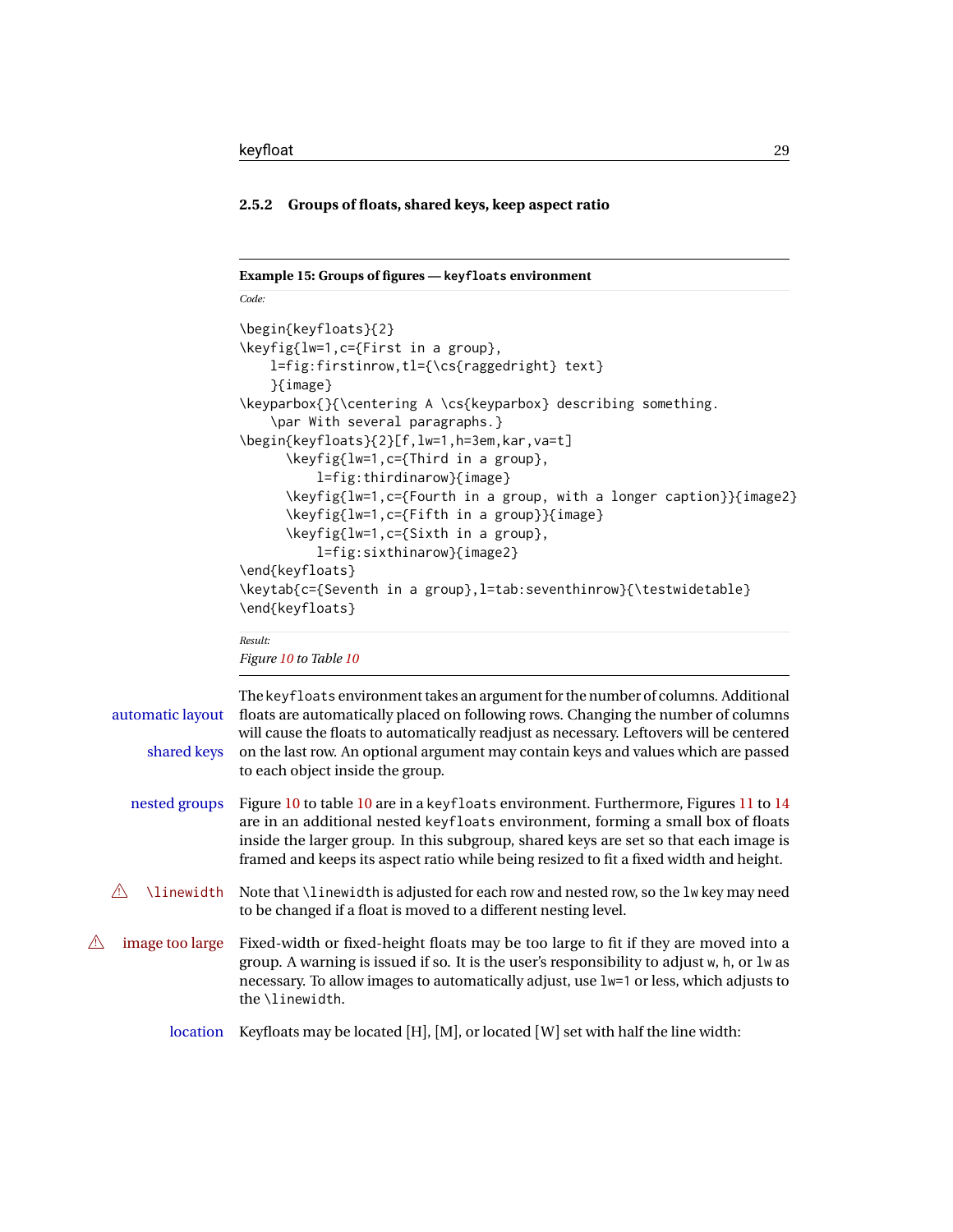<span id="page-29-0"></span>

A \keyparbox describing something.

<span id="page-29-5"></span>With several paragraphs.

\raggedright text

<span id="page-29-2"></span>**Figure 10: First in a group**

<span id="page-29-3"></span><span id="page-29-1"></span>

<span id="page-29-4"></span>

two columns Keyfloats may be starred to span both columns in a two-column format: \begin{keyfloats}\*{2} .. .

grid of images As shown in the sub group above, to display a group of images of varying shape inside a grid, use the shared option to select a maximum size, keep aspect ratio, and align at the top so that captions of varying length may wrap below each image:

```
\begin{keyfloats}{2}[lw=1,h=3em,kar,va=t]
...
\end{keyfloats}
```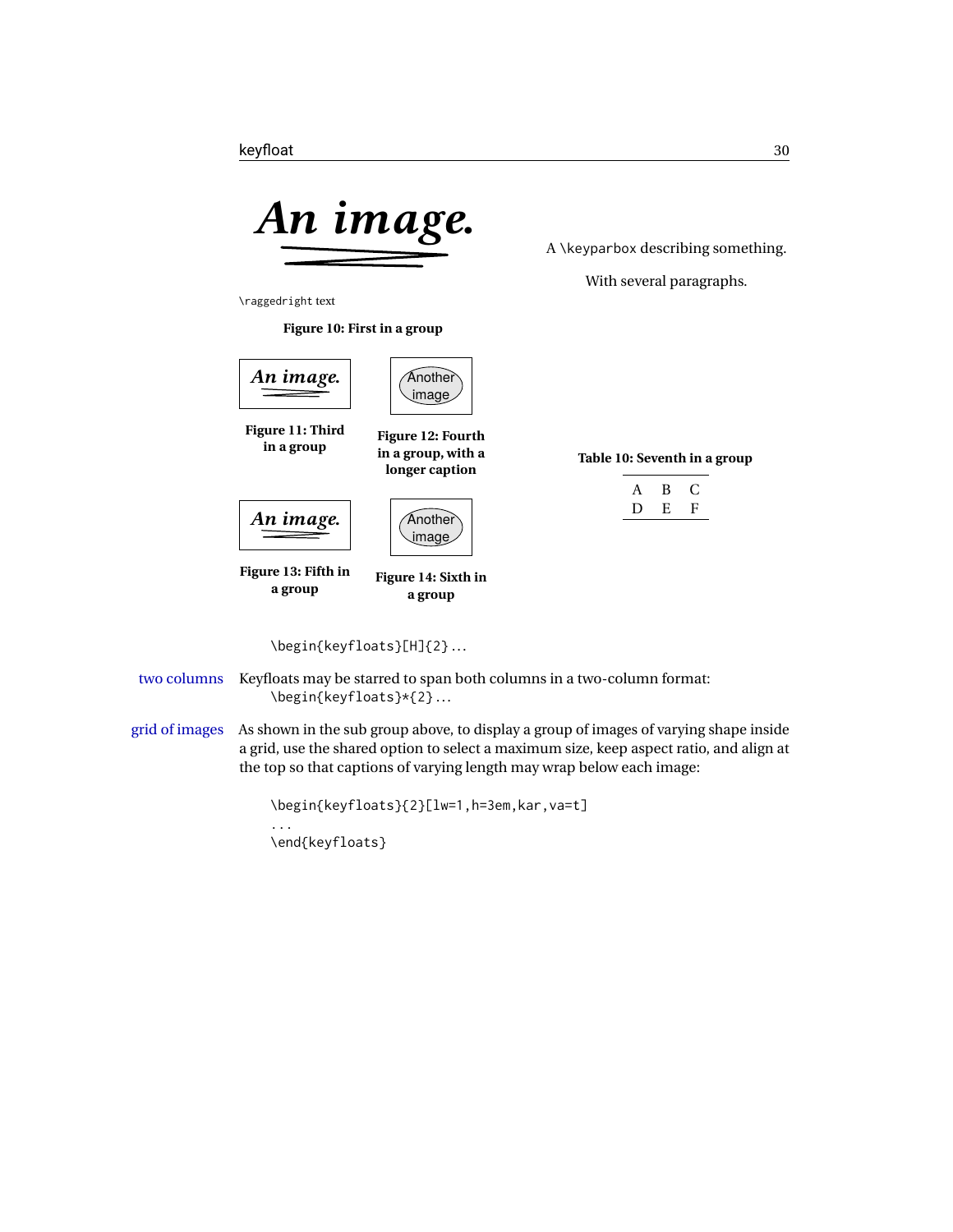<span id="page-30-2"></span>

e: Fifth subfigure

**Figure 15: Subfigures**

<span id="page-30-0"></span>**2.5.3 Subfloats**

<span id="page-30-1"></span>**Example 16: Subfigures — keysubfigs environment**

```
Code:
```

```
\begin{keysubfigs}{3}{c=Subfigures,l=fig:subfigs}
\keyfig{lw=1,f,c={First subfigure},
    l=fig:firstsubfig,t=Some text}{image}
\keyfig{lw=1,f,r=90,c={Second subfigure},
    l=fig:secondsubfig,
    t=Lots of lots of lots of lots of text.}
    {image2}
\begin{keyfloats}{1}
      \keyfig{lw=1,f,c={Third subfigure},l=fig:thirdsubfig}{image}
      \keytab{c={Fourth subfigure},l=fig:fourthsubfig}{\testtable}
      \keyfig{lw=.5,f,c={Fifth subfigure},l=fig:fifthsubfig}{image}
\end{keyfloats}
\end{keysubfigs}
Result:
```
*Figure [15](#page-30-2)*

Figures [15a](#page-30-2) to [15e](#page-30-2) are in the fig. [15](#page-30-2) keysubfigs environment. The keysubtabs environment is similar. Mixed types have the type of their container, as shown with fig. [15d.](#page-30-2)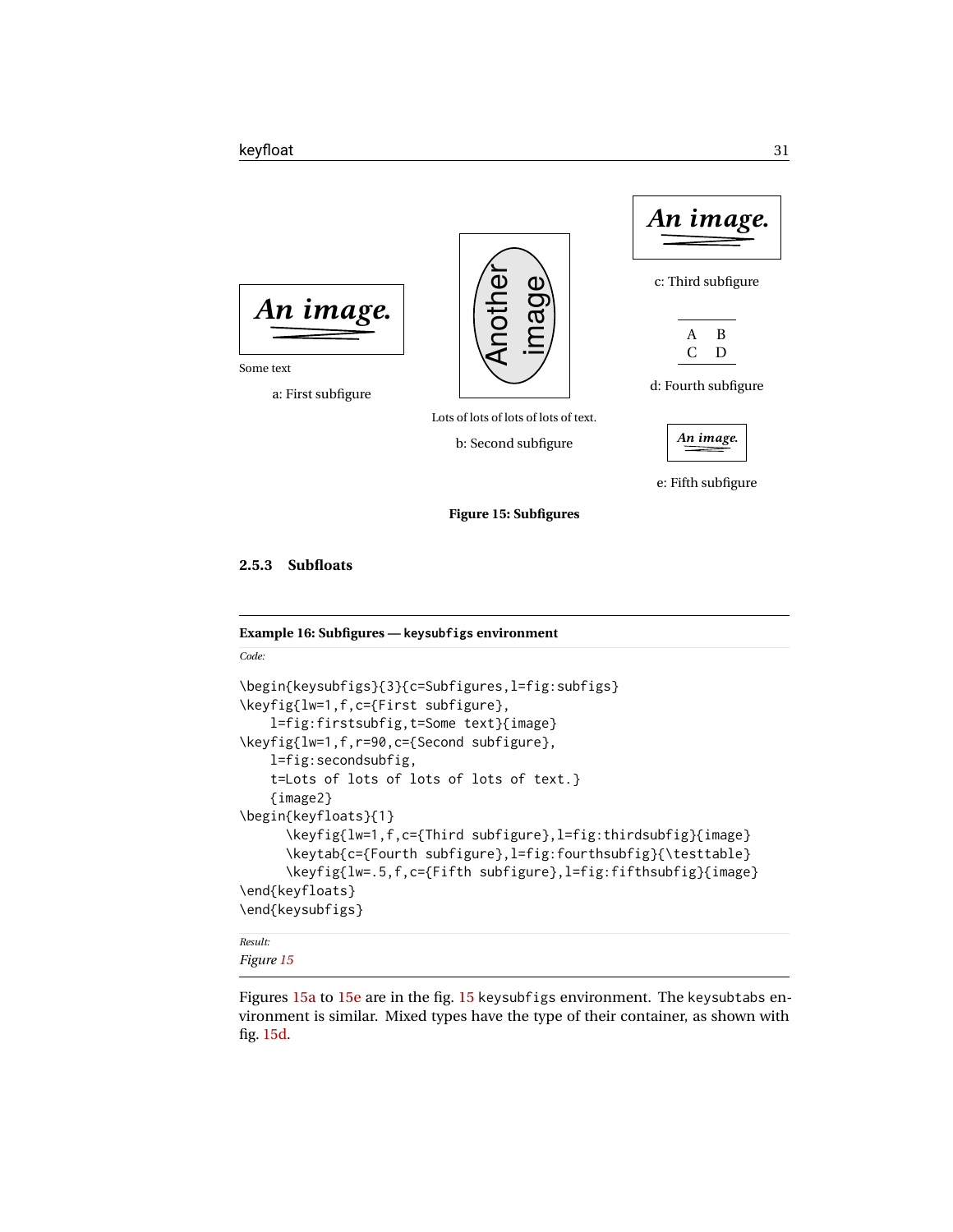|          |                  | Subfloats are associated floats $(a, b, )$ collected together into one common float<br>(the enclosing keysubfigs or keysubtabs environment). The enclosing float can have<br>its own caption (call "Sub-Figures" in the example), which appears in the LOF/LOT,<br>and also a label. Each subfloat can have its own caption and label as well, but the<br>subcaption does not appear in the LOF/LOT. |
|----------|------------------|------------------------------------------------------------------------------------------------------------------------------------------------------------------------------------------------------------------------------------------------------------------------------------------------------------------------------------------------------------------------------------------------------|
| ⚠        | mixed subfloats  | All subfloats are forced to have the same type as its containing float. A table inside<br>a figure will be labeled as a figure, for example. This avoids miss-labeling as each<br>subfloat must clearly be identified as a child of its containing float.                                                                                                                                            |
| <u>A</u> | nested subfloats | keysubfigs and keysubtabs may not be used inside the keyfloats environment, and<br>cannot be nested inside each other. (No subfloat 12aa, 12ab, 12ba, etc.)                                                                                                                                                                                                                                          |
|          | nested keyfloats | The keyfloats environment may be used inside keysubfigs or keysubtabs to gather<br>subfloats together, such as the three right-most figures in fig. 15.                                                                                                                                                                                                                                              |
|          | location         | Subfloats may be located [H], [M], or located [W] set with half the line width:<br>\begin{keysubfigs}[H]{3}{key/vals}                                                                                                                                                                                                                                                                                |
|          | two columns      | Subfloats may be starred to span both columns in a two-column format:<br>\begin{keysubfigs}*{2}{key/vals}                                                                                                                                                                                                                                                                                            |
|          | shared keys      | A group of subfloats may have an optional argument for shared keys and values, which<br>are then passed to each subfloat within.                                                                                                                                                                                                                                                                     |
|          | $\sqrt{N}$       | va The vertical alignment option va does not work with subfloats.                                                                                                                                                                                                                                                                                                                                    |

<span id="page-31-0"></span>

|  |  |  |  |  | Example 17: Subtables [H] — keysubtabs environment |
|--|--|--|--|--|----------------------------------------------------|
|--|--|--|--|--|----------------------------------------------------|

*Code:*

\begin{keysubtabs}[H]{2}{c=Subtables [H], l=tab:subtabs} \keytab{c={First subtable},l=fig:firstsubtab}{\testtable} \keytab{c={Second subtable},l=fig:secondsubtab}{\testwidetable} \end{keysubtabs}

*Result:*

<span id="page-31-1"></span>*Table [11](#page-31-1)*

#### **Table 11: Subtables [H]**

| a: First subtable | b: Second subtable |  |
|-------------------|--------------------|--|
| A R               | A B C              |  |
| $c_{\rm D}$       | D E F              |  |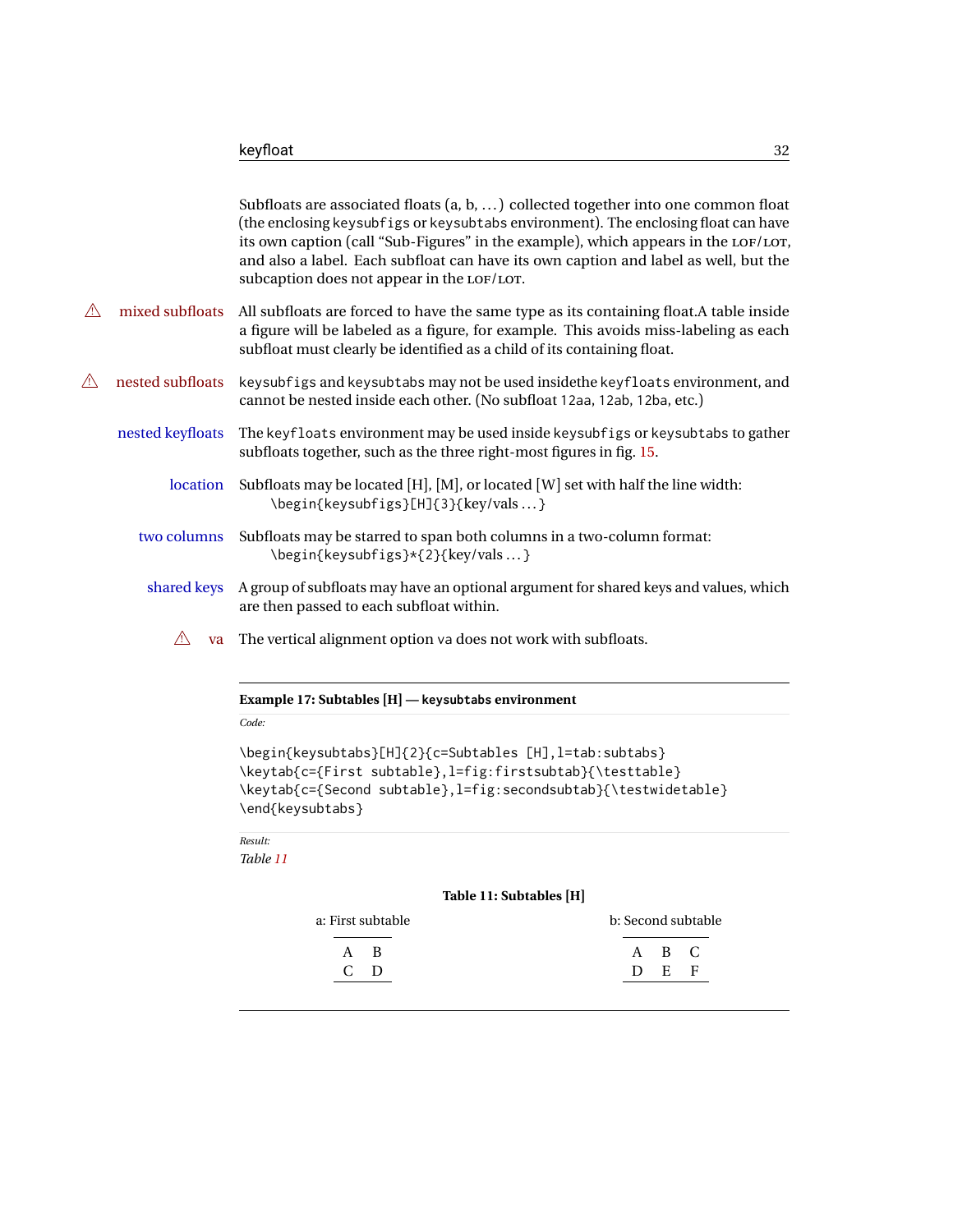*An image.*



<span id="page-32-2"></span>**Figure 16: Figure to be continued**

<span id="page-32-3"></span>**Figure 16: ...continued**

#### <span id="page-32-0"></span>**2.5.4 Continued floats**

The cont key may be used to generate a "continued" float. The continued float receives the same number as the previous float, and it is assumed that they are the same float, except that they are separated for some reason such as size on the page.

The label may be placed in a continued float, and will still receive the same float number as the prior non-continued float.

#### <span id="page-32-1"></span>**Example 18: Continued figure**

```
Code:
\begin{keyfloats}{2}
\keyfig{,c=Figure to be continued}{image}
\keyfig{c={\dots continued},cont,l=fig:firstcontinued}{image2}
\end{keyfloats}
Result:
```
*Figure [16](#page-32-3)*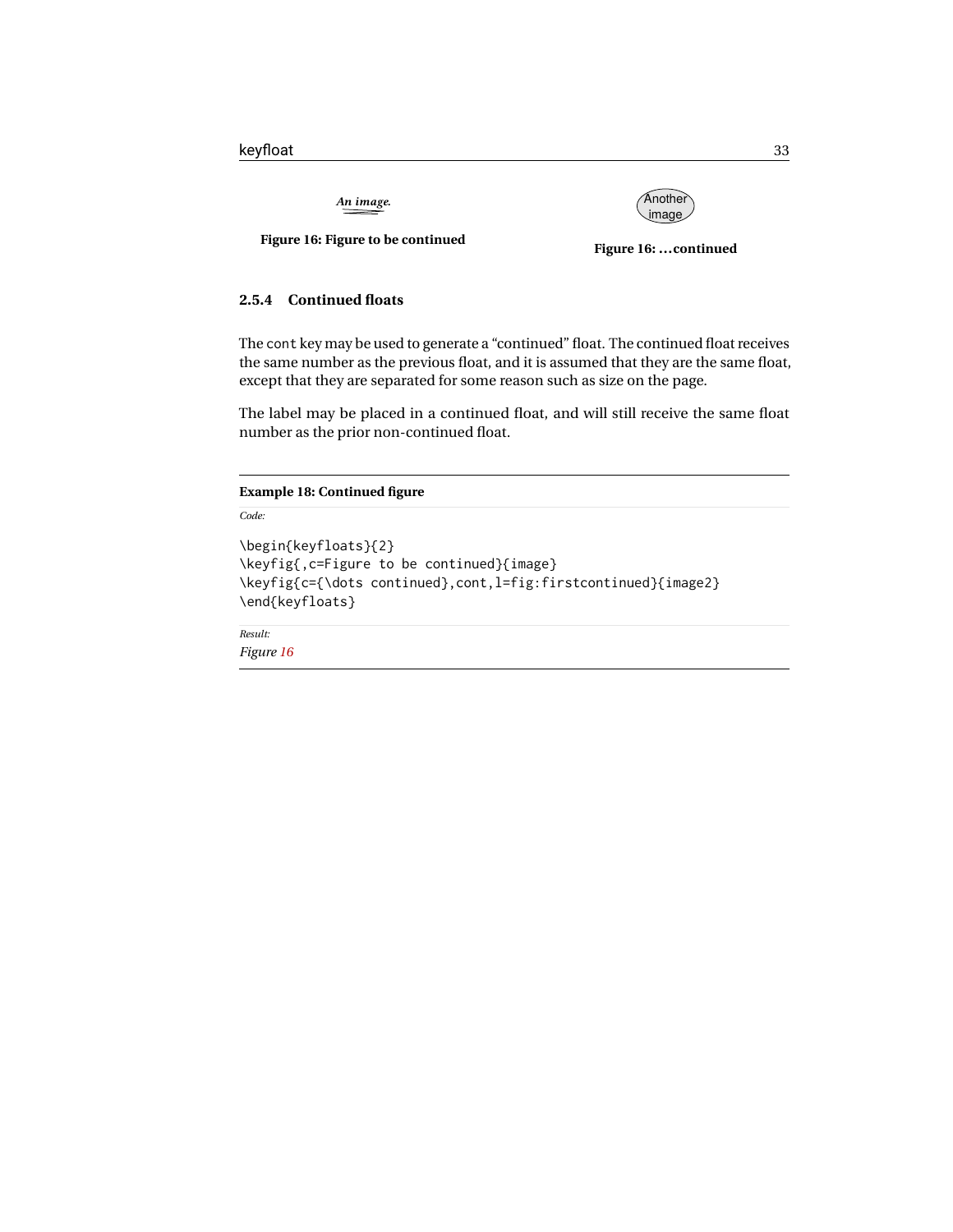<span id="page-33-3"></span><span id="page-33-2"></span>

#### <span id="page-33-0"></span>**2.5.5 Continued subfloats**

The keysubfigs and keysubtabs environments may also be given the cont key. The containing environment's float receives the same number as the previous float (presumably another subfloat container).

#### <span id="page-33-1"></span>**Example 19: Continued subfloats**

*Code:*

```
\begin{keysubfigs}{2}{c={A set of figures},l=fig:continuedfigures}
\keyfig{c={First of a set},l=fig:contfirst}{image}
\keyfig{c={Second of a set},l=fig:contsecond}{image}
\end{keysubfigs}
\begin{keysubfigs}{2}{c={\dots continued},cont}
\keyfig{c={Third of a set},l=fig:contthird}{image2}
\keyfig{c={Fourth of a set},l=fig:contfourth}{image2}
\end{keysubfigs}
```
*Result: Figure [17](#page-33-2)*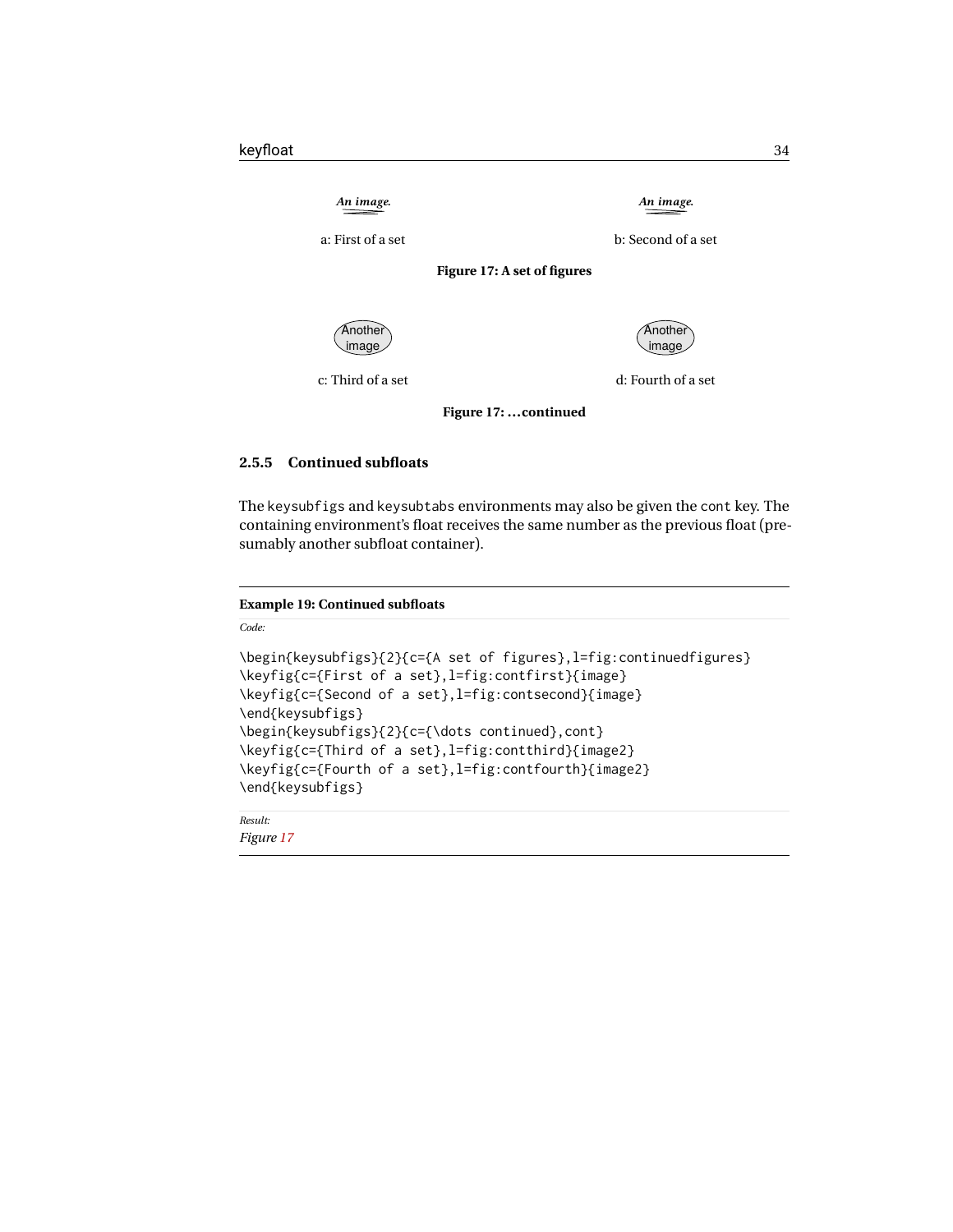<span id="page-34-4"></span><span id="page-34-3"></span><span id="page-34-2"></span><span id="page-34-1"></span><span id="page-34-0"></span>

|                                  | keyfloat<br>35                                                                                                                                                                        |
|----------------------------------|---------------------------------------------------------------------------------------------------------------------------------------------------------------------------------------|
|                                  | 2.5.6 Margin floats                                                                                                                                                                   |
|                                  | When a keyfloat is located [M], it will be placed in the margin.                                                                                                                      |
| tufte-book<br>Cls                | When the tufte-book class is used, its marginfigure or margintable environments<br>will be used, otherwise keyfloat provides environments of the same name and uses<br>those instead. |
|                                  | Example 20: The marginfigure environment                                                                                                                                              |
|                                  | Code:                                                                                                                                                                                 |
|                                  | \begin{marginfigure}                                                                                                                                                                  |
| An image.                        | \centering                                                                                                                                                                            |
|                                  | \includegraphics[width=.75\linewidth]{image}                                                                                                                                          |
| Some text added by hand.         | Some text added by hand.                                                                                                                                                              |
|                                  | \caption{A \env{marginfigure}}                                                                                                                                                        |
| Figure 18: A marginfigure        | \label{fig:marginfigure}                                                                                                                                                              |
|                                  | \end{marginfigure}                                                                                                                                                                    |
|                                  | Result:                                                                                                                                                                               |
|                                  | Figure 18                                                                                                                                                                             |
|                                  |                                                                                                                                                                                       |
|                                  | Example 21: The margintable environment                                                                                                                                               |
|                                  | Code:                                                                                                                                                                                 |
|                                  | \begin{margintable}                                                                                                                                                                   |
| B<br>C<br>A                      | \centering                                                                                                                                                                            |
| $\mathbf E$<br>D<br>$\mathbf{F}$ | \testwidetable                                                                                                                                                                        |
| Table 12: A margintable          | \caption{A \env{margintable}}                                                                                                                                                         |
|                                  | \label{fig:margintable}                                                                                                                                                               |
|                                  | \end{margintable}                                                                                                                                                                     |
|                                  | Result:                                                                                                                                                                               |
|                                  | Table 12                                                                                                                                                                              |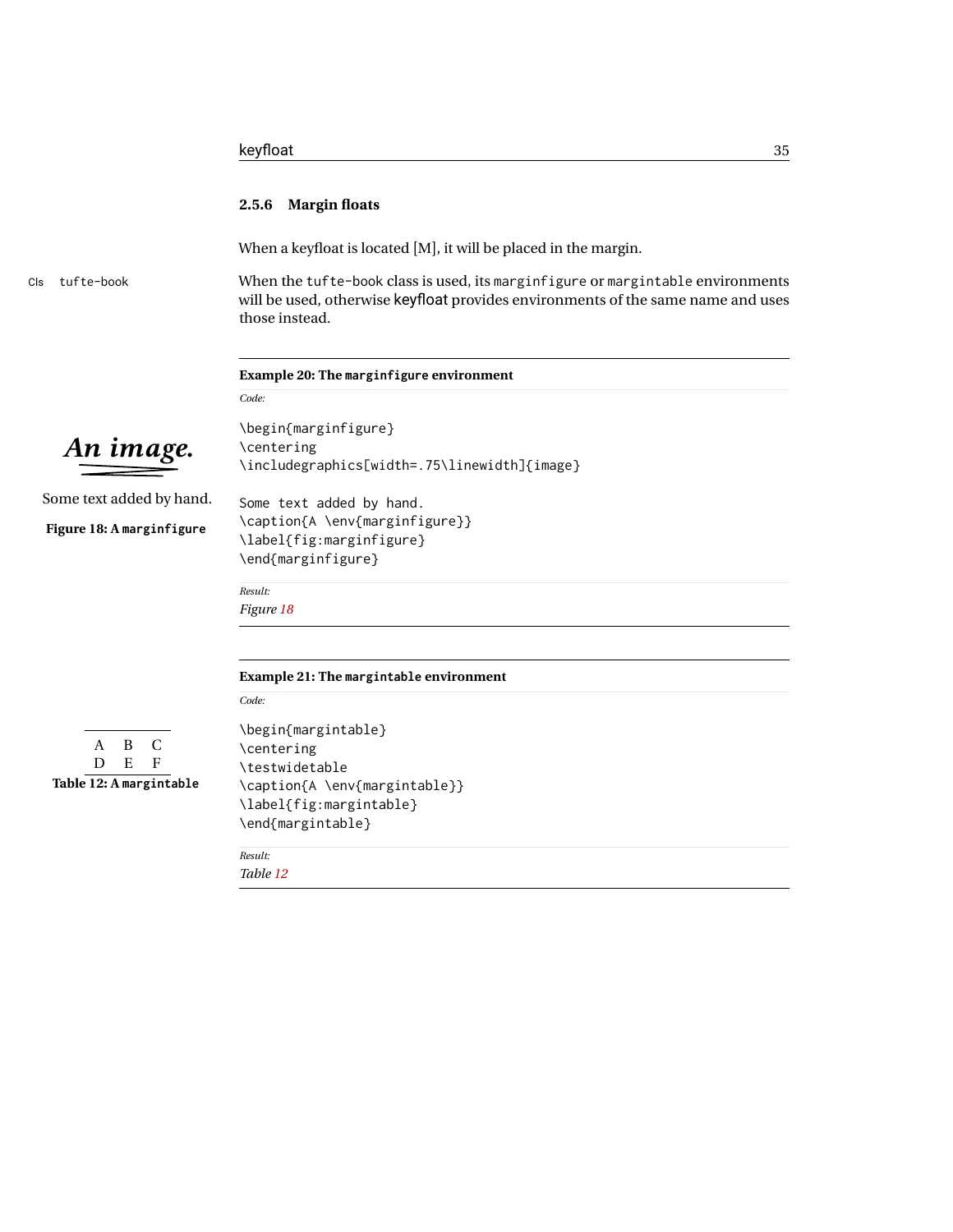<span id="page-35-3"></span><span id="page-35-2"></span><span id="page-35-1"></span><span id="page-35-0"></span>

|                                                                        | Example 22: Using \keyfig[M]                                                                                       |
|------------------------------------------------------------------------|--------------------------------------------------------------------------------------------------------------------|
|                                                                        | Code:                                                                                                              |
| Another<br>image<br>Additional text. Text text text text text<br>text. | \keyfig[M]{c={A \cs{keyfig}\optn{[M]}}, l=fig:keyfigm, ft,<br>t=Additional text.<br>Text text text text text text. |
| More paragraphs.                                                       | More paragraphs.                                                                                                   |
| Figure 19: A \keyfig[M]                                                | $\{image2\}$                                                                                                       |
|                                                                        | Result:<br>Figure 19                                                                                               |
| Table 13: A keytable[M]                                                | Example 23: Using keytable[M] and an offset<br>Code:                                                               |
| C<br>B<br>A<br>E<br>D<br>$\mathbf{F}$                                  | \begin{keytable}[M]{c={A \env{keytable}\optn{[M]}},<br>l=tab:keytablem,mo=-.9in}                                   |
|                                                                        | \centering                                                                                                         |
|                                                                        | \testwidetable                                                                                                     |
|                                                                        | \end{keytable}                                                                                                     |
|                                                                        | Result:                                                                                                            |
|                                                                        | Table 13                                                                                                           |
| margin float offset                                                    | A negative offset was used to shift the table upwards to the top of the example.                                   |
| distance between floats                                                | To set the minimum-allowed distance between \marginpars and margin floats:                                         |
|                                                                        | \setlength{\marginparpush}{3ex}                                                                                    |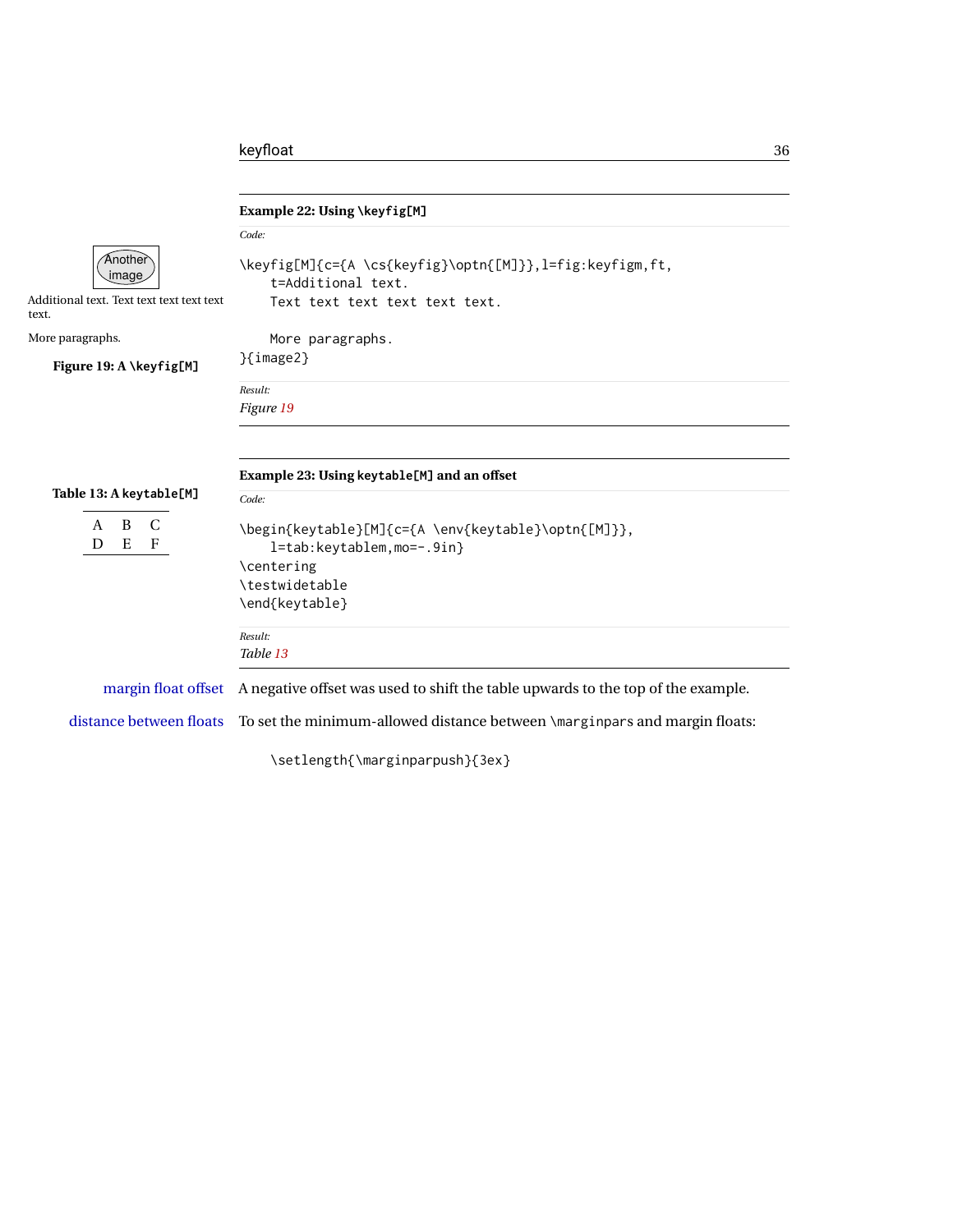*Code:*

*Result:*

### **2.5.7 Wrapped floats**

#### **Example 24: Using \keyfig[W] and \keytab[W]**

```
\keyfig[W]{c={A \cs{keyfig}\optn{[W]}},
    l=fig:keyfigw,ft,lw=.4,wp=I, wo=8em, wn=12,
    t={.4\cs{linewidth} wide, placed \optn{I}.}
}{image2}
\blindtext
```

```
\keytab[W]{c={A \cs{keytab}\optn{[W]}},l=tab:keytabw,w=.75in,
}{\testtable}
\blindtext
```
*Figure [20](#page-36-0) and table [14](#page-36-1)*

<span id="page-36-0"></span>

.4\linewidth wide, placed I.

### **Figure 20: A \keyfig[W]**

Lorem ipsum dolor sit amet, consectetuer adipiscing elit. Etiam lobortis facilisis sem. Nullam nec mi et neque pharetra sollicitudin. Praesent imperdiet mi nec ante. Donec ullamcorper, felis non sodales commodo, lectus velit ultrices augue, a dignissim nibh lectus placerat pede. Vivamus nunc nunc, molestie ut, ultricies vel, semper in, velit. Ut porttitor. Praesent in sapien. Lorem ipsum dolor sit amet, consectetuer adipiscing elit. Duis fringilla tristique neque. Sed interdum libero ut metus. Pellentesque placerat. Nam rutrum augue a leo. Morbi sed elit sit amet ante lobortis sollicitudin. Praesent blandit blandit mauris. Praesent lectus tellus, aliquet aliquam, luctus a, egestas a, turpis. Mauris lacinia lorem sit amet ipsum. Nunc quis urna dictum turpis accumsan semper.

Lorem ipsum dolor sit amet, consectetuer adipiscing elit. Etiam lobortis facilisis sem. Nullam nec mi et neque pharetra sollicitudin. Praesent imperdiet mi nec ante. Donec ullamcorper, felis non sodales commodo, lectus velit ultrices augue, a dignissim nibh lectus placerat pede. Vivamus nunc nunc, molestie ut, ultricies vel, semper in, velit. Ut porttitor. Praesent in sapien. Lorem ipsum dolor sit amet, consectetuer adipiscing elit. Duis fringilla tristique neque. Sed inter-

<span id="page-36-1"></span>

| Table 14: A<br>\keytab[W] |   |
|---------------------------|---|
| A                         | В |
| ι.                        | Ð |

dum libero ut metus. Pellentesque placerat. Nam rutrum augue a leo. Morbi sed elit sit amet ante lobortis sollicitudin. Praesent blandit blandit mauris. Praesent lectus tellus, aliquet aliquam, luctus a, egestas a, turpis. Mauris lacinia lorem sit amet ipsum. Nunc quis urna dictum turpis accumsan semper.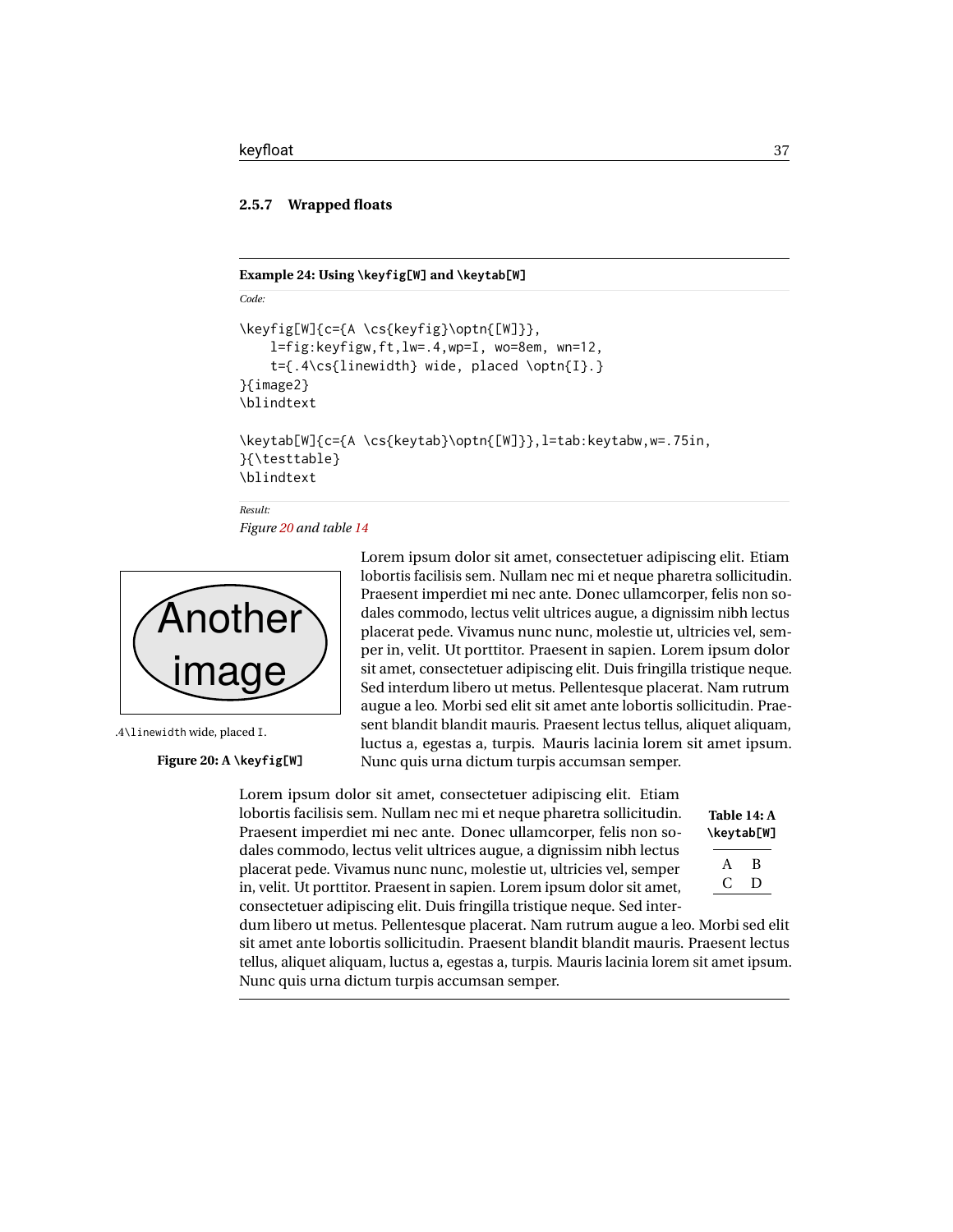#### **Example 25: Using \keyfigbox[W] and \keyparbox[W]**

```
Code:
\keyfigbox[W]{c={A \cs{keyfigbox}\optn{[W]}},
    l=fig:keyfigboxw,f,lw=.25,wp=I, wn=7,
    t=Text text text text text text text text text
}{The contents.}
\blindtext
```

```
\keyparbox[W]{w=1in}{A \cs{keyparbox}[W] and some more text.}
\blindtext
```
*Result:*

*Figure [21](#page-37-0) and the* \keyparbox*.*

<span id="page-37-0"></span>

| The contents.                 |  |
|-------------------------------|--|
| There there there there there |  |

Text text text text text text text text text

> **Figure 21: A \keyfigbox[W]**

Lorem ipsum dolor sit amet, consectetuer adipiscing elit. Etiam lobortis facilisis sem. Nullam nec mi et neque pharetra sollicitudin. Praesent imperdiet mi nec ante. Donec ullamcorper, felis non sodales commodo, lectus velit ultrices augue, a dignissim nibh lectus placerat pede. Vivamus nunc nunc, molestie ut, ultricies vel, semper in, velit. Ut porttitor. Praesent in sapien. Lorem ipsum dolor sit amet, consectetuer

adipiscing elit. Duis fringilla tristique neque. Sed interdum libero ut metus. Pellentesque placerat. Nam rutrum augue a leo. Morbi sed elit sit amet ante lobortis sollicitudin. Praesent blandit blandit mauris. Praesent lectus tellus, aliquet aliquam, luctus a, egestas a, turpis. Mauris lacinia lorem sit amet ipsum. Nunc quis urna dictum turpis accumsan semper.

Lorem ipsum dolor sit amet, consectetuer adipiscing elit. Etiam lobortis facilisis sem. Nullam nec mi et neque pharetra sollicitudin. Praesent imperdiet mi nec ante. Donec ullamcorper, felis non sodales commodo, lectus velit ultrices augue, a dignissim nibh lectus placerat pede. Vivamus nunc nunc, molestie ut, ultricies vel, semper in, velit. Ut porttitor. Praesent in sapien.

A \keyparbox[W] and some more text.

Lorem ipsum dolor sit amet, consectetuer adipiscing elit. Duis fringilla tristique neque. Sed interdum libero ut metus. Pellentesque placerat. Nam rutrum augue a leo. Morbi sed elit sit amet ante lobortis sollicitudin. Praesent blandit blandit mauris. Praesent lectus tellus, aliquet aliquam, luctus a, egestas a, turpis. Mauris lacinia lorem sit amet ipsum. Nunc quis urna dictum turpis accumsan semper.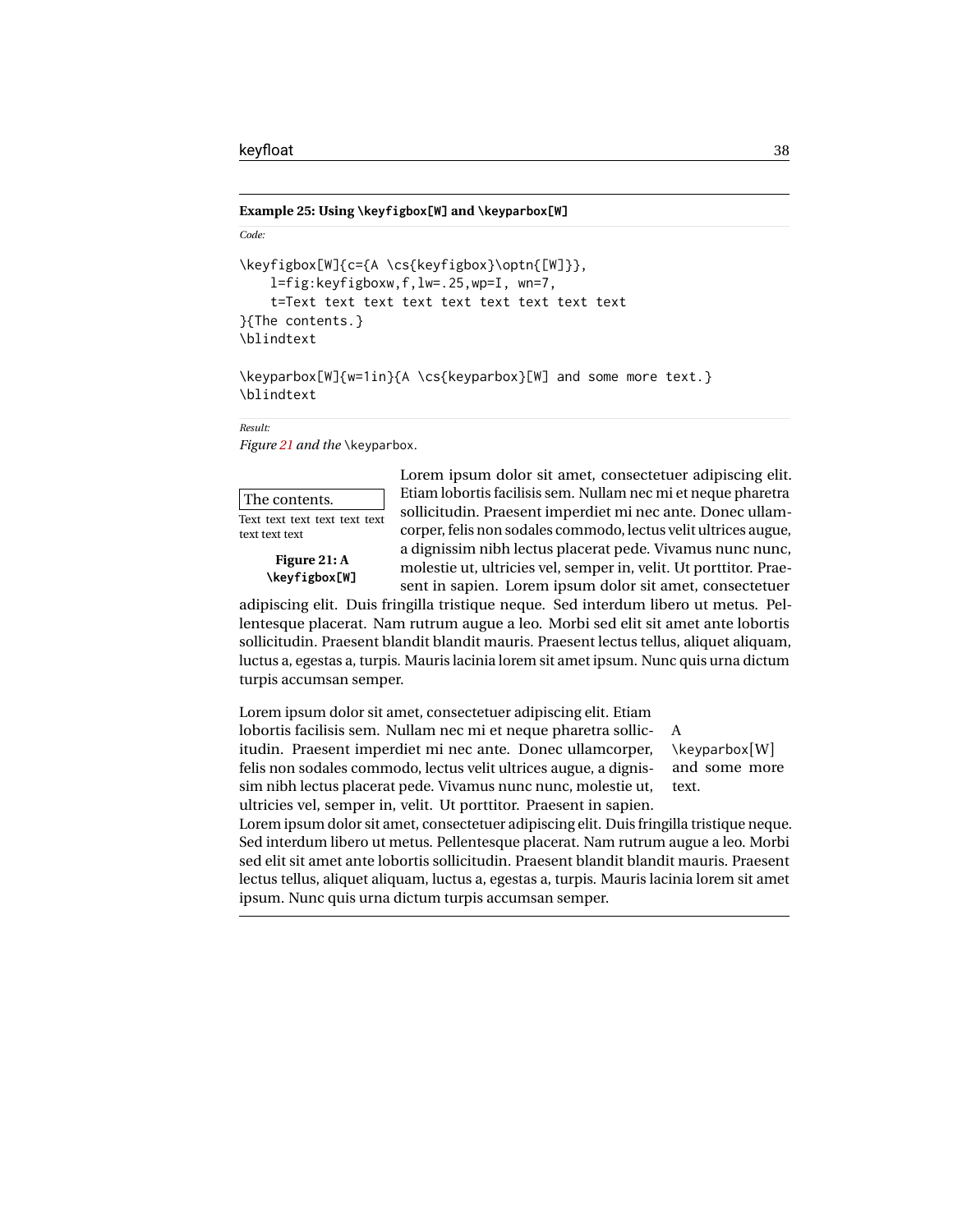#### **Example 26: Using \keyfigure[W] and \keytable[W]**

```
Code:
\begin{keyfigure}[W]{c={A \cs{keyfigure}\optn{[W]}},
    l=fig:keyfigurew,f,w=1.5in, wo=4em,wn=5}
This is a keyfigure.
\end{keyfigure}
\blindtext
\begin{keytable}[W]{c={A \env{keytable}\optn{[W]}},
    l=tab:keytablew,w=2in,wp=L,
  tc=Placed \optn{L} and 2in wide.}
\centering
\testwidetable
\end{keytable}
\blindtext
```
*Result:*

*Figure [22](#page-38-0) and table [15](#page-38-1)*

Lorem ipsum dolor sit amet, consectetuer adipiscing elit. Etiam lobortis facilisis sem. Nullam nec mi et neque pharetra sollicitudin. Praesent imperdiet mi nec ante. Donec ullamcorper, felis non sodales commodo, lectus velit ultrices augue, a dignissim nibh lectus placerat pede. Vivamus nunc nunc, molestie ut, ul-

<span id="page-38-0"></span>



tricies vel, semper in, velit. Ut porttitor. Praesent in sapien. Lorem ipsum dolor sit amet, consectetuer adipiscing elit. Duis fringilla tristique neque. Sed interdum libero ut metus. Pellentesque placerat. Nam rutrum augue a leo. Morbi sed elit sit amet ante lobortis sollicitudin. Praesent blandit blandit mauris. Praesent lectus tellus, aliquet aliquam, luctus a, egestas a, turpis. Mauris lacinia lorem sit amet ipsum. Nunc quis urna dictum turpis accumsan semper.

<span id="page-38-1"></span>

|                        |   |    | Table 15: A keytable[W] |
|------------------------|---|----|-------------------------|
|                        | A | -R | $\mathcal{L}$           |
|                        | D | E  | F                       |
| Placed L and 2in wide. |   |    |                         |

Lorem ipsum dolor sit amet, consectetuer adipiscing elit. Etiam lobortis facilisis sem. Nullam nec mi et neque pharetra sollicitudin. Praesent imperdiet mi nec ante. Donec ullamcorper, felis non sodales commodo, lectus velit ultrices augue, a dignissim nibh lectus placerat pede. Vivamus nunc nunc, molestie ut, ultricies vel,

semper in, velit. Ut porttitor. Praesent in sapien. Lorem ipsum dolor sit amet, consectetuer adipiscing elit. Duis fringilla tristique neque. Sed interdum libero ut metus. Pellentesque placerat. Nam rutrum augue a leo. Morbi sed elit sit amet ante lobortis sollicitudin. Praesent blandit blandit mauris. Praesent lectus tellus, aliquet aliquam, luctus a, egestas a, turpis. Mauris lacinia lorem sit amet ipsum. Nunc quis urna dictum turpis accumsan semper.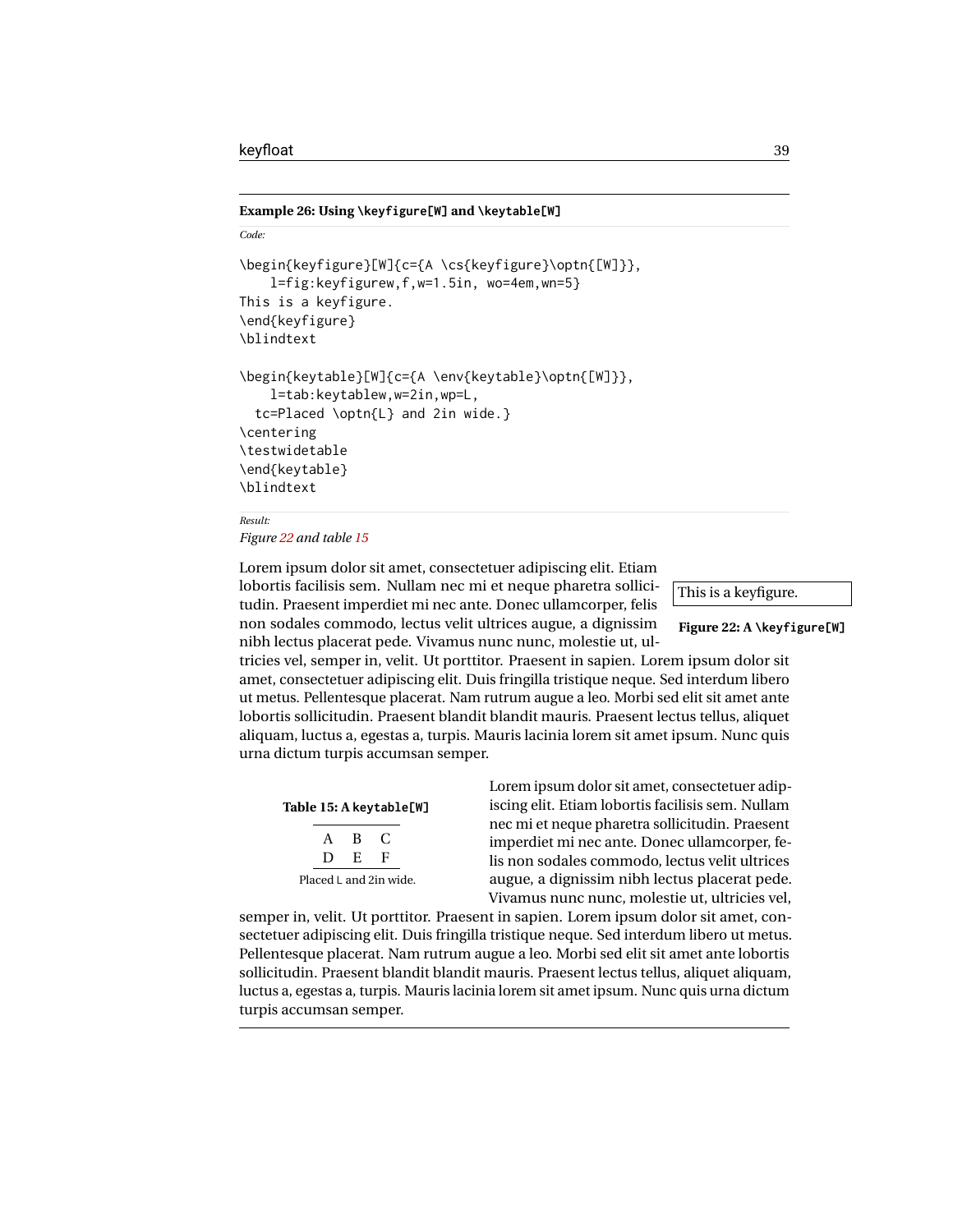```
Example 27: Using keywrap with a \keyfig
```

```
Code:
\begin{itemize}
\item First item.
    Several lines of text text text text text
    text text text text text text text text.
\item \begin{keywrap}{.3\linewidth}{\keyfig{%
      lw=1,c={Keywrap with \cs{keyfig}},l=fig:keywrapfig%
    }{image}}
        Second item.
        These paragraphs are inside the \texttt{keywrap}.
        A vertical gap appears below if the text is not enough to
        fill the space next to the \csc\{keyfig\}.\end{keywrap}
    Now outside the \env{keywrap},\margintag{notes}\
    but still in the second item.
    There is no elegant way to place only part of a paragraph
    inside a \env{keywrap}.
\item Third item.
\end{itemize}
```
### *Result:*

*Figure [23](#page-39-0)*

- First item. Several lines of text text text text text text text text text text text text text.
- Second item.

These paragraphs are inside the keywrap. A vertical gap appears below if the text is not enough to fill the space next to the \keyfig.

<span id="page-39-0"></span>*An image.*

**Figure 23: Keywrap with \keyfig**

notes Now outside the keywrap, but still in the second item. There is no elegant way to place only part of a paragraph inside a keywrap.

• Third item.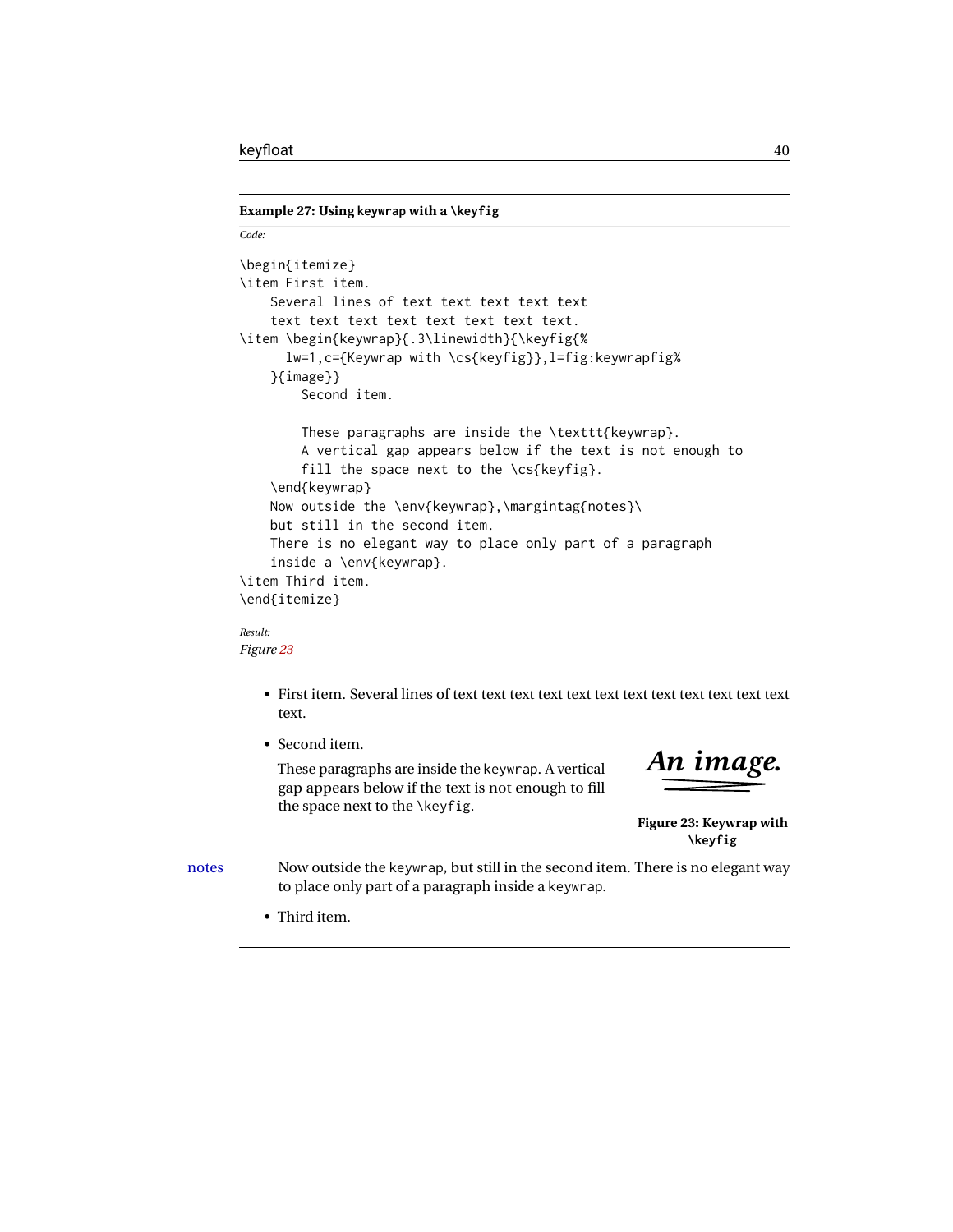*Code:*

#### **Example 28: Using wrap width ww and wlw**

```
\keyfig[W]{c={A \cs{keyfig}\optn{[W] with \optn{wlw}}},
  l=fig:keyfigwlw,ft,lw=.15,wlw=.4,wp=I,
  t={.15\cs{linewidth} wide, in a .4\cs{linewidth} box.}
}{image2}
\blindtext[1]
\keyfig[W]{c={A \cs{keyfig}\optn{[W] with \optn{ww}}},
  l=fig:keyfigww,ft,w=1cm,ww=3cm,wp=I,
  t={1cm wide, in a 3cm box.}
}{image2}
\blindtext[1]
```

```
Result:
```
<span id="page-40-0"></span>*Figures [24](#page-40-0) and [25](#page-40-1)*



.15\linewidth wide, in a .4\linewidth box.

#### **Figure 24: A \keyfig[W] with wlw**

Lorem ipsum dolor sit amet, consectetuer adipiscing elit. Etiam lobortis facilisis sem. Nullam nec mi et neque pharetra sollicitudin. Praesent imperdiet mi nec ante. Donec ullamcorper, felis non sodales commodo, lectus velit ultrices augue, a dignissim nibh lectus placerat pede. Vivamus nunc nunc, molestie ut, ultricies vel, semper in, velit. Ut porttitor. Praesent in sapien.

Lorem ipsum dolor sit amet, consectetuer adipiscing elit. Duis fringilla tristique neque. Sed interdum libero ut metus. Pellentesque placerat. Nam rutrum augue a leo. Morbi sed elit sit amet ante lobortis sollicitudin. Praesent blandit blandit mauris. Praesent lectus tellus, aliquet aliquam, luctus a, egestas a, turpis. Mauris lacinia lorem sit amet ipsum. Nunc quis urna dictum turpis accumsan semper.

<span id="page-40-1"></span>

1cm wide, in a 3cm box.

```
Figure 25: A
\keyfig[W] with ww
```
Lorem ipsum dolor sit amet, consectetuer adipiscing elit. Etiam lobortis facilisis sem. Nullam nec mi et neque pharetra sollicitudin. Praesent imperdiet mi nec ante. Donec ullamcorper, felis non sodales commodo, lectus velit ultrices augue, a dignissim nibh lectus placerat pede. Vivamus nunc nunc, molestie ut, ultricies vel, semper in, velit. Ut porttitor. Praesent in sapien. Lorem ipsum dolor sit amet, consectetuer adipiscing elit. Duis fringilla tristique neque. Sed interdum

libero ut metus. Pellentesque placerat. Nam rutrum augue a leo. Morbi sed elit sit amet ante lobortis sollicitudin. Praesent blandit blandit mauris. Praesent lectus tellus, aliquet aliquam, luctus a, egestas a, turpis. Mauris lacinia lorem sit amet ipsum. Nunc quis urna dictum turpis accumsan semper.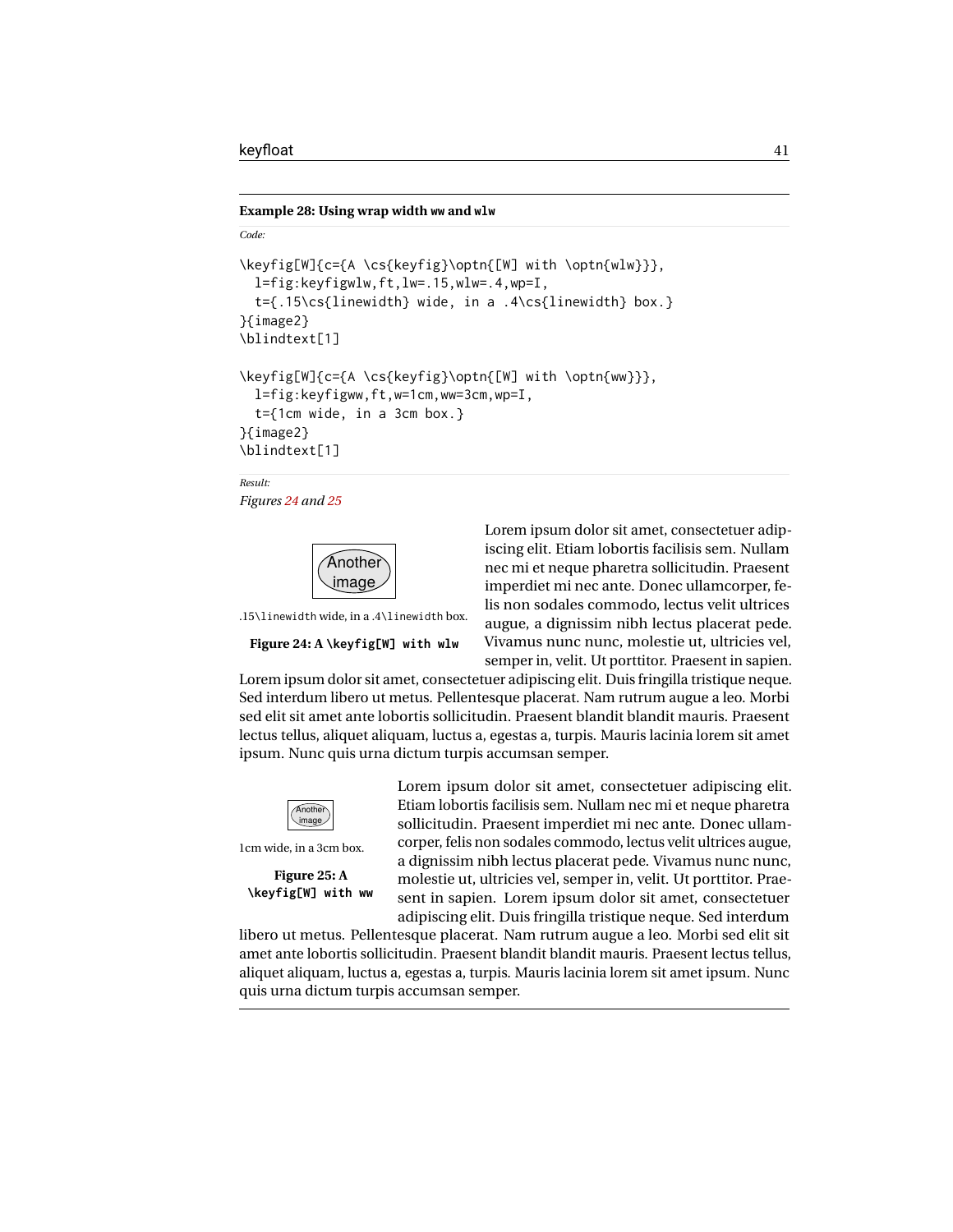

**Figure 26: Custom-framed image**

<span id="page-41-1"></span><span id="page-41-0"></span>A loosely-framed box.

**Figure 27: Custom loosely-framed box**

### **2.5.8 Custom frames**

*Code:*

#### <span id="page-41-2"></span>**Example 29: Custom frames with mdframed**

```
\renewcommand{\KFLTtightframe}[1]{%
\begin{minipage}{\KFLTimageboxwidth}
\begin{mdtightframe}%
#1
\end{mdtightframe}%
\end{minipage}
}
\setlength{\KFLTtightframewidth}{1pt}
\renewcommand{\KFLTlooseframe}[1]{%
\begin{mdlooseframe}[leftmargin=.5in,rightmargin=.5in]%
#1
\end{mdlooseframe}%
}
\setlength{\KFLTlooseframewidth}{4pt}
\keyfig{ft,c=Custom-framed image,l=fig:customframe,r=90}{image}
\keyfigbox{f,c=Custom loosely-framed box,
  l=fig:customlooseframe}{A loosely-framed box.}
Result:
```
*Figures [26](#page-41-0) and [27](#page-41-1)*

Pkg mdframed Example [29](#page-41-2) shows custom frames created with the mdframed package along with  $\triangle$  mdframed width tikz. Note that mdframed uses the full \linewidth even if the left/right margins are explicitly set, which causes extra vertical space when rotated. Because of this, the framed object is enclosed inside a minipage whose width is precomputed based on the object itself, then set in \KFLTimageboxwidth. Any shadow may fall outside this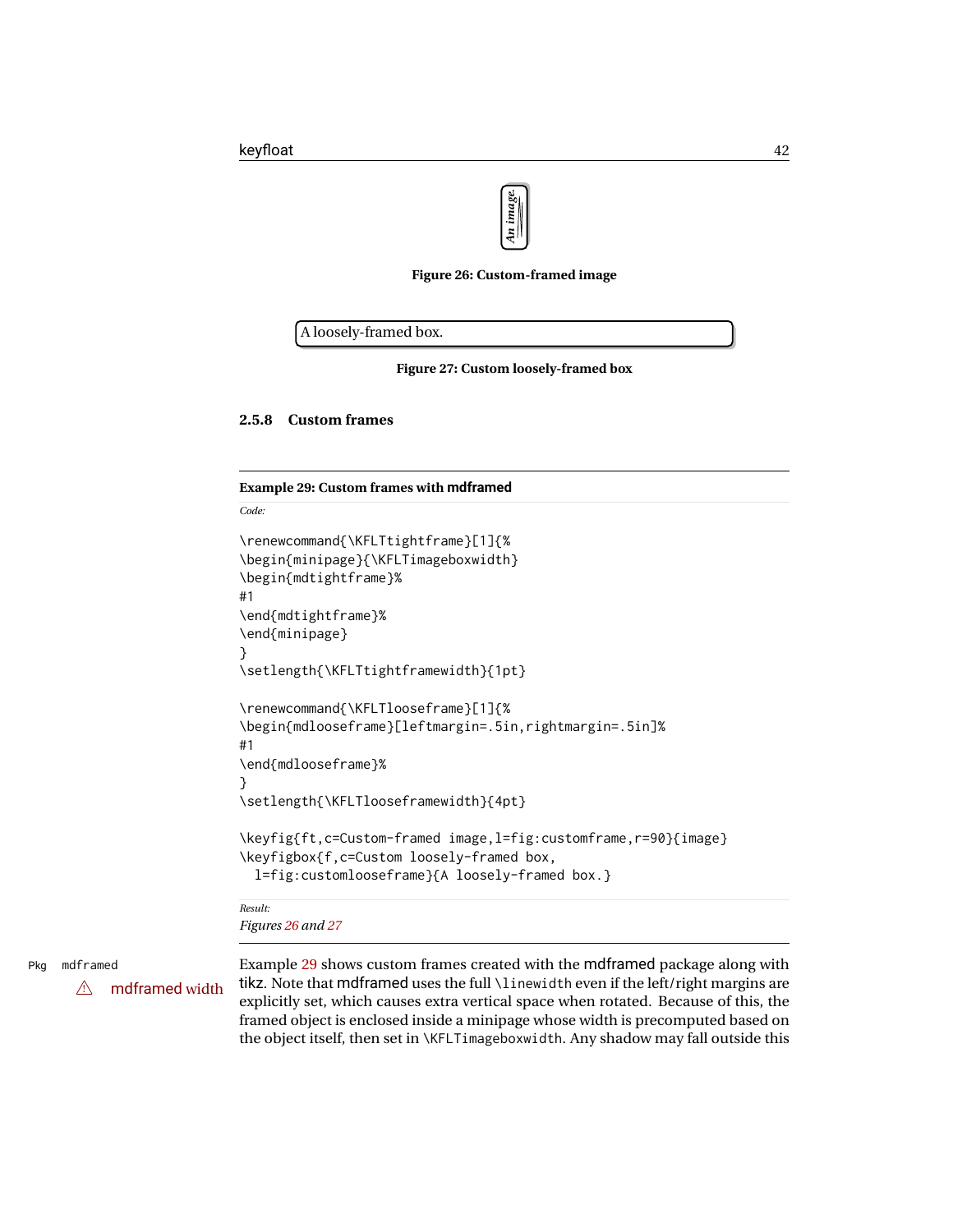

**Figure 28: Custom shadow**

<span id="page-42-0"></span>A loosely-framed shadow box.

**Figure 29: Custom loosely-framed shadow**

<span id="page-42-1"></span>box.

See section [2.6.1](#page-45-0) for more details.

### <span id="page-42-2"></span>**Example 30: Custom shadows with fancybox**

*Code:*

```
\renewcommand{\KFLTtightframe}[1]{%
\setlength{\fboxrule}{.4pt}
\setlength{\fboxsep}{0pt}
\setlength{\shadowsize}{2pt}
\shadowbox{#1}%
}
\setlength{\KFLTtightframewidth}{0.4pt}
\renewcommand{\KFLTlooseframe}[1]{%
\setlength{\fboxrule}{.4pt}
\setlength{\fboxsep}{3pt}
\setlength{\shadowsize}{2pt}
\shadowbox{#1}%
}
\setlength{\KFLTlooseframewidth}{3.4pt}
\keyfig{ft,c=Custom shadow,l=fig:customshadow}{image}
\keyfigbox{f,c=Custom loosely-framed shadow,lw=.5,
   l=fig:customlooseshadow}{A loosely-framed shadow box.}
```
*Result:*

*Figures [28](#page-42-0) and [29](#page-42-1)*

Pkg fancybox Example [30](#page-42-2) shows custom shadow frames created with the fancybox package. This combination respects lw and w.

See section [2.6.1](#page-45-0) for more details.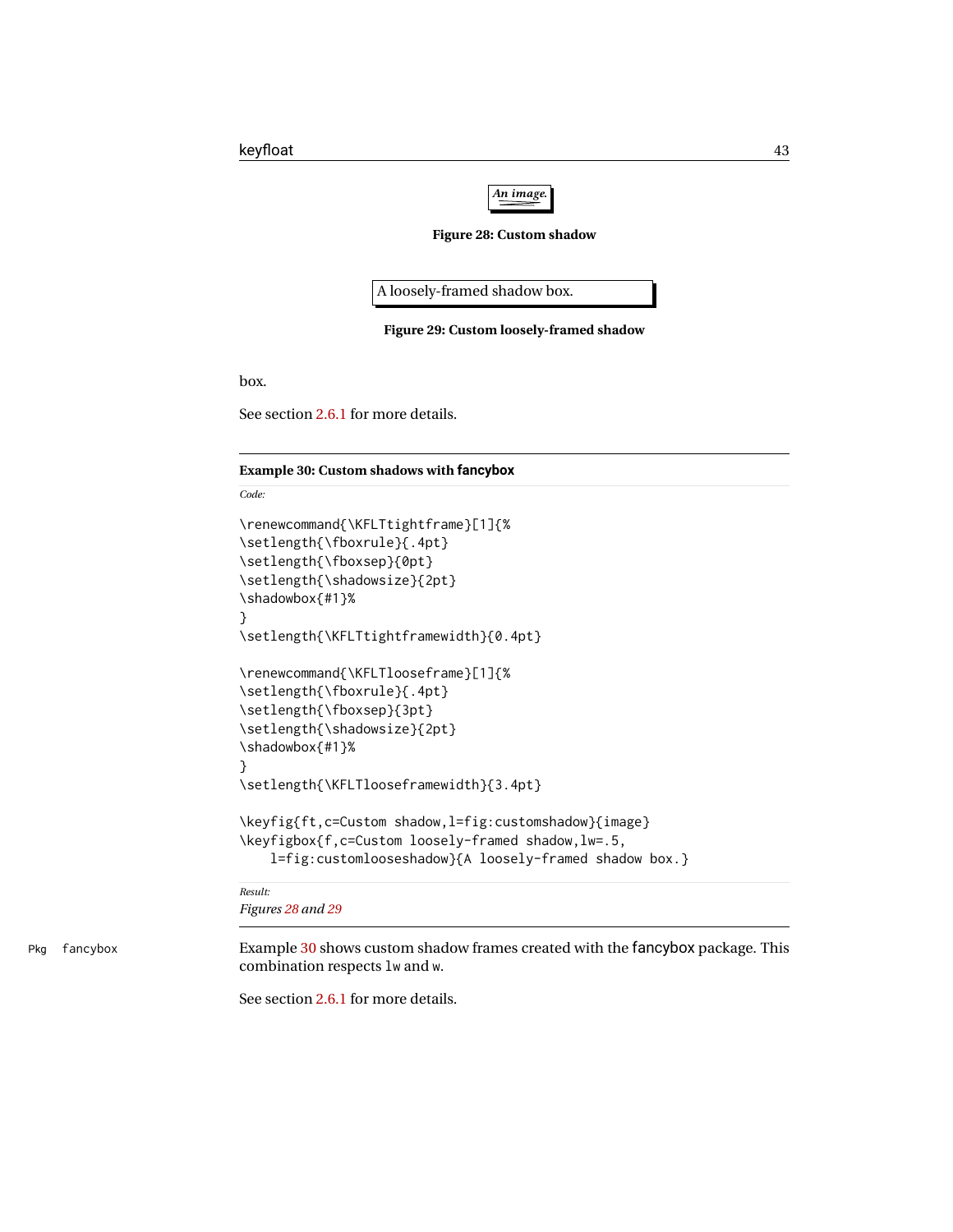

MR. FIRST LAST III

*About the illustration.*

**Figure 30: Artist's name — image**

<span id="page-43-1"></span><span id="page-43-0"></span>Some text, a quotation, a TikZ diagram — anything not an image file.

MR. LAST

#### **Figure 31: Artist's name — arbitrary contents**

#### **2.5.9 Artist's name**

#### **Example 31: Artist's name — image**

*Code:*

```
\keyfig{ft,ap=Mr.,af=First,al=Last,as={~III},
tc={\textit{About the illustration.}},
c=Artist's name --- image,l=fig:artist}{image}
```
*Result: Figure [30](#page-43-0)*

#### **Example 32: Artist's name — arbitrary contents**

*Code:*

```
\tdartistright
\begin{keyfigure}{f,ap=Mr.,al=Last,
c=Artist's name --- arbitrary contents,l=fig:artistpar}
\centering Some text, a quotation, a TikZ\ diagram ---
anything not an image file.
\end{keyfigure}
\tdartistcenter
```
*Result: Figure [31](#page-43-1)*

The artist's name and optional prefix/suffix are printed below the figure, and an index entry is made for the name in (Last, First) format, or (Last) if there is no first name. If the tocdata package is loaded, the artist's name is also added to the List of Figures, and the tocdata \tdname... macros may be used to align the name.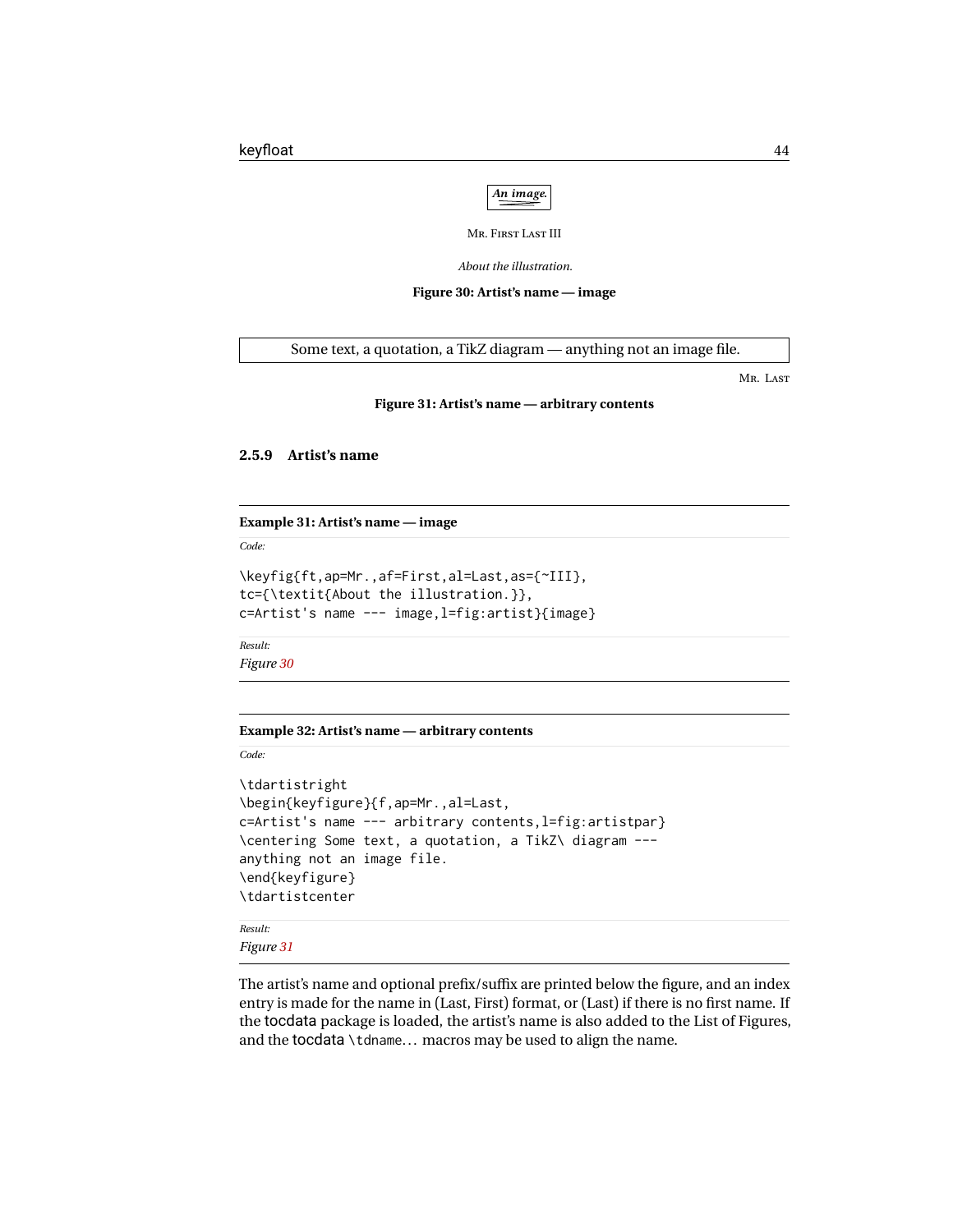*An image.*



<span id="page-44-0"></span>a: Artist's First Work

Commentary about the work.

b: Artist's Second Work

PREFIX FIRST LAST, SUFFIX

Some fully-justified text just for illustrative purposes, in case you have use for long explanations. This text may be the full \linewidth in size.

Multiple paragraphs of text are allowed.

#### **Figure 32: Artist's collection**

#### **Example 33: Subfloats with an artist**

*Code:*

```
\begin{keysubfigs}{2}{
   c=Artist's collection, l=fig:artistcollection,
   t={Some fully-justified text just for illustrative purposes,
   in case you have use for long explanations.
   This text may be the full \cs{linewidth} in size. \par
   Multiple paragraphs of text are allowed.},
   ap=Prefix,af=First,al=Last,as={, Suffix}
}
    \keyfig{c=Artist's First Work}{image}
    \keyfig{c=Artist's Second Work,
        tc={Commentary about the work.}}{image2}
\end{keysubfigs}
```
*Result:*

*Figure [32](#page-44-0)*

A group of figures may be placed into a subfloat container, which may have its own artist keys and additional text. Furthermore, each subfloat inside the collection may also have its own artist tags and additional text.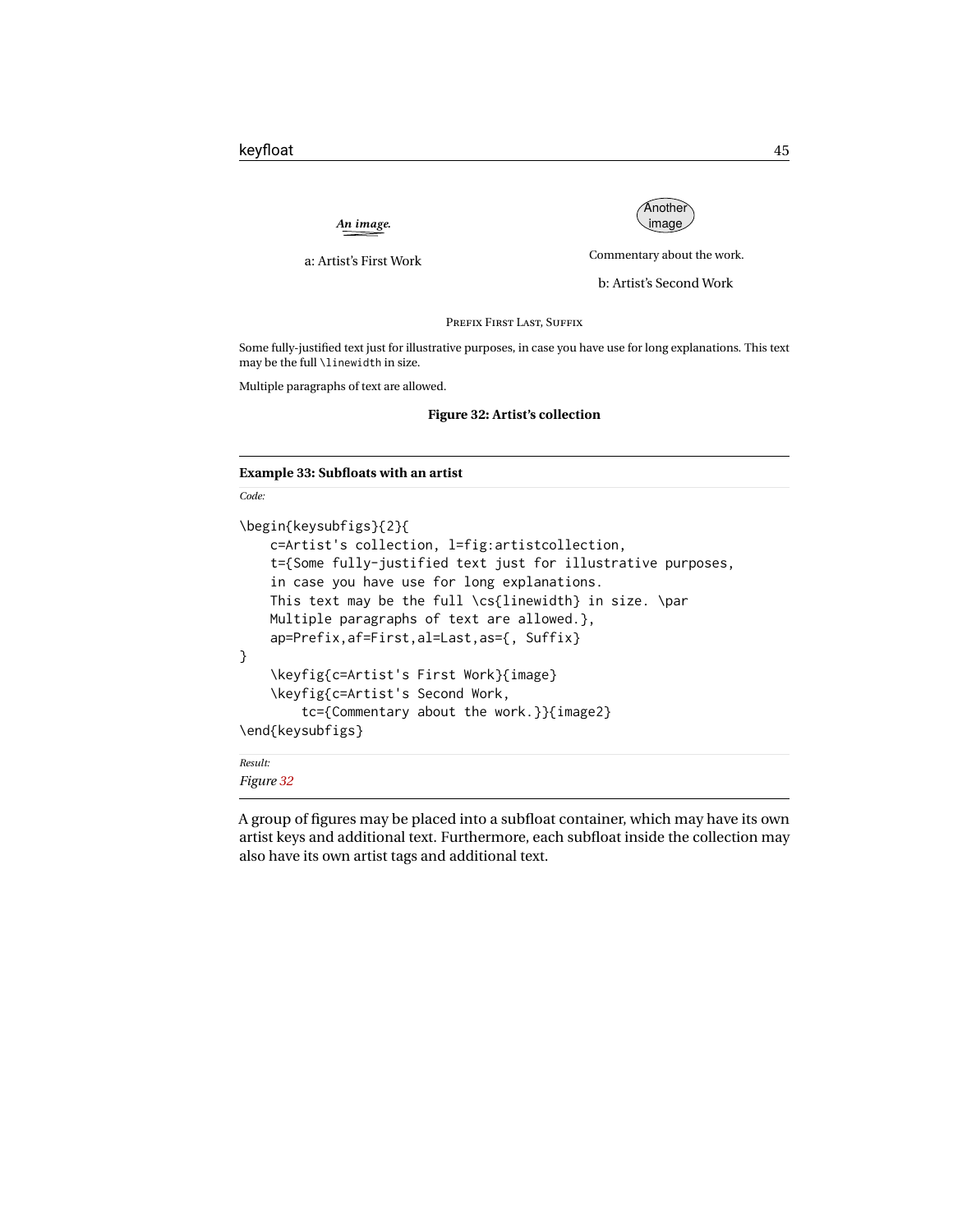### **2.6 Customization**

### <span id="page-45-0"></span>**2.6.1 Custom frames**

There are two user-redefinable framing macros: \KFLTtightframe and \KFLTlooseframe

A float's contents are placed into a box, which is passed to either of these two macros depending on the key f or tf.

Each macro takes one argument and frames it.

```
Each macro has a associated LATEX lengths:
    \KFLTtightframewidth and \KFLTlooseframewidth
```
These lengths must be redefined to the expected total frame width, equal to the frame thickness plus separation.

The default definitions are:

```
\newcommand{\KFLTtightframe}[1]{%
 \setlength{\fboxsep}{0pt}%
  \setlength{\fboxrule}{.4pt}%
 \fbox{#1}%
}
\setlength{\KFLTtightframewidth}{.4pt}
\newcommand{\KFLTlooseframe}[1]{%
  \setlength{\fboxsep}{3pt}%
  \setlength{\fboxrule}{.4pt}%
 \fbox{#1}%
}
\setlength{\KFLTlooseframewidth}{3.4pt}
```
See example [29](#page-41-2) for an example created with the mdframed package, and example [30](#page-42-2) for an example created with the fancybox package.

### **2.6.2 Distance between floats and rows**

rows too close/far To spread out the distance between floats and/or rows of floats on a busy page, the following settings may be changed. The settings used in this documentation are:

> \setlength{\floatsep}{5ex plus 1ex minus 1ex} \setlength{\dblfloatsep}{5ex plus 1ex minus 1ex}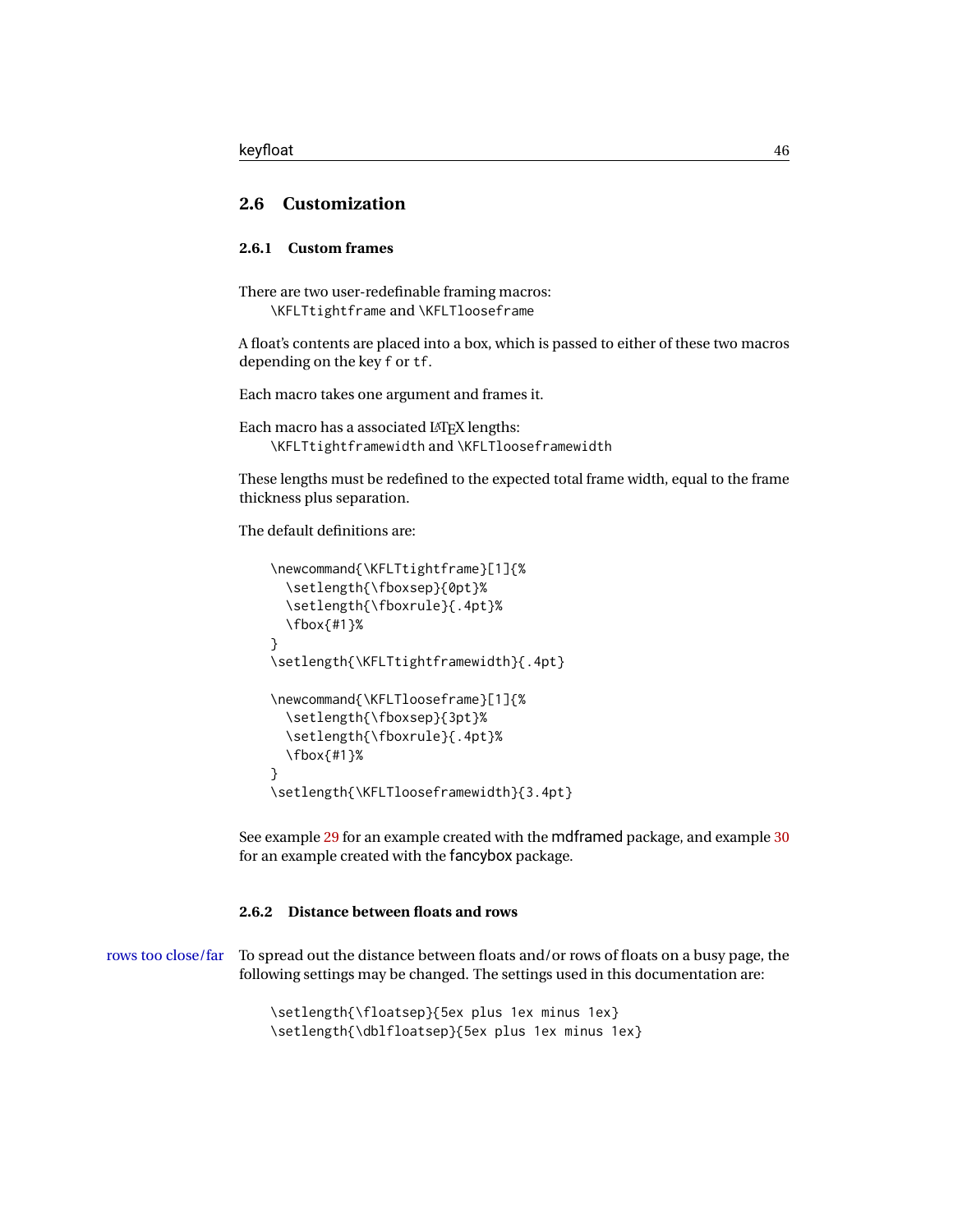### **2.6.3 Formatting the captions**

To modify the typesetting of the captions, see the caption package. The settings used in this documentation are:

```
% default applied to margin floats:
\captionsetup{labelfont={small,bf},textfont={small,bf}}
\captionsetup[figure]{
    style=default, justification=centering,
   margin=0pt, parskip=0pt, skip=2ex,
    labelfont={small,bf},textfont={small,bf}
}
\captionsetup[table]{
    style=default, justification=centering,
    margin=0pt, parskip=0pt, skip=1ex,
    labelfont={small,bf},textfont={small,bf}
}
\captionsetup[subfigure]{
    style=default, justification=centering,
   margin=0pt, parskip=0pt, skip=2ex,
    labelfont={small},textfont={small}
}
\captionsetup[subtable]{
    style=default, justification=centering,
   margin=0pt, parskip=0pt, skip=1ex,
    labelfont={small},textfont={small}
}
```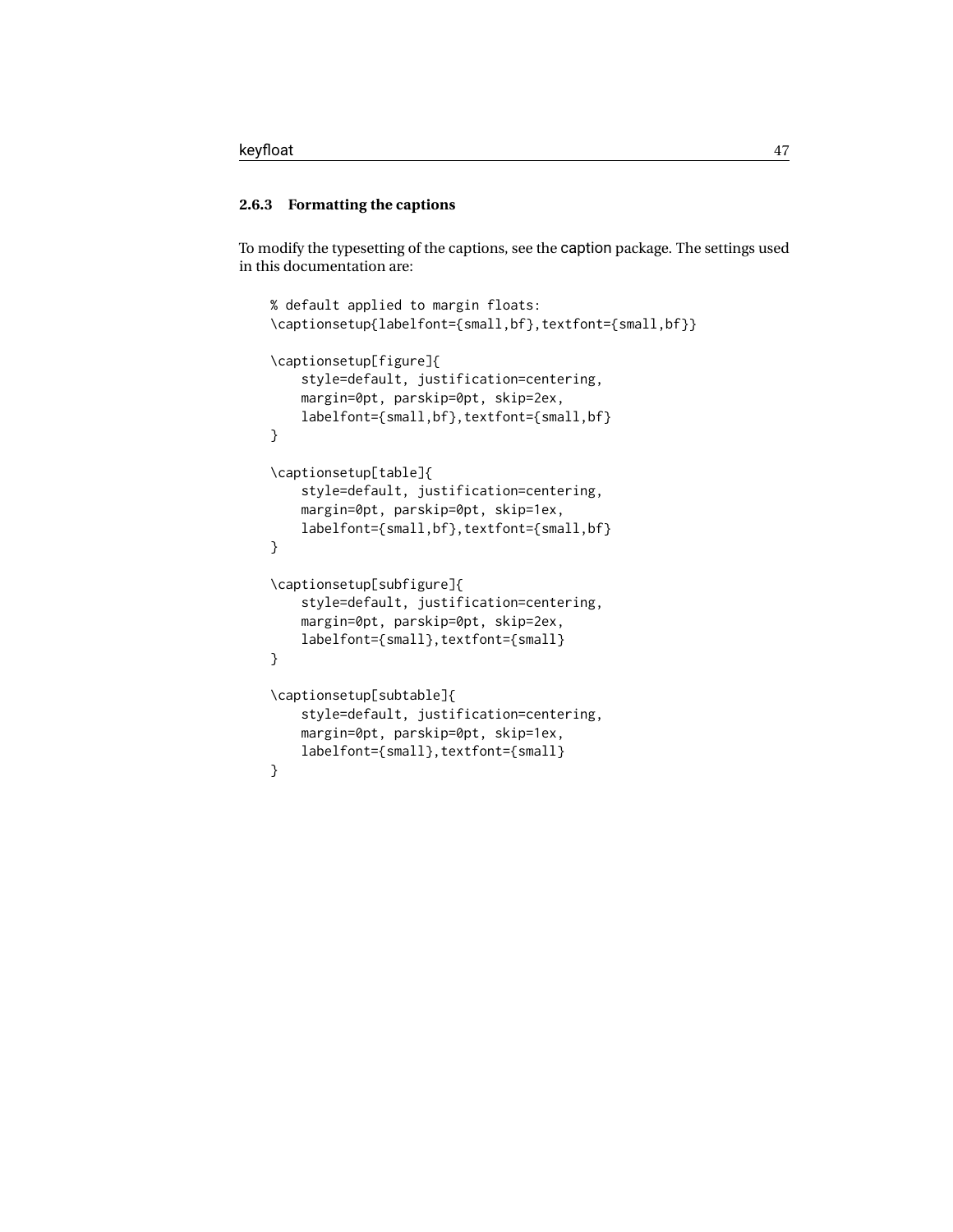## **3 Code**

## **3.1 Older packages**

Ensure that tocdata, if loaded, is new enough:

|                |    | 1\@ifpackageloaded{tocdata}{                             |
|----------------|----|----------------------------------------------------------|
| 2              |    | \@ifpackagelater{tocdata}{2019/03/21}{}{                 |
| 3              |    | \PackageError{keyfloat}                                  |
| $\overline{4}$ | {% |                                                          |
| 5              |    | The tocdata package is out of date.\MessageBreak         |
| 6              |    | Update to tocdata v2.02 2019/03/21 or later\MessageBreak |
|                |    | to use use this version of keyfloat%                     |
| 8              |    |                                                          |
| 9              | f% |                                                          |
| 10             |    | Please update the tocdata package. It's worth it!%       |
| 11             | ł  |                                                          |
| 12             |    |                                                          |
| 13 H }         |    |                                                          |
|                |    |                                                          |

### **3.2 Prohibited packages**

Prohibits the use of a certain other packages.

```
\KFLT@@prohibitpackage {⟨packagename⟩}
                      14 \newcommand*{\KFLT@@prohibitpackage}[2]{%
                      15 \@ifpackageloaded{#1}
                      16 {
                      17 \PackageError{keyfloat}
                      18 {%
                      19 The keyfloat package conflicts with the #1\MessageBreak
                      20 package. Remove #1 to use keyfloat.\MessageBreak
                      21 Alternative(s):\MessageBreak
                      22 \space\space#2%
                      23 }
                      24 {%
                      25 Keyfloat uses the caption, subcaption, newfloat, and wrapfig packages.%
                      26 }
                      27 }{}
                      28 }
```
\KFLT@prohibitpackage {⟨*packagename*⟩}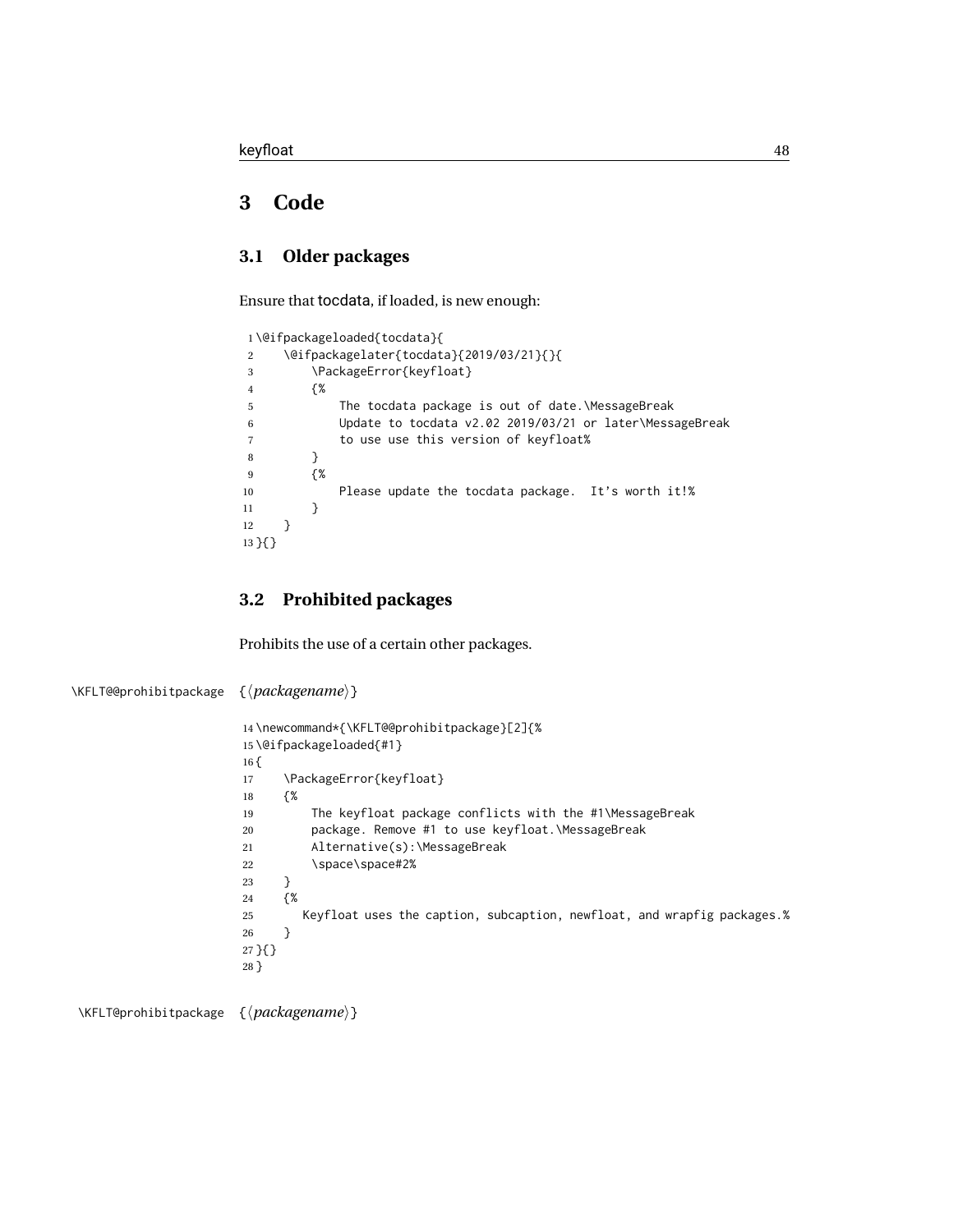Prohibits the use of another package, both now and also \AtBeginDocument.

```
29 \newcommand*{\KFLT@prohibitpackage}[2]{
30 \KFLT@@prohibitpackage{#1}{#2}
31 \AtBeginDocument{\KFLT@@prohibitpackage{#1}{#2}}
32 }
```
The list of prohibited packages:

```
33 \KFLT@prohibitpackage{floatrow}{caption and subcaption}
34 \KFLT@prohibitpackage{subfig}{subcaption}
35 \KFLT@prohibitpackage{subfigure}{subcaption}
36 \KFLT@prohibitpackage{subfloat}{subcaption}
37 \KFLT@prohibitpackage{floatflt}{wrapfig}
```
### **3.3 Required packages**

| Pkg | etoolbox   | v2.6 or later for \BeforeBeginEnvironment, \AfterEndEnvironment         |
|-----|------------|-------------------------------------------------------------------------|
|     |            | 38\RequirePackage{etoolbox}[2011/01/03]%                                |
| Pkg | xparse     | Argument processing:                                                    |
|     |            | 39\RequirePackage{xparse}                                               |
| Pkg | keyval     | Key processing:                                                         |
|     |            | 40\RequirePackage{xkeyval}                                              |
| Pkg | graphicx   | For \includegraphics and rotating:                                      |
|     |            | 41\RequirePackage{graphicx}                                             |
| Pkg | caption    | Handles all caption-related functions:                                  |
|     |            | 42\RequirePackage{caption}[2010/10/31]% v3.2 to support \phantomcaption |
| Pkg | subcaption | Derived from caption, used to handle subfloats:                         |
|     |            | 43 \RequirePackage{subcaption}                                          |
| Pkg | calc       | Used to compute box width minus frame sep and width.                    |
|     |            | 44\RequirePackage{calc}                                                 |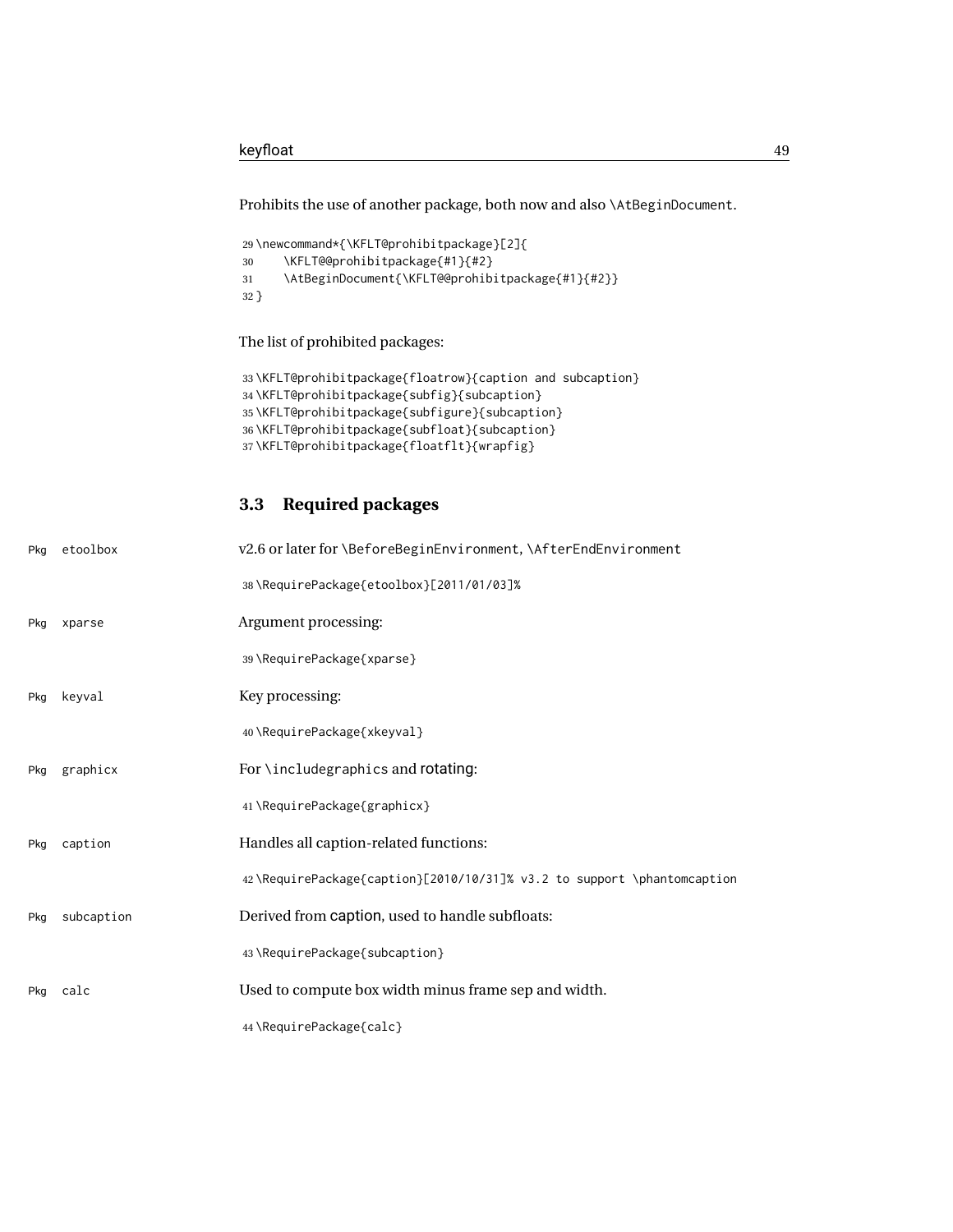|     |                | keyfloat                                                                           | 50 |
|-----|----------------|------------------------------------------------------------------------------------|----|
| Pkg | rotating       | Provides rotation via the turn environment:                                        |    |
|     |                | 45\RequirePackage{rotating}                                                        |    |
| Pkg | placeins       | Provides                                                                           |    |
|     |                | to process existing floats before adding new ones.                                 |    |
|     |                | 46\RequirePackage{placeins}                                                        |    |
| Pkg | wrapfig        | Provides figure wrapping code.                                                     |    |
|     |                | 47\RequirePackage{wrapfig}                                                         |    |
| Pkg | gettitlestring | Used by hyperref and nameref.                                                      |    |
|     |                | Expand names used in titles:                                                       |    |
|     |                | 48\PassOptionsToPackage{expand}{gettitlestring}                                    |    |
|     |                | Rows of floats are created by a simple minipage environment, instead of relying on |    |

a preexisting package. This proved to be advantageous when support was added for multiple rows in one environment.

## **3.4 In-line figures and tables**

These macros are commonly used by others.

Env tablehere Place a table exactly [H].

| tablehere |  |
|-----------|--|
| minipage  |  |
| Contents  |  |

```
49 \ProvideDocumentEnvironment{tablehere}{}
50 {%
51 \vskip\intextsep\noindent%
52 \minipage{\linewidth}%
53 \def\@captype{table}%
54 \normalcolor\reset@font\normalsize%
55 }%
56 {\endminipage\vskip\intextsep}%
```
Env figurehere Place a figure exactly [H].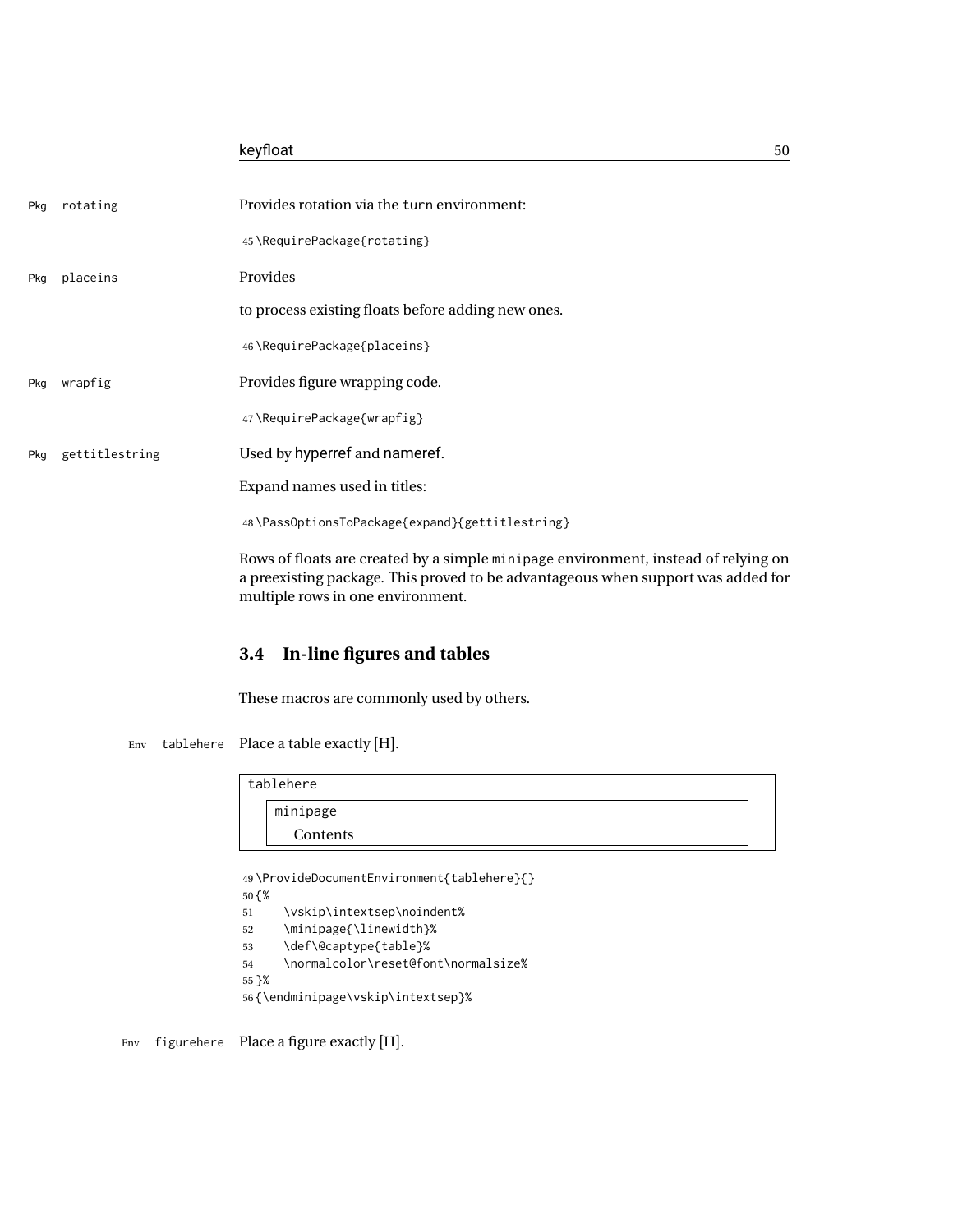```
figurehere
   minipage
```
Contents

57 \ProvideDocumentEnvironment{figurehere}{}

58 {% \vskip\intextsep\noindent% \minipage{\linewidth}% \def\@captype{figure}% \normalcolor\reset@font\normalsize% 63 }% {\endminipage\vskip\intextsep}%

## **3.5 Row counting and control**

|                          | Used to count position and wrap at end of each row.                   |
|--------------------------|-----------------------------------------------------------------------|
| KFLT@numcols<br>Ctr      | Columns per row.                                                      |
|                          | 65\newcounter{KFLT@numcols}                                           |
| KFLT@thiscol<br>Ctr      | Column currently processing. 0 if not yet in a keyfloats or subfloat. |
|                          | 66\newcounter{KFLT@thiscol}                                           |
| \KFLT@rowboxwidth<br>Len | How wide is each box in the row.                                      |
|                          | 67\newlength{\KFLT@rowboxwidth}                                       |
|                          | <b>Float key handling</b><br>3.6                                      |
| <b>KFLT@cont</b><br>Bool | Continued float?                                                      |
|                          |                                                                       |
|                          | 68\newboolean{KFLT@cont}                                              |
| Key [main]<br>cont       | Continued float?                                                      |
|                          | 69\define@key{KFLT@keys}{cont}[true]{\setboolean{KFLT@cont}{#1}}      |
| <b>\KFLT@c</b>           | Caption storage                                                       |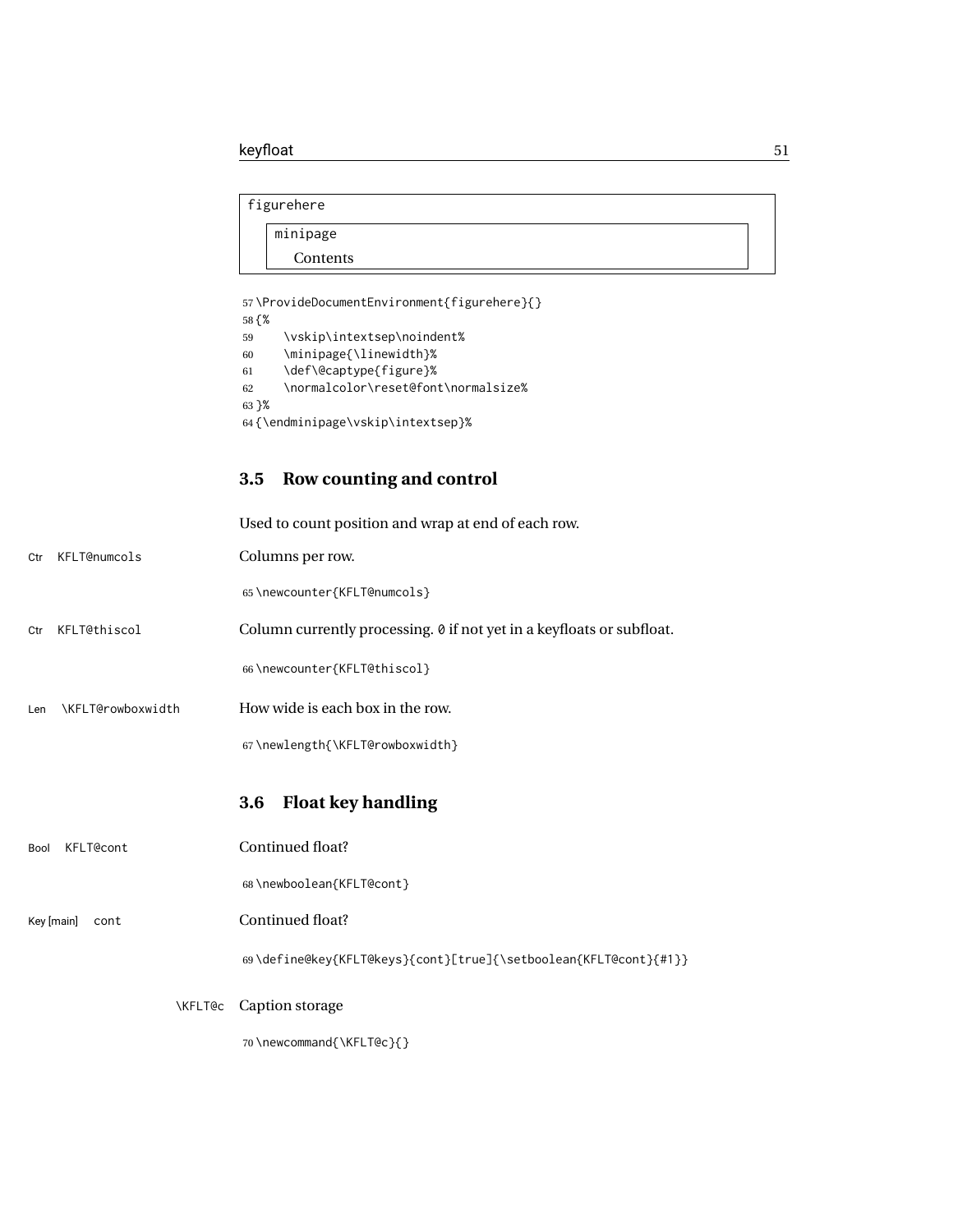## keyfloat 52

| KFLT@cstar<br>Bool         | Starred caption?                                                                                                         |
|----------------------------|--------------------------------------------------------------------------------------------------------------------------|
|                            | 71\newboolean{KFLT@cstar}                                                                                                |
| Key [main]<br>$\mathsf{C}$ | Caption                                                                                                                  |
|                            | 72\define@key{KFLT@keys}{c}{%<br>\renewcommand{\KFLT@c}{#1}\setboolean{KFLT@cstar}{false}%<br>73<br>74 }                 |
| Key [main]<br>cstar        | Caption starred?                                                                                                         |
|                            | 75\define@key{KFLT@keys}{cstar}{%<br>\renewcommand{\KFLT@c}{#1}\setboolean{KFLT@cstar}{true}%<br>76<br>77 }              |
| Key [main]<br>sc           | Short caption                                                                                                            |
|                            | 78\define@key{KFLT@keys}{sc}{%<br>\renewcommand{\KFLT@sc}{#1}%<br>79<br>\setboolean{KFLT@scgiven}{true}%<br>80<br>$81$ } |
| \KFLT@sc                   | Short caption storage                                                                                                    |
|                            | 82\newcommand{\KFLT@sc}{}                                                                                                |
| KFLT@scgiven<br>Bool       | Was a short caption given?                                                                                               |
|                            | 83\newboolean{KFLT@scgiven}                                                                                              |
| <b>\KFLT@type</b>          | Float type: "figure", "table"                                                                                            |
|                            | 84 \newcommand*{\KFLT@type}{}                                                                                            |
| Key [main]<br>1            | Label                                                                                                                    |
|                            | 85\define@key{KFLT@keys}{l}{\renewcommand{\KFLT@l}{#1}}                                                                  |
| \KFLT@l                    | Label storage                                                                                                            |
|                            | 86\newcommand*{\KFLT@l}{}                                                                                                |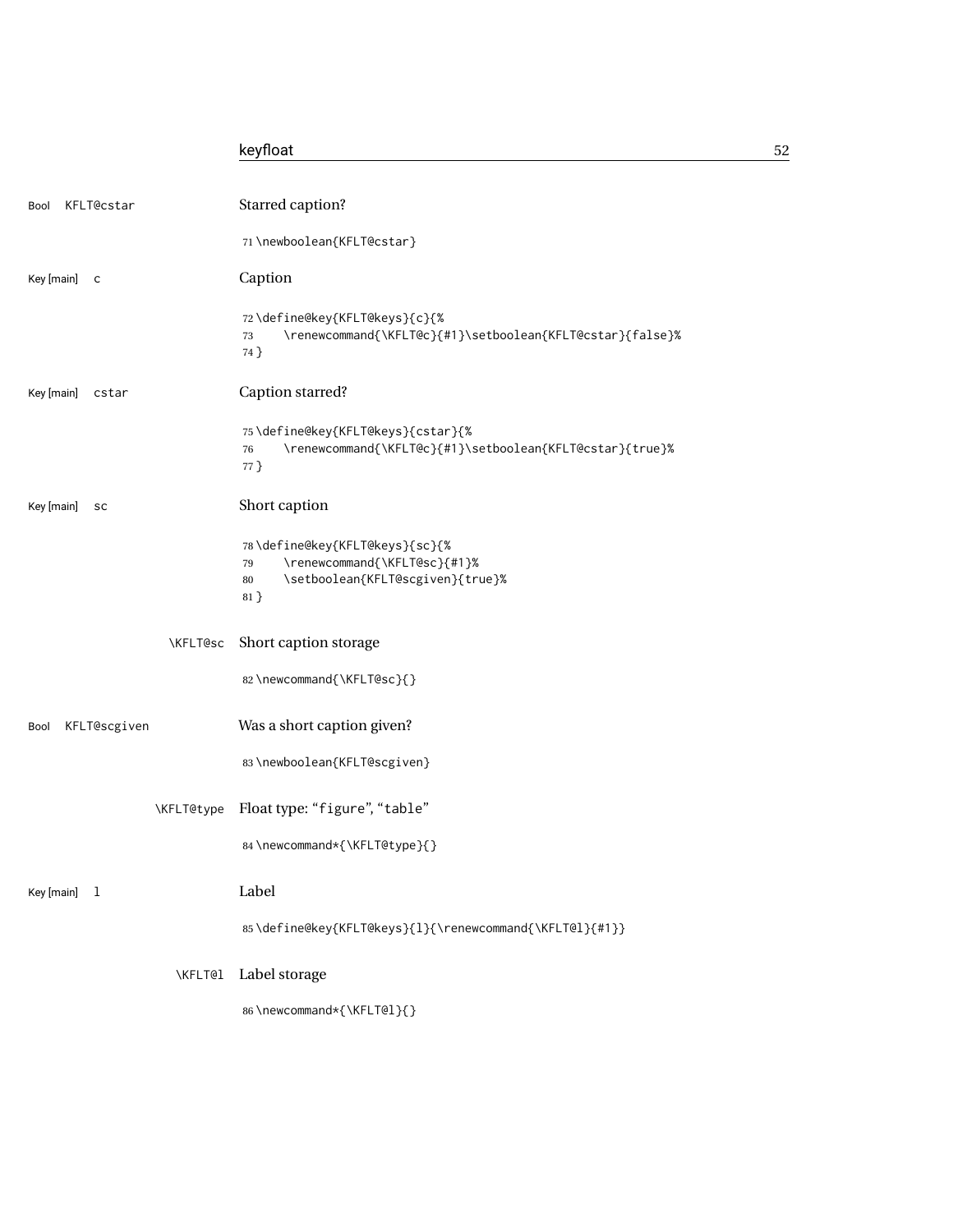|            |     |           | For the artist/author keys:                                 |
|------------|-----|-----------|-------------------------------------------------------------|
| Key [main] | ap  |           | Artist prefix                                               |
|            |     |           | 87\define@key{KFLT@keys}{ap}{\renewcommand{\KFLT@ap}{#1}}   |
|            |     | \KFLT@ap  | Storage for artist prefix                                   |
|            |     |           | 88\newcommand*{\KFLT@ap}{}                                  |
| Key [main] | af  |           | Artist first name                                           |
|            |     |           | 89\define@key{KFLT@keys}{af}{\renewcommand{\KFLT@af}{#1}}   |
|            |     | \KFLT@af  | Storage for artist first name                               |
|            |     |           | 90\newcommand*{\KFLT@af}{}                                  |
| Key [main] | al  |           | Artist last name                                            |
|            |     |           | 91\define@key{KFLT@keys}{al}{\renewcommand{\KFLT@al}{#1}}   |
|            |     | \KFLT@al  | Storage for artist last name                                |
|            |     |           | 92\newcommand*{\KFLT@al}{}                                  |
| Key [main] | as  |           | Artist suffix                                               |
|            |     |           | 93\define@key{KFLT@keys}{as}{\renewcommand{\KFLT@as}{#1}}   |
|            |     | \KFLT@as  | Storage for artist suffix                                   |
|            |     |           | 94 \newcommand*{\KFLT@as}{}                                 |
| Key [main] | aup |           | Author prefix                                               |
|            |     |           | 95\define@key{KFLT@keys}{aup}{\renewcommand{\KFLT@aup}{#1}} |
|            |     | \KFLT@aup | Storage for author prefix                                   |
|            |     |           | 96\newcommand*{\KFLT@aup}{}                                 |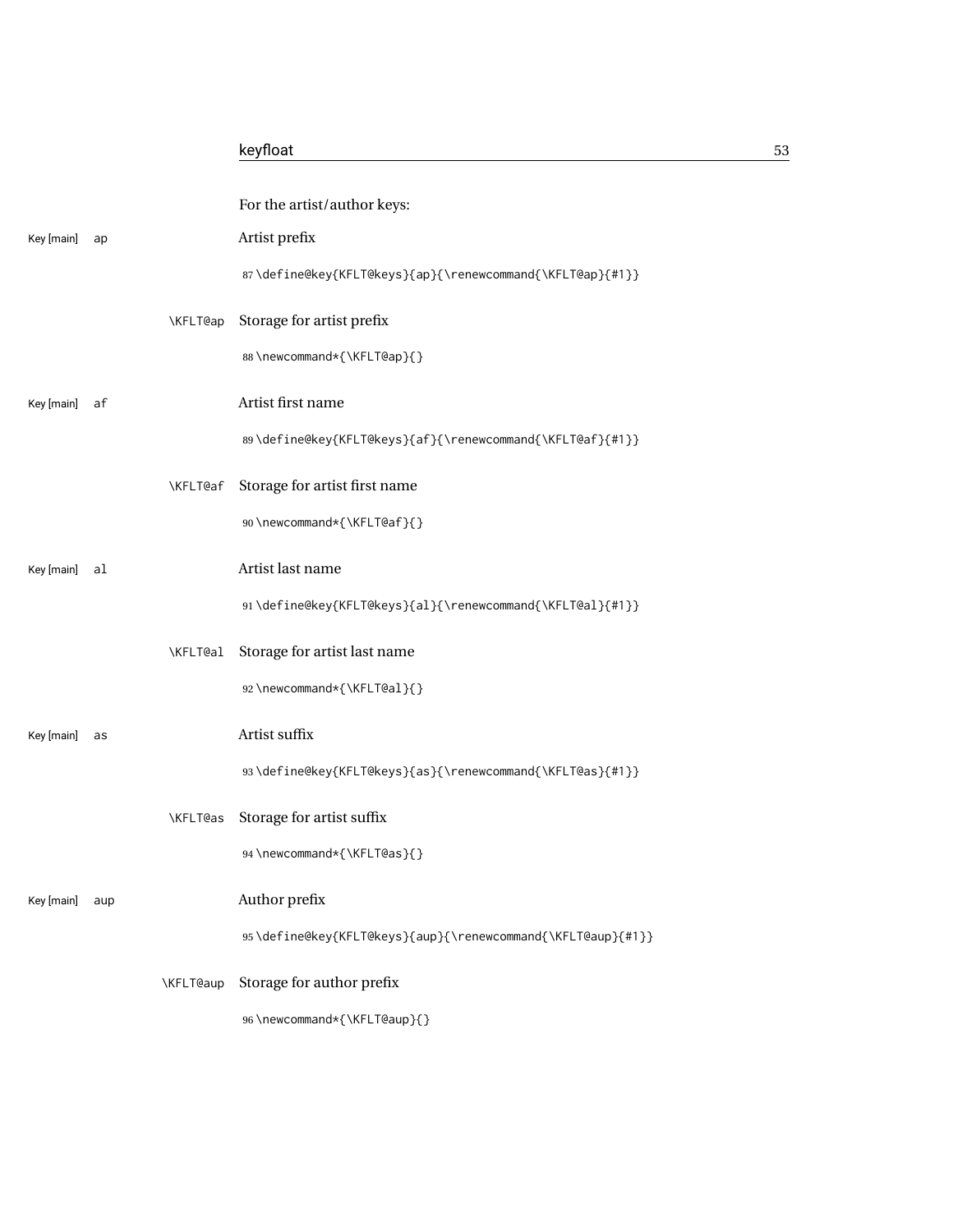|            |                 | keyfloat                                                                                                                                                                                                                     | 54 |
|------------|-----------------|------------------------------------------------------------------------------------------------------------------------------------------------------------------------------------------------------------------------------|----|
| Key [main] | auf             | Author first name<br>97\define@key{KFLT@keys}{auf}{\renewcommand{\KFLT@auf}{#1}}                                                                                                                                             |    |
|            | \KFLT@auf       | Storage for author first name                                                                                                                                                                                                |    |
|            |                 | 98\newcommand*{\KFLT@auf}{}                                                                                                                                                                                                  |    |
| Key [main] | aul             | Author last name                                                                                                                                                                                                             |    |
|            |                 | 99\define@key{KFLT@keys}{aul}{\renewcommand{\KFLT@aul}{#1}}                                                                                                                                                                  |    |
|            | \KFLT@al        | Storage for author last name<br>100\newcommand*{\KFLT@aul}{}                                                                                                                                                                 |    |
| Key [main] | aus             | Author suffix                                                                                                                                                                                                                |    |
|            |                 | 101\define@key{KFLT@keys}{aus}{\renewcommand{\KFLT@aus}{#1}}                                                                                                                                                                 |    |
|            | \KFLT@aus       | Storage for author suffix<br>102 \newcommand*{\KFLT@aus}{}                                                                                                                                                                   |    |
|            | \KFLT@textalign | Storage for text alignment.                                                                                                                                                                                                  |    |
|            |                 | Used for the additional text in the float.                                                                                                                                                                                   |    |
|            |                 | 103\newcommand*{\KFLT@textalign}{}                                                                                                                                                                                           |    |
|            |                 | \KFLT@t Additional text storage<br>Used for the additional text in the float.                                                                                                                                                |    |
|            |                 | 104 \newcommand{\KFLT@t}{}                                                                                                                                                                                                   |    |
|            |                 | Create replacement macros in case tocdata is not loaded:                                                                                                                                                                     |    |
|            |                 | 105\providecommand{\tdartisttextjustify}{}<br>106\providecommand{\tdartisttextcenter}{}<br>107\providecommand{\tdartisttextleft}{}<br>108\providecommand{\tdartisttextright}{}<br>109\providecommand{\tdauthortextjustify}{} |    |
|            |                 |                                                                                                                                                                                                                              |    |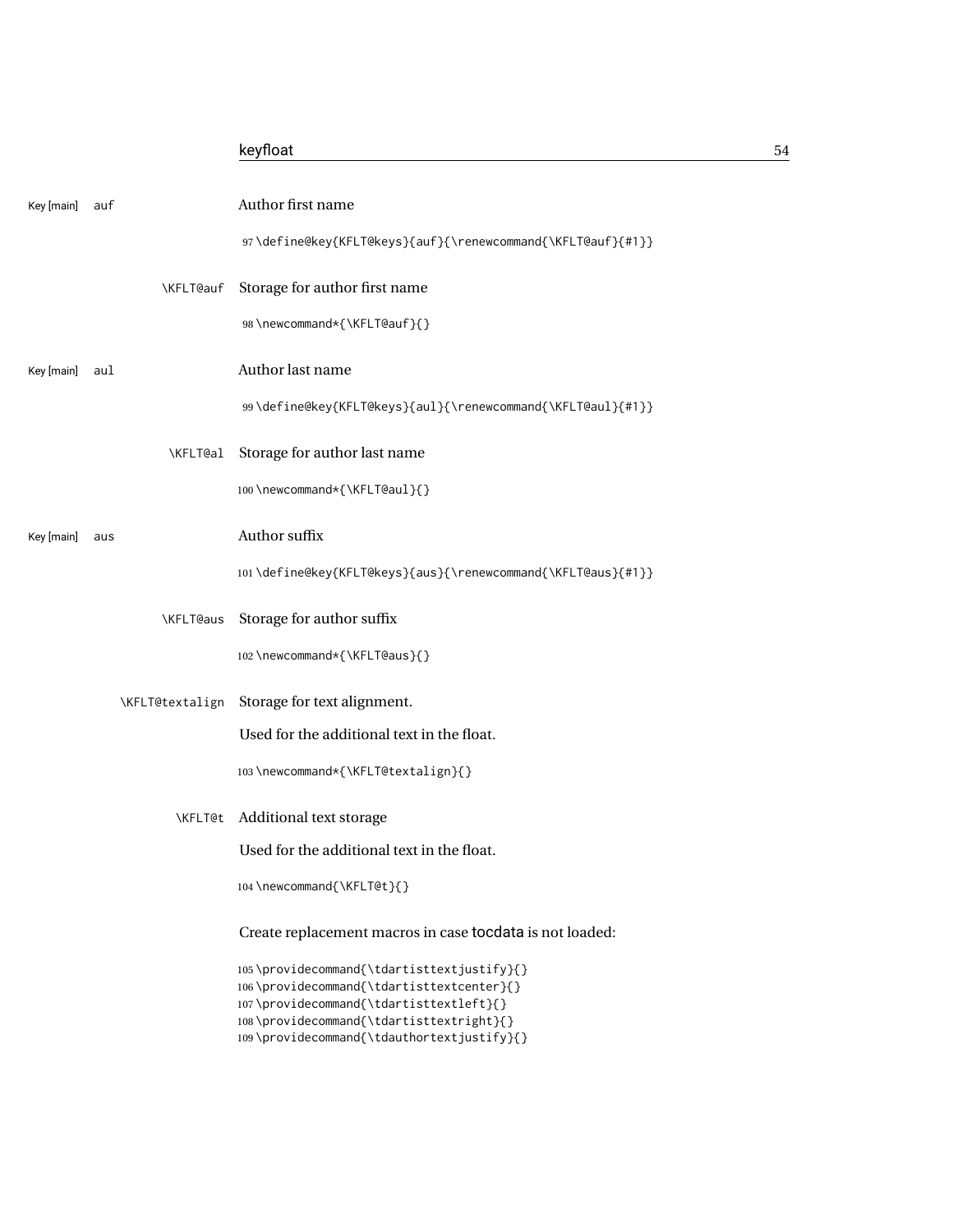|                  | 110\providecommand{\tdauthortextcenter}{}<br>111\providecommand{\tdauthortextleft}{}<br>112\providecommand{\tdauthortextright}{}<br>113\providecommand{\tdartistjustify}{}<br>114\providecommand{\tdartistcenter}{}<br>115\providecommand{\tdartistleft}{}<br>116\providecommand{\tdartistright}{}<br>117\providecommand{\tdauthorjustify}{}<br>118\providecommand{\tdauthorcenter}{}<br>119\providecommand{\tdauthorleft}{}<br>120\providecommand{\tdauthorright}{} |
|------------------|----------------------------------------------------------------------------------------------------------------------------------------------------------------------------------------------------------------------------------------------------------------------------------------------------------------------------------------------------------------------------------------------------------------------------------------------------------------------|
| Key [main]<br>t  | Additional text, justified alignment.                                                                                                                                                                                                                                                                                                                                                                                                                                |
|                  | 121\define@key{KFLT@keys}{t}{%<br>\renewcommand{\KFLT@t}{#1}%<br>122<br>\renewcommand{\KFLT@textalign}{}%<br>123<br>$124$ }                                                                                                                                                                                                                                                                                                                                          |
| Key [main]<br>tc | Additional text, centered alignment.                                                                                                                                                                                                                                                                                                                                                                                                                                 |
|                  | 125\define@key{KFLT@keys}{tc}{%<br>\renewcommand{\KFLT@t}{#1}%<br>126<br>\renewcommand{\KFLT@textalign}{\centering}%<br>127<br>$128$ }                                                                                                                                                                                                                                                                                                                               |
| Key [main]<br>tr | Additional text, aligned to the right.                                                                                                                                                                                                                                                                                                                                                                                                                               |
|                  | 129\define@key{KFLT@keys}{tr}{%<br>\renewcommand{\KFLT@t}{#1}%<br>130<br>\renewcommand{\KFLT@textalign}{\raggedleft}%<br>131<br>$132$ }                                                                                                                                                                                                                                                                                                                              |
| Key [main]<br>tl | Additional text, aligned to the left.                                                                                                                                                                                                                                                                                                                                                                                                                                |
|                  | 133\define@key{KFLT@keys}{tl}{%<br>\renewcommand{\KFLT@t}{#1}%<br>134<br>\renewcommand{\KFLT@textalign}{\raggedright}%<br>135<br>$136$ }                                                                                                                                                                                                                                                                                                                             |
| Key [main]<br>lw | Fraction of \linewidth                                                                                                                                                                                                                                                                                                                                                                                                                                               |
|                  | 137\define@key{KFLT@keys}{lw}{%<br>\renewcommand{\KFLT@lw}{#1}%<br>138<br>\setlength{\KFLT@w}{0pt}%<br>139<br>$140$ }                                                                                                                                                                                                                                                                                                                                                |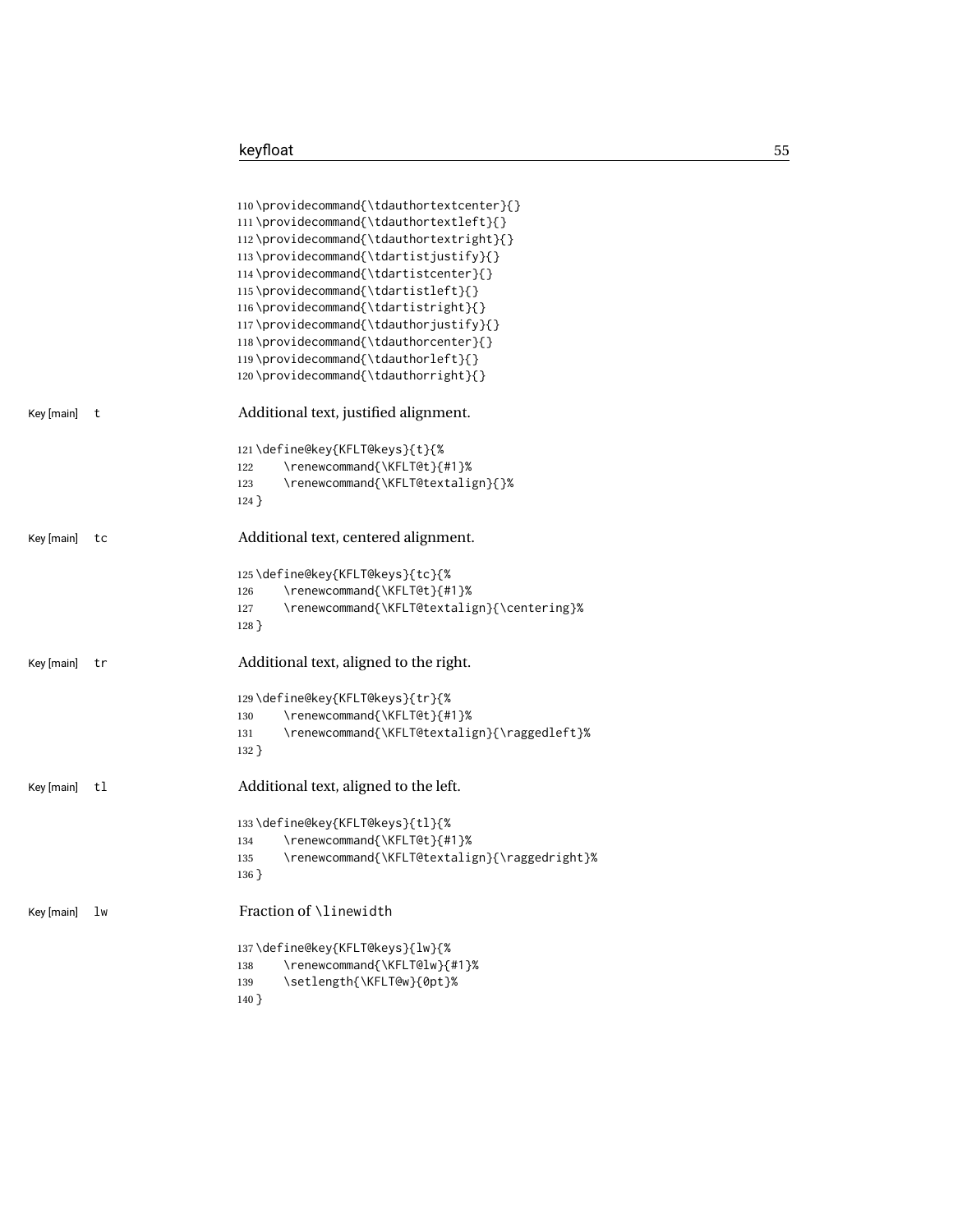|              |                       | \KFLT@lw Fraction of linewidth storage: ".5"                                                                        |
|--------------|-----------------------|---------------------------------------------------------------------------------------------------------------------|
|              |                       | 141\newcommand*{\KFLT@lw}{}                                                                                         |
| Key [main]   | W                     | Fixed width                                                                                                         |
|              |                       | 142\define@key{KFLT@keys}{w}{%<br>\setlength{\KFLT@w}{#1}%<br>143<br>\renewcommand{\KFLT@lw}{}%<br>144<br>$145$ }   |
|              |                       | \KFLT@w Width storage: "3cm"                                                                                        |
|              |                       | 146\newlength{\KFLT@w}                                                                                              |
| Key [main]   | h.                    | Fixed height                                                                                                        |
|              |                       | 147\define@key{KFLT@keys}{h}{\setlength{\KFLT@h}{#1}}                                                               |
|              | <b>\KFLT@h</b>        | Height storage: "2in"                                                                                               |
|              |                       | 148\newlength{\KFLT@h}                                                                                              |
| Key [main]   | kar                   | Keep aspect ratio                                                                                                   |
|              |                       | 149\define@key{KFLT@keys}{kar}[false]{%<br>\renewcommand{\KFLT@keepaspectratio}{keepaspectratio}%<br>150<br>$151$ } |
|              | \KFLT@keepaspectratio | Stores "keepaspectratio" if set.                                                                                    |
|              |                       | 152\newcommand{\KFLT@keepaspectratio}{}                                                                             |
|              |                       |                                                                                                                     |
| Key [main]   | s                     | Scale                                                                                                               |
|              |                       | 153\define@key{KFLT@keys}{s}{\renewcommand{\KFLT@s}{#1}}                                                            |
|              | <b>\KFLT@s</b>        | Scale storage: "3"                                                                                                  |
|              |                       | 154 \newcommand*{\KFLT@s}{1}                                                                                        |
| Key [main] r |                       | Angle. 90 is counter-clockwise 90 degrees.                                                                          |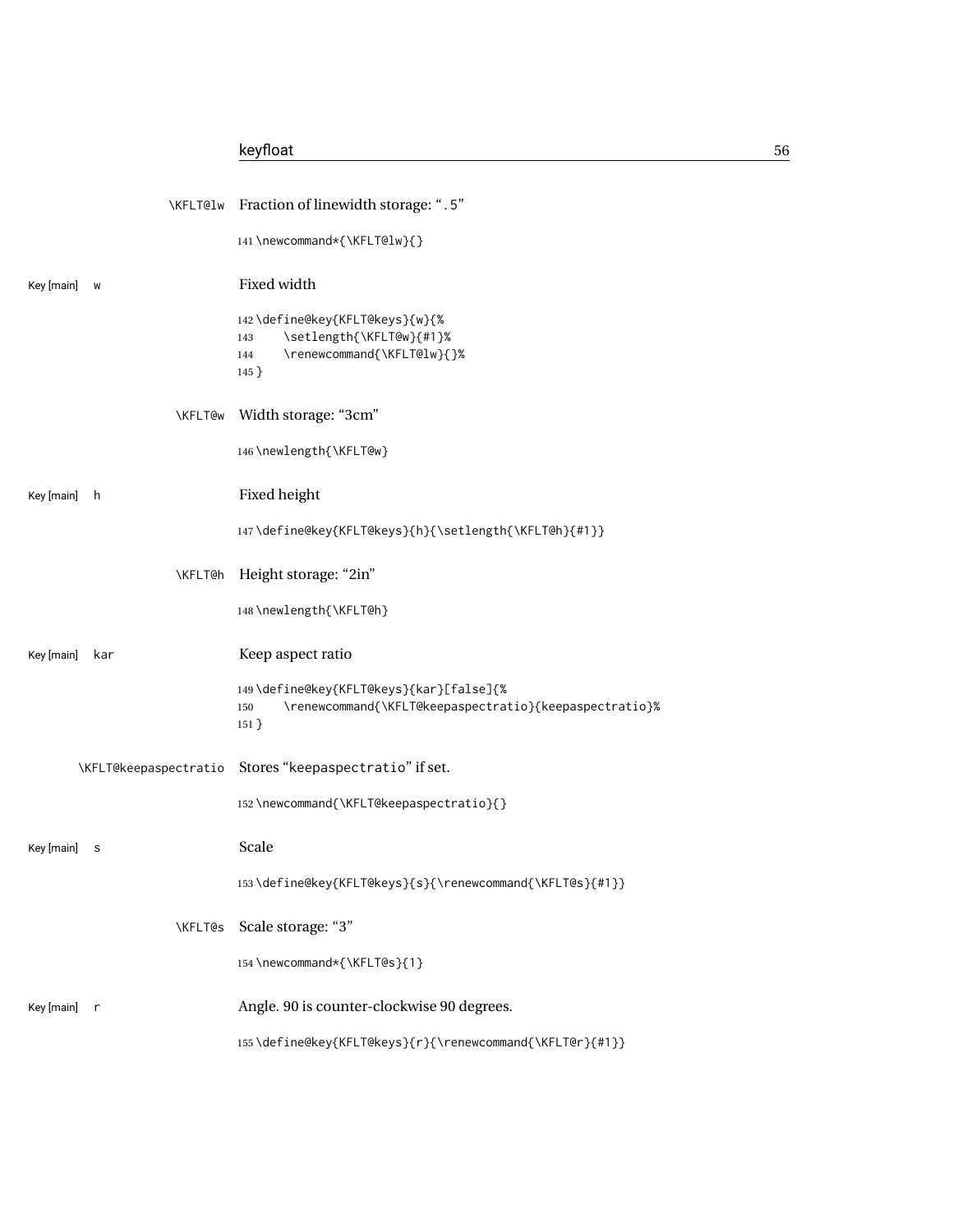## keyfloat 57

| \KFLT@r               | Angle storage: "90"                                                                                                                |
|-----------------------|------------------------------------------------------------------------------------------------------------------------------------|
|                       | 156\newcommand*{\KFLT@r}{0}                                                                                                        |
| Key [main] f          | Frame the image with \KFLTlooseframe.                                                                                              |
|                       | 157\define@key{KFLT@keys}{f}[true]{\setboolean{KFLT@f}{#1}}                                                                        |
| <b>KFLT@f</b><br>Bool | Frame the image?                                                                                                                   |
|                       | 158\newboolean{KFLT@f}                                                                                                             |
| Key [main] ft         | Tightly frame the image using \KFLTtightframe. This is useful for photographs, or<br>diagrams which already have built-in margins. |
|                       | 159\define@key{KFLT@keys}{ft}[true]{\setboolean{KFLT@ft}{#1}}                                                                      |
| KFLT@ft<br>Bool       | Tightly frame the image?                                                                                                           |
|                       | 160\newboolean{KFLT@ft}                                                                                                            |
| Key [main]<br>stretch | Set \arraystretch inside the table environment.                                                                                    |
|                       | 161\define@key{KFLT@keys}{stretch}{\renewcommand{\KFLT@stretch}{#1}}                                                               |
| <b>\KFLT@stretch</b>  | Storage for \arraystretch.                                                                                                         |
|                       | 162\newcommand*{\KFLT@stretch}{1}                                                                                                  |
| Key [main]<br>mo      | Set vertical offset for a margin float.                                                                                            |
|                       | 163\define@key{KFLT@keys}{mo}{\setlength{\KFLT@mo}{#1}}                                                                            |
| <b>\KFLT@mo</b>       | Storage for the vertical margin offset.                                                                                            |
|                       | 164 \newlength{\KFLT@mo}                                                                                                           |
| Key [main]<br>wn      | Set wrap number of narrow lines for a wrapped float.                                                                               |
|                       | 165\define@key{KFLT@keys}{wn}{\renewcommand{\KFLT@wn}{#1}}                                                                         |
| \KFLT@wn              | Storage for the wrap placement.                                                                                                    |
|                       | 166\newcommand{\KFLT@wn}{}                                                                                                         |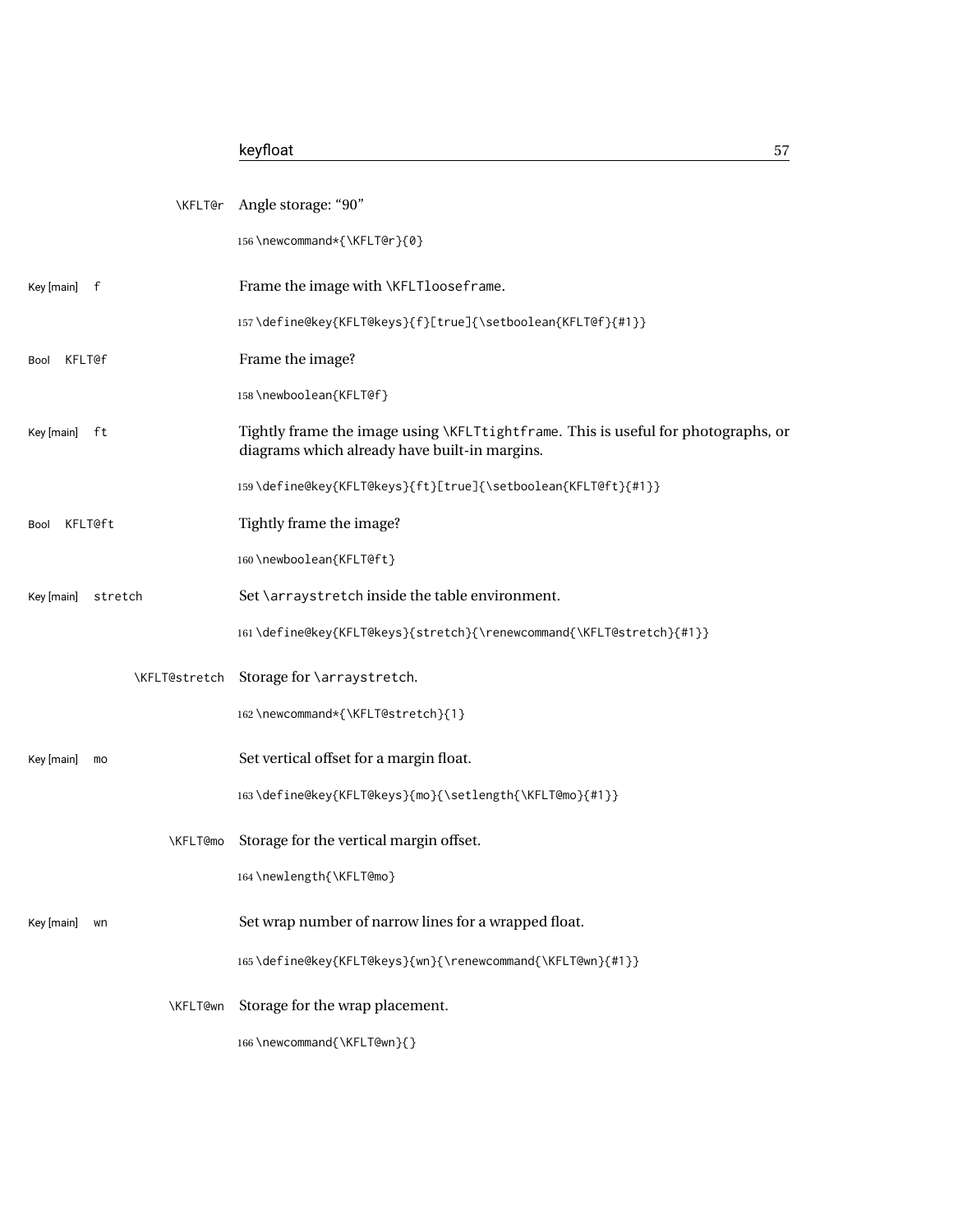| Key [main] | wp  |                 | Set wrap placement for a wrapped float.                                  |
|------------|-----|-----------------|--------------------------------------------------------------------------|
|            |     |                 | See table 3 on page 16.                                                  |
|            |     |                 | 167\define@key{KFLT@keys}{wp}{\renewcommand{\KFLT@wp}{#1}}               |
|            |     | <b>\KFLT@wp</b> | Storage for the wrap placement.                                          |
|            |     |                 | 168\newcommand{\KFLT@wp}{0}                                              |
| Key [main] | WO  |                 | Set wrap overhang for a wrapped float.                                   |
|            |     |                 | 169\define@key{KFLT@keys}{wo}{\renewcommand{\KFLT@wo}{#1}}               |
|            |     | <b>\KFLT@wo</b> | Storage for the wrap placement.                                          |
|            |     |                 | 170 \newcommand{\KFLT@wo}{\wrapoverhang}                                 |
| Key [main] | wlw |                 | Wrapped figure, fraction of \linewidth                                   |
|            |     |                 | 171\define@key{KFLT@keys}{wlw}{%<br>\renewcommand{\KFLT@wlw}{#1}%<br>172 |
|            |     |                 | \setlength{\KFLT@ww}{0pt}%<br>173<br>$174$ }                             |
|            |     | \KFLT@wlw       | Wrapped figure, fraction of linewidth storage: ".5"                      |
|            |     |                 | 175 \newcommand*{\KFLT@wlw}{}                                            |
| Key [main] | WW  |                 | Wrapped figure, fixed width                                              |
|            |     |                 | 176\define@key{KFLT@keys}{ww}{%                                          |
|            |     |                 | \setlength{\KFLT@ww}{#1}%<br>177<br>\renewcommand{\KFLT@wlw}{}%<br>178   |
|            |     |                 | $179$ }                                                                  |
|            |     | <b>KFLT@ww</b>  | Wrapped figure, width storage: "3cm"                                     |
|            |     |                 | 180\newlength{\KFLT@ww}                                                  |
| Key [main] | va  |                 | Set vertical alignment of the outermost minipage container.              |
|            |     |                 | 181\define@key{KFLT@keys}{va}{\renewcommand{\KFLT@va}{#1}}               |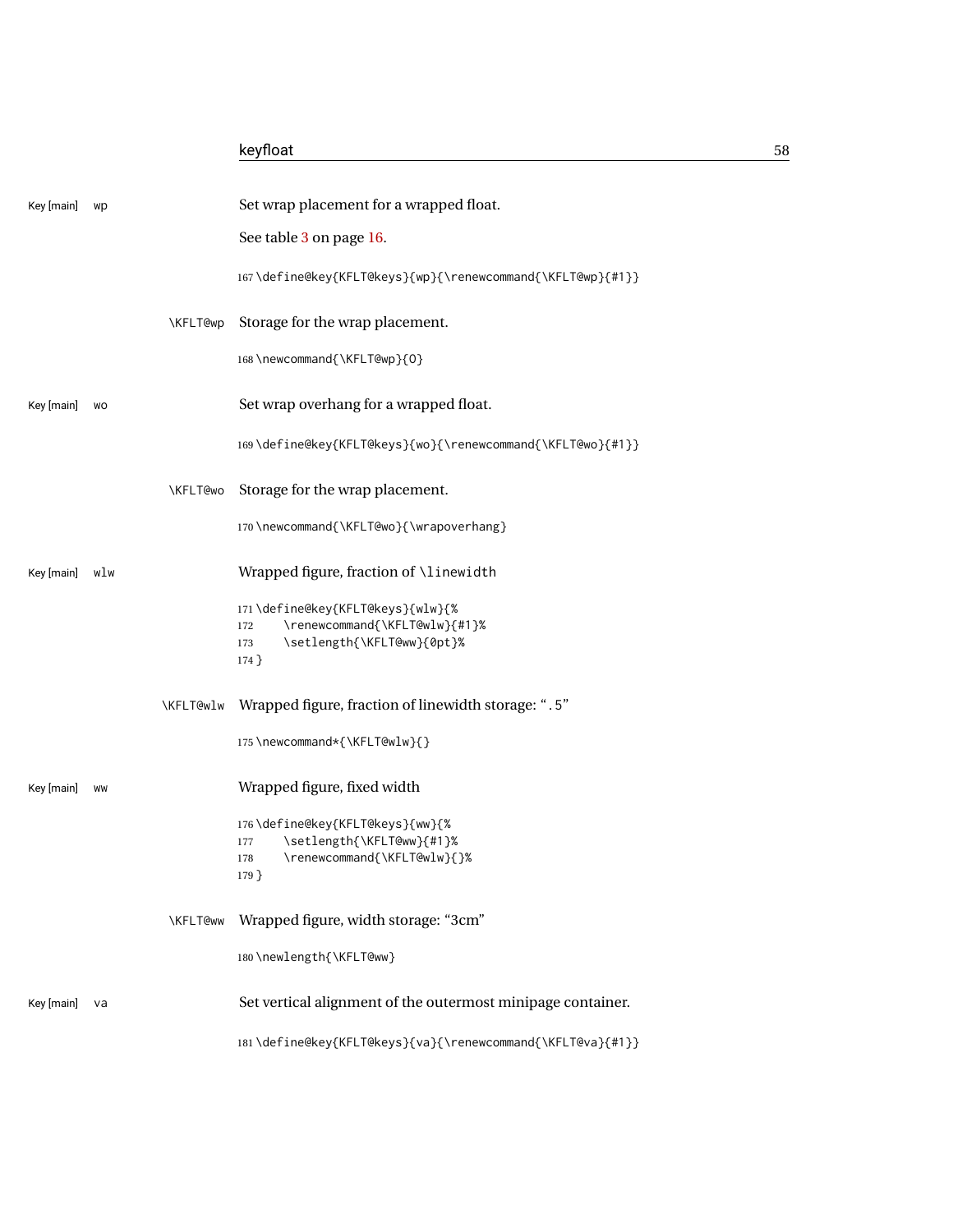182 \newcommand{\KFLT@va}{c}

## **3.7 Nesting control**

| Ctr  | KFLT@keyfloatdepth  | Depth inside a keyfigs environment                                          |
|------|---------------------|-----------------------------------------------------------------------------|
|      |                     | 183\newcounter{KFLT@keyfloatdepth}<br>184\setcounter{KFLT@keyfloatdepth}{0} |
| Bool | KFLT@inkeysubfloats | Inside a keysubfigs environment?                                            |
|      |                     | 185\newboolean{KFLT@inkeysubfloats}                                         |

# **3.8 Subfloat key handling**

186 \setboolean{KFLT@inkeysubfloats}{false}

|                                  | These keys are for the container holding a collection of subfigures.                                                            |
|----------------------------------|---------------------------------------------------------------------------------------------------------------------------------|
| KFLT@subgrpcont<br>Bool          | Continued float?                                                                                                                |
|                                  | 187\newboolean{KFLT@subgrpcont}{}                                                                                               |
| Key [subfloat container]<br>cont | Continued float                                                                                                                 |
|                                  | 188\define@key{KFLT@subgrpkeys}{cont}[true]{%<br>\setboolean{KFLT@subgrpcont}{#1}%<br>189<br>$190$ }                            |
| \KFLT@subgrpc                    | Sub-caption storage                                                                                                             |
|                                  | 191\newcommand{\KFLT@subgrpc}{}                                                                                                 |
| KFLT@subgrpcstart<br>Bool        | Sub-caption starred?                                                                                                            |
|                                  | 192 \newboolean{KFLT@subgrpcstar}                                                                                               |
| Key [subfloat container] C       | Caption                                                                                                                         |
|                                  | 193\define@key{KFLT@subgrpkeys}{c}{%<br>\renewcommand{\KFLT@subgrpc}{#1}\setboolean{KFLT@subgrpcstar}{false}%<br>194<br>$195$ } |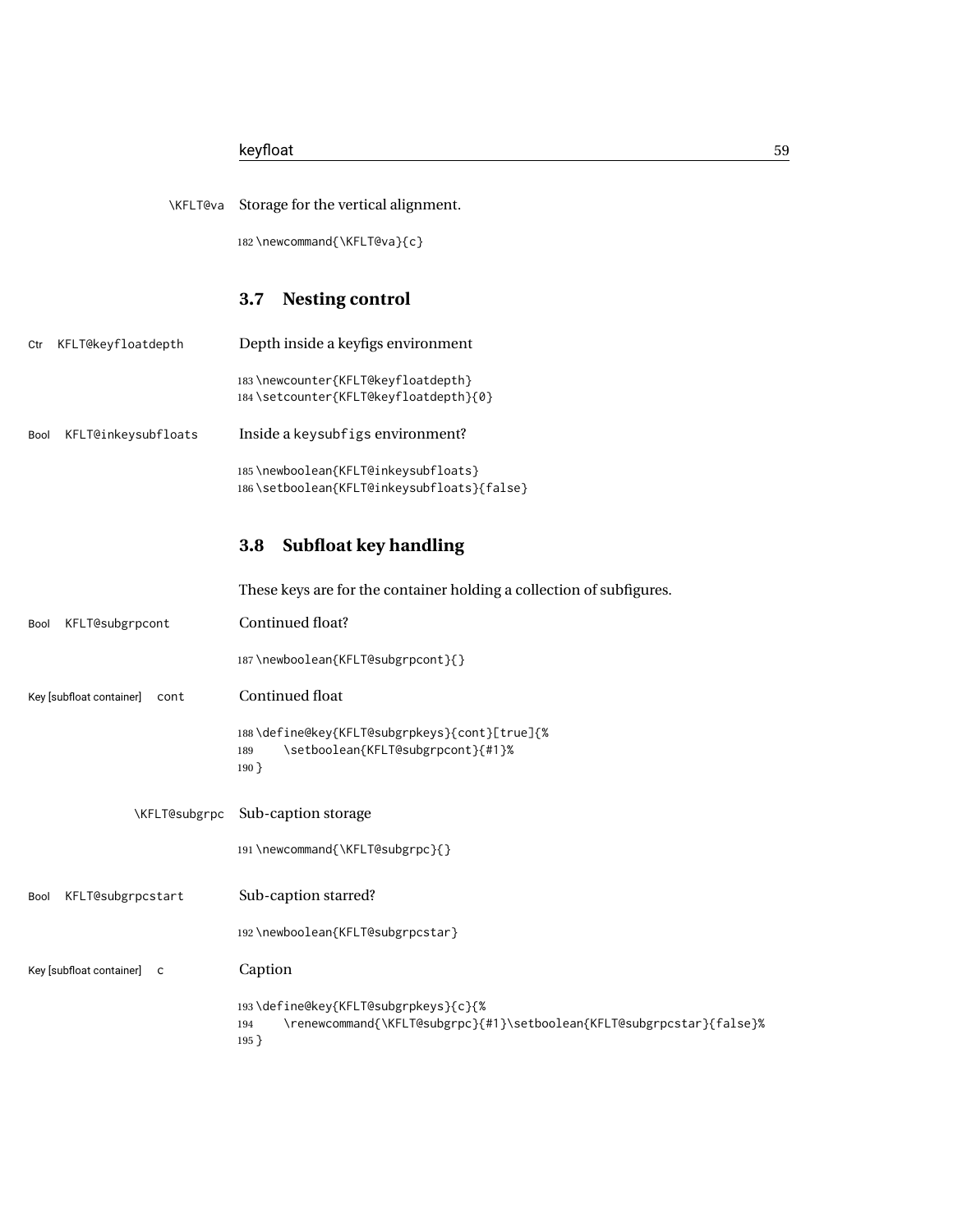|                                   | keyfloat                                                                                                                                       | 60 |
|-----------------------------------|------------------------------------------------------------------------------------------------------------------------------------------------|----|
| Key [subfloat container]<br>cstar | Starred caption?                                                                                                                               |    |
|                                   | 196\define@key{KFLT@subgrpkeys}{cstar}{%<br>\renewcommand{\KFLT@subgrpc}{#1}\setboolean{KFLT@subgrpcstar}{true}%<br>197<br>$198$ }             |    |
| Key [subfloat container]<br>sc    | Short caption                                                                                                                                  |    |
|                                   | 199\define@key{KFLT@subgrpkeys}{sc}{%<br>\renewcommand{\KFLT@subgrpsc}{#1}%<br>200<br>\setboolean{KFLT@subgrpscgiven}{true}%<br>201<br>$202$ } |    |
| \KFLT@subgrpsc                    | Sub-shortcaption storage                                                                                                                       |    |
|                                   | 203\newcommand{\KFLT@subgrpsc}{}                                                                                                               |    |
| KFLT@subgrpscgiven<br>Bool        | Sub-shortcaption was given?                                                                                                                    |    |
|                                   | 204 \newboolean{KFLT@subgrpscgiven}                                                                                                            |    |
| \KFLT@subgrptype                  | Subfloats collection type storage: "figure", "table"                                                                                           |    |
|                                   | 205\newcommand*{\KFLT@subgrptype}{}                                                                                                            |    |
| Key [subfloat container] 1        | Label                                                                                                                                          |    |
|                                   | 206\define@key{KFLT@subgrpkeys}{1}{\renewcommand{\KFLT@subgrpl}{#1}}<br>207\newcommand*{\KFLT@subgrpl}{}                                       |    |
| \KFLT@subgrptextalign             | Storage for text alignment.                                                                                                                    |    |
|                                   | Used for the additional text in the float.                                                                                                     |    |
|                                   | 208\newcommand*{\KFLT@subgrptextalign}{}                                                                                                       |    |
| \KFLT@subgrpt                     | Additional text storage                                                                                                                        |    |
|                                   | Used for the additional text in the float.                                                                                                     |    |
|                                   | 209 \newcommand{\KFLT@subgrpt}{}                                                                                                               |    |
| Key [subfloat container] t        | Additional text - full justification                                                                                                           |    |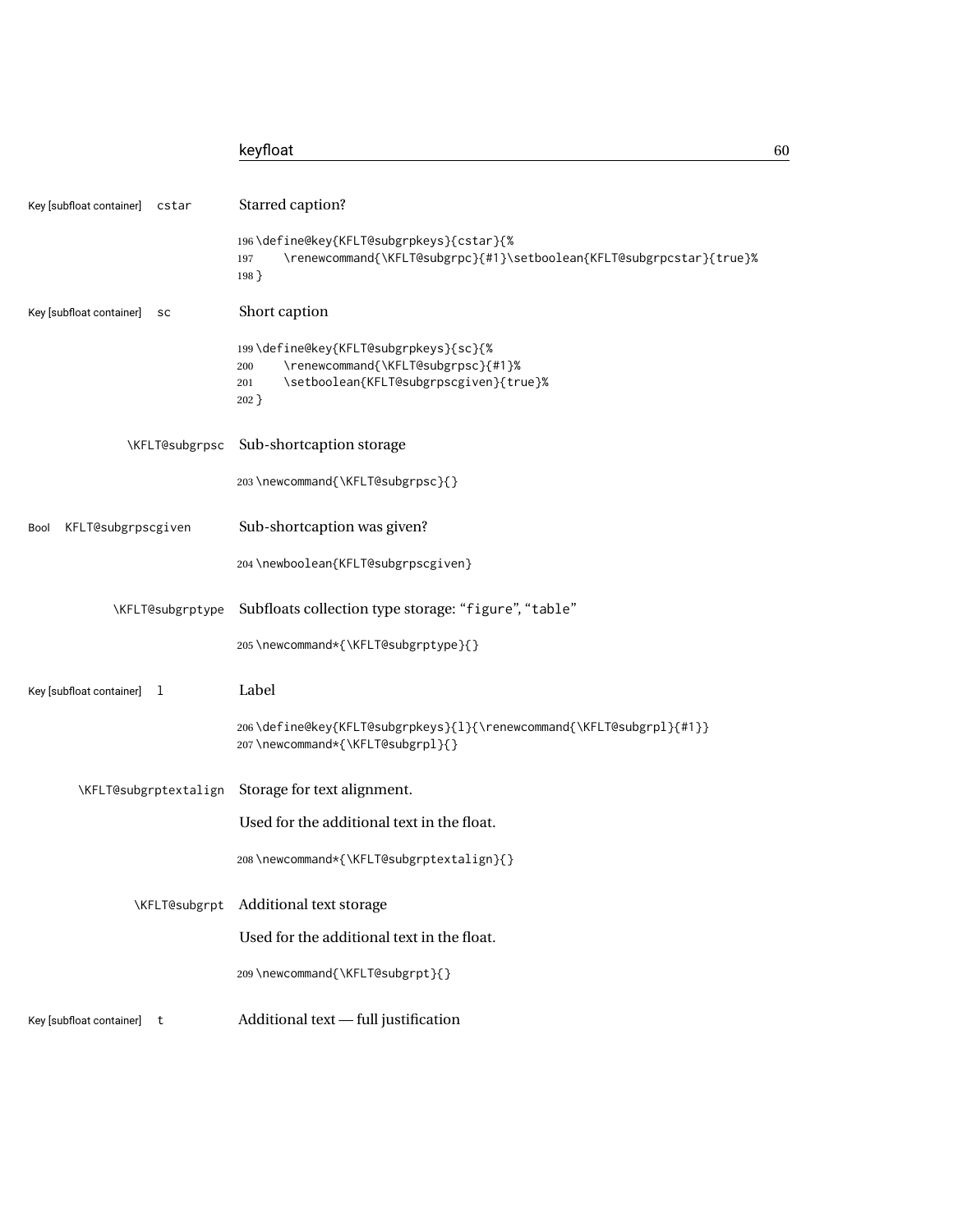|                                | 210\define@key{KFLT@subgrpkeys}{t}{%<br>\renewcommand{\KFLT@subgrpt}{#1}%<br>211<br>\renewcommand{\KFLT@subgrptextalign}{}%<br>212                         |
|--------------------------------|------------------------------------------------------------------------------------------------------------------------------------------------------------|
|                                | $213$ }                                                                                                                                                    |
| Key [subfloat container]<br>t  | Additional text - center justification                                                                                                                     |
|                                | 214\define@key{KFLT@subgrpkeys}{tc}{%<br>\renewcommand{\KFLT@subgrpt}{#1}%<br>215<br>\renewcommand{\KFLT@subgrptextalign}{\centering}%<br>216<br>$217$ }   |
| Key [subfloat container] t     | Additional text - aligned left                                                                                                                             |
|                                | 218\define@key{KFLT@subgrpkeys}{tl}{%<br>\renewcommand{\KFLT@subgrpt}{#1}%<br>219<br>\renewcommand{\KFLT@subgrptextalign}{\raggedright}%<br>220<br>$221$ } |
| Key [subfloat container]<br>t  | Additional text — aligned right                                                                                                                            |
|                                | 222\define@key{KFLT@subgrpkeys}{tr}{%<br>\renewcommand{\KFLT@subgrpt}{#1}%<br>223<br>\renewcommand{\KFLT@subgrptextalign}{\raggedleft}%<br>224<br>$225$ }  |
|                                | For the tocdata package:                                                                                                                                   |
| Key [subfloat container]<br>ap | Artist prefix                                                                                                                                              |
|                                | 226\define@key{KFLT@subgrpkeys}{ap}{\renewcommand{\KFLT@subgrpap}{#1}}                                                                                     |
| \KFLT@subgrpap                 | Storage for artist prefix                                                                                                                                  |
|                                | 227\newcommand*{\KFLT@subgrpap}{}                                                                                                                          |
| Key [subfloat container]<br>af | Artist first name                                                                                                                                          |
|                                | 228\define@key{KFLT@subgrpkeys}{af}{\renewcommand{\KFLT@subgrpaf}{#1}}                                                                                     |
| \KFLT@subgrpaf                 | Storage for artist first name                                                                                                                              |
|                                | 229\newcommand*{\KFLT@subgrpaf}{}                                                                                                                          |
| Key [subfloat container]<br>al | Artist last name                                                                                                                                           |
|                                | 230\define@key{KFLT@subgrpkeys}{al}{\renewcommand{\KFLT@subgrpal}{#1}}                                                                                     |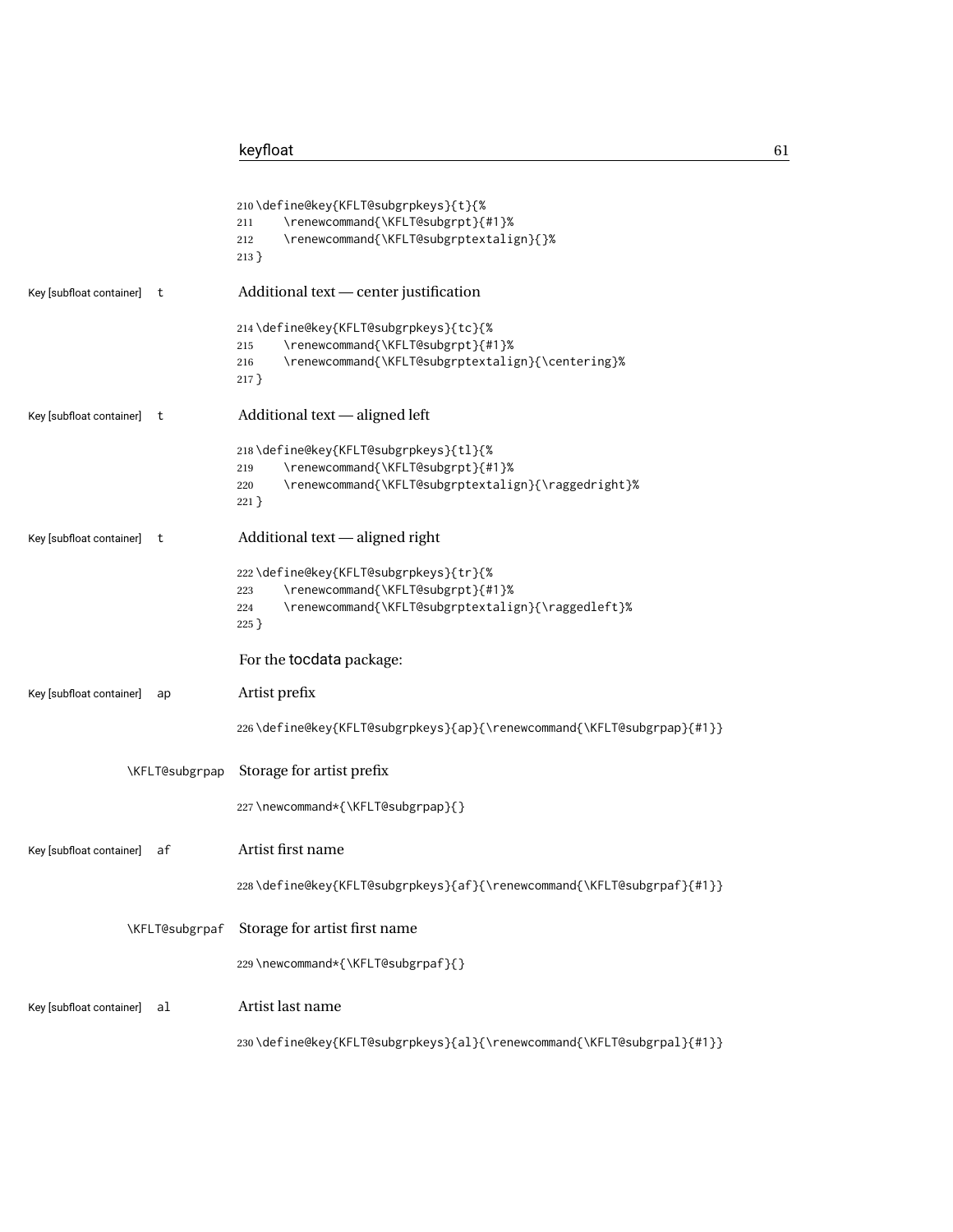|                                 | \KFLT@subgrpal Storage for artist last name                              |
|---------------------------------|--------------------------------------------------------------------------|
|                                 | 231\newcommand*{\KFLT@subgrpal}{}                                        |
| Key [subfloat container]<br>as  | Artist suffix                                                            |
|                                 | 232\define@key{KFLT@subgrpkeys}{as}{\renewcommand{\KFLT@subgrpas}{#1}}   |
| \KFLT@subgrpas                  | Storage for artist suffix                                                |
|                                 | 233\newcommand*{\KFLT@subgrpas}{}                                        |
| Key [subfloat container]<br>aup | Author prefix                                                            |
|                                 | 234\define@key{KFLT@subgrpkeys}{aup}{\renewcommand{\KFLT@subgrpaup}{#1}} |
| \KFLT@subgrpaup                 | Storage for author prefix                                                |
|                                 | 235 \newcommand*{\KFLT@subgrpaup}{}                                      |
| Key [subfloat container]<br>auf | Author first name                                                        |
|                                 | 236\define@key{KFLT@subgrpkeys}{auf}{\renewcommand{\KFLT@subgrpauf}{#1}} |
| \KFLT@subgrpauf                 | Storage for author first name                                            |
|                                 | 237\newcommand*{\KFLT@subgrpauf}{}                                       |
| Key [subfloat container]<br>aul | Author last name                                                         |
|                                 | 238\define@key{KFLT@subgrpkeys}{aul}{\renewcommand{\KFLT@subgrpaul}{#1}} |
| \KFLT@subgrpaul                 | Storage for author last name                                             |
|                                 | 239\newcommand*{\KFLT@subgrpaul}{}                                       |
| Key [subfloat container]<br>aus | Author suffix                                                            |
|                                 | 240\define@key{KFLT@subgrpkeys}{aus}{\renewcommand{\KFLT@subgrpaus}{#1}} |
| \KFLT@subgrpaus                 | Storage for author suffix                                                |
|                                 | 241 \newcommand*{\KFLT@subgrpaus}{}                                      |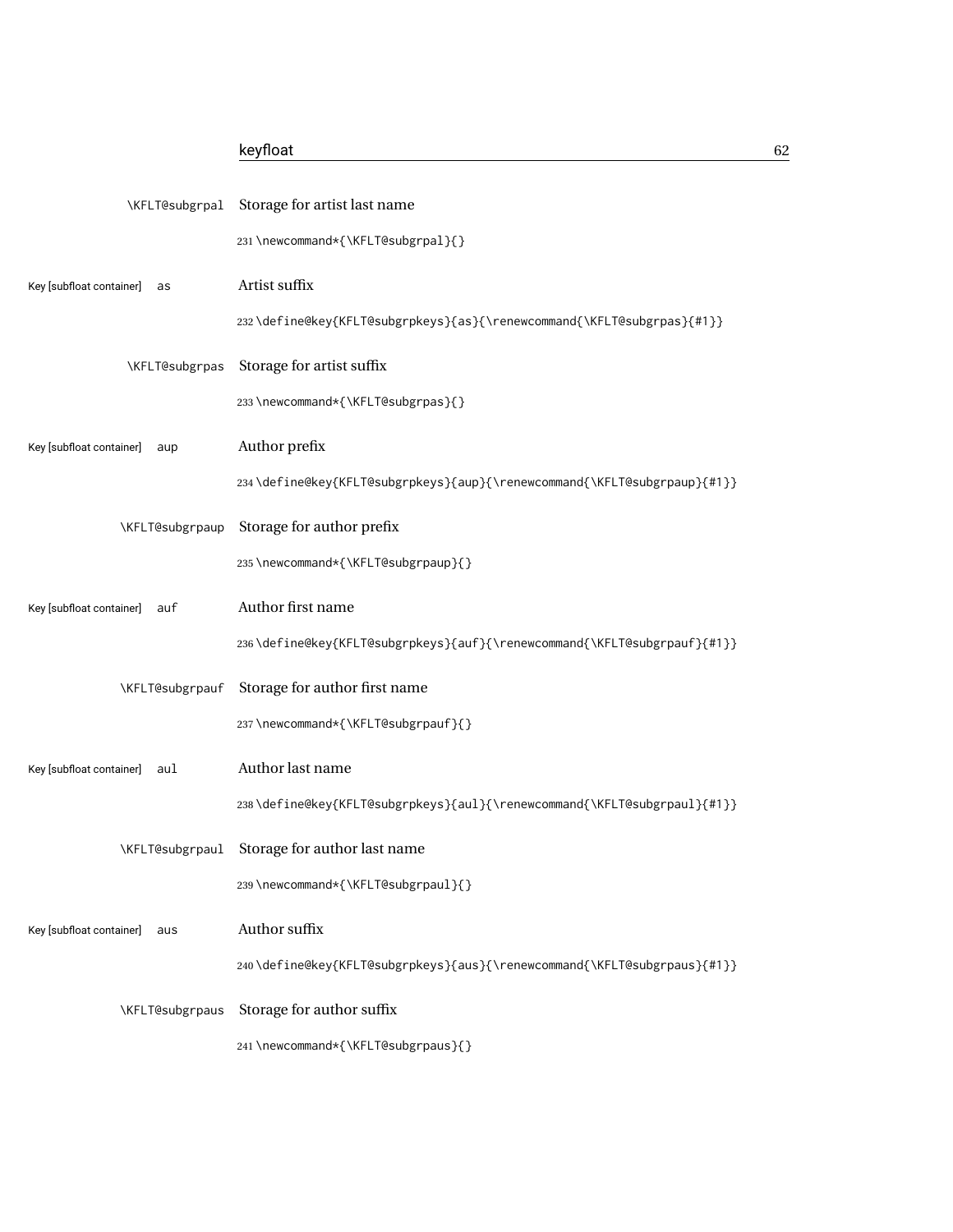|     |                  | <b>Computing image width</b><br>3.9                                                                                                                                                                                                                                                                                                                          |
|-----|------------------|--------------------------------------------------------------------------------------------------------------------------------------------------------------------------------------------------------------------------------------------------------------------------------------------------------------------------------------------------------------|
| Len | \KFLT@imagewidth | Computed width of the image                                                                                                                                                                                                                                                                                                                                  |
|     |                  | 242\newlength{\KFLT@imagewidth}                                                                                                                                                                                                                                                                                                                              |
| Len | \KFLT@boxwidth   | Computed width of the container box                                                                                                                                                                                                                                                                                                                          |
|     |                  | 243\newlength{\KFLT@boxwidth}                                                                                                                                                                                                                                                                                                                                |
| Len | \KFLT@wrapwidth  | Computed width of the wrapped figure                                                                                                                                                                                                                                                                                                                         |
|     |                  | 244 \newlength{\KFLT@wrapwidth}                                                                                                                                                                                                                                                                                                                              |
|     | \KFLT@findwidths | Figure out how wide to make an image and its container                                                                                                                                                                                                                                                                                                       |
|     |                  | 245\newcommand*{\KFLT@findwidths}{%                                                                                                                                                                                                                                                                                                                          |
|     |                  | Default to a box of full \linewidth minus the potential frame:                                                                                                                                                                                                                                                                                               |
|     |                  | \ifbool{KFLT@ft}% tight frame?<br>246<br>{\setlength{\KFLT@boxwidth}{\linewidth - 2\KFLTtightframewidth}}%<br>247<br>{% not tight frame<br>248<br>\ifbool{KFLT@f}% loose frame?<br>249<br>{\setlength{\KFLT@boxwidth}{\linewidth - 2\KFLTlooseframewidth}}%<br>250<br>{\setlength{\KFLT@boxwidth}{\linewidth}}% no frame<br>251<br>}% not tight frame<br>252 |
|     |                  | Several width options exist. First see if width was given:                                                                                                                                                                                                                                                                                                   |
|     |                  | \ifdimgreater{\KFLT@w}{0pt}%<br>253                                                                                                                                                                                                                                                                                                                          |
|     |                  | Width was given:                                                                                                                                                                                                                                                                                                                                             |
|     |                  | {\setlength{\KFLT@imagewidth}{\KFLT@w}}%<br>254<br>{% width not given<br>255                                                                                                                                                                                                                                                                                 |
|     |                  | Use full \linewidth or only a fraction:                                                                                                                                                                                                                                                                                                                      |
|     |                  | \ifcsempty{KFLT@lw}%<br>256<br>{\setlength{\KFLT@imagewidth}{\KFLT@boxwidth}}%<br>257<br>{\setlength{\KFLT@imagewidth}{\KFLT@lw\KFLT@boxwidth}}%<br>258<br>}% width not given<br>259                                                                                                                                                                         |
|     |                  | The wrap width is the same as the image width, unless specified:                                                                                                                                                                                                                                                                                             |
|     |                  | \ifdimgreater{\KFLT@ww}{0pt}%<br>260                                                                                                                                                                                                                                                                                                                         |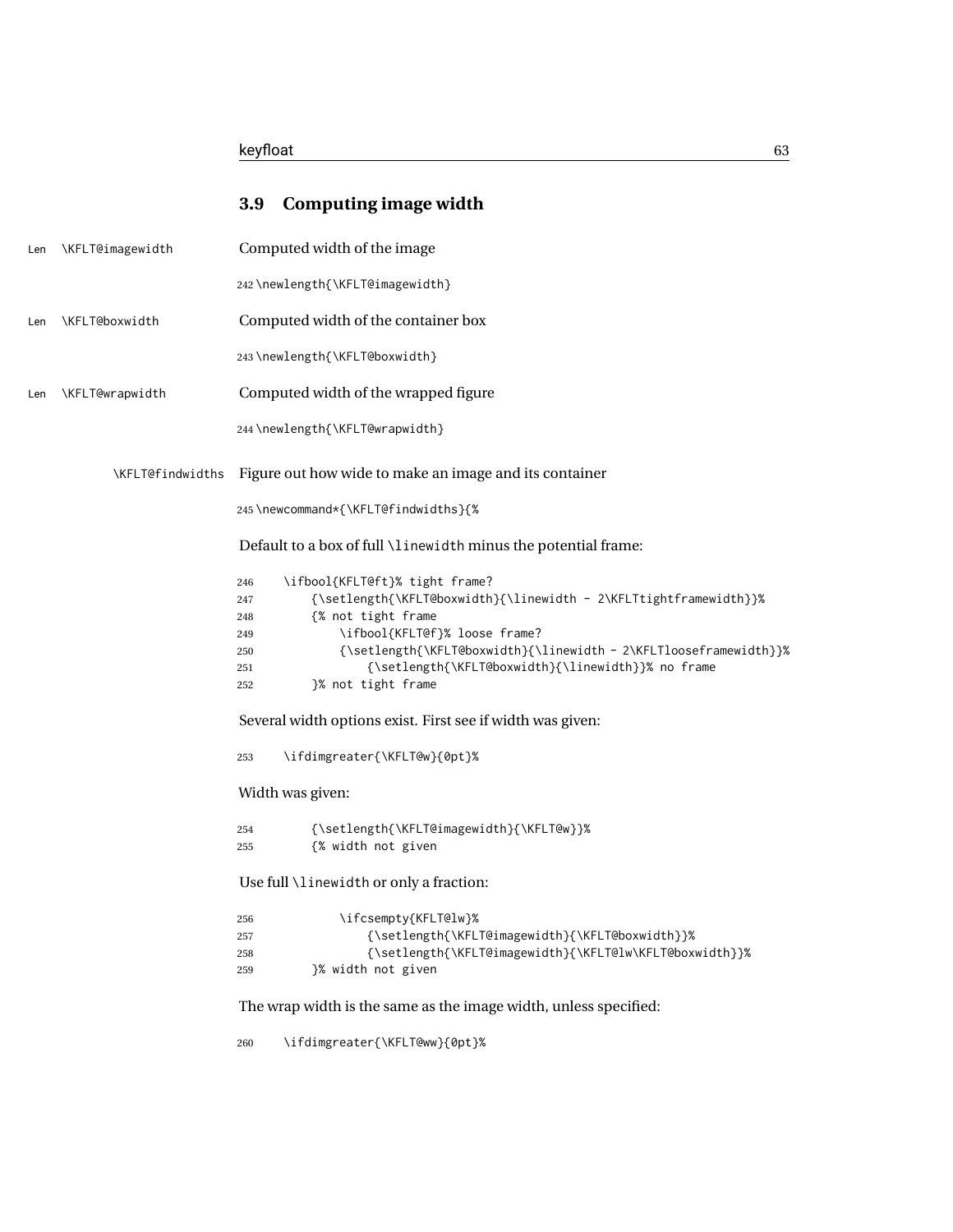### Width was given:

```
261 {%
262 \setlength{\KFLT@wrapwidth}{\KFLT@ww}}%
263 {% width not given
```
If wlw, use a fraction of line width, else if none given use the same as the image width.

```
264 \ifcsempty{KFLT@wlw}%
265 {%
266 \setlength{\KFLT@wrapwidth}{\KFLT@imagewidth}}%
267 {%
268 \setlength{\KFLT@wrapwidth}{\KFLT@wlw\KFLT@boxwidth}}%
269 }% width not given
270 }
```
### **3.10 Framing and rotation**

A user-redefinable macro and length to tightly frame the contents.

**\KFLTtightframe:** Redefine to a macro which frames its contents.

- **\KFLTtightframewidth:** Redefine to the total width of the new. frame and its separation.
- **\KFLTlooseframe:** Redefine to a macro which frames its contents.
- **\KFLTlooseframewidth:** Redefine to the total width of the new frame and its separation.

\KFLTtightframe {⟨*contents*⟩}

```
271 \newcommand{\KFLTtightframe}[1]{%
272 \setlength{\fboxsep}{0pt}%
273 \setlength{\fboxrule}{.4pt}%
274 \fbox{#1}%
275 }
276
```
Len \KFLTtightframewidth Must be set to the combined width of the tight frame and separation used by \KFLTtightframe.

> 277 \newlength{\KFLTtightframewidth} 278 \setlength{\KFLTtightframewidth}{.4pt}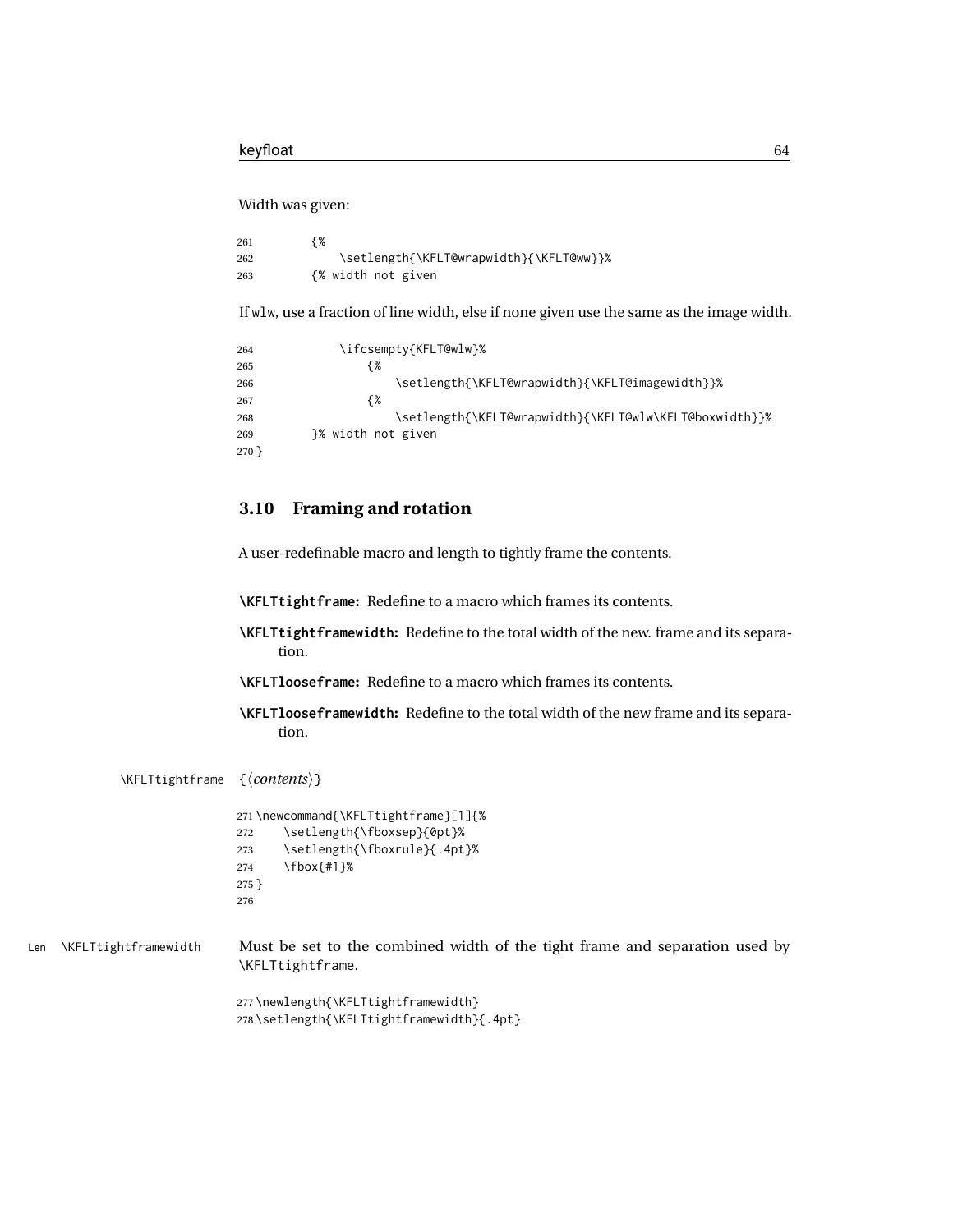```
\KFLTlooseframe {⟨contents⟩}
                         A user-redefinable macro and length to loosely frame the contents.
                         279 \newcommand{\KFLTlooseframe}[1]{%
                         280 \setlength{\fboxsep}{3pt}%
                         281 \setlength{\fboxrule}{.4pt}%
                         282 \fbox{#1}%
                         283 }
Len \KFLTlooseframewidth Must be set to the combined width of the loose frame and separation used by
                         \KFLTlooseframe.
                         284 \newlength{\KFLTlooseframewidth}
                         285 \setlength{\KFLTlooseframewidth}{3.4pt}
              \KFLT@frame {⟨contents⟩}
                         Frames the contents according to the f key. To be nested for further processing.
                         286 \newcommand{\KFLT@frame}[1]
                         287 {%
                         288 \ifbool{KFLT@ft}%
                         289 {%
                         290 {%
                         291 \hfuzz=\linewidth%
                         292 \KFLTtightframe{#1}%
                         293 }%
                         294 }%
                         295 {% not tightframe
                         296 \ifbool{KFLT@f}%
                         297 {%
                         298 {%
                         299 \hfuzz=\linewidth%
                         300 \KFLTlooseframe{#1}%
                         301 }%
                         302 }%
                         303 {#1}% no frame
                         304 }% not looseframe
                         305 }
      KFLT@findenvboxwidth Figures the width of the contents of \KFLT@envbox plus the frame:
                         306 \newcommand{\KFLT@findenvboxwidth}{%
                         307 \settowidth{\KFLTimageboxwidth}{\usebox{\KFLT@envbox}}%
                         308 \ifbool{KFLT@ft}%
                         309 {\addtolength{\KFLTimageboxwidth}{2\KFLTtightframewidth}}%
```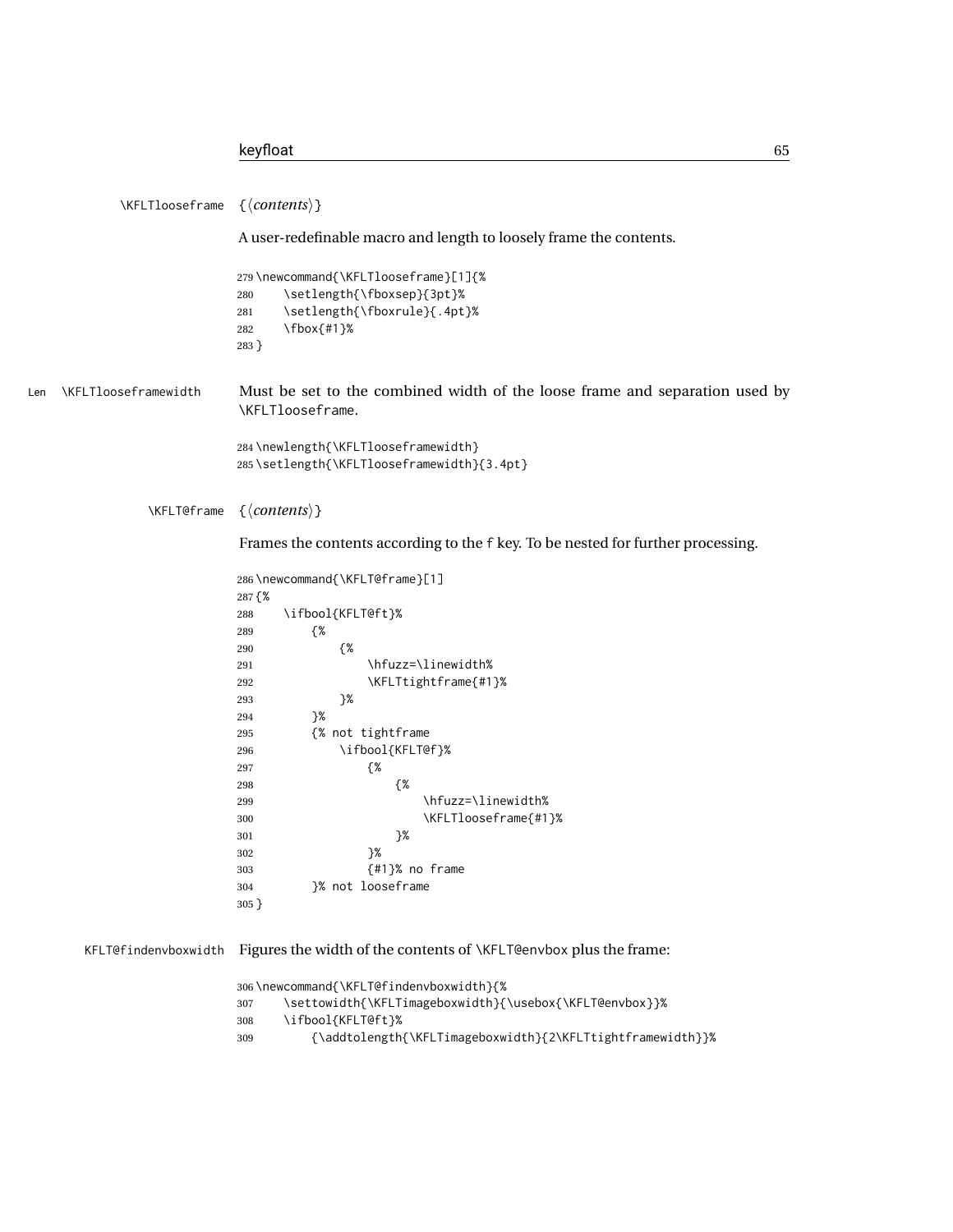Len \KFLT@testwidth

|                       | {% not tightframe<br>310<br>\ifbool{KFLT@f}%<br>311<br>{\addtolength{\KFLTimageboxwidth}{2\KFLTlooseframewidth}}%<br>312<br>{}% no frame<br>313<br>}% not looseframe<br>314<br>$315$ }                                                                                                                                                                                                                                                                             |
|-----------------------|--------------------------------------------------------------------------------------------------------------------------------------------------------------------------------------------------------------------------------------------------------------------------------------------------------------------------------------------------------------------------------------------------------------------------------------------------------------------|
|                       | A graphics image from a file<br>3.11                                                                                                                                                                                                                                                                                                                                                                                                                               |
| FLT@testwidth         | Used to find the width of a graphics image.                                                                                                                                                                                                                                                                                                                                                                                                                        |
|                       | 316\newlength{\KFLT@testwidth}                                                                                                                                                                                                                                                                                                                                                                                                                                     |
| \KFLT@includegraphics | $\lfloor \langle keys \rangle \rfloor$ { $\langle file name \rangle$ }                                                                                                                                                                                                                                                                                                                                                                                             |
|                       | Issue a warning if the image will be too wide, then display the image.                                                                                                                                                                                                                                                                                                                                                                                             |
|                       | 317\newcommand*{\KFLT@includegraphics}[2][]{%                                                                                                                                                                                                                                                                                                                                                                                                                      |
|                       | Find the width of the image:                                                                                                                                                                                                                                                                                                                                                                                                                                       |
|                       | \settowidth{\KFLT@testwidth}{\includegraphics[#1]{#2}}%<br>318                                                                                                                                                                                                                                                                                                                                                                                                     |
|                       | Avoid rounding errors when using the 1w option, and also avoid the exact line width in<br>case images are side-by-side.                                                                                                                                                                                                                                                                                                                                            |
|                       | If close to \linewidth, use slightly less than the \linewidth:                                                                                                                                                                                                                                                                                                                                                                                                     |
|                       | \ifboolexpr{%<br>319<br>test {\ifdimgreater{\KFLT@testwidth}{\linewidth-.01pt}} and<br>320<br>test {\ifdimless{\KFLT@testwidth}{\linewidth+1pt}}<br>321<br>}%<br>322<br>{\setlength{\KFLT@testwidth}{\linewidth-.01pt}}%<br>323<br>$\{ \}$ %<br>324<br>Issue a warning if wider than the \linewidth:<br>\ifdimgreater{\KFLT@testwidth}{\linewidth}{%<br>325<br>\PackageWarning{keyfloat}{The image is wider than the line width}%<br>326<br>$\{$ } $\{$ } %<br>327 |
|                       | Display the image:                                                                                                                                                                                                                                                                                                                                                                                                                                                 |

 \includegraphics[#1]{#2}% }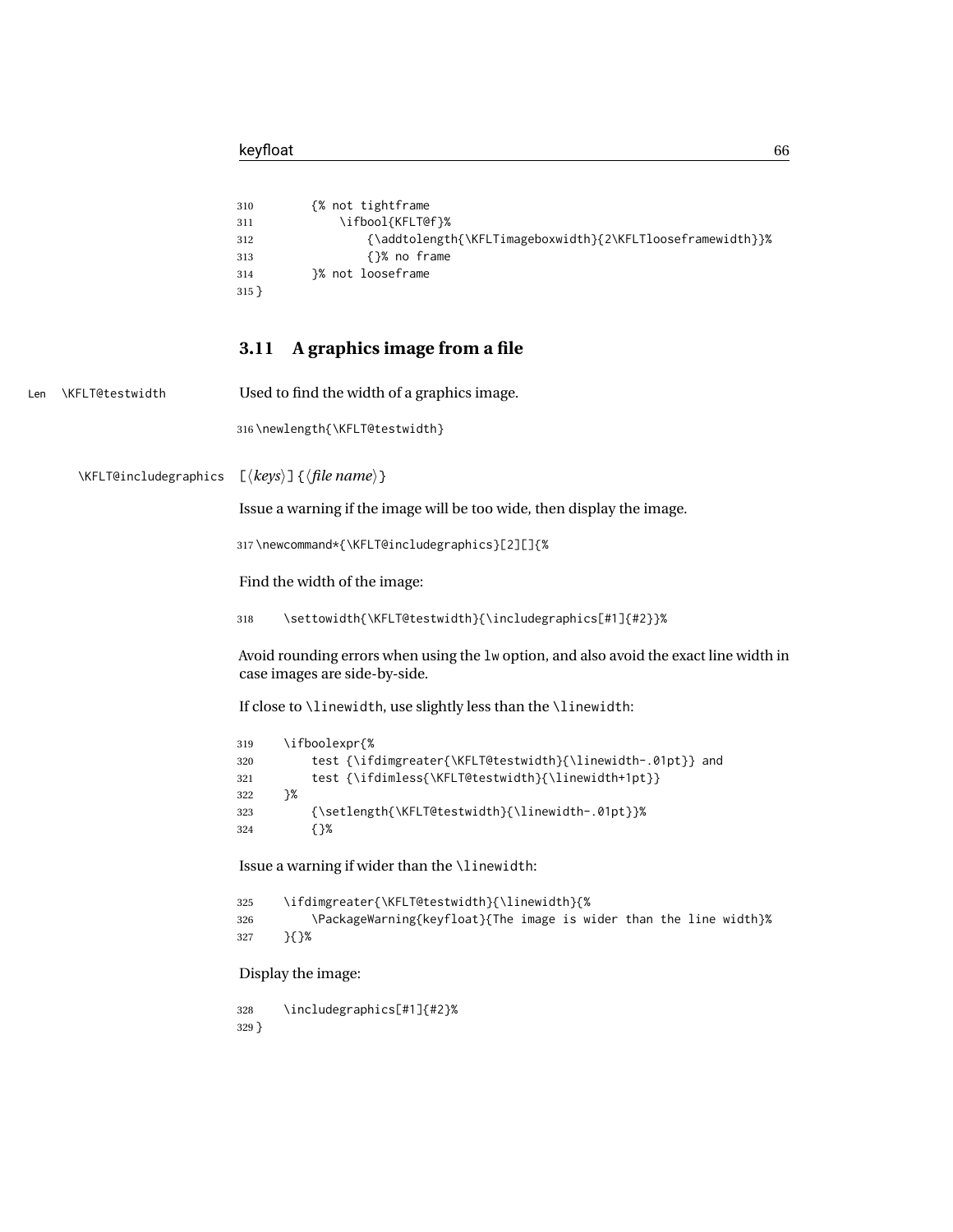\KFLT@onefigureimage {⟨*filename*⟩}

Create an image with size, frame, and turn.

| \KFLT@onefigureimage                                                                                                                                                                                                                                                                                                                                                                                                                                                                    |
|-----------------------------------------------------------------------------------------------------------------------------------------------------------------------------------------------------------------------------------------------------------------------------------------------------------------------------------------------------------------------------------------------------------------------------------------------------------------------------------------|
| turn                                                                                                                                                                                                                                                                                                                                                                                                                                                                                    |
| $\left\{\left(\right) \right\}$ $\leftarrow$ $\left\{\left(\right) \right\}$ $\left\{\left(\right) \right\}$ $\left\{\left(\right) \right\}$ $\left\{\left(\right) \right\}$ $\left\{\left(\right) \right\}$ $\left\{\left(\right) \right\}$ $\left\{\left(\right) \right\}$ $\left\{\left(\right) \right\}$ $\left\{\left(\right) \right\}$ $\left\{\left(\right) \right\}$ $\left\{\left(\right) \right\}$ $\left\{\left(\right) \right\}$ $\left\{\left(\right) \right\}$ $\left\{\$ |
| \KFLT@includegraphics                                                                                                                                                                                                                                                                                                                                                                                                                                                                   |

330 \NewDocumentCommand{\KFLT@onefigureimage}{m}% 331 {%

Several possible combinations of linewidth, width, and height are available, and each is treated separately. Scaling and width/height are done first, then framing, then rotation.

332 \begin{lrbox}{\KFLT@envbox}%

Handle the lw key. If lw is used, width and height are ignored.

333 \ifdefempty{\KFLT@lw}% 334 {% not linewidth

Handle the w key, which may be used along with the h key:

| 335 | \ifdimgreater{\KFLT@w}{0pt}% |
|-----|------------------------------|
| 336 | <i>{%</i> width is given     |
| 337 | \ifdimgreater{\KFLT@h}{0pt}% |

Width and height are both given:

| 338 | {% w and h               |
|-----|--------------------------|
| 339 | \KFLT@includegraphics[%  |
| 340 | scale=\KFLT@s.%          |
| 341 | width=\KFLT@imagewidth,% |
| 342 | height=\KFLT@h,%         |
| 343 | \KFLT@keepaspectratio,%  |
| 344 | $7f$ #1 }%               |
| 345 | }% w and h               |

### Only width:

| 346 | {% only w               |
|-----|-------------------------|
| 347 | \KFLT@includegraphics[% |
| 348 | scale=\KFLT@s.%         |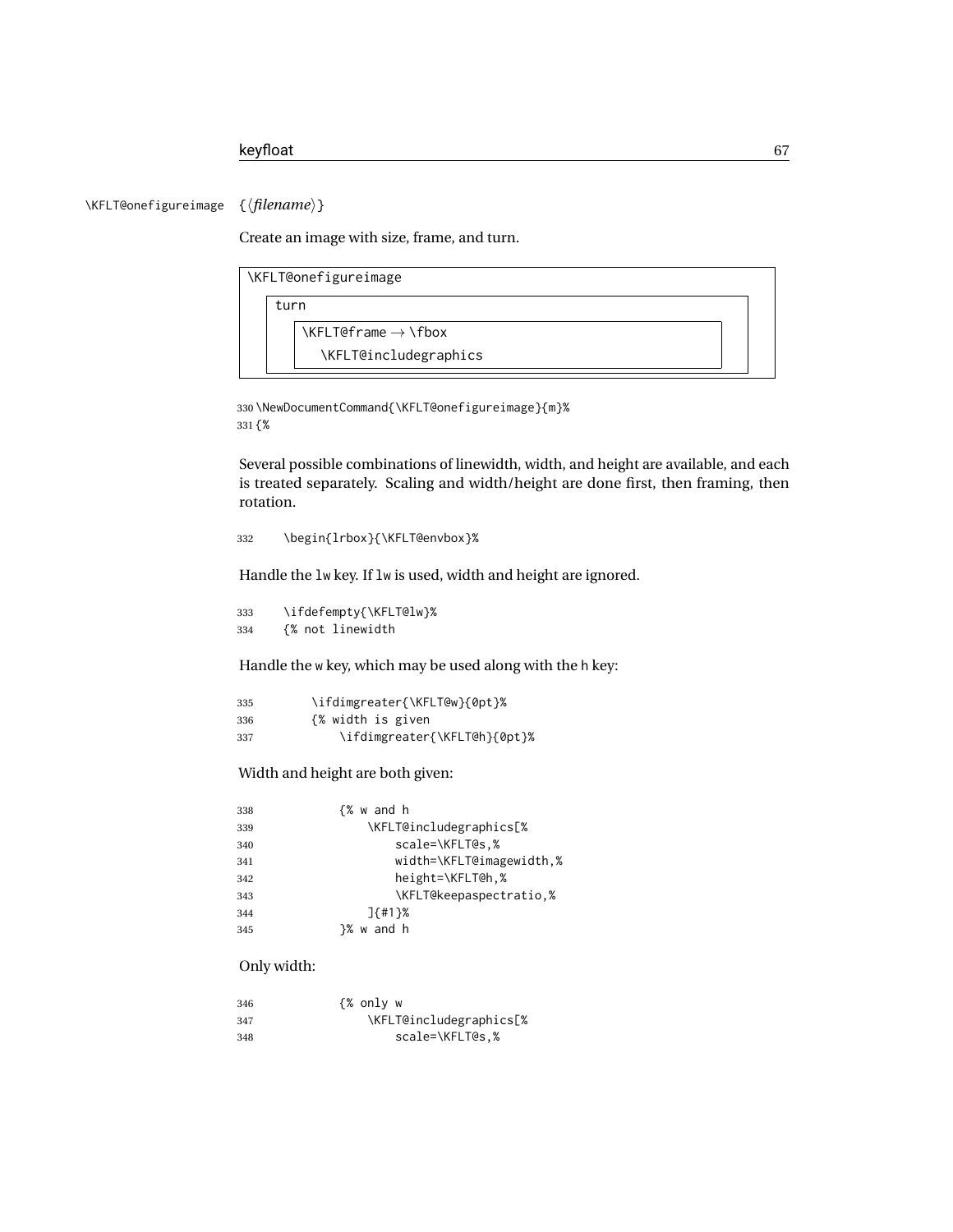| 349 | width=\KFLT@imagewidth,% |
|-----|--------------------------|
| 350 | \KFLT@keepaspectratio,%  |
| 351 | $7f$ #1}%                |
| 352 | }% only w                |
| 353 | }% width is given        |

Width was not given, so maybe handle h alone:

| 354 | {% width is not given        |
|-----|------------------------------|
| 355 | \ifdimgreater{\KFLT@h}{0pt}% |

h was given:

| 356 | {% |                         |
|-----|----|-------------------------|
| 357 |    | \KFLT@includegraphics[% |
| 358 |    | scale=\KFLT@s.%         |
| 359 |    | height=\KFLT@h,%        |
| 360 |    | \KFLT@keepaspectratio.% |
| 361 |    | $7f$ #1 }%              |
| 362 | ን% |                         |
|     |    |                         |

### If none were given, use the image's natural size:

| 363 | {%                           |
|-----|------------------------------|
| 364 | \KFLT@includegraphics[%      |
| 365 | scale=\KFLT@s.%              |
| 366 | \KFLT@keepaspectratio,%      |
| 367 | $J$ {#1}%                    |
| 368 | ን%                           |
| 369 | }% width is not given        |
| 370 | }% not linewidth             |
| 371 | {% linewidth given           |
|     |                              |
| 372 | \ifdimgreater{\KFLT@h}{0pt}% |
| 373 | {% lw and h given            |
| 374 | \KFLT@includegraphics[%      |
| 375 | scale=\KFLT@s.%              |
| 376 | width=\KFLT@imagewidth,%     |

| 376 | width=\KFLT@imagewidth,% |
|-----|--------------------------|
| 377 | height=\KFLT@h.%         |
| 378 | \KFLT@keepaspectratio,%  |
| 379 | $7f$ #1 }%               |
| 380 | ን%                       |
| 381 | {% lw w/o h              |
| 382 | \KFLT@includegraphics[%  |
| 383 | scale=\KFLT@s.%          |
| 384 | width=\KFLT@imagewidth,% |
| 385 | \KFLT@keepaspectratio,%  |
| 386 | $1\{$ #1 $\}$ %          |
| 387 | ን%                       |
|     |                          |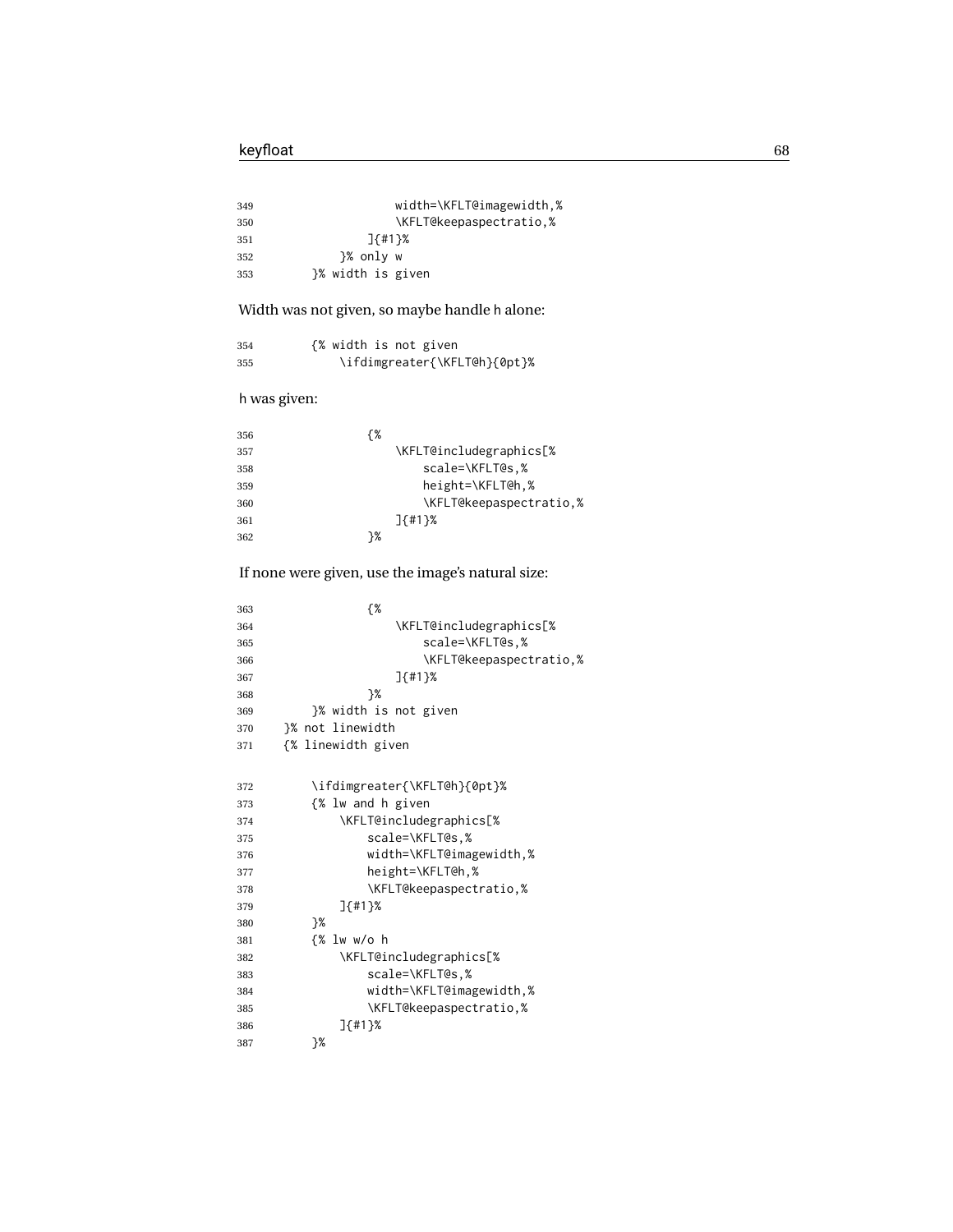```
388 }%
389 \end{lrbox}%
390 \unskip%
391 \KFLT@findenvboxwidth%
392 \begin{turn}{\KFLT@r}%
393 \KFLT@frame{\usebox{\KFLT@envbox}}%
394 \unskip%
395 \end{turn}%
396 }
```
### **3.12 Printing the caption**

\KFLT@dosimplecaption {⟨*star?*⟩} {⟨*short cap or* -NO VALUE-⟩} {⟨*caption*⟩}

Calls \caption depending on several combinations of star and short captions being given.

```
397 \NewDocumentCommand{\KFLT@dosimplecaption}{m m m}
398 {%
399 \unskip%
400 \IfBooleanTF{#1}% star?
401 {\IfValueTF{#2}{\caption*[#2]{#3}}{\caption*{#3}}}%
402 {\IfValueTF{#2}{\caption[#2]{#3}}{\caption{#3}}}%
403 }
```
There are two versions of \KFLT@docaption, depending on whether tocdata is loaded.

 \@ifpackageloaded{tocdata} {% tocdata loaded

\KFLT@@docaption 1: artist/author {⟨*2: empty or "u"*⟩} {⟨*3: star?*⟩} {⟨*4: short caption*⟩} {⟨*5: caption*⟩} {⟨*6: empty or "*subgrp*"*⟩}

\newcommand\*{\KFLT@@docaption}[6]{%

(tocdata does not expand its text argument before checking for empty.)

```
407 \addvspace{\smallskipamount}%
408 \ifcsempty{KFLT@#6t}{%
409 \IfBooleanTF{#3}%
410 {%
411 \csuse{caption#1}*[#4]{#5}%
412 []%
413 [\csuse{KFLT@#6a#2p}]%
414 {\csuse{KFLT@#6a#2f}}%
415 {\csuse{KFLT@#6a#2l}}%
```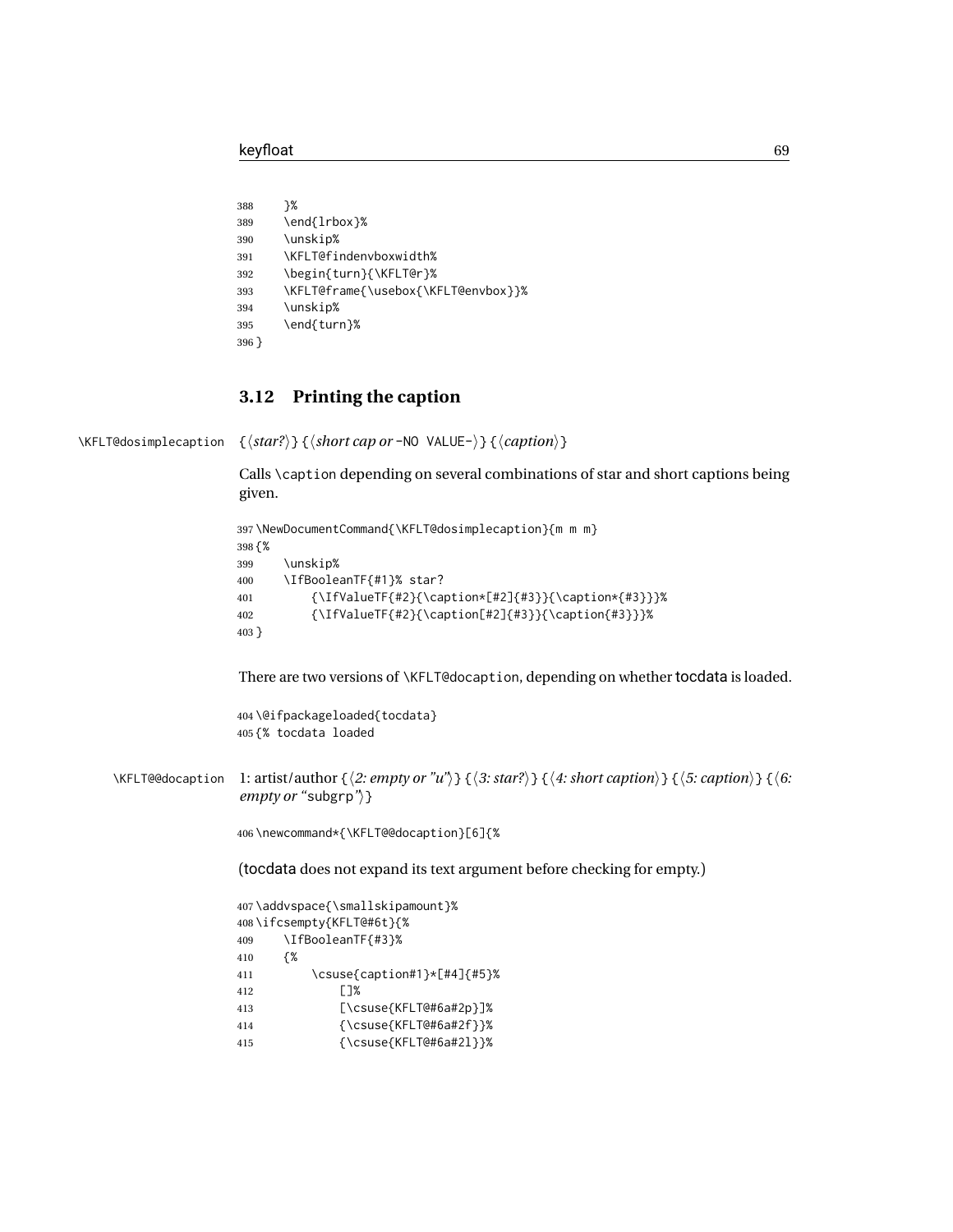|                 | $[\text{Suse}(\text{KFLT@#6a#2s}]\$<br>416                                                                                                                                                                                                                                                                                                                                                                            |
|-----------------|-----------------------------------------------------------------------------------------------------------------------------------------------------------------------------------------------------------------------------------------------------------------------------------------------------------------------------------------------------------------------------------------------------------------------|
|                 | $\}$ {%<br>417                                                                                                                                                                                                                                                                                                                                                                                                        |
|                 | \csuse{caption#1}[#4]{#5}%<br>418                                                                                                                                                                                                                                                                                                                                                                                     |
|                 | []%<br>419                                                                                                                                                                                                                                                                                                                                                                                                            |
|                 | $[\text{Suse}(\text{KFLT@#6a#2p}]$ %<br>420                                                                                                                                                                                                                                                                                                                                                                           |
|                 | $\{\text{Csuse}\{\text{KFLT@#6a#2f}\}\}\$<br>421                                                                                                                                                                                                                                                                                                                                                                      |
|                 | $\{\text{KFLT@#6a#2l}\}\$<br>422                                                                                                                                                                                                                                                                                                                                                                                      |
|                 | $[\text{SUSe}$ [ $\text{KFLT@#6a#2s}$ ]%<br>423                                                                                                                                                                                                                                                                                                                                                                       |
|                 | }%<br>424                                                                                                                                                                                                                                                                                                                                                                                                             |
|                 | 425 } {%                                                                                                                                                                                                                                                                                                                                                                                                              |
|                 | \ifcsstring{KFLT@#6textalign}{}{\csuse{td#1textjustify}}{}%<br>426                                                                                                                                                                                                                                                                                                                                                    |
|                 | \ifcsstring{KFLT@#6textalign}{\centering}{\csuse{td#1textcenter}}{}%<br>427                                                                                                                                                                                                                                                                                                                                           |
|                 | \ifcsstring{KFLT@#6textalign}{\raggedleft}{\csuse{td#1textright}}{}%<br>428                                                                                                                                                                                                                                                                                                                                           |
|                 | \ifcsstring{KFLT@#6textalign}{\raggedright}{\csuse{td#1textleft}}{}%<br>429                                                                                                                                                                                                                                                                                                                                           |
|                 | \IfBooleanTF{#3}%<br>430                                                                                                                                                                                                                                                                                                                                                                                              |
|                 | {%<br>431                                                                                                                                                                                                                                                                                                                                                                                                             |
|                 | \csuse{caption#1}*[#4]{#5}%<br>432                                                                                                                                                                                                                                                                                                                                                                                    |
|                 | [\csuse{KFLT@#6t}]%<br>433                                                                                                                                                                                                                                                                                                                                                                                            |
|                 | $[\text{Suse}\{KFLT@#6a#2p\}]\$<br>434                                                                                                                                                                                                                                                                                                                                                                                |
|                 | $\{\text{Csuse}\$ KFLT@#6a#2f}}%<br>435                                                                                                                                                                                                                                                                                                                                                                               |
|                 | ${\sc}$ csuse ${\sc}$ KFLT@#6a#2 $1$ }}%<br>436                                                                                                                                                                                                                                                                                                                                                                       |
|                 | $[\text{SUSe}$ [ $\text{KFLT@#6a#2s}$ ]%<br>437                                                                                                                                                                                                                                                                                                                                                                       |
|                 | $\}$ {%<br>438                                                                                                                                                                                                                                                                                                                                                                                                        |
|                 | \csuse{caption#1}[#4]{#5}%<br>439                                                                                                                                                                                                                                                                                                                                                                                     |
|                 | $[\text{Suse}(\text{KFLT@#6t})]$<br>440                                                                                                                                                                                                                                                                                                                                                                               |
|                 | $[\text{S} \text{S} \text{K} \text{F} \text{S} \text{A} \text{H} \text{S} \text{A} \text{A} \text{A} \text{B} \text{C} \text{S} \text{A} \text{A} \text{A} \text{A} \text{B} \text{C} \text{A} \text{A} \text{A} \text{A} \text{B} \text{A} \text{A} \text{B} \text{C} \text{A} \text{A} \text{A} \text{B} \text{A} \text{A} \text{B} \text{C} \text{A} \text{A} \text{A} \text{A} \text{B} \text{A} \text{A}$<br>441 |
|                 | $\{\text{KFLT@#6a#2f}\}\$<br>442                                                                                                                                                                                                                                                                                                                                                                                      |
|                 | $\{\text{KFLT@#6a#2l}\}\$<br>443                                                                                                                                                                                                                                                                                                                                                                                      |
|                 | $[\text{S} \text{S} \text{KFLT@#6a#2s}]$ %<br>444                                                                                                                                                                                                                                                                                                                                                                     |
|                 | }%<br>445                                                                                                                                                                                                                                                                                                                                                                                                             |
|                 | 446 }%                                                                                                                                                                                                                                                                                                                                                                                                                |
|                 | 447 }                                                                                                                                                                                                                                                                                                                                                                                                                 |
|                 |                                                                                                                                                                                                                                                                                                                                                                                                                       |
| \KFLT@docaption | * [ $\langle 2:short\;caption$ ] { $\langle 3:caption$ } { $\langle 4:empty\; or\; "subgrp"\rangle$ }                                                                                                                                                                                                                                                                                                                 |
|                 | Depending on whether the tocdata package is present, and an artist is specified, use<br>either \caption or \captionartist.                                                                                                                                                                                                                                                                                            |
|                 | The fourth argument is $\{\}$ if a regular float, or subgrp if keysubfigs or keysubtabs.                                                                                                                                                                                                                                                                                                                              |
|                 | See Table 2 for the possible combinations of the caption-related keys: c, cstar, and<br>SC.                                                                                                                                                                                                                                                                                                                           |
|                 | With tocdata:                                                                                                                                                                                                                                                                                                                                                                                                         |

```
448 \NewDocumentCommand{\KFLT@docaption}{s o m m}
449 {%
```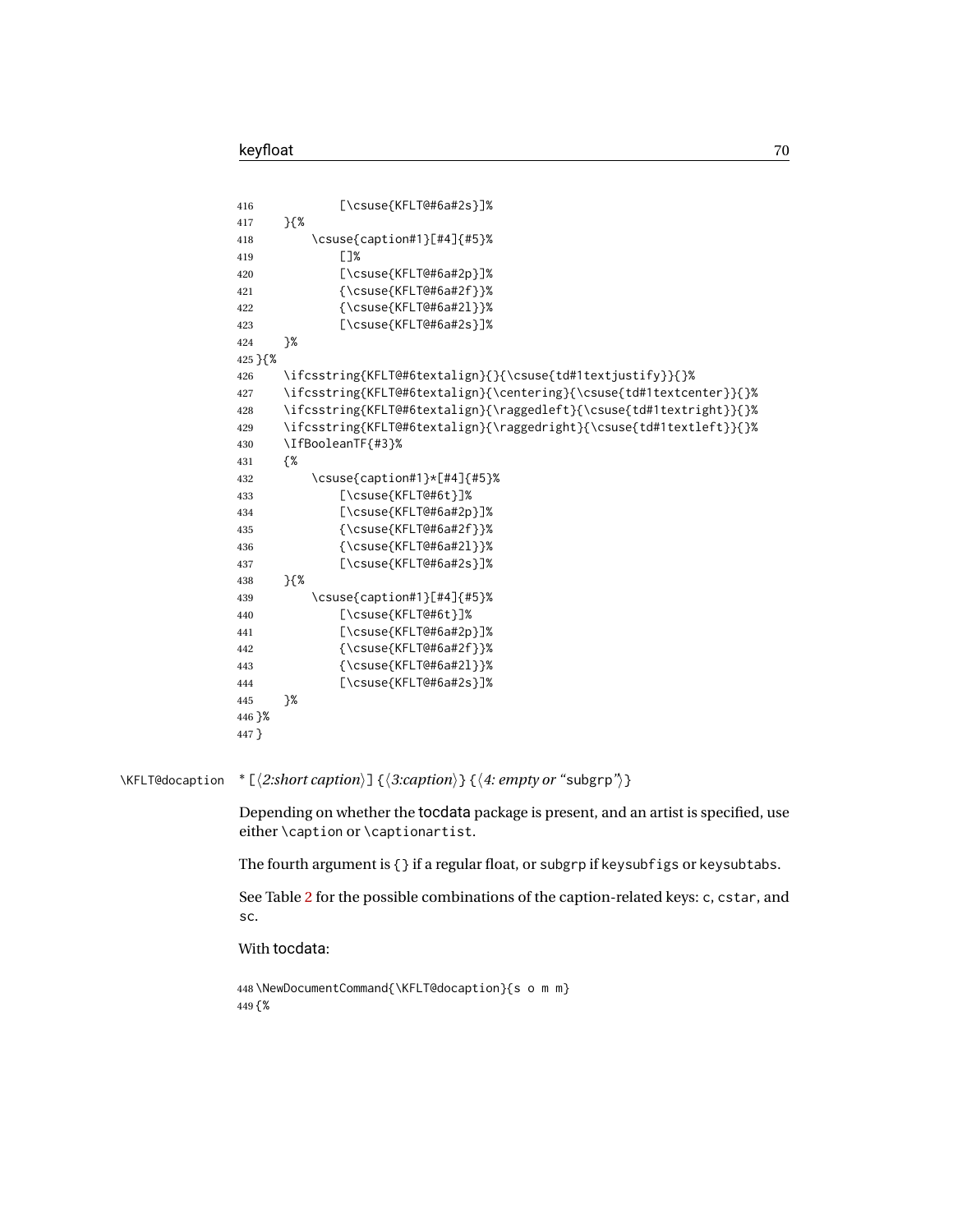Is the last name empty? Assume no artist if so.

 \ifcsempty{KFLT@#4al}% {% figure w/o artist \ifcsempty{KFLT@#4aul}% {% figure w/o artist or author

A figure without an artist or author uses the simple caption.

 \KFLT@dosimplecaption{#1}{#2}{#3}% }% figure w/o artist or author

A figure with an author uses the tocdata \captionauthor macro, which also creates an index entry.

| 456 | {% figure w/ author                          |
|-----|----------------------------------------------|
| 457 | \KFLT@@docaption{author}{u}{#1}{#2}{#3}{#4}% |
| 458 | }% figure w/ author                          |
| 459 | }% figure w/o artist                         |
| 460 | {% figure with an artist                     |

A figure with an artist uses the tocdata \captionartist macro, which also creates an index entry.

```
461 \KFLT@@docaption{artist}{}{#1}{#2}{#3}{#4}%
462 }% figure with an artist
463 }% KFLT@tocdata
464 }% tocdata loaded
465 {% no tocdata
```
### Without tocdata:

```
\KFLT@docaption * [⟨2:short caption⟩] {⟨3:caption⟩} {⟨4: empty or "subgrp"⟩}
```
 \NewDocumentCommand{\KFLT@docaption}{s o m m} {%

If tocdata is not loaded, use a simple caption.

\KFLT@dosimplecaption{#1}{#2}{#3}%

Create an index entry depending on whether there is a last, first name:

 \ifcsempty{KFLT@#4al}% {% \ifcsempty{KFLT@#4aul}% {}%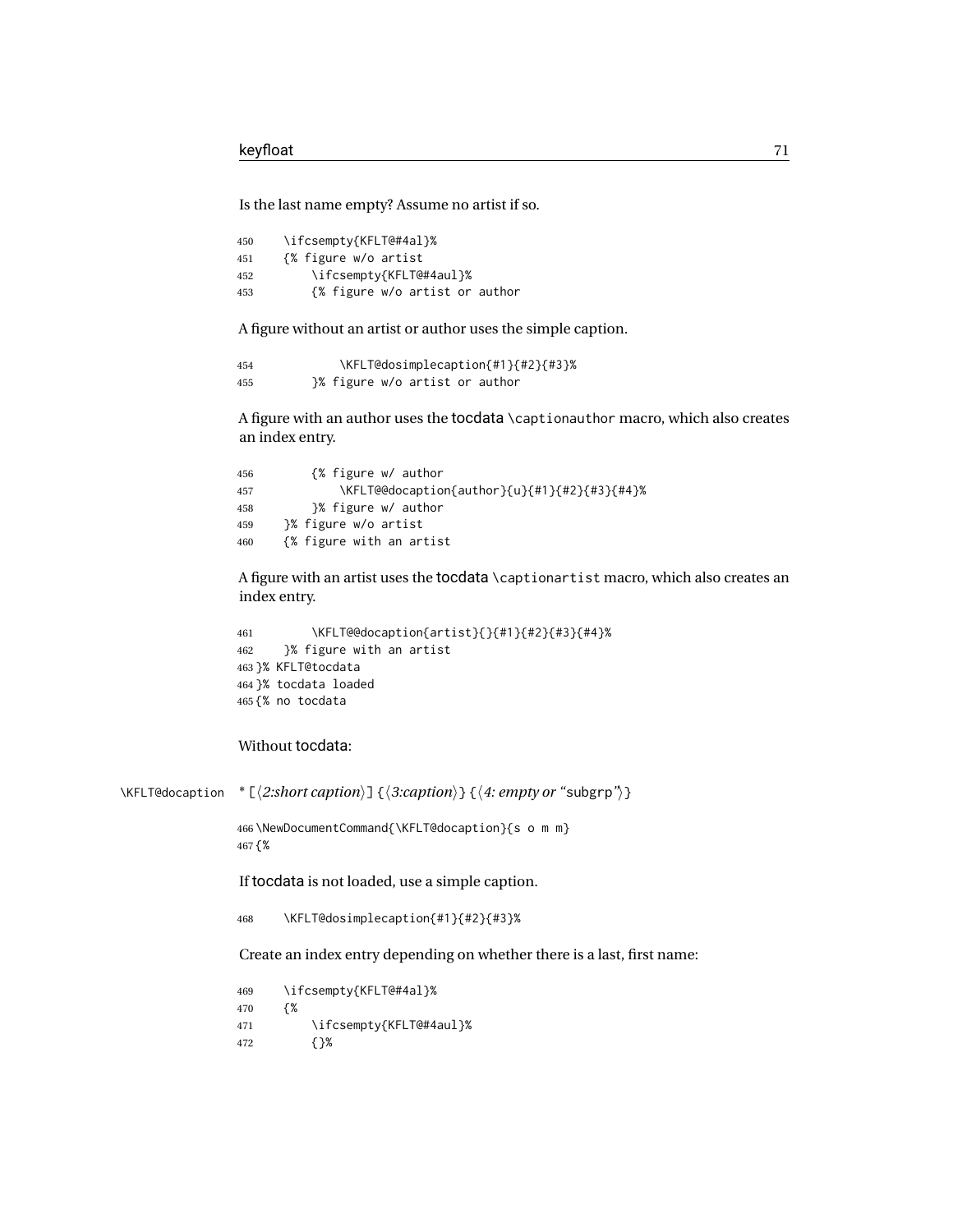```
473 {% yes author
474 \ifcsempty{KFLT@#4auf}%
475 {\index{\csuse{KFLT@#4aul}}}%
476 {\index{\csuse{KFLT@#4aul}, \csuse{KFLT@#4auf}}}%
477 }% yes author
478 }% no artist
479 {% yes artist
480 \ifcsempty{KFLT@#4af}%
481 {\index{\csuse{KFLT@#4al}}}%
482 {\index{\csuse{KFLT@#4al}, \csuse{KFLT@#4af}}}%
483 }% yes artist
484 }% KFLT@docaption
485 }% no tocdata
```
#### \KFLT@caption {⟨*empty or "*subgrp*"*⟩}

Caption-creation logic.

The argument is {} if a regular float, or subgrp if keysubfigs or keysubtabs.

See Table [2](#page-15-1) for the possible combinations of the caption-related keys: c, cstar, and sc.

\newcommand{\KFLT@caption}[1]{%

A starred caption is printed but not numbered.

\ifbool{KFLT@#1cstar}% starred caption?

This is a starred caption:

{%starred caption

A key given as cstar={} yields a float with no caption at all.

 \ifcsempty{KFLT@#1c}% cstar={}? {}%

Non-empty starred caption might have a LOF entry if it has a short caption sc key:

```
491 {% non-empty starred caption
492 \ifcsempty{KFLT@#1sc}%
```
No sc short caption, but there is a cstar, so no LOF entry:

{}%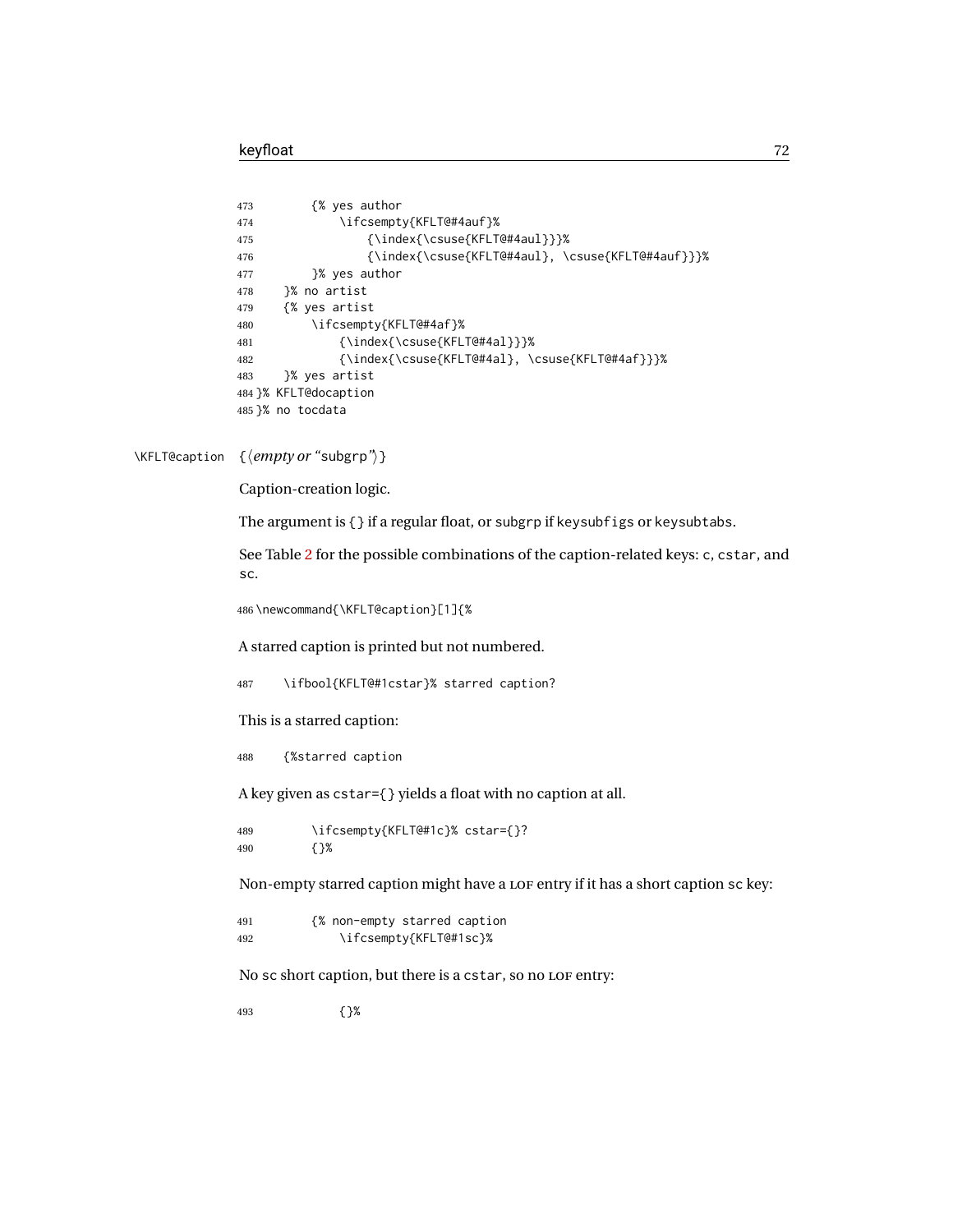Both cstar and sc were given, so add a LOF entry:

| 494 | {% non-empty cstar and sc:                    |
|-----|-----------------------------------------------|
| 495 | \edef\KFLT@listtype{\csuse{KFLT@#1type}}%     |
| 496 | \addcontentsline{\csuse{ext@\KFLT@listtype}}% |
| 497 | $\{\text{KFLT@#1type}\}\$                     |
| 498 | 3% non-empty cstar and sc                     |

In the following, the test for an empty caption is because the caption package does not detect an empty caption if it is given as a macro.

cstar was given, so create an unnumbered caption:

| 499 | \ifcsempty{KFLT@#1c}%                        |
|-----|----------------------------------------------|
| 500 | {\KFLT@docaption*{}{#1}}%                    |
| 501 | $\{ \KFLT@dcaption*\{\csc\{ KFLT@#1c\} \} \$ |
| 502 | ን%                                           |
| 503 | }% starred caption                           |

Unstarred caption c was given, so number this float:

| 504 | {% unstarred caption                                        |
|-----|-------------------------------------------------------------|
| 505 | \ifcsempty{KFLT@#1sc}%                                      |
| 506 | {% no short cap                                             |
| 507 | \ifcsempty{KFLT@#1c}%                                       |
| 508 | $\{\K{KFLT@documention\} \}$                                |
| 509 | {\KFLT@docaption{\csuse{KFLT@#1c}}{#1}}%                    |
| 510 | }% no short cap                                             |
| 511 | {% short cap                                                |
| 512 | \ifcsempty{KFLT@#1c}%                                       |
| 513 | {\KFLT@docaption[\csuse{KFLT@#1sc}]{}{#1}}%                 |
| 514 | {\KFLT@docaption[\csuse{KFLT@#1sc}]{\csuse{KFLT@#1c}}{#1}}% |
| 515 | }% short cap                                                |

Optional label:

```
516 \ifcsempty{KFLT@#1l}%
517 {}%
518 {\label{\csuse{KFLT@#1l}}}%
519 }% unstarred caption
520 }
```
## **3.13 Defaults for a new float**

\KFLT@defaults Defaults all settings before reading the keys.

\newcommand\*{\KFLT@defaults}{%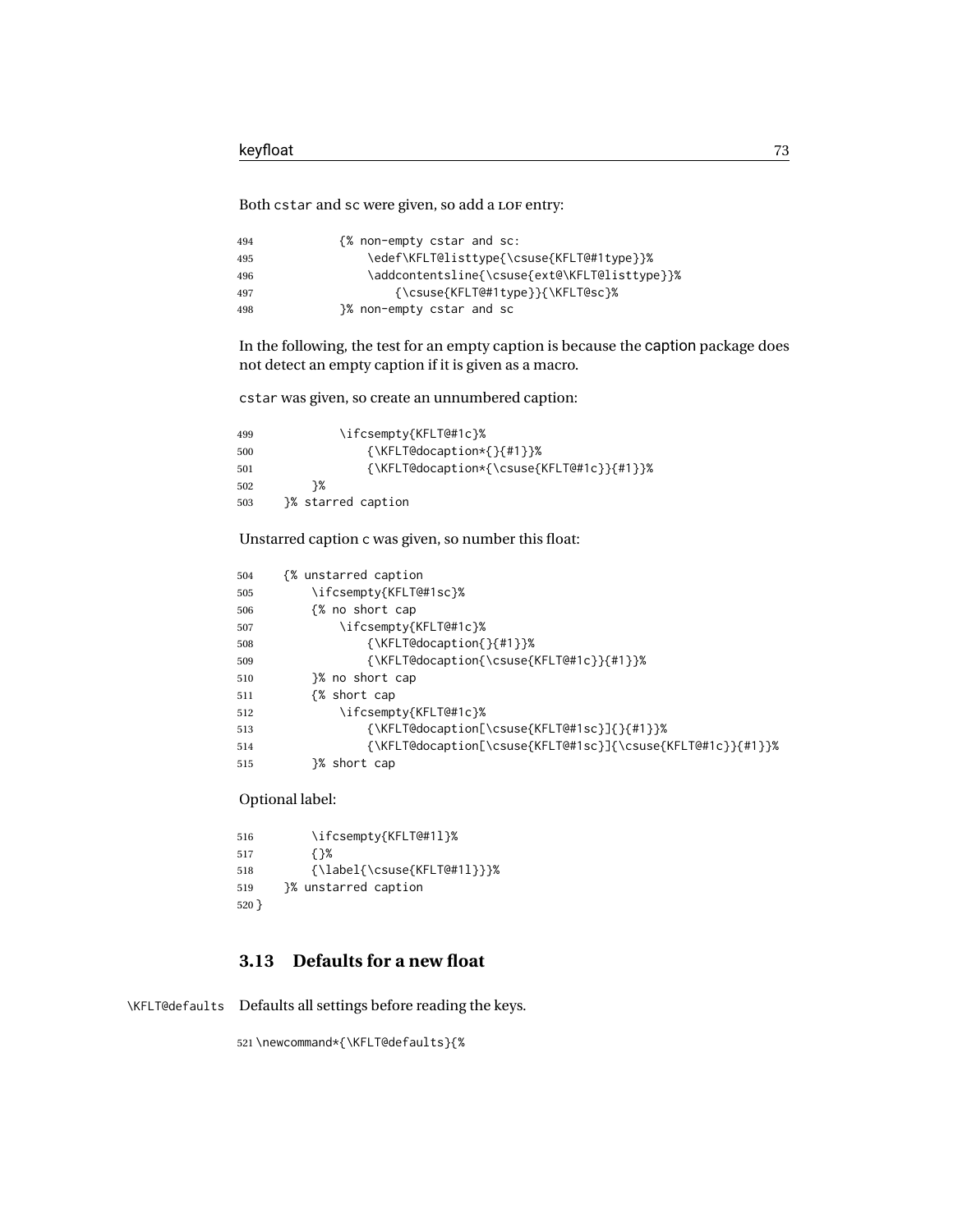```
522 \setboolean{KFLT@cont}{false}%
523 \renewcommand{\KFLT@c}{}%
524 \setboolean{KFLT@cstar}{false}%
525 \renewcommand{\KFLT@sc}{}%
526 \setboolean{KFLT@scgiven}{false}%
527 \renewcommand{\KFLT@type}{figure}%
528 \renewcommand{\KFLT@l}{}%
529 \renewcommand{\KFLT@ap}{}%
530 \renewcommand{\KFLT@af}{}%
531 \renewcommand{\KFLT@al}{}%
532 \renewcommand{\KFLT@as}{}%
533 \renewcommand{\KFLT@aup}{}%
534 \renewcommand{\KFLT@auf}{}%
535 \renewcommand{\KFLT@aul}{}%
536 \renewcommand{\KFLT@aus}{}%
537 \renewcommand{\KFLT@t}{}%
538 \renewcommand{\KFLT@textalign}{}%
539 \renewcommand{\KFLT@lw}{}%
540 \setlength{\KFLT@w}{0pt}%
541 \setlength{\KFLT@h}{0pt}%
542 \renewcommand{\KFLT@keepaspectratio}{}%
543 \renewcommand{\KFLT@s}{1}%
544 \renewcommand{\KFLT@r}{0}%
545 \setboolean{KFLT@f}{false}%
546 \setboolean{KFLT@ft}{false}%
547 \renewcommand{\KFLT@stretch}{1}%
548 \setlength{\KFLT@mo}{-1.2ex}%
549 \renewcommand{\KFLT@wn}{}%
550 \renewcommand{\KFLT@wp}{O}%
551 \renewcommand{\KFLT@wo}{\wrapoverhang}%
552 \renewcommand{\KFLT@wlw}{}%
553 \setlength{\KFLT@ww}{0pt}%
554 \renewcommand{\KFLT@va}{c}%
555 }
```
### **3.14 Row start/end processing**

\KFLT@maybestartfloatrow Counts rows

After ending a preexisting row, move to the next row. The use of \defcounter makes this counter change local.

```
556 \newcommand*{\KFLT@maybestartfloatrow}{%
557 \KFLT@maybeendfloatrow%
558 \defcounter{KFLT@thiscol}{\value{KFLT@thiscol}+1}%
559 }
```
\KFLT@maybeendfloatrow Counts rows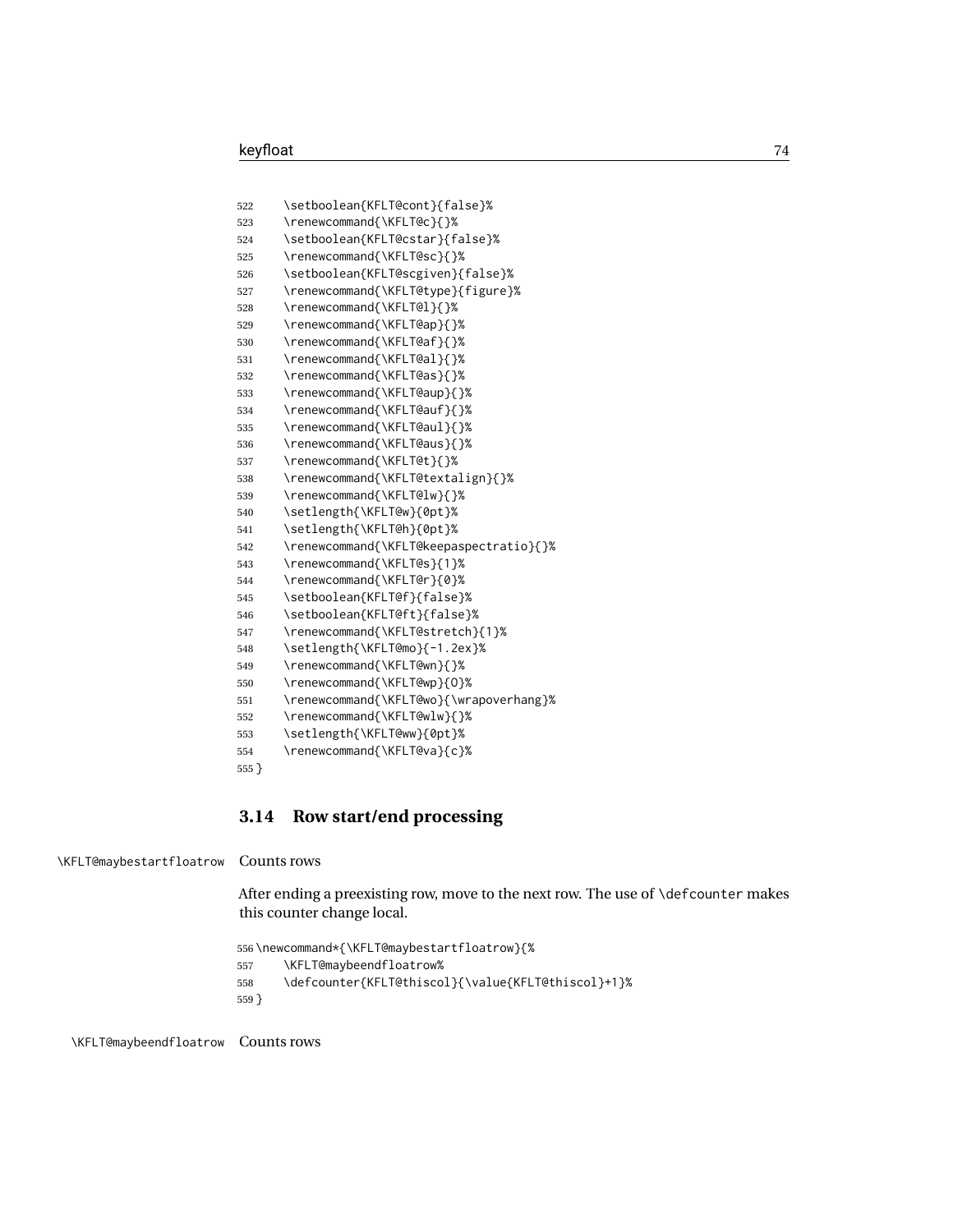Adds vertical space then resets to allow the start of a new row. The use of \defcounter makes this counter change local.

```
560 \newcommand*{\KFLT@maybeendfloatrow}{%
561 \ifnumless{\value{KFLT@thiscol}}{\value{KFLT@numcols}}%
562 {}% thiscol < numcols
563 {% >=
564 \par%
565 \addvspace{.75\floatsep}%
566 \defcounter{KFLT@thiscol}{0}%
567 }%
568 }%
```
## **3.15 Key environment helper macros**

\KFLT@trackrows Tracks and spaces rows and columns.

 \newcommand{\KFLT@trackrows}% {%

If are nested inside a keyfloats or a subfloat:

```
571 \ifboolexpr{%
572 test {\ifnumgreater{\value{KFLT@keyfloatdepth}}{0}} or%
573 bool{KFLT@inkeysubfloats}%
574 }%
575 {% nested
```
Tracks row start and end:

\KFLT@maybestartfloatrow%

Possibly fill space between columns:

 \ifnumgreater{\value{KFLT@thiscol}}{1}% {\hfill}% {}% }% nested {}% not nested }

#### \KFLT@addtext {⟨*empty or "*subgrp*"*⟩}

Adds optional additional text.

The argument is {} if a regular float, or subgrp if keysubfigs or keysubtabs.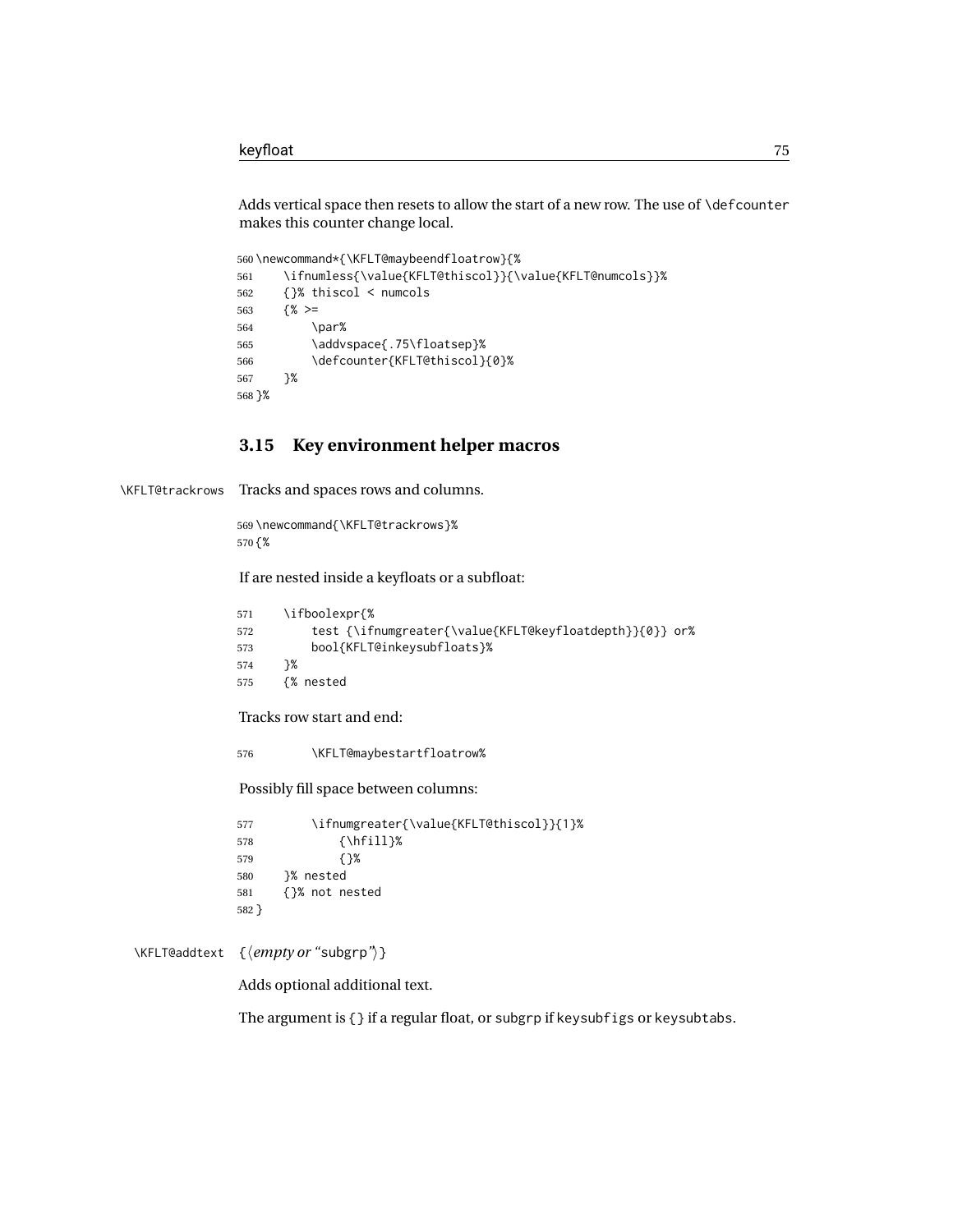```
583 \newcommand{\KFLT@addtext}[1]
584 {%
```
Is there text to add?

| 585 | \ifcsempty{KFLT@#1t}% |
|-----|-----------------------|
| 586 | {}% no text           |
| 587 | {% text to add        |
| 588 | {% local              |

Add some space, then create a full-width minipage to contain the text:

| 589 | \addvspace{\smallskipamount}% |
|-----|-------------------------------|
| 590 | \begin{minipage}{\linewidth}% |

Inside this minipage, temporarily prevent underfull \hbox warnings:

\hbadness=10000\relax%

Set the alignment and some text parameters:

| 592 | \csuse{KFLT@#1textalign}%    |
|-----|------------------------------|
| 593 | \footnotesize%               |
| 594 | \setlength{\parskip}{1.5ex}% |
| 595 | \setlength{\parindent}{0em}% |

Typeset the actual text:

\csuse{KFLT@#1t}%

Close it all out with a little more space:

```
597 \end{minipage}%
598 \par\addvspace{2ex}%
599 }% local
600 }% text to add
601 }
```
\KFLT@optionalname {⟨*name*⟩}

Adds optional artist's name and the following space.

```
602 \newcommand{\KFLT@optionalname}[1]
603 {%
604 \ifblank{#1}%
605 {}%
606 {#1~}%
607 }
```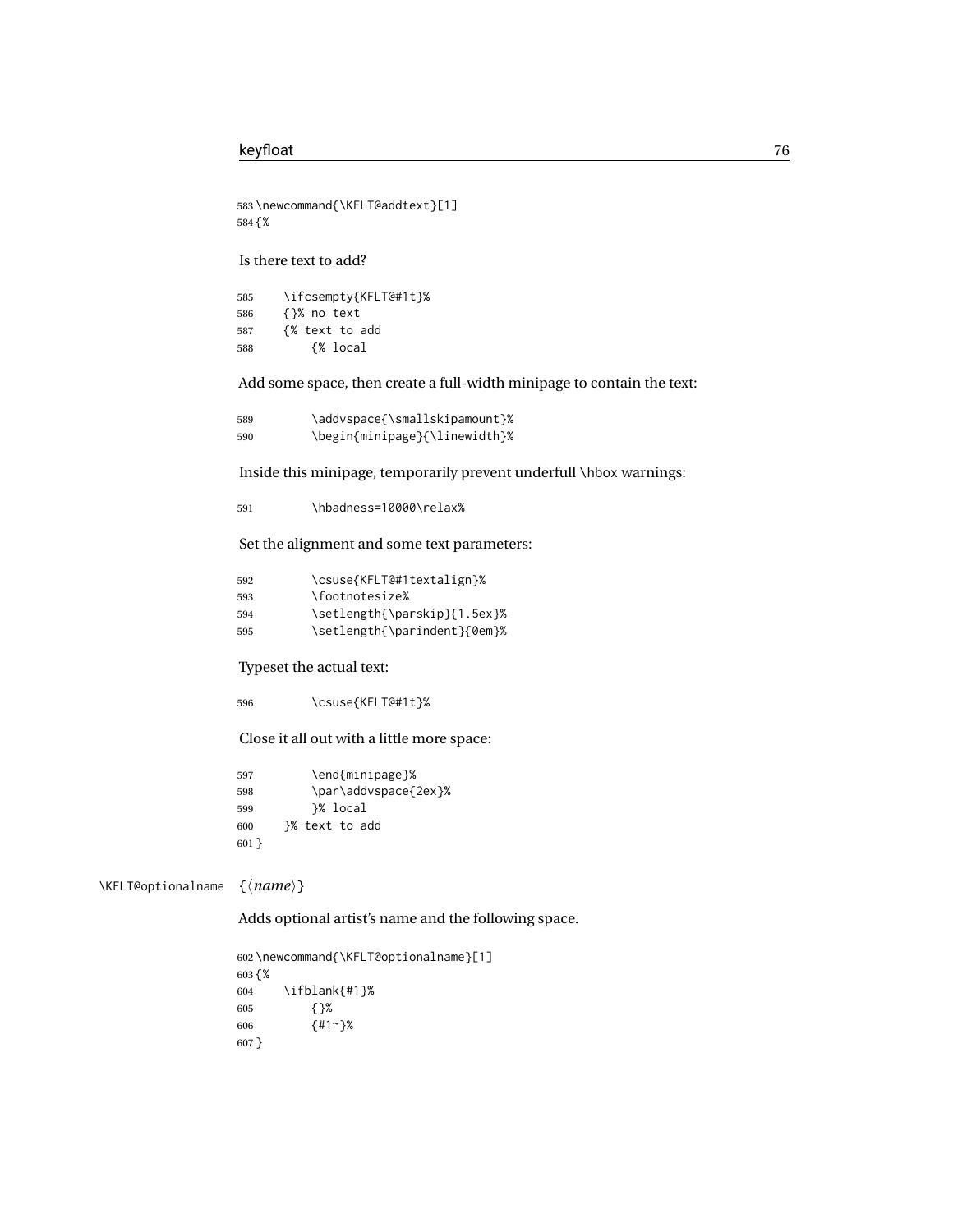\KFLT@addartisttext {⟨*empty or "*subgrp*"*⟩}

Adds optional additional text.

The argument is {} if a regular float, or subgrp if keysubfigs or keysubtabs.

One of two versions is used, depending on whether the tocdata package is available.

If tocdata is loaded and this float has an artist or author, then the float's artist's information and optional text will be printed elsewhere by \KFLT@caption. Otherwise, the text is printed here.

Two versions, depending on whether tocdata is loaded:

```
608 \@ifpackageloaded{tocdata}
609 {% tocdata loaded
```
If tocdata is loaded:

```
610 \newcommand{\KFLT@addartisttext}[1]
611 {%
```
Only add text if is a figure without an artist or author name. If an artist or author is given, the name and text will be added by tocdata.

```
612 \ifcsempty{KFLT@#1al}% artist last name
613 {%
614 \ifcsempty{KFLT@#1aul}% author last name
615 {\KFLT@addtext{#1}}
616 {}%
617 }%
618 {}% fig w/ artist: text will be added by \captionartist in \KFLT@caption
619 }% KFLT@addartisttext
620 }% tocdata loaded
```
If tocdata is not loaded, the name and text are added here:

621 {% tocdata not loaded

Factored from \KFLT@addartisttext

622 \newcommand\*{\KFLT@@addartisttext}[3]{%

Add space and create the name inside a full-width minipage:

623 \addvspace{\medskipamount}% 624 \begin{minipage}{\linewidth}%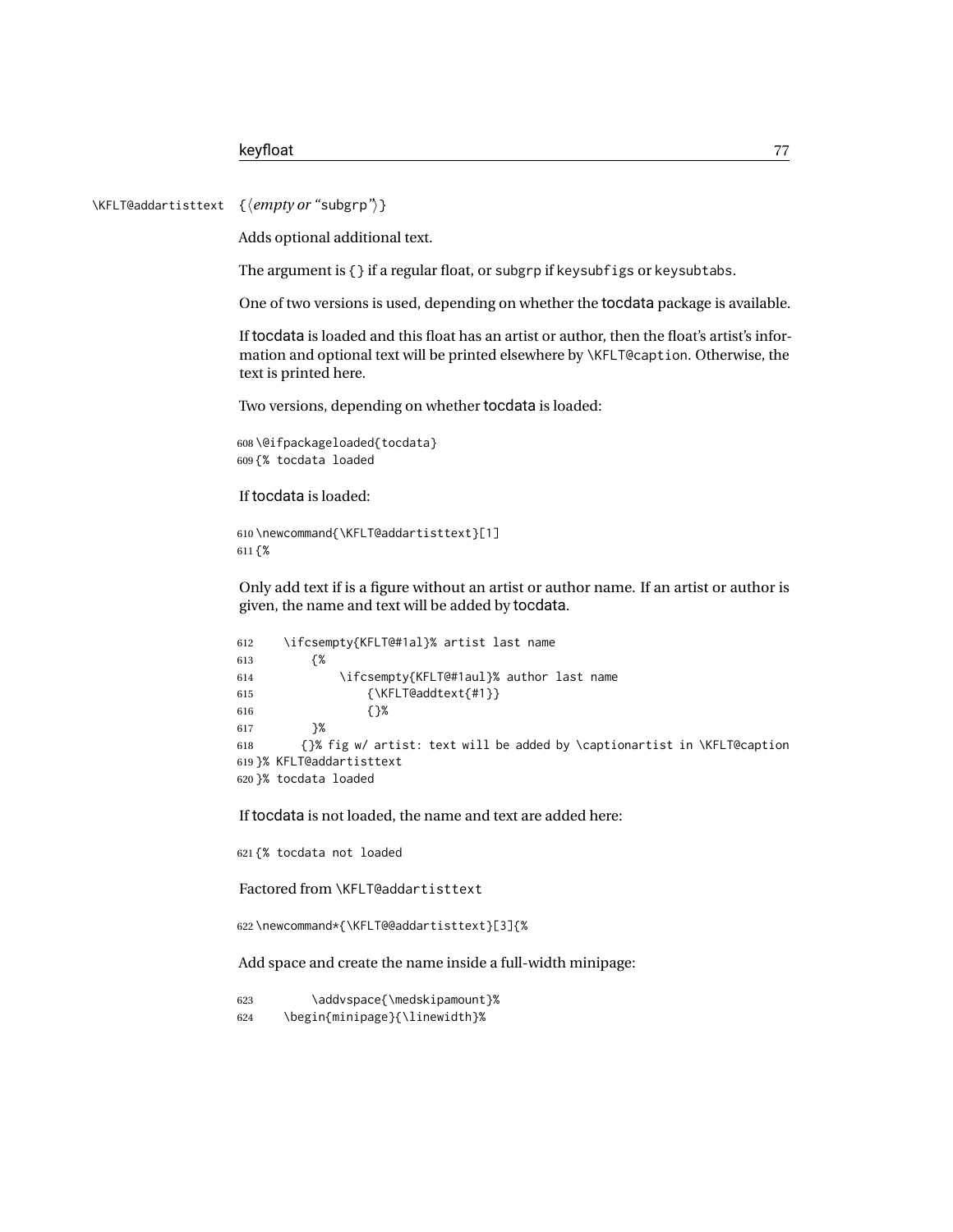Inside this minipage, temporarily prevent underfull \hbox warnings:

```
625 \hbadness=10000\relax%
Text alignment is #3, and depends on artist or author:
626 #3%
#1 is empty or 'subgrp'
#2 is empty for artist, 'u' for author:
627 \footnotesize\textsc{%
628 \KFLT@optionalname{\csuse{KFLT@#1a#2p}}%
629 \KFLT@optionalname{\csuse{KFLT@#1a#2f}}%
630 \csuse{KFLT@#1a#2l}%
631 \csuse{KFLT@#1a#2s}%
632 }%
633 \end{minipage}%
634 \par\addvspace{2ex}%
```

```
635 }
636
637 \newcommand{\KFLT@addartisttext}[1]
638 {%
```
Only use the artist information if a last name is given:

```
639 \ifcsempty{KFLT@#1al}%
640 {% artist last name not given
641 \ifcsempty{KFLT@#1aul}%
642 {}% author last name not given
643 {% author last name given
644 \KFLT@@addartisttext{#1}{u}{\raggedleft}%
645 }% author last name given
646 }% artist last name not given
647 {% artist last name given
648 \KFLT@@addartisttext{#1}{}{\centering}%
649 }%
```
Any additional text follows the artist's name:

 \KFLT@addtext{#1}% }% KFLT@addartisttext }% tocdata not loaded

Len \KFLTimageboxwidth The computed width of the object.

This may be used as the width parameter of a minipage to encase the object.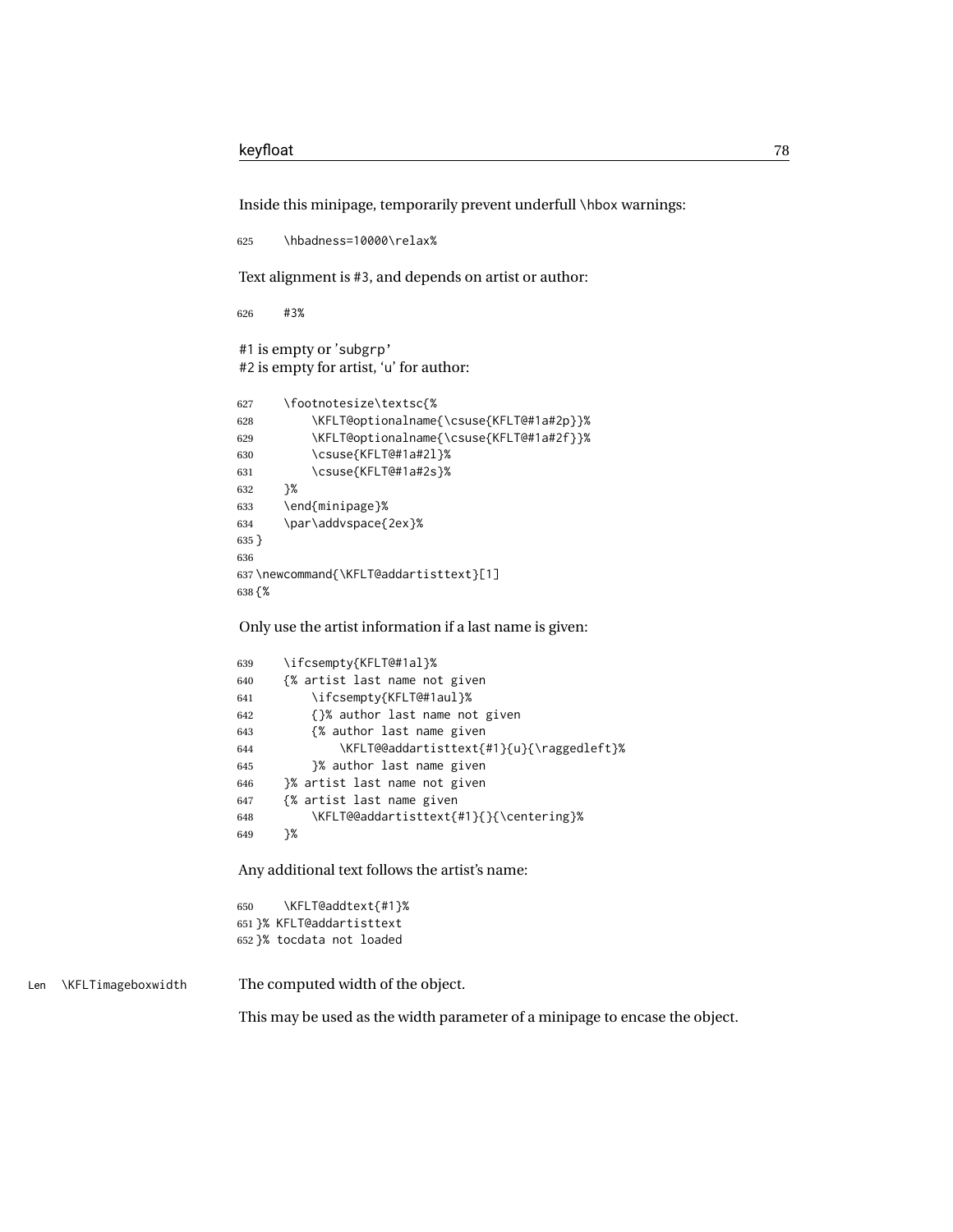653 \newlength{\KFLTimageboxwidth}

Env KFLT@boxinner Typeset the contents in a width which depends on the keys.

|  |      | KFLT@boxinner                                                           |  |
|--|------|-------------------------------------------------------------------------|--|
|  |      | $\left\{\text{KFLT@frame}\rightarrow\left\{\text{fbox}\right\}\right\}$ |  |
|  | turn |                                                                         |  |
|  |      | minipage                                                                |  |
|  |      | Contents                                                                |  |
|  |      |                                                                         |  |

```
654 \newsavebox{\KFLT@envbox}
655
656 \NewDocumentEnvironment{KFLT@boxinner}{}
657 {% keyboxinner
```
(Possibly) frame the contents of an lrbox:

658 \begin{lrbox}{\KFLT@envbox}%

Rotate the contents:

659 \turn{\KFLT@r}%

Box the contents in the width computed by \KFLT@findwidths:

660 \minipage{\KFLT@imagewidth}%

Spacing inside the box. Also default to regular justified text alignment.

```
661 \setlength{\parskip}{2ex}%
662 \renewcommand{\arraystretch}{\KFLT@stretch}%
663 }% keyboxinner
```
End of the environment:

664 {% endkeyboxinner 665 \endminipage%

End the rotated box:

666 \endturn%

Possibly frame: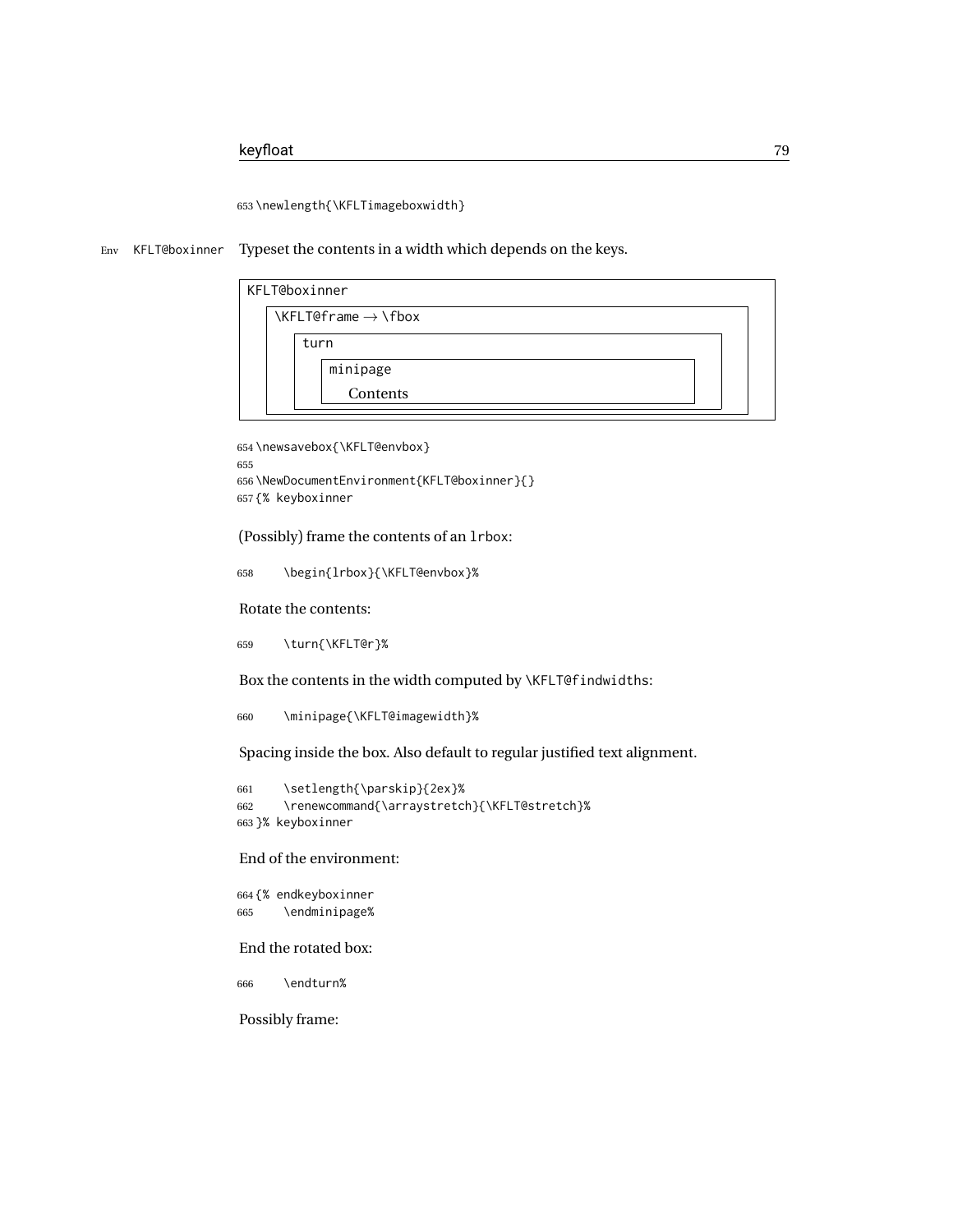```
667 \end{lrbox}%
                             668 \KFLT@frame{\usebox{\KFLT@envbox}}%
                             669 \par%
                             670 }% endkeyboxinner
            \KFLT@sharedkeys Key/values to apply to each object in this group, such as a keyfloats or keysubfigs.
                             671 \newcommand*{\KFLT@sharedkeys}{}
               \KFLT@boxkeys {⟨keys⟩} {⟨float type⟩}
                              Default the options, adjust for a table, then parse the keys:
                             672 \NewDocumentCommand{\KFLT@boxkeys}{+m m}
                             673 {%
                              Set the key defaults:
                             674 \KFLT@defaults%
                              Remember the float type:
                             675 \ifbool{KFLT@inkeysubfloats}%
                             676 {\renewcommand{\KFLT@type}{\@captype}}%
                             677 {\renewcommand{\KFLT@type}{#2}}%
                             Set the shared keys. Expansion seems to be required for xkeyval.
                             678 \edef\next{\noexpand\setkeys{KFLT@keys}{\KFLT@sharedkeys}}%
                             679 \next%
                              Set the float-specific keys, which might overright the group's keys:
                             680 \setkeys{KFLT@keys}{#1}%
                             681 }
Bool KFLT@captionistop Saves the value of \caption@position, which may become unreliable if using Ko-
                              mascript and
                                  \captionsetup[table]{position=above}
                             682 \newbool{KFLT@captionistop}
     \KFLT@LWR@hook@boxouter Used by lwarp.
                             683 \newcommand*{\KFLT@LWR@hook@boxouter}{}%
```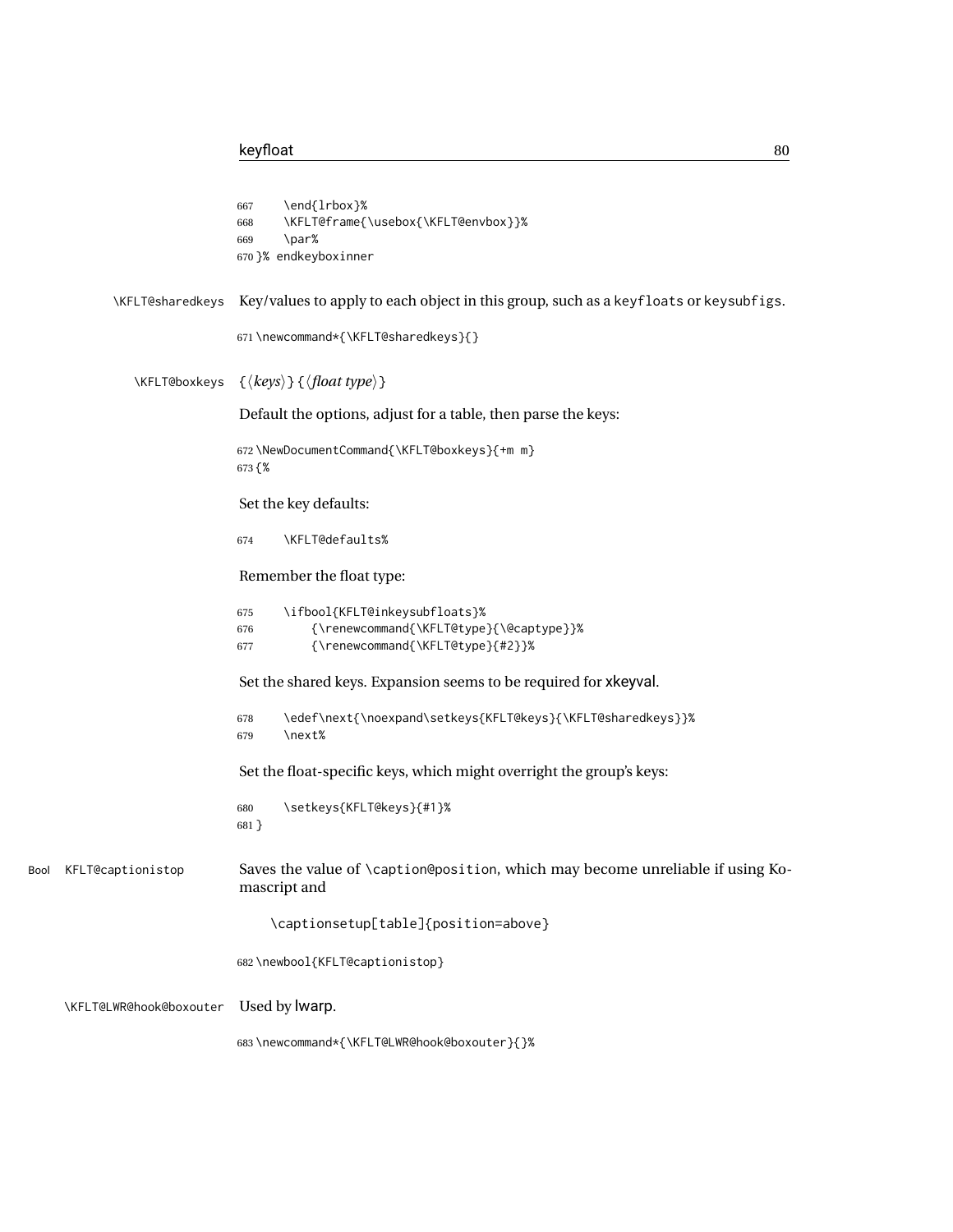Env KFLT@boxouter {⟨*star?*⟩} {⟨*loc*⟩}

Boxes the contents of figures and floats.

Not used by subfigures.

```
684 \NewDocumentEnvironment{KFLT@boxouter}{m m}
685 {% boxouter
```
The keyfigure and keytable environments handle the contents in one of three possible ways, depending on whether it is called alone, inside a keyfloats environment, or inside a keysubfigs or keysubtabs environment.

Start the new subfigure or subtable, of the given width:

```
686 \ifbool{KFLT@inkeysubfloats}%
687 {\csuse{sub\KFLT@type}{\KFLT@rowboxwidth}}% subfloat
```
If keyfloats, place the contents inside a minipage:

| 688 | {% not subfloat:                              |
|-----|-----------------------------------------------|
| 689 | \ifnumgreater{\value{KFLT@keyfloatdepth}}{0}% |
| 690 | {% keyfloats                                  |
| 691 | \ifbool{KFLT@keywrap}%                        |
| 692 | {\minipage[t]{\KFLT@rowboxwidth}}%            |
| 693 | {\minipage[\KFLT@va]{\KFLT@rowboxwidth}}%     |
| 694 | \captionsetup*{type=\KFLT@type}%              |
| 695 | }% keyfloats                                  |
| 696 | {% not keyfloats                              |

A hook for lwarp to set \linewidth, etc.

\KFLT@LWR@hook@boxouter%

Not a subfloat or keyfloats, so create a single float.

See if inside a keywrap. If so, force [H] and vertical align top.

| 698 | \ifbool{KFLT@keywrap}%          |
|-----|---------------------------------|
| 699 | {%                              |
| 700 | \par\addvspace{\baselineskip}%  |
| 701 | \noindent%                      |
| 702 | \minipage[t]{\linewidth}%       |
| 703 | \captionsetup{type=\KFLT@type}% |
| 704 | ን%                              |
| 705 | {% not a keywrap                |
|     |                                 |

See if the float should [W]rap: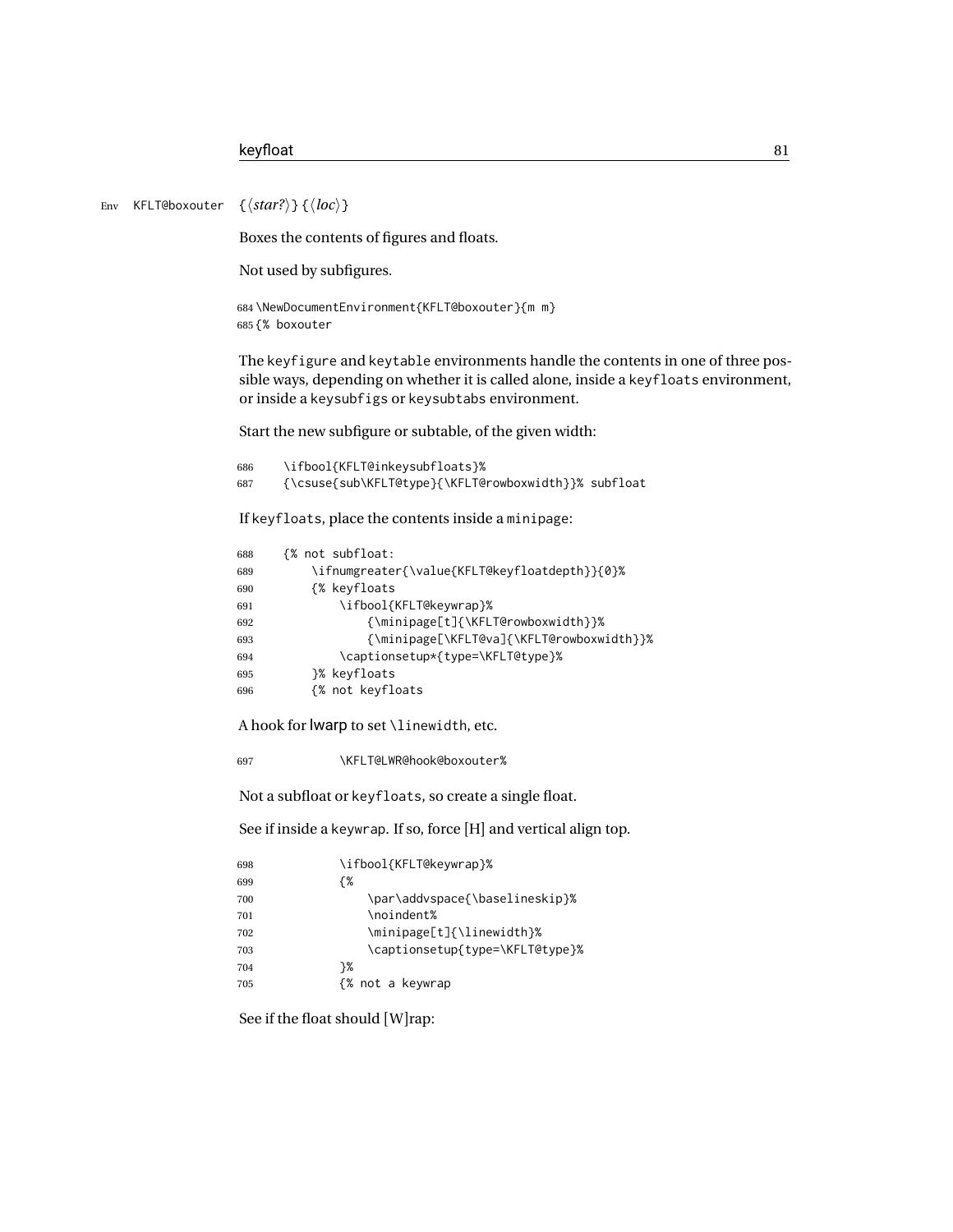\ifstrequal{#2}{W}%

Place [W], so create a wrapfloat using the wrapfig package:

{% [W]

Temporarily figure out \KFLT@imagewidth, and make the wrapped figure environment as wide as the desired image size plus frame:

708 \KFLT@findwidths%

Expand the arguments for wrapfig:

| 709 | \edef\next{%                                      |
|-----|---------------------------------------------------|
| 710 | \noexpand\wrapfloat%                              |
| 711 | {\KFLT@type}[\KFLT@wn]{\KFLT@wp}[\KFLT@wo]%       |
| 712 | {\KFLT@wrapwidth+2\KFLTlooseframewidth}%          |
| 713 | ን%                                                |
| 714 | \next%                                            |
| 715 | \minipage{\KFLT@wrapwidth+2\KFLTlooseframewidth}% |

Inside this minipage, temporarily prevent underfull \hbox warnings:

| 716 | \hbadness=10000\relax%              |
|-----|-------------------------------------|
| 717 | \normalcolor\reset@font\normalsize% |

Change the interior image to the discovered fixed width.

| 718 | \renewcommand{\KFLT@lw}{}%                |
|-----|-------------------------------------------|
| 719 | \renewcommand{\KFLT@w}{\KFLT@imagewidth}% |
| 720 | \renewcommand{\KFLT@wlw}{}%               |
| 721 | \renewcommand{\KFLT@ww}{0pt}%             |
| 722 | 7% [W]                                    |
| 723 | {% not [W]                                |

See if the float should be positioned in the [M]argin:

\ifstrequal{#2}{M}%

Place [M], so create a marginfloat:

| 725 | {% [M]                                   |
|-----|------------------------------------------|
| 726 | \KFLT@marginfloat[\KFLT@mo]{\KFLT@type}% |
| 727 | 7% [M]                                   |
| 728 | {% not [M]                               |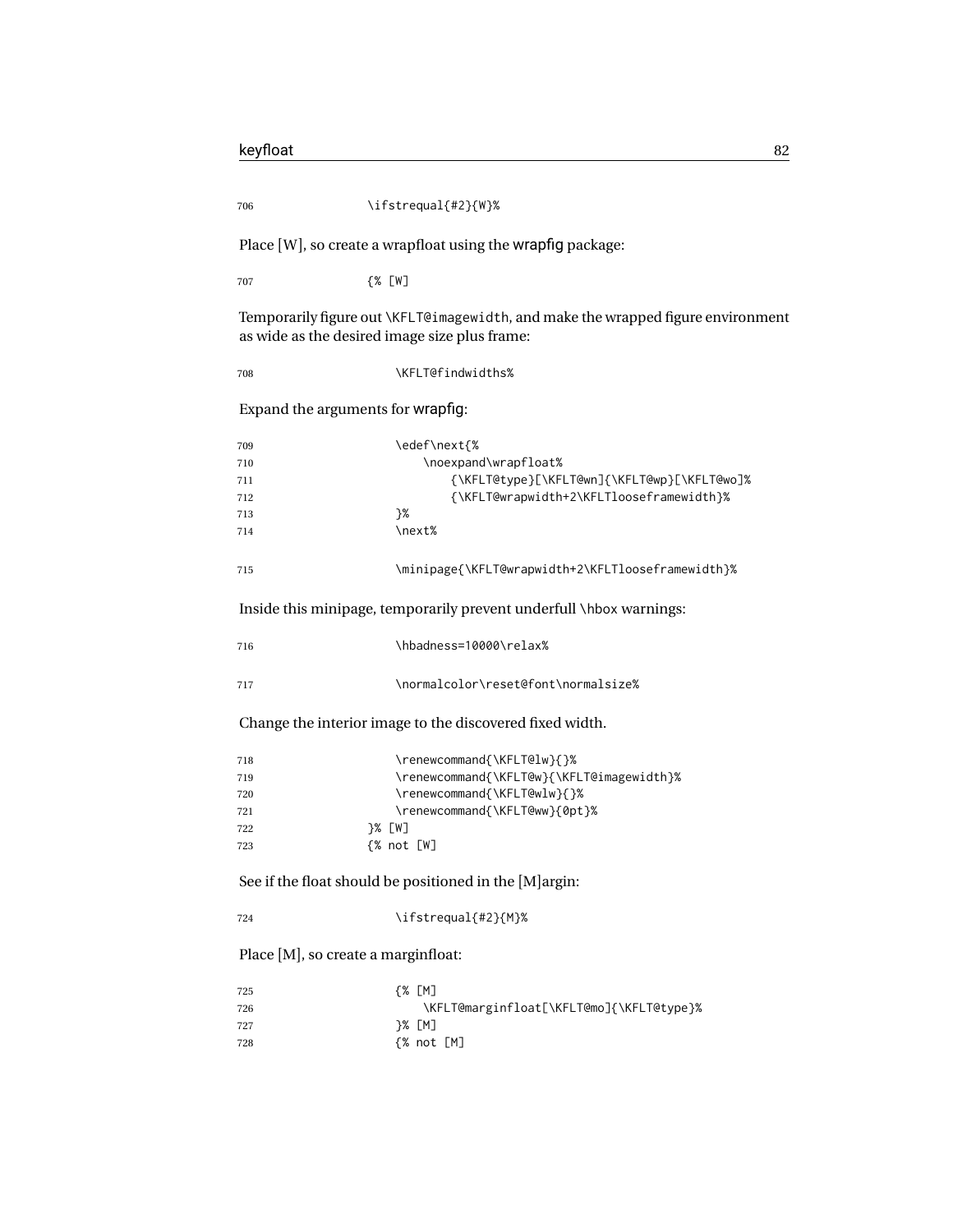See if the float should be positioned [H]ere:

729 \ifstrequal{#2}{H}%

Place [H], so create an inline minipage:

| 730 | {% [H]                                    |
|-----|-------------------------------------------|
| 731 | \vskip\intextsep%                         |
| 732 | \noindent\minipage[\KFLT@va]{\linewidth}% |
| 733 | \normalcolor\reset@font\normalsize%       |
| 734 | \captionsetup{type=\KFLT@type}%           |
| 735 | 7% [H]                                    |
|     |                                           |

Not [H], so create a float: For a starred float, make a two-column table in a two-col format.

```
736 {% not [H]
737 \land 1 \land 1 \land 1 \land 1 \land 1 \land 1 \land 1 \land 1 \land 1 \land 1 \land 1 \land 1 \land 1 \land 1 \land 1 \land 1 \land 1 \land 1 \land 1 \land 1 \land 1 \land 1 \land 1 \land 1 \land 1 \land 1 \land 1 \l
738 {\csuse{\KFLT@type*}[#2]}%
739 {\csuse{\KFLT@type}[#2]}%
740 }% not [H]
741 }% not [M]
742 }% not [W]
743 }% not keywrap
744 }% not keyfloats
745 }% not subfloat
```
Handle a continued float. Ignored if in a subfloat.

\ifbool{KFLT@cont}{\ContinuedFloat}{}%

Figure out image and parbox widths for the contents:

\KFLT@findwidths%

Place the caption above the contents depending on caption position option:

| \caption@iftop%                                |
|------------------------------------------------|
| {\booltrue{KFLT@captionistop}}%                |
| {\boolfalse{KFLT@captionistop}}%               |
| \ifbool{KFLT@captionistop}{\KFLT@caption{}}{}% |
|                                                |

Typeset the contents:

 \center\unskip% }% boxouter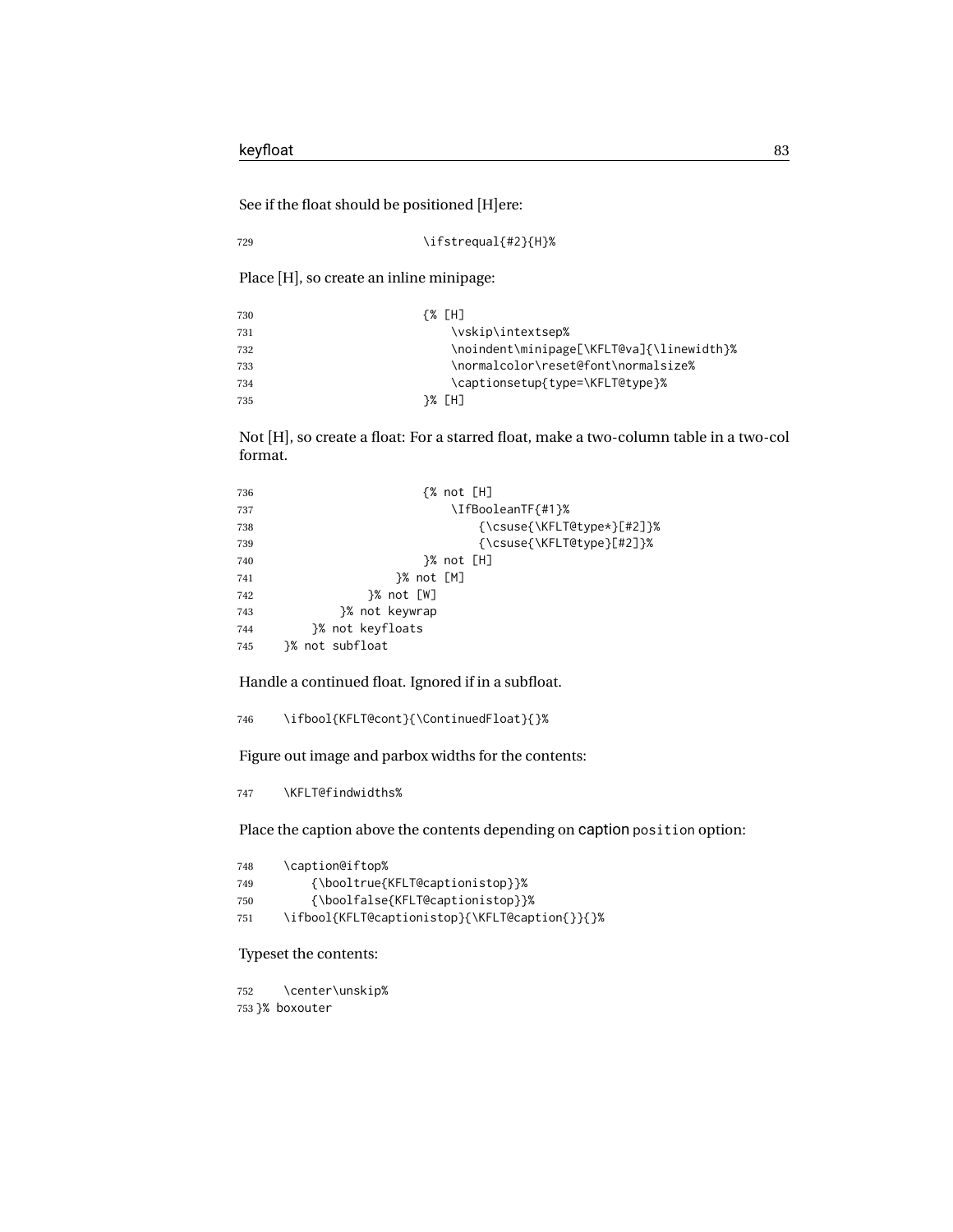End of the KFLT@boxouter environment:

|     | 754 <i>f</i> % endboxouter    |
|-----|-------------------------------|
| 755 | \endcenter\unskip%            |
| 756 | \addvspace{\smallskipamount}% |

Optionally print artist's name and additional text:

\KFLT@addartisttext{}%

Place the caption below the contents depending on caption position option:

\ifbool{KFLT@captionistop}{}{\KFLT@caption{}}%

If are inside keysubtabs, end the subtable:

| 759 | \ifbool{KFLT@inkeysubfloats}%                            |
|-----|----------------------------------------------------------|
| 760 | {%                                                       |
| 761 | \csuse{endsub\KFLT@type}%                                |
| 762 | }% subfloat                                              |
| 763 | {% not subfloat                                          |
| 764 | \ifnumgreater{\value{KFLT@keyfloatdepth}}{0}% keyfloats? |
| 765 | {%                                                       |
|     |                                                          |
| 766 | \endminipage%                                            |
| 767 | }% keyfloats                                             |
| 768 | {% not keyfloats                                         |

Not subfloat or keyfloats, so is an individual float.

Close the minipage or float:

See if in a keywrap:

| 769 | \ifbool{KFLT@keywrap}{%        |
|-----|--------------------------------|
| 770 | \endminipage%                  |
| 771 | \par\addvspace{\baselineskip}% |
| 772 | ን%                             |
| 773 | {% not keywrap                 |

See if the float should [W]rap:

\ifstrequal{#2}{W}%

Place [W], so close the wrap float:

{% [W]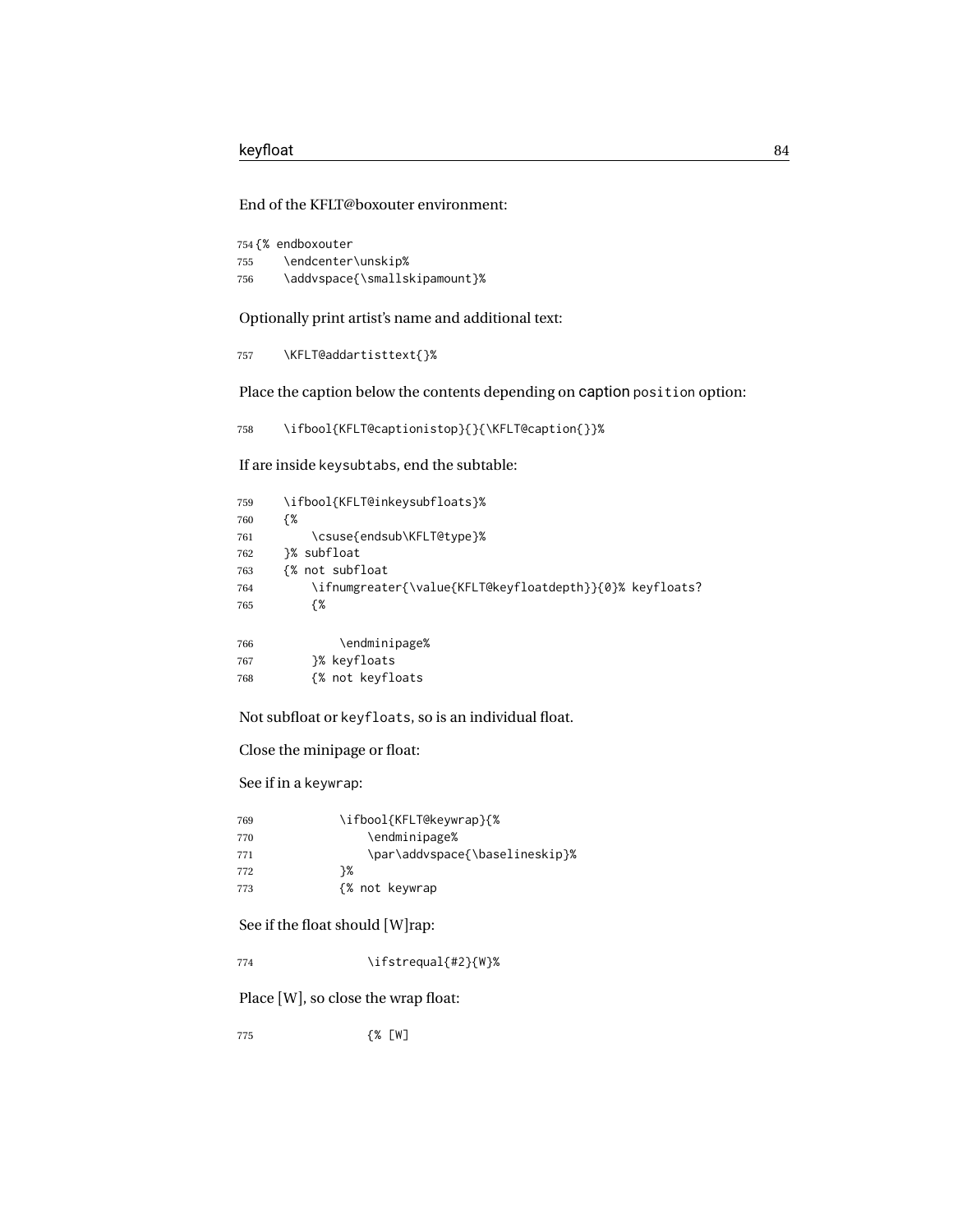|                     | \endminipage%<br>776<br>\endwrapfloat%<br>777<br>}% [W]<br>778<br>{% not[W]<br>779                  |
|---------------------|-----------------------------------------------------------------------------------------------------|
|                     | See if the float should be positioned in the [M] argin:                                             |
|                     | \ifstrequal{#2}{M}%<br>780                                                                          |
|                     | [M], so close the marginfloat:                                                                      |
|                     | ${8}$ [M]<br>781<br>\endKFLT@marginfloat%<br>782                                                    |
|                     | }% [M]<br>783                                                                                       |
|                     | [H] or float:                                                                                       |
|                     | ${% not }[M]$<br>784<br>\ifstrequal{#2}{H}%<br>785                                                  |
|                     | {%<br>786<br>\endminipage% [H]<br>787                                                               |
|                     | \vskip\intextsep%<br>788                                                                            |
|                     | }%<br>789                                                                                           |
|                     | {% not [H]<br>790                                                                                   |
|                     | \IfBooleanTF{#1}% starred float?<br>791<br>{\csuse{end\KFLT@type*}}%<br>792                         |
|                     | {\csuse{end\KFLT@type}}%<br>793                                                                     |
|                     | }% not [H]<br>794                                                                                   |
|                     | }% not [M]<br>795                                                                                   |
|                     | }% not [W]<br>796                                                                                   |
|                     | }% not keywrap<br>797                                                                               |
|                     | }% not keyfloats<br>798                                                                             |
|                     | }% not subfloat<br>799                                                                              |
|                     | 800 }% endkeyboxouter                                                                               |
| \KFLT@@ignorespaces | { $\langle commandname \rangle$ } Only do command if not nested inside something.                   |
|                     | 801\newcommand*{\KFLT@@ignorespaces}[1]{%<br>\ifboolexpr{%<br>802                                   |
|                     | test {\ifnumgreater{\value{KFLT@keyfloatdepth}}{0}} or%<br>803<br>bool{KFLT@inkeysubfloats}%<br>804 |
|                     | }{}{\csuse{#1}}%<br>805<br>$806$ }                                                                  |
| \KFLT@ignorespaces  | Only \ignorespaces if not nested inside something.                                                  |

\newcommand\*{\KFLT@ignorespaces}{%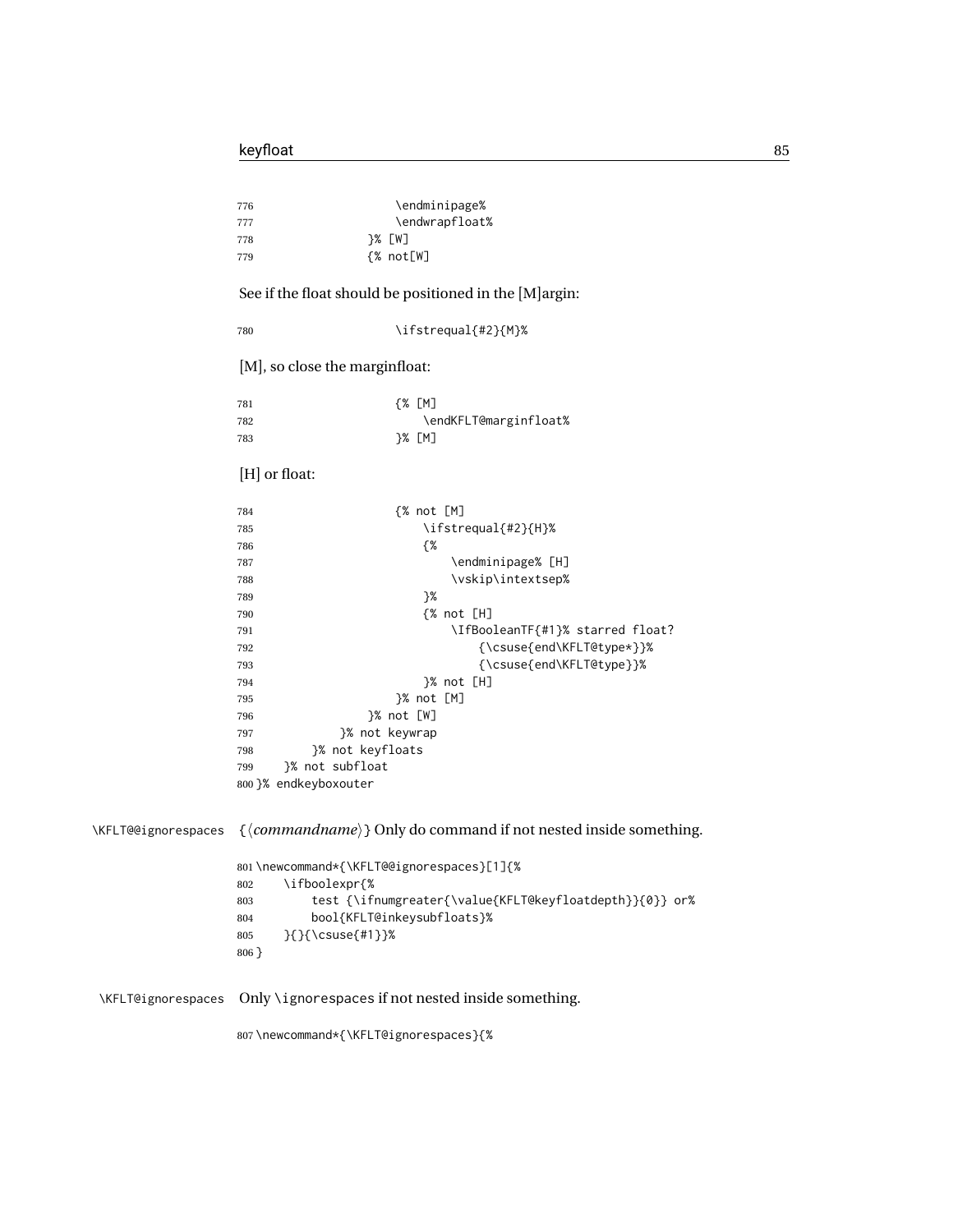```
808 \KFLT@@ignorespaces{ignorespaces}%
809 }
```
\KFLT@envignorespaces Only \ignorespaces if not nested inside something.

```
810 \newcommand*{\KFLT@envignorespaces}{%
811 \KFLT@@ignorespaces{ignorespacesafterend}%
812 }
```
### **3.16 The \KFLT@keyflt macro**

\KFLT@keyflt {⟨*1:star*⟩} {⟨*2:loc*⟩} {⟨*3:type*⟩} {⟨*4:keys/values*⟩} {⟨*5:contents*⟩}

A lower-level macro to generate a float with its contents. This is used by \keyfig and \keyflt.

```
813 \NewDocumentCommand{\KFLT@keyflt}{m m m +m +m}
814 {%
815 \ifcsdef{ftype@#3}{}{%
816 \PackageError{keyfloat}%
817 {%
818 \protect\keyflt: Invalid float type.\MessageBreak%
819 \protect\keyflt*[loc]{type}{keys/values}{contents}\MessageBreak%
820 Also, \protect\keyflt\space is not an environment
821 }%
822 {%
823 Check argument order and float type.
824 }%
825 }%
826 \KFLT@ignorespaces%
827 \KFLT@trackrows%
828 \KFLT@boxkeys{#4}{#3}%
829 \begingroup%
830 \KFLT@boxouter{#1}{#2}%
831 #5%
832 \endKFLT@boxouter%
833 \endgroup%
834 \KFLT@ignorespaces%
835 }
```
### **3.17 The \keyflt macro**

\keyflt \* [⟨*loc*⟩] {⟨*type*⟩} {⟨*keys/values*⟩} {⟨*contents*⟩}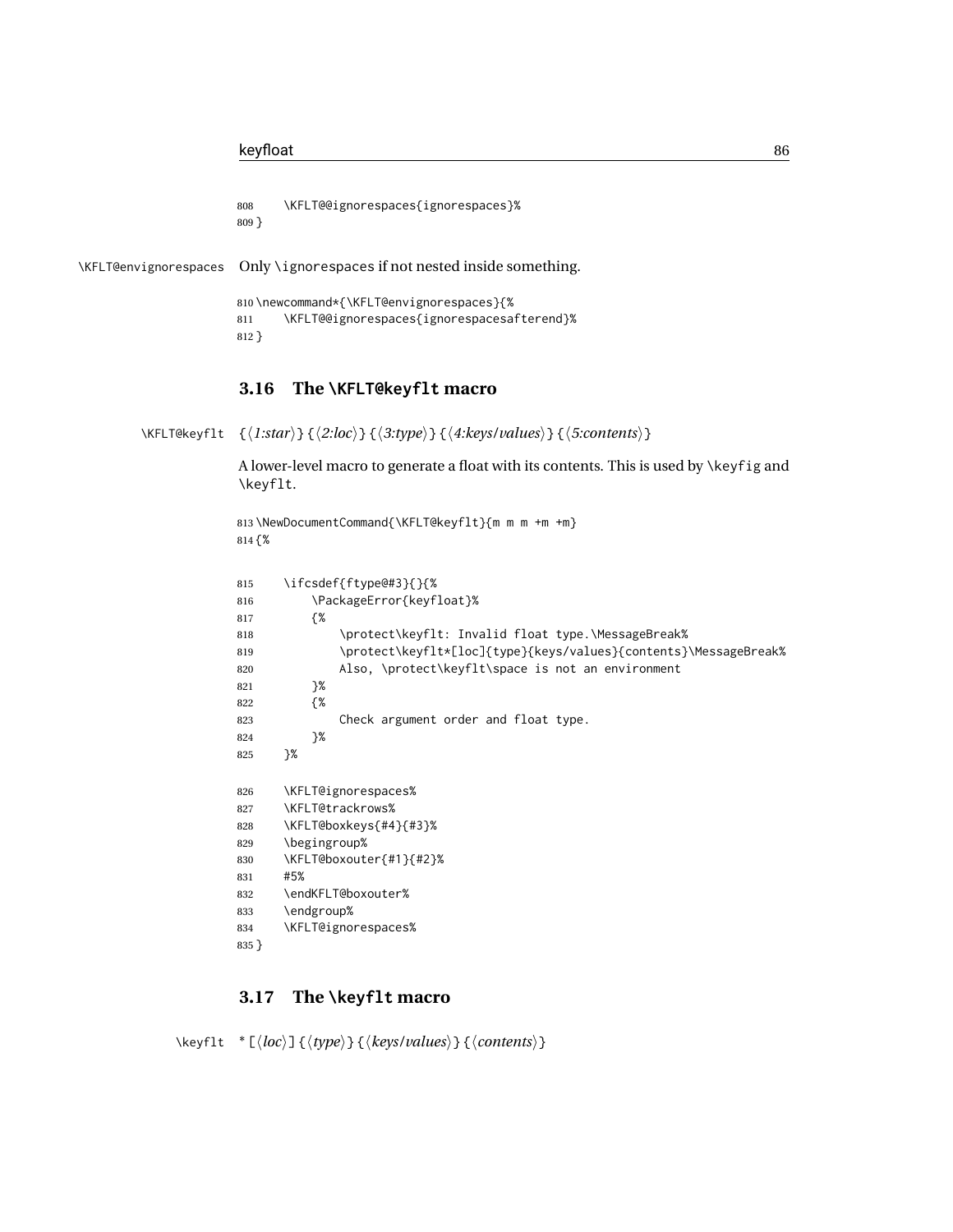A user-level macro to generate a float with its contents centered inside an inner box. This may be used by itself, or inside a keyfloats or keysubtabs environment.

| \keyflt      |                                                                          |
|--------------|--------------------------------------------------------------------------|
| \KFLT@keyflt |                                                                          |
|              | <b>KFLT@boxouter</b>                                                     |
|              | KFLT@boxinner                                                            |
|              | $\left\{\text{KFLT@frame} \rightarrow \left\{\text{box}\right\}\right\}$ |
|              | turn                                                                     |
|              | minipage                                                                 |
|              | Contents                                                                 |
|              |                                                                          |

```
836 \NewDocumentCommand{\keyflt}{s O{tbp} m +m +m}
837 {%
838 \KFLT@keyflt{#1}{#2}{#3}{#4}{%
839 \KFLT@boxinner%
840 \centering%
841 #5%
842 \endKFLT@boxinner%
843 }%
844 }
```
\endkeyflt Generates an error in case the user tried to use \keyflt as an environment.

```
845 \def\endkeyflt{%
846 \PackageError{keyfloat}
847 {%
848 \protect\end{keyflt}:\MessageBreak
849 \protect\keyflt\space is a macro, not an environment.\MessageBreak
850 Perhaps you want the keyfloat environment instead%
851 }
852 {%
853 Use \protect\begin{keyfloat} ... \protect\end{keyfloat}.
854 }
855 }
```
### **3.18 The keyfloat environment**

\KFLT@keyfloatstart {⟨*star?*⟩} {⟨*loc*⟩} {⟨*float type*⟩} {⟨*keys/values*⟩}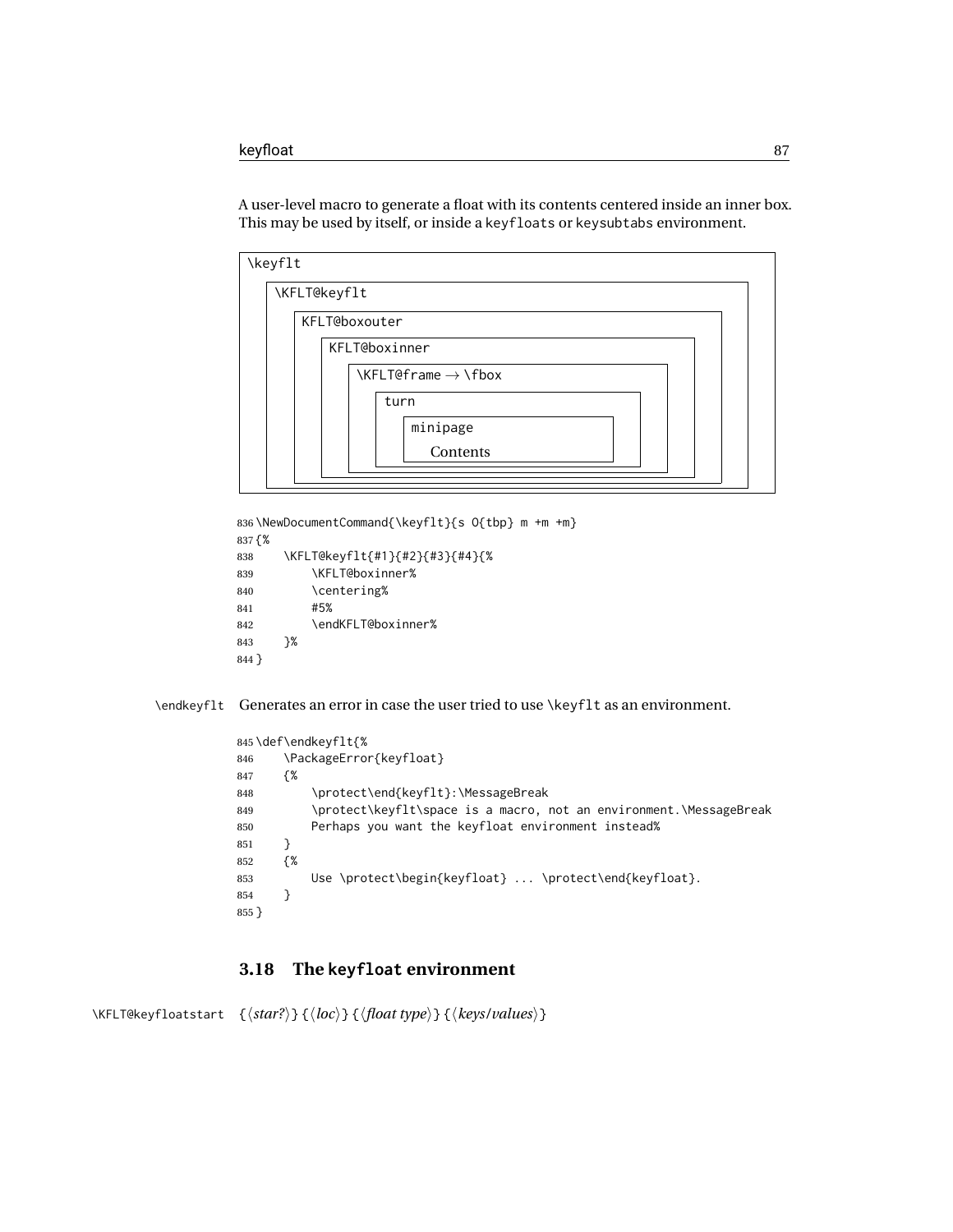```
856 \newcommand{\KFLT@keyfloatstart}[4]{%
857 \KFLT@envignorespaces%
858 \KFLT@boxkeys{#4}{#3}%
859 \KFLT@boxouter{#1}{#2}%
860 \KFLT@boxinner%
861 }
```
#### \KFLT@keyfloatend

```
862 \newcommand{\KFLT@keyfloatend}{%
863 \endKFLT@boxinner%
864 \endKFLT@boxouter%
865 \KFLT@envignorespaces%
866 }
```
Env keyfloat \* [⟨*loc*⟩] {⟨*float type*⟩} {⟨*keys/values*⟩}

| keyfloat |               |                                                                         |  |
|----------|---------------|-------------------------------------------------------------------------|--|
|          |               | \KFLT@keyfloatstart,\KFLT@keyfloatend                                   |  |
|          | KFLT@boxouter |                                                                         |  |
|          |               | KFLT@boxinner                                                           |  |
|          |               | $\left\{\text{KFLT@frame}\rightarrow\left\{\text{fbox}\right\}\right\}$ |  |
|          |               | turn                                                                    |  |
|          |               | minipage                                                                |  |
|          |               | Contents                                                                |  |
|          |               |                                                                         |  |

```
867 \NewDocumentEnvironment{keyfloat}{s O{tbp} m +m}
868 {%
869 \KFLT@keyfloatstart{#1}{#2}{#3}{#4}%
870 }%
871 {%
872 \KFLT@keyfloatend%
873 }
```
Before keyfloat Extra code to track rows outside of the keyfloat environment, before it starts. This is done to allow nesting without losing track of the prior level.

```
874 \BeforeBeginEnvironment{keyfloat}{%
875 \KFLT@trackrows%
876 }
```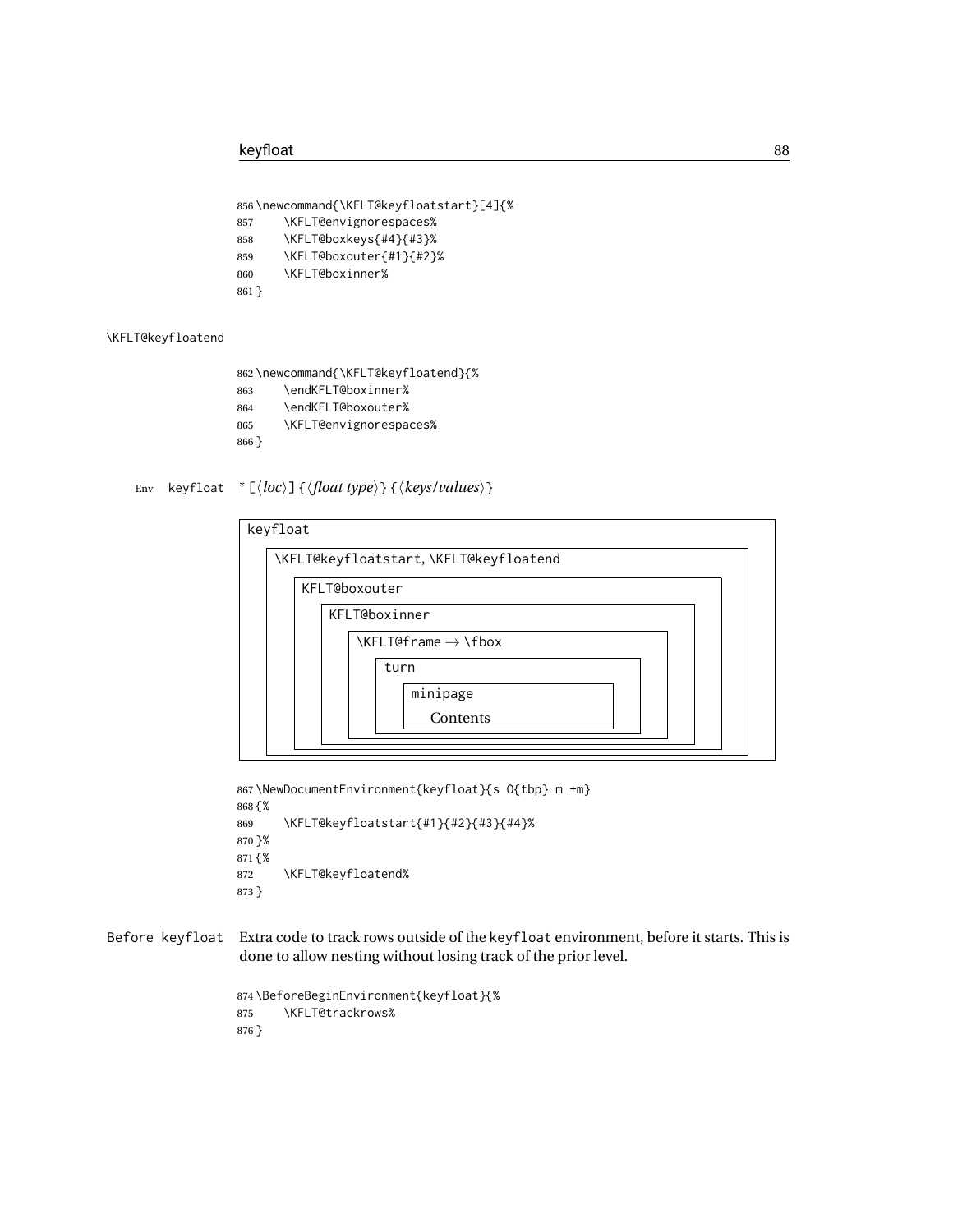### **3.19 The keyfigure environment**

Env keyfigure \* [⟨*loc*⟩] {⟨*keys/values*⟩}

| keyfigure |                                         |
|-----------|-----------------------------------------|
|           | \KFLT@keyfloatstart,\KFLT@keyfloatend   |
|           | KFLT@boxouter                           |
|           | KFLT@boxinner                           |
|           | $\kappa$ FLT@frame $\rightarrow \kappa$ |
|           | turn                                    |
|           | minipage                                |
|           | Contents                                |
|           |                                         |

```
877 \NewDocumentEnvironment{keyfigure}{s O{tbp} +m}
878 {%
879 \KFLT@keyfloatstart{#1}{#2}{figure}{#3}%
880 }%
881 {%
882 \KFLT@keyfloatend%
883 }
```

```
Before keyfigure Extra code to track rows outside of the keyfigure environment, before it starts. This
                     is done to allow nesting without losing track of the prior level.
```

```
884 \BeforeBeginEnvironment{keyfigure}{%
885 \KFLT@trackrows%
886 }
```
## **3.20 The \keyfig macro**

```
\keyfig * [⟨2:loc⟩] {⟨3:keys/values⟩} {⟨4:image filename⟩}
```
A user-level macro to generate a figure with an image. This may be used by itself, or inside a keyfloats or keysubfigs environment.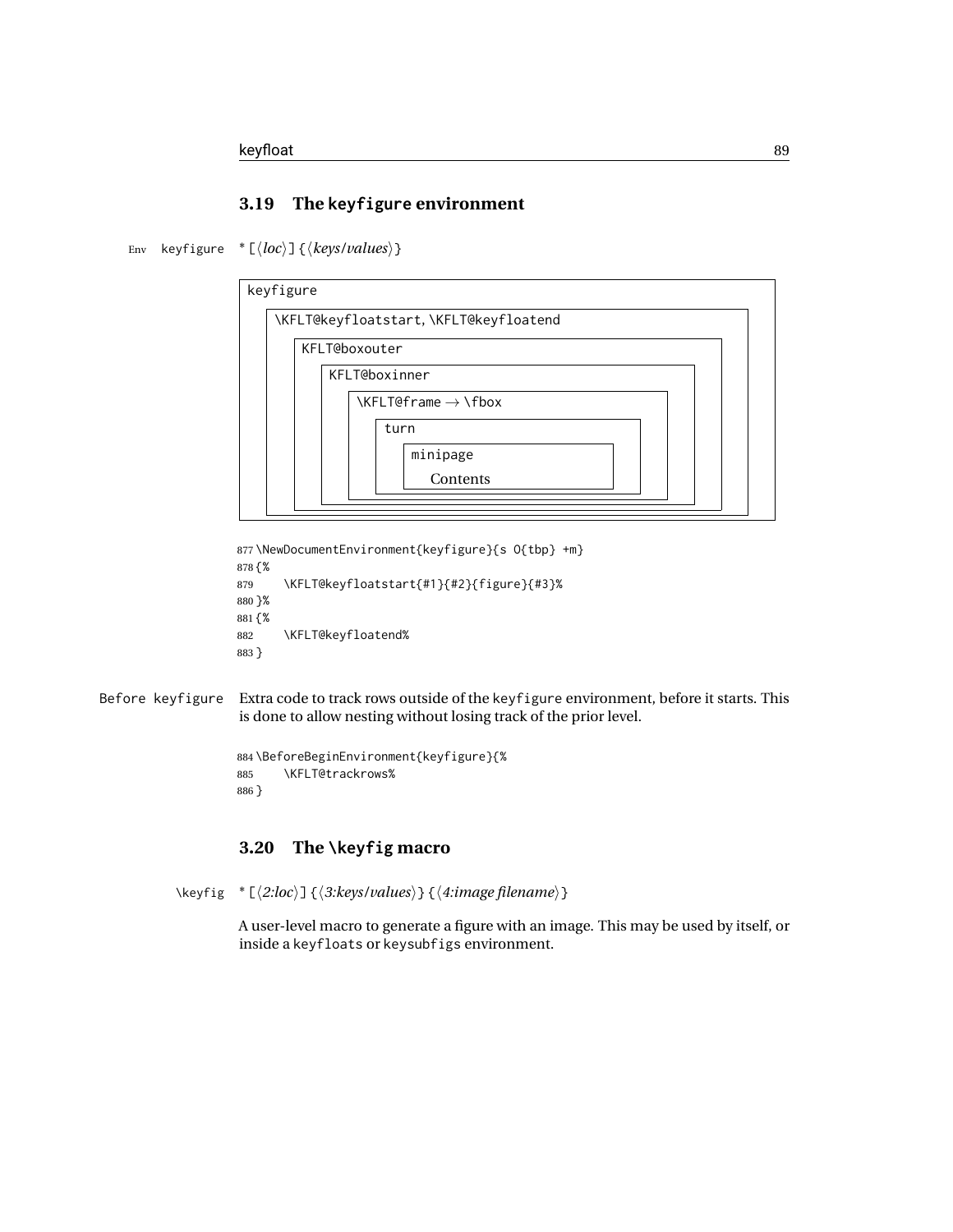| \keyfig              |                                                       |   |
|----------------------|-------------------------------------------------------|---|
| \KFLT@keyflt         |                                                       |   |
| <b>KFLT@boxouter</b> |                                                       |   |
|                      | If keysubfloats: Uses a subfigure.                    |   |
| minipage.            | If $[H]$ , keyfloats, or inside a keywrap: Uses       | a |
|                      | If $[W]$ : Uses a wrapfloat from the wrapfig package. |   |
|                      | If [M]: Uses a KFLT@marginfloat.                      |   |
|                      | <b>Otherwise:</b> Uses a figure.                      |   |
|                      | \KFLT@onefigureimage                                  |   |
|                      | Rotate, frame, \includegraphics.                      |   |

887 \NewDocumentCommand{\keyfig}{s O{tbp} +m m}

```
888 {%
889 \KFLT@keyflt{#1}{#2}{figure}{#3}{%
890 \KFLT@onefigureimage{#4}%
891 }%
892 }
```
# **3.21 The \keyfigbox macro**

\keyfigbox \* [⟨*loc*⟩] {⟨*keys/values*⟩} {⟨*box contents*⟩}

A user-level macro to generate a figure with arbitrary paragraph contents. This may be used by itself, or inside a keyfloats or keysubtabs environment.

| \keyfigbox |                                                                         |
|------------|-------------------------------------------------------------------------|
|            | <b>KFLT@boxouter</b>                                                    |
|            | KFLT@boxinner                                                           |
|            | $\left\{\text{KFLT@frame}\rightarrow\left\{\text{fbox}\right\}\right\}$ |
|            | turn                                                                    |
|            | minipage                                                                |
|            | Contents                                                                |
|            |                                                                         |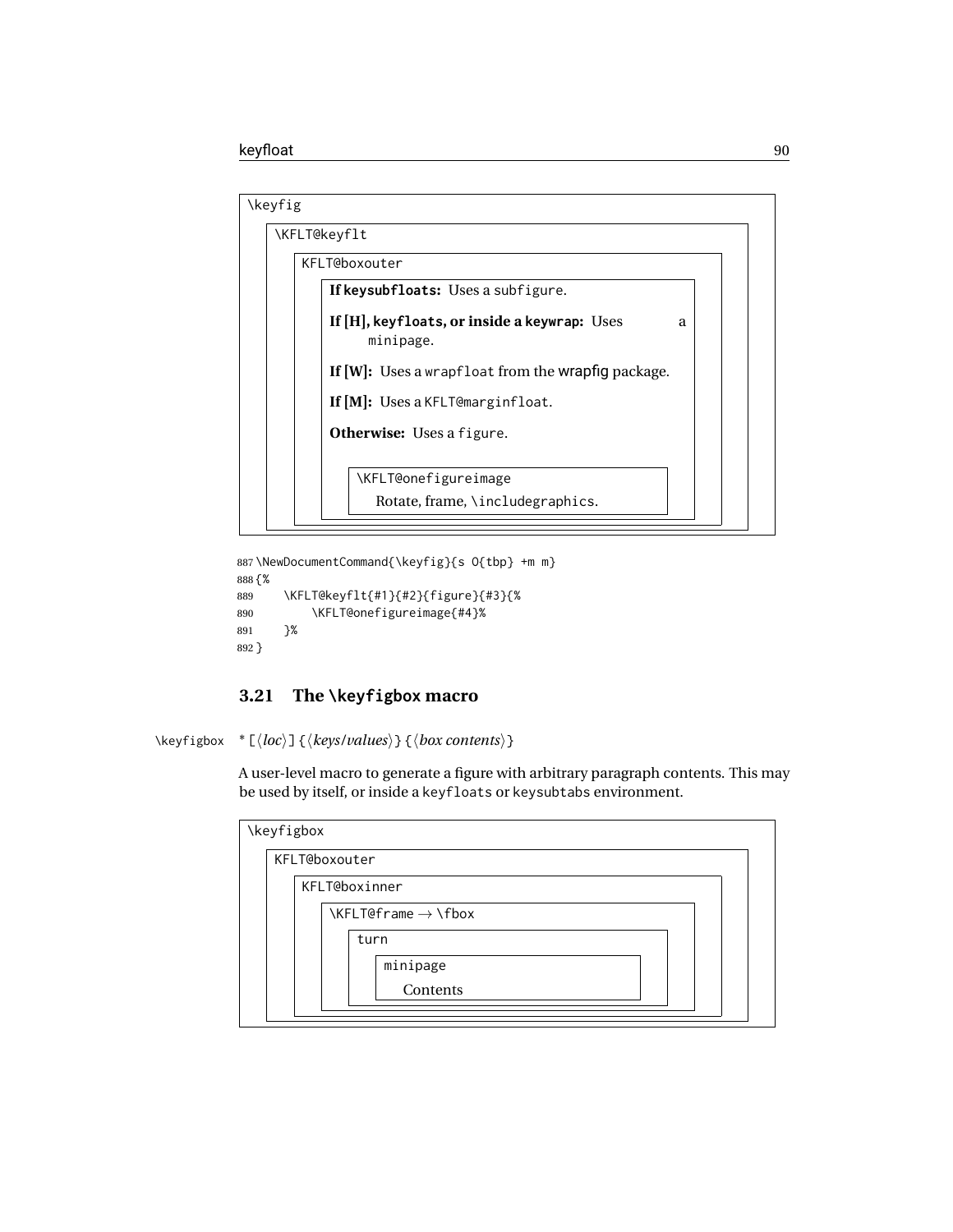```
893 \NewDocumentCommand{\keyfigbox}{s O{tbp} +m +m}
894 {%
895 \KFLT@ignorespaces%
896 \KFLT@trackrows%
897 \KFLT@boxkeys{#3}{figure}%
898 \begingroup%
899 \KFLT@boxouter{#1}{#2}%
900 \KFLT@boxinner%
901 #4%
902 \endKFLT@boxinner%
903 \endKFLT@boxouter%
904 \endgroup%
905 \KFLT@ignorespaces%
906 }
```
#### **3.22 The \keyparbox macro**

```
\keyparbox * [⟨loc⟩] {⟨keys/values⟩} {⟨box contents⟩}
```
A user-level macro to generate a figure with arbitrary paragraph contents, but no number or caption. This is equal to a \keyfigbox with cstar={}. This may be used by itself, or inside a keyfloats or keysubtabs environment.

```
907 \NewDocumentCommand{\keyparbox}{s O{tbp} +m +m}
908 {%
909 \KFLT@ignorespaces%
910 \KFLT@trackrows%
911 \KFLT@boxkeys{#3}{figure}%
Force cstar={}:
912 \renewcommand{\KFLT@c}{}%
913 \setboolean{KFLT@cstar}{true}%
Continue like \figbox:
914 \begingroup%
```

```
915 \KFLT@boxouter{#1}{#2}%
916 \KFLT@boxinner%
917 #4%
918 \endKFLT@boxinner%
919 \endKFLT@boxouter%
920 \endgroup%
921 \KFLT@ignorespaces%
922 }
```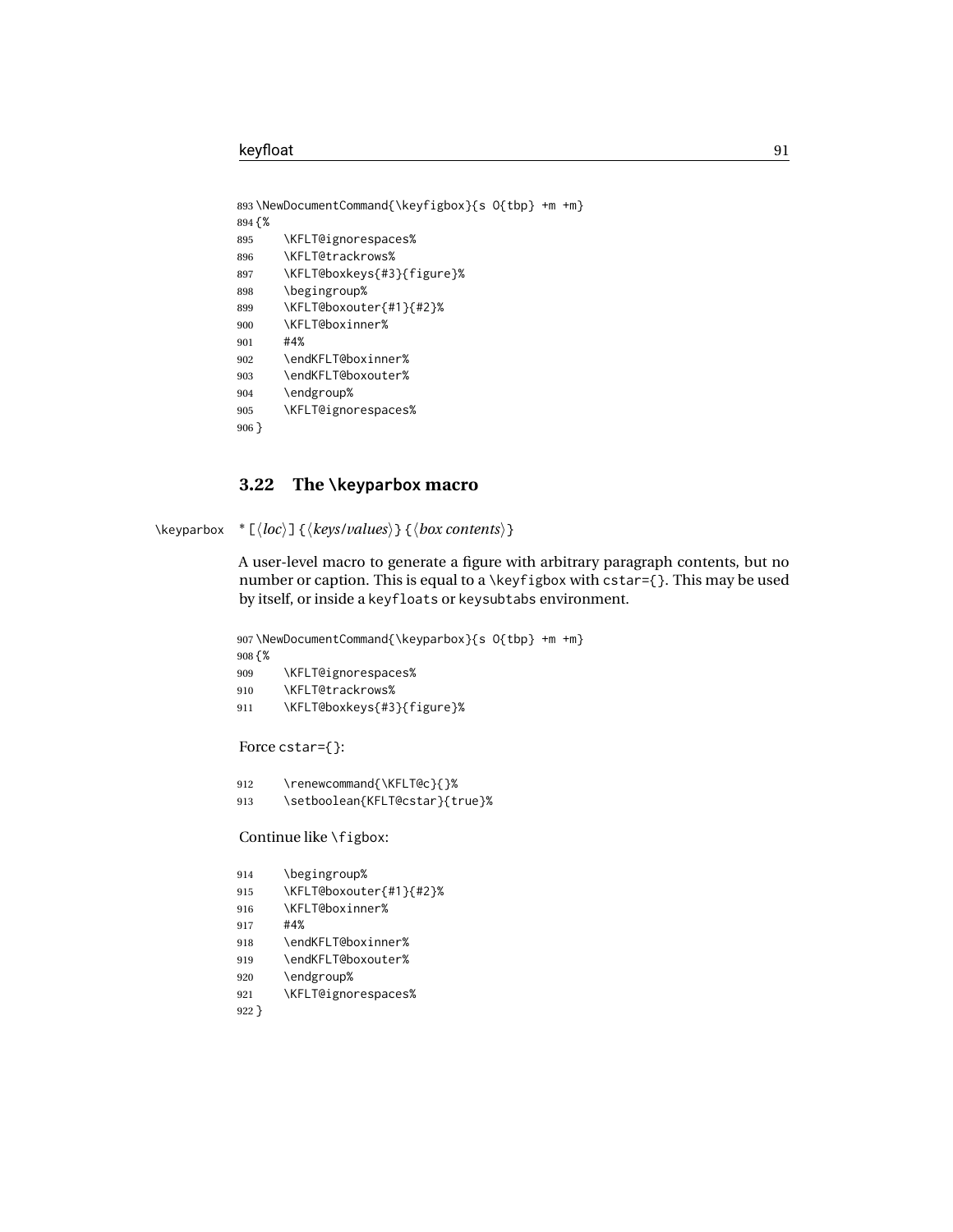### **3.23 The \keytab macro**

\keytab \* [⟨*loc*⟩] {⟨*keys/values*⟩} {⟨*tabular contents*⟩}

A user-level macro to generate a table with tabular contents. This may be used by itself, or inside a keyfloats or keysubtabs environment.

| \keytab |                                                                           |
|---------|---------------------------------------------------------------------------|
| \keyflt |                                                                           |
|         | \KFLT@keyflt                                                              |
|         | <b>KFLT@boxouter</b>                                                      |
|         | KFLT@boxinner                                                             |
|         | $\left\{\text{KFLT@frame} \rightarrow \left\{\text{fbox}\right\}\right\}$ |
|         | turn                                                                      |
|         | minipage                                                                  |
|         | Contents                                                                  |
|         |                                                                           |

```
923 \NewDocumentCommand{\keytab}{s O{tbp} +m +m}
924 {%
925 \IfBooleanTF{#1}{%
926 \keyflt*[#2]{table}{#3}{#4}%
927 }{%
928 \keyflt[#2]{table}{#3}{#4}%
929 }%
930 }
```
## **3.24 The keytable environment**

```
Env keytable * [⟨loc⟩] {⟨keys/values⟩}
```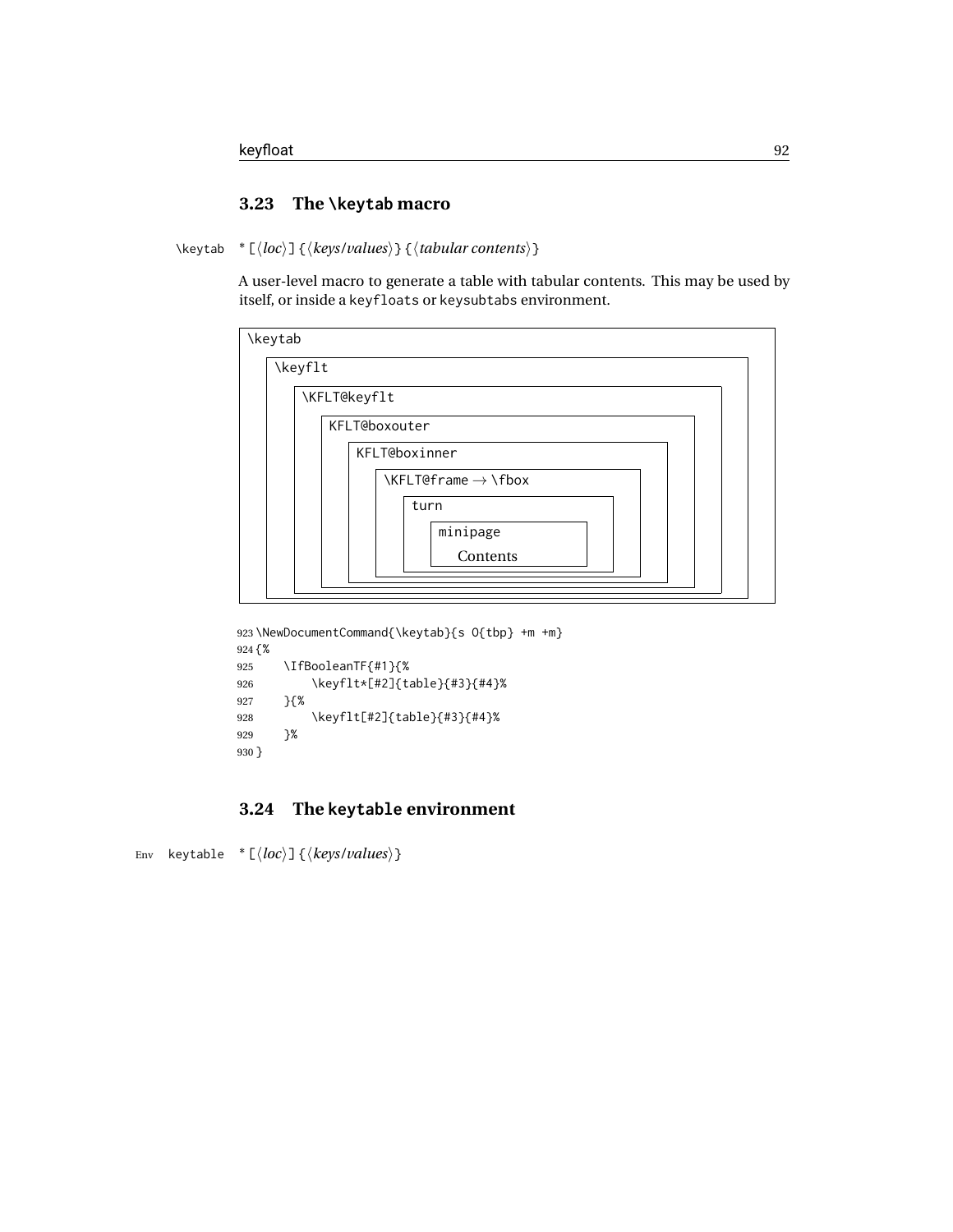

```
931 \NewDocumentEnvironment{keytable}{s O{tbp} +m}
932 {%
933 \KFLT@keyfloatstart{#1}{#2}{table}{#3}%
934 }%
935 {%
936 \KFLT@keyfloatend%
937 }
```
Before keytable Extra code to track rows outside of the keytable environment, before it starts. This is done to allow nesting without losing track of the prior level.

```
938 \BeforeBeginEnvironment{keytable}{%
939 \KFLT@trackrows%
940 }
```
## **3.25 A row of floats**

\KFLT@nonest Error message if tried to nest subfloats.

|     |               | 941\newcommand*{\KFLT@nonest}{%                              |
|-----|---------------|--------------------------------------------------------------|
| 942 | \ifboolexpr{% |                                                              |
| 943 |               | test {\ifnumgreater{\value{KFLT@keyfloatdepth}}{0}} or       |
| 944 |               | bool {KFLT@inkeysubfloats}%                                  |
| 945 | }%            |                                                              |
| 946 | {%            |                                                              |
| 947 |               | \PackageError{keyfloat}%                                     |
| 948 | {%            |                                                              |
| 949 |               | Cannot nest keysubfigs or keysubtabs. MessageBreak%          |
| 950 |               | (Not in outer par mode.)%                                    |
| 951 | }%            |                                                              |
| 952 | {%            |                                                              |
| 953 |               | The subcaption package do not support nested environments, % |
|     |               |                                                              |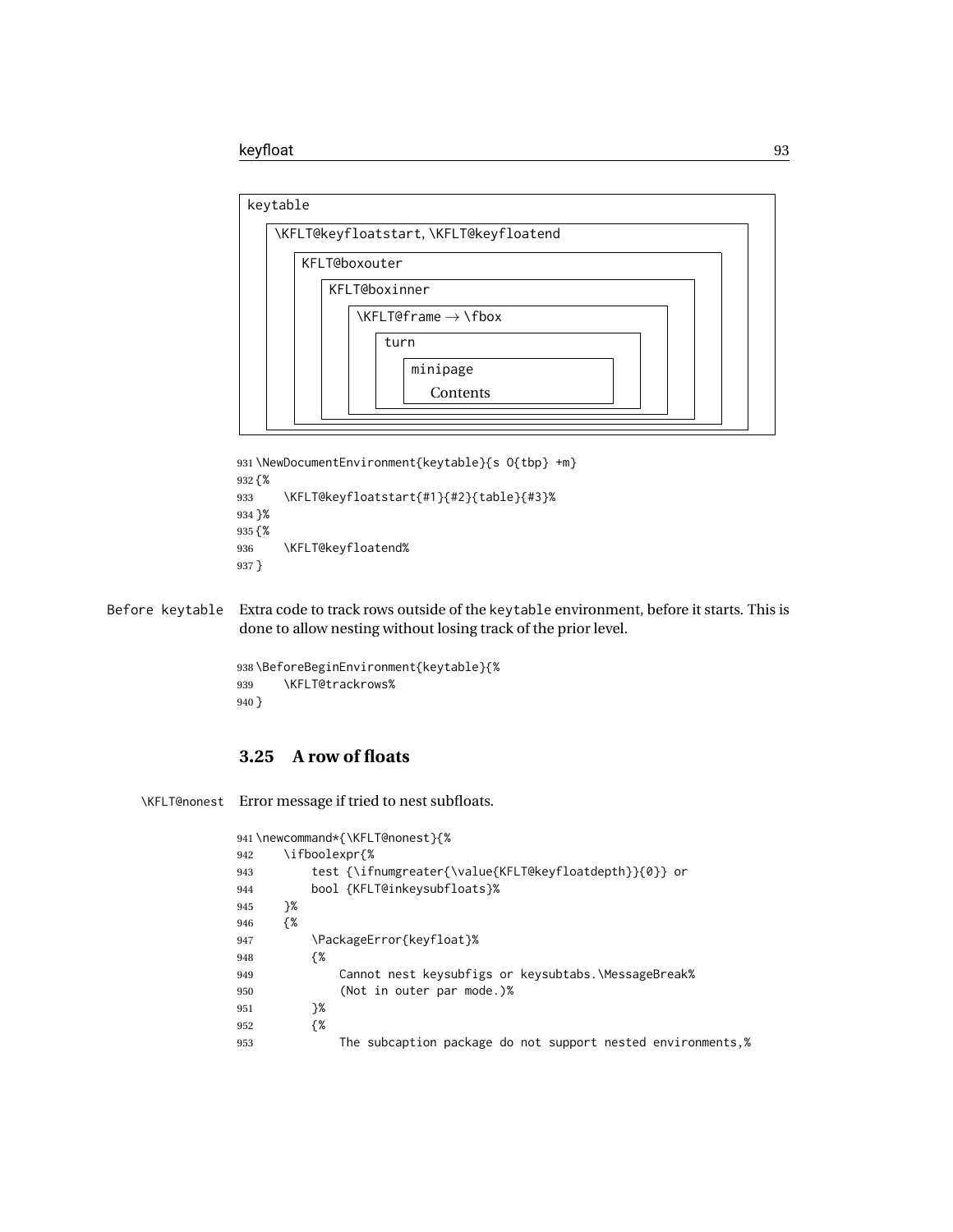|                                 | <b>\MessageBreak</b><br>954<br>so the keyfloat package cannot place a\MessageBreak<br>955<br>keysubfigs or keysubtabs environment inside another,%<br>956<br><b>\MessageBreak</b><br>957<br>or inside a keyfloats.%<br>958<br>}%<br>959<br>}%<br>960<br>$\{$ }%<br>961<br>$962$ } |
|---------------------------------|-----------------------------------------------------------------------------------------------------------------------------------------------------------------------------------------------------------------------------------------------------------------------------------|
| \KFLT@LWR@hook@keyfloats        | Used by Iwarp.                                                                                                                                                                                                                                                                    |
|                                 | 963\newcommand*{\KFLT@LWR@hook@keyfloats}{}%                                                                                                                                                                                                                                      |
| KFLT@LWR@hook@keyfloatsminipage | $\{\langle contents \rangle\}$                                                                                                                                                                                                                                                    |
|                                 | Modified by lwarp.                                                                                                                                                                                                                                                                |
|                                 | 964\newenvironment*{KFLT@LWR@hook@keyfloatsminipage}[1]<br>{\noindent\minipage[\KFLT@va]{#1}}<br>965<br>{\endminipage}<br>966                                                                                                                                                     |
| keyfloats<br>Env                | * $\lceil \langle \text{loc} \rangle \rceil$ { $\langle \text{num columns} \rangle$ } $\lceil \langle \text{shared keys/values} \rangle \rceil$                                                                                                                                   |
|                                 | User-level macro to create rows of figures/tables. Wrapping occurs after the number<br>of specified columns. keyfloats environments may be nested to create a vertical set<br>of figures next to a single larger figure, for example.                                             |
|                                 | Place \keyfig, \keyfigbox, and \keytab commands inside the keyfloats environ-<br>ment.                                                                                                                                                                                            |
|                                 | Note that lw linewidth keys may need to be adjusted inside a keyfloats, keysubfigs,<br>or keysubtabs, since \linewidth changes depending on the number of columns.<br>Likewise, manually-selected w width and h tags may need to be adjusted to prevent<br>overflow.              |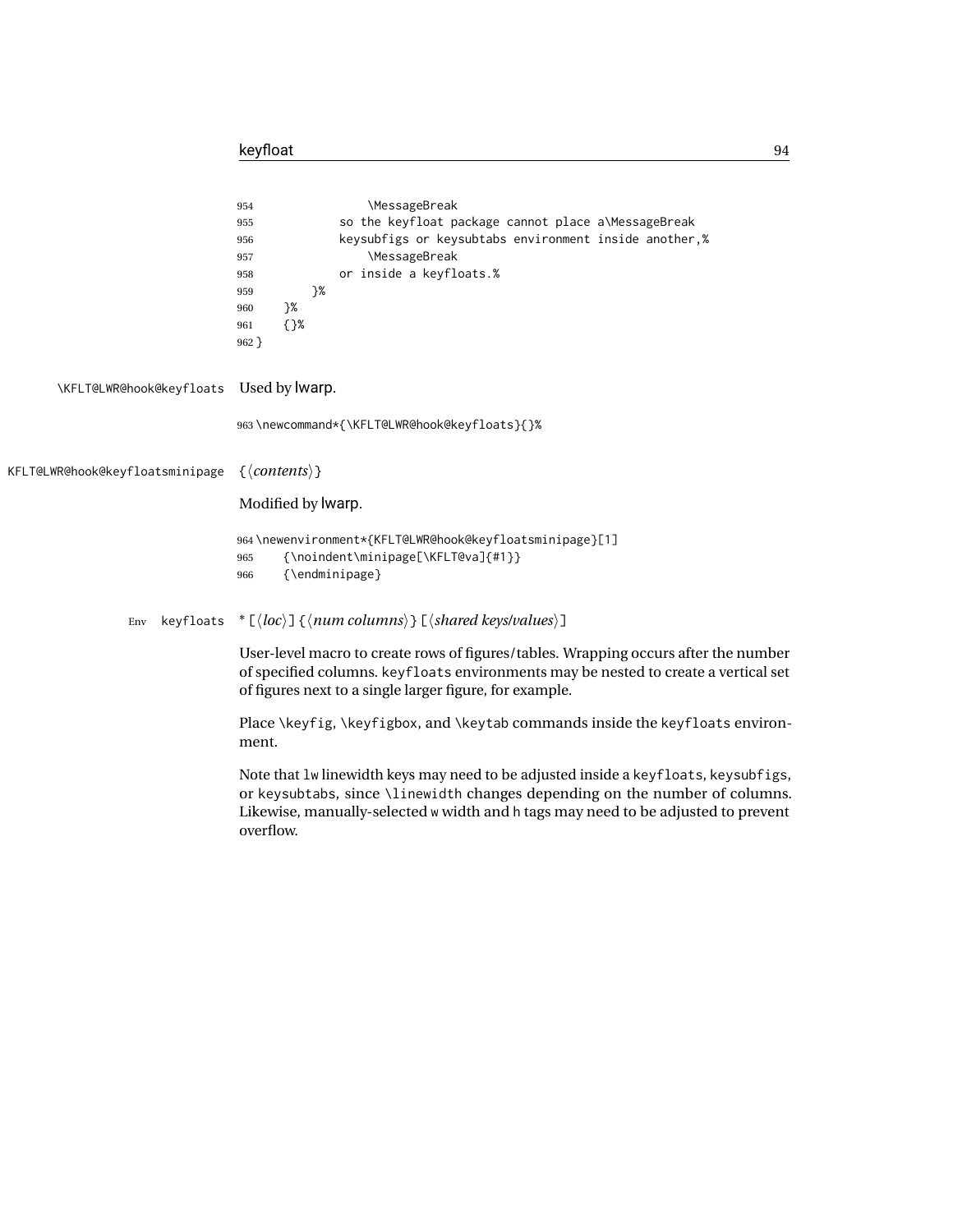```
keyfloats
```
### **If [H], nested, subfloats, or keywrap:** Uses a minipage.

**If [W]:** Uses a wrapfloat.

**If [M]:** Uses \KFLT@marginfloat.

**Otherwise:** Uses a figure.

Contents

```
967 \NewDocumentEnvironment{keyfloats}{s O{tbp} m O{}}
968 {%
969 \KFLT@envignorespaces%
```
A hook for lwarp to set \linewidth, etc.

970 \KFLT@LWR@hook@keyfloats%

Track the depth:

971 \addtocounter{KFLT@keyfloatdepth}{1}%

Nest the group's keys.

```
972 \edef\KFLT@outersharedkeys{\KFLT@sharedkeys}%
973 \edef\KFLT@sharedkeys{\KFLT@sharedkeys,#4}%
```
If [H], nested, subfloats, or keywrap, use a minipage instead of a float:

```
974 \ifboolexpr{%
975 test {\ifstrequal{#2}{H}} or
976 test {\ifnumgreater{\value{KFLT@keyfloatdepth}}{1}} or
977 bool {KFLT@inkeysubfloats} or
978 bool {KFLT@keywrap}%
979 }%
```
Create an inline minipage:

980 {% [H] or nested

If nested, use different spacing as was computed in the outer nesting level:

```
981 \ifboolexpr{%
982 test {\ifnumgreater{\value{KFLT@keyfloatdepth}}{1}} or
983 bool {KFLT@inkeysubfloats}
984 }%
```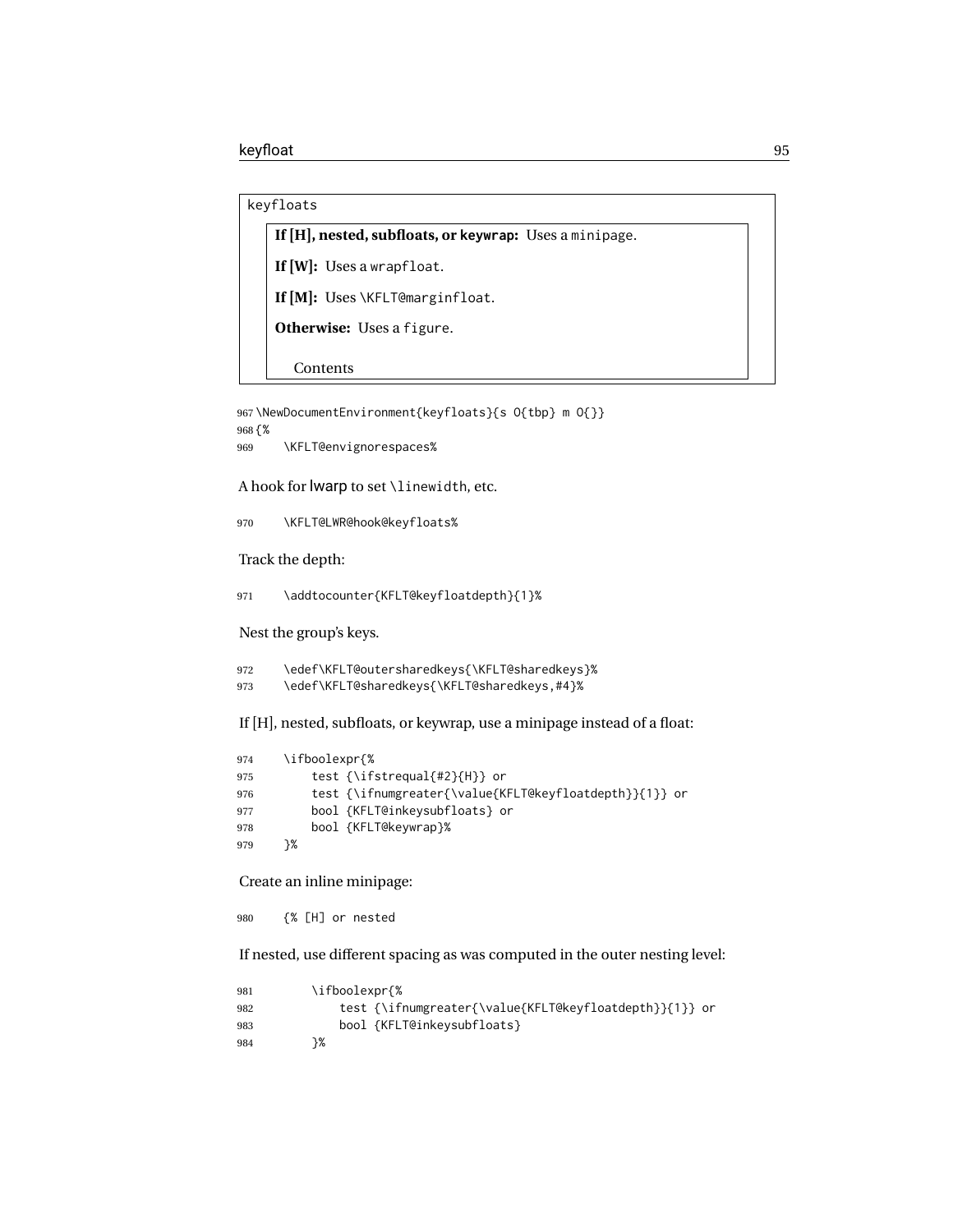{%

Use the keys from the outer container. Expansion required for xkeyval.

| 986 | \edef\next{\noexpand\setkeys{KFLT@keys}{\KFLT@outersharedkeys}}% |
|-----|------------------------------------------------------------------|
| 987 | \next%                                                           |

Create the containing minipage:

| 988 |    | \KFLT@LWR@hook@keyfloatsminipage{\KFLT@rowboxwidth}% |
|-----|----|------------------------------------------------------|
| 989 | ን% |                                                      |
| 990 | {% |                                                      |
| 991 |    | \vskip\intextsep%                                    |
| 992 |    | \KFLT@LWR@hook@keyfloatsminipage{\linewidth}%        |
| 993 | ኑ% |                                                      |

Reset font and color:

\normalcolor\reset@font\normalsize%

If inside subfloats, generate subfigures by default:

| 995 | \ifbool{KFLT@inkeysubfloats}%  |
|-----|--------------------------------|
| 996 | {}%                            |
| 997 | {\captionsetup*{type=figure}}% |
| 998 | }% [H] or nested               |

### Isn't [H] or nested

| 999  | {% See if [W]:     |
|------|--------------------|
| 1000 | \ifstrequal{#2}{W} |
| 1001 | $\{%$ [W]:         |

[W]:

```
1002 \wrapfloat{figure}{O}{.5\linewidth}%
1003 \minipage{\linewidth}%
```
Inside this minipage, temporarily prevent underfull \hbox warnings:

| 1004 | \hbadness=10000\relax%              |
|------|-------------------------------------|
| 1005 | \normalcolor\reset@font\normalsize% |
| 1006 | ን%                                  |
| 1007 | $\frac{8}{10}$ not [H]:             |
| 1008 | \ifstrequal{#2}{M}%                 |
| 1009 | {% [M]:                             |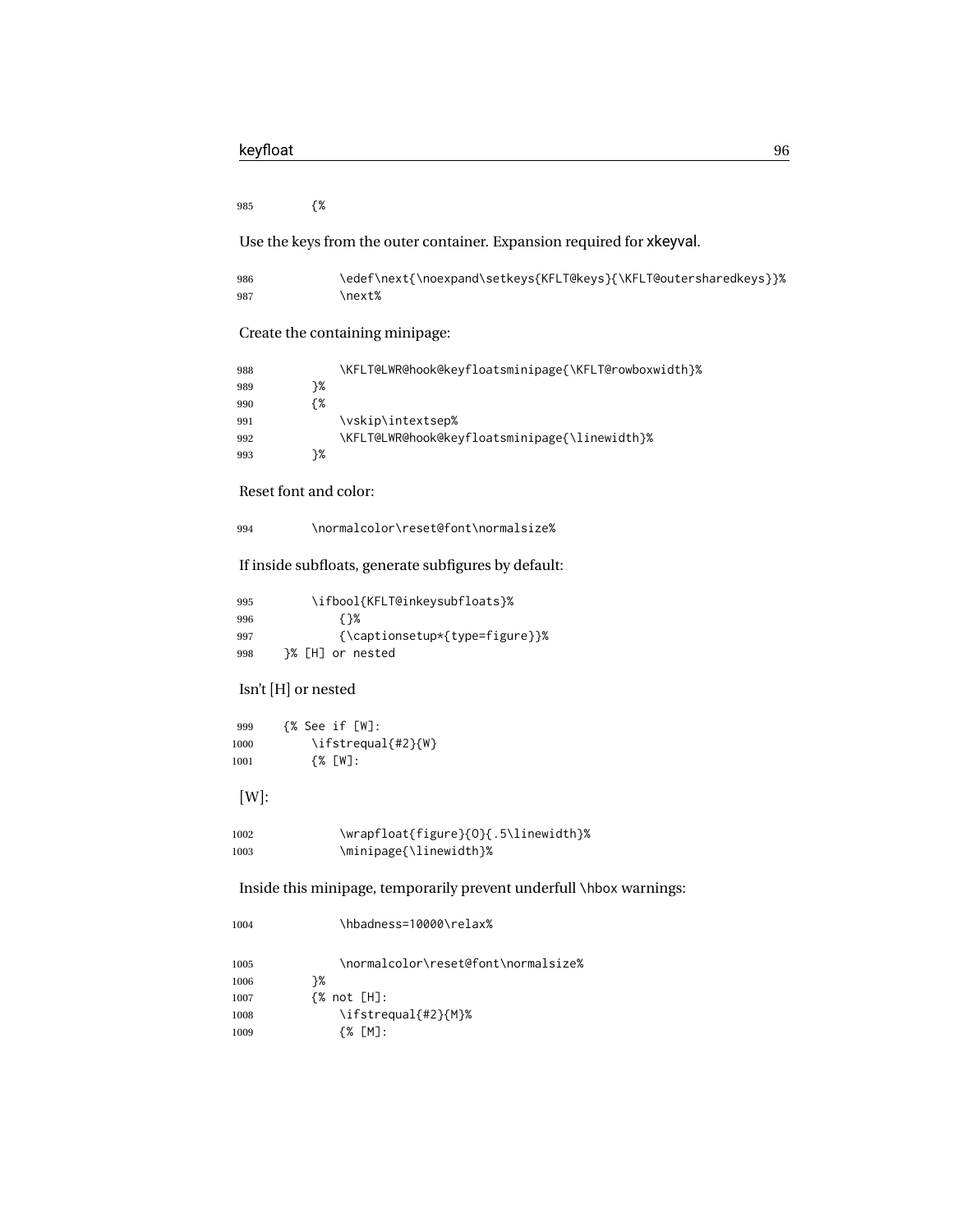[M]:

| 1010 |    | \KFLT@marginfloat{figure}% |
|------|----|----------------------------|
| 1011 | ን% |                            |

A normal figure:

| 1012 | {% figure}                                                           |  |
|------|----------------------------------------------------------------------|--|
| 1013 | \IfBooleanTF{#1}% starred figure, two-col figure in a two-col format |  |
| 1014 | $\{\begin{matrix} \text{figure*} \end{matrix} \}$                    |  |
| 1015 | $\{\begin{matrix} \text{figure} \end{matrix} \}$                     |  |
| 1016 | }% figure                                                            |  |
| 1017 |                                                                      |  |
| 1018 | }%                                                                   |  |

Compute the width of each entry:

| 1019 | \ifboolexpr{%                                          |
|------|--------------------------------------------------------|
| 1020 | test {\ifnumgreater{\value{KFLT@keyfloatdepth}}{1}} or |
| 1021 | bool {KFLT@inkeysubfloats}                             |
| 1022 | ን%                                                     |

Nested or subfloats:

| 1023 | {\setlength{\KFLT@rowboxwidth}{.9\KFLT@rowboxwidth/\real{#3}}}% |  |
|------|-----------------------------------------------------------------|--|
|------|-----------------------------------------------------------------|--|

Keyfloats:

```
1024 {\setlength{\KFLT@rowboxwidth}{.9\linewidth/\real{#3}}}%
```
Center the contents:

\centering%

Count columns using \defcounter for a local effect:

 \defcounter{KFLT@numcols}{#3}% \defcounter{KFLT@thiscol}{0}% }% starting keyfloats environment

When ending a keyfloats environment:

{% ending keyfloats environment

[H] or rows/subfigs? Close a minipage:

\ifboolexpr{%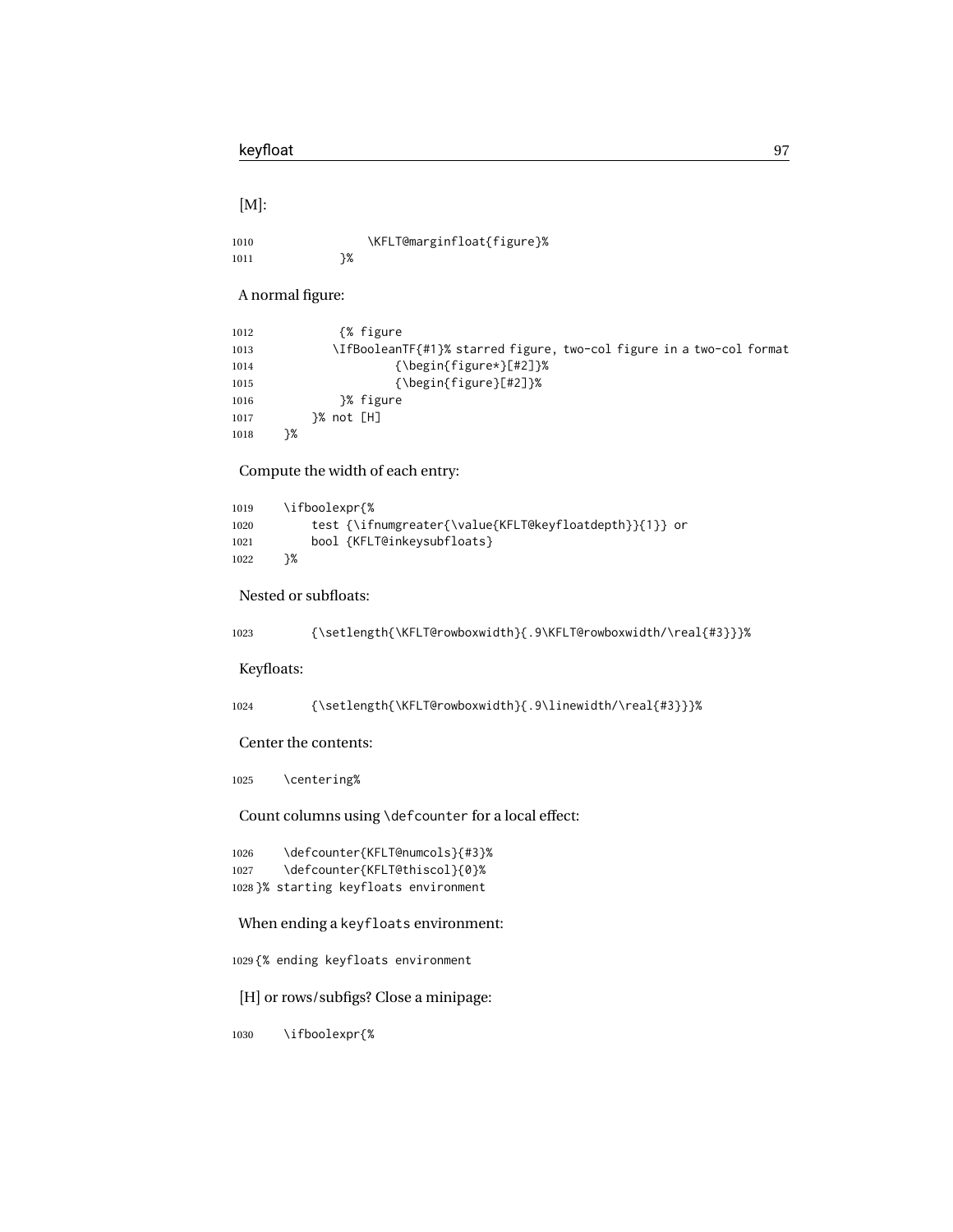| test {\ifstrequal{#2}{H}} or                           |
|--------------------------------------------------------|
| test {\ifnumgreater{\value{KFLT@keyfloatdepth}}{1}} or |
| bool {KFLT@inkeysubfloats} or                          |
| bool {KFLT@keywrap}                                    |
| ን%                                                     |
| $\{%$ was $[H]$ , etc.                                 |
| \endKFLT@LWR@hook@keyfloatsminipage%                   |
| \end{minipage}%                                        |
|                                                        |

## Spacing if nested or not:

| 1039 | \ifboolexpr{                                           |
|------|--------------------------------------------------------|
| 1040 | test {\ifnumgreater{\value{KFLT@keyfloatdepth}}{0}} or |
| 1041 | bool {KFLT@keywrap}                                    |
| 1042 | ን%                                                     |
| 1043 | {}{% not nested                                        |
| 1044 | \vskip\intextsep%                                      |
| 1045 | ን%                                                     |
| 1046 | }% was [H], etc.                                       |
|      |                                                        |

## Not [H]:

| 1047 | $\{% not [H], etc.$ |
|------|---------------------|
| 1048 | \ifstrequal{#2}{W}% |
| 1049 | $\{%$ [W]:          |

## [W]:

| 1050 |    | \endminipage%       |
|------|----|---------------------|
| 1051 |    | \endwrapfloat%      |
| 1052 | ን% |                     |
| 1053 | {% |                     |
| 1054 |    | \ifstrequal{#2}{M}% |
| 1055 |    | {% [M]:             |

## [M]:

| 1056 | \endKFLT@marginfloat% |
|------|-----------------------|
| 1057 | ን%                    |
| 1058 | {% figure}            |

## A figure:

| 1059 | \IfBooleanTF{#1}% starred figure? |
|------|-----------------------------------|
| 1060 | {\end{figure*}}{\end{figure}}%    |
| 1061 | ን%                                |
| 1062 | ን%                                |
| 1063 |                                   |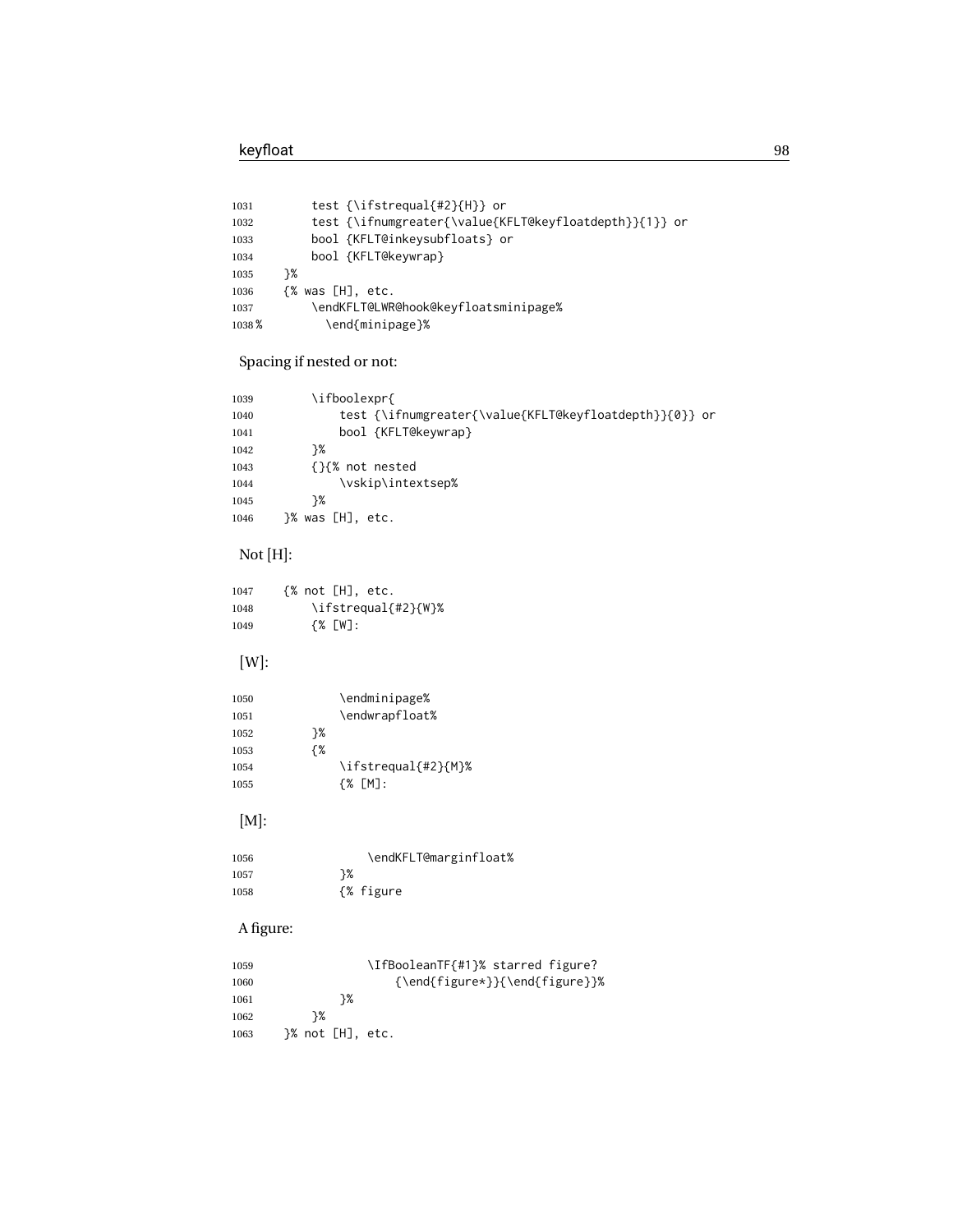Unnest the environment:

```
1064 \addtocounter{KFLT@keyfloatdepth}{-1}%
1065 \KFLT@envignorespaces%
1066 }
```
Before keyfloats Extra code to track rows outside of the keyfloats environment, before it starts. This is done to allow nesting without losing track of the prior level.

```
1067 \BeforeBeginEnvironment{keyfloats}{%
1068 \KFLT@trackrows%
1069 }
```
### **3.26 Subfloats**

```
\KFLT@subgrpdefaults Sets defaults before reading the keys.
```

|          | 1070\newcommand*{\KFLT@subgrpdefaults}{% |
|----------|------------------------------------------|
| 1071     | \setboolean{KFLT@subgrpcont}{false}%     |
| 1072     | \renewcommand{\KFLT@subgrpc}{}%          |
| 1073     | \setboolean{KFLT@subgrpcstar}{false}%    |
| 1074     | \renewcommand{\KFLT@subgrpsc}{}%         |
| 1075     | \setboolean{KFLT@subgrpscgiven}{false}%  |
| 1076     | \renewcommand{\KFLT@subgrptype}{figure}% |
| 1077     | \renewcommand{\KFLT@subgrpl}{}%          |
| 1078     | \renewcommand{\KFLT@subgrpap}{}%         |
| 1079     | \renewcommand{\KFLT@subgrpaf}{}%         |
| 1080     | \renewcommand{\KFLT@subgrpal}{}%         |
| 1081     | \renewcommand{\KFLT@subgrpas}{}%         |
| 1082     | \renewcommand{\KFLT@subgrpaup}{}%        |
| 1083     | \renewcommand{\KFLT@subgrpauf}{}%        |
| 1084     | \renewcommand{\KFLT@subgrpaul}{}%        |
| 1085     | \renewcommand{\KFLT@subgrpaus}{}%        |
| 1086     | \renewcommand{\KFLT@subgrpt}{}%          |
| 1087     | \renewcommand{\KFLT@subgrptextalign}{}%  |
| $1088$ } |                                          |

Bool KFLT@subcaptionistop Saves the value of \caption@position, which may become unreliable if using Komascript and

```
\captionsetup[table]{position=above}
```
\newbool{KFLT@subcaptionistop}

\KFLT@subfloats {⟨*starred?*⟩} {⟨*loc*⟩} {⟨*cols*⟩} {⟨*keys/values*⟩}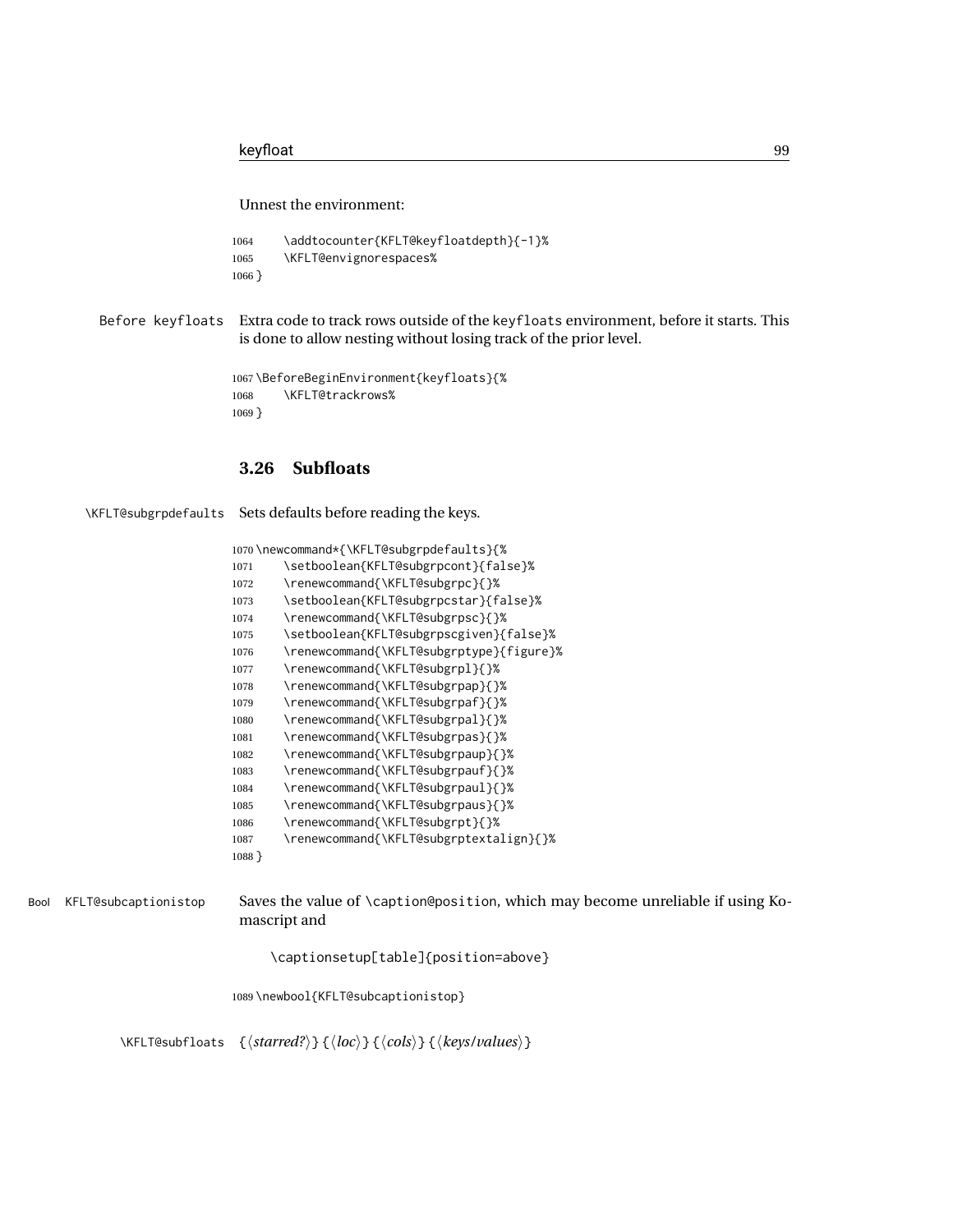```
\KFLT@subfloats, \KTLT@endsubfloats
```
**If [H] or keywrap:** Uses a minipage. **If [W]:** Uses a wrapfloat and a minipage. **If [M]:** Uses \KFLT@marginfloat. **Otherwise:** Uses a subfigure, etc. Contents

Start a subfloat environment

```
1090 \NewDocumentCommand{\KFLT@subfloats}{m m m +m}
1091 {%
1092 \KFLT@envignorespaces%
```
Parse the key-value combinations:

1093 \setkeys{KFLT@subgrpkeys}{#4}%

Nest the environment:

1094 \setboolean{KFLT@inkeysubfloats}{true}%

Figure out the width of each subfloat. If starred, use the full-page \textwidth, else use \linewidth. .9 is used to leave a little room between columns.

| 1095 | \IfBooleanTF{#1}%                                        |
|------|----------------------------------------------------------|
| 1096 | {\setlength{\KFLT@rowboxwidth}{.9\textwidth/\real{#3}}}% |
| 1097 | {\setlength{\KFLT@rowboxwidth}{.9\linewidth/\real{#3}}}% |

If [H], or in a keywrap, create an inline minipage:

| 1098 | \ifboolexpr{%                                          |
|------|--------------------------------------------------------|
| 1099 | test {\ifstrequal{#2}{H}} or                           |
| 1100 | bool {KFLT@keywrap}                                    |
| 1101 | ን%                                                     |
| 1102 | {%                                                     |
| 1103 | \vskip\intextsep\noindent\begin{minipage}{\linewidth}% |
| 1104 | \normalcolor\reset@font\normalsize%                    |
| 1105 | ን%                                                     |
|      |                                                        |

Not [H]:

| 1106 | {% |                     |
|------|----|---------------------|
| 1107 |    | \ifstrequal{#2}{W}% |
| 1108 |    | {% [W]              |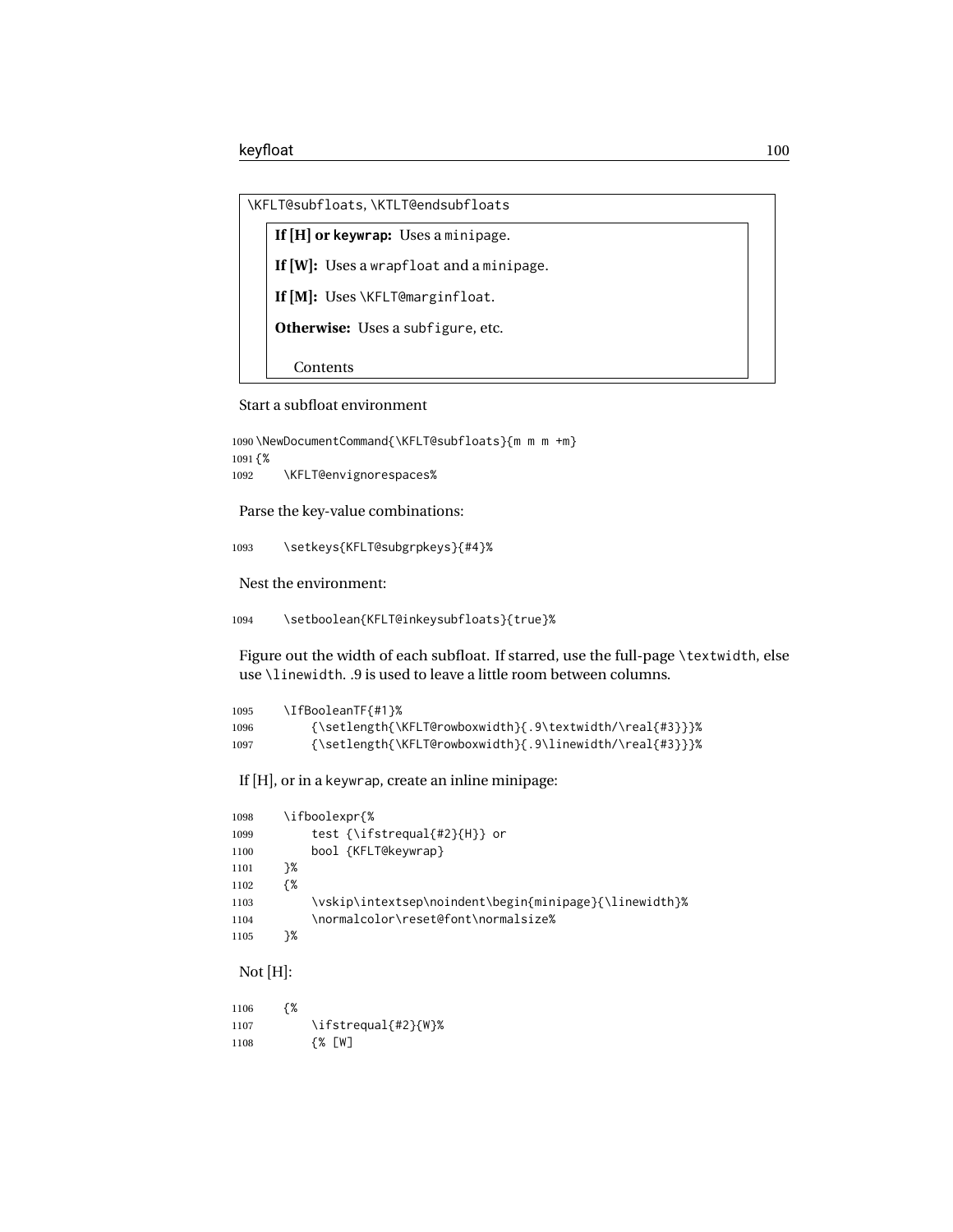### [W]:

| 1109  | \wrapfloat{\KFLT@subgrptype}{0}{.5\linewidth}%      |
|-------|-----------------------------------------------------|
| 1110  | \setlength{\KFLT@rowboxwidth}{.5\KFLT@rowboxwidth}% |
| -1111 | \minipage{\linewidth}%                              |

Inside this minipage, temporarily prevent underfull \hbox warnings:

| 1112 | \hbadness=10000\relax%                                      |
|------|-------------------------------------------------------------|
| 1113 | \normalcolor\reset@font\normalsize%                         |
| 1114 | }%                                                          |
| 1115 | $\frac{8}{10}$ not [H]:                                     |
| 1116 | \ifstrequal{#2}{M}%                                         |
| 1117 | ${8}$ $[M]:$                                                |
| [M]: |                                                             |
| 1118 | \KFLT@marginfloat{\KFLT@subgrptype}%                        |
| 1119 | \setlength{\KFLT@rowboxwidth}{.9\marginparwidth/\real{#3}}% |
| 1120 | 7% [M]                                                      |
| 1121 | {% subfloat                                                 |

### A subfloat:

| 1122 |    |    | \IfBooleanTF{#1}%                |
|------|----|----|----------------------------------|
| 1123 |    |    | {\begin{\KFLT@subgrptype*}[#2]}% |
| 1124 |    |    | {\begin{\KFLT@subgrptype}[#2]}%  |
| 1125 |    | ን% |                                  |
| 1126 |    |    |                                  |
| 1127 | ን% |    |                                  |

### Set the caption type:

\captionsetup\*{type=\KFLT@subgrptype}%

#### Process continued floats:

| 1129 | \ifbool{KFLT@subgrpcont}% |
|------|---------------------------|
| 1130 | {\ContinuedFloat}%        |
| 1131 | { }%                      |

#### Center the contents:

\center\unskip%

Place the caption above the contents depending on caption position option: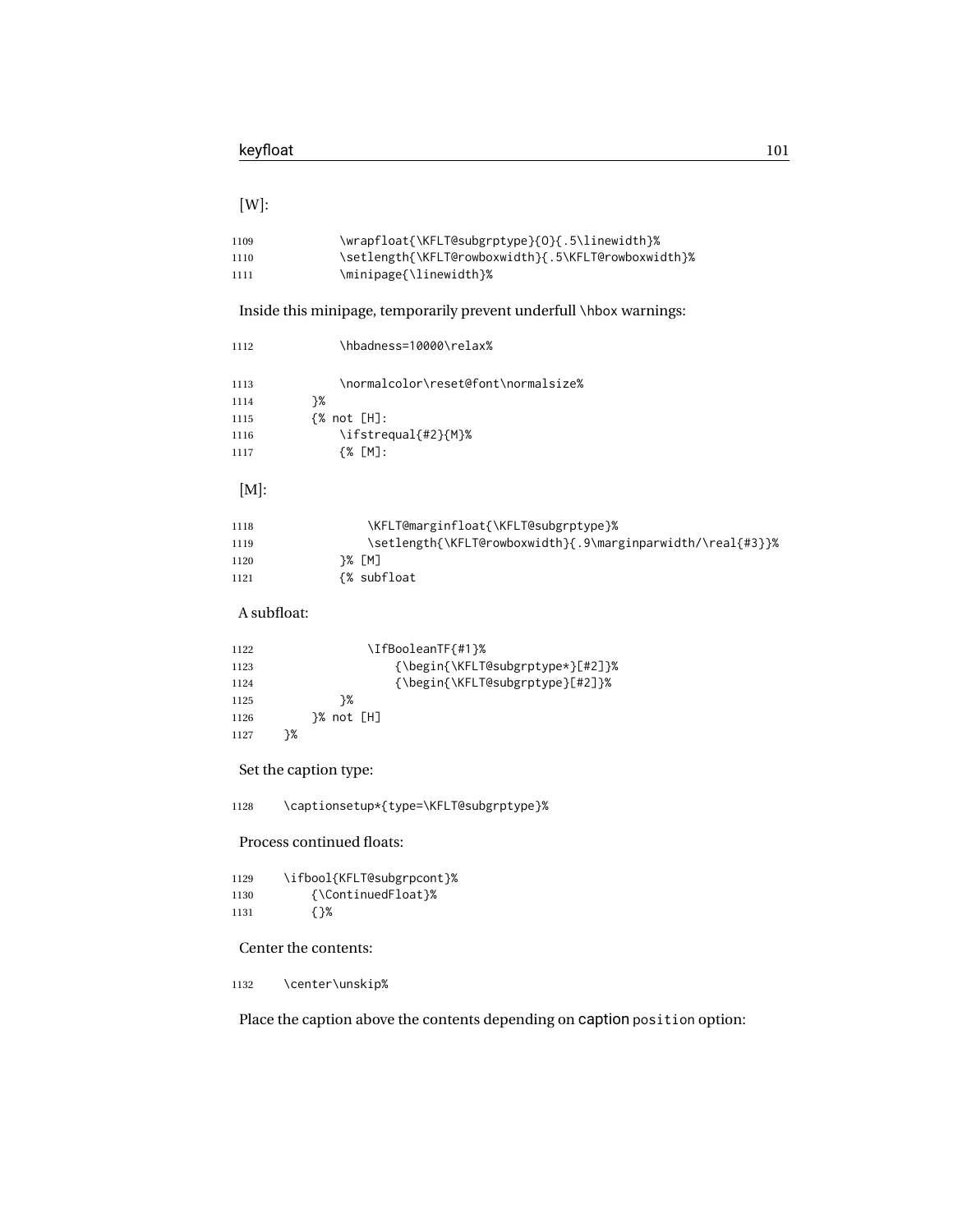```
1133 \caption@iftop%
                  1134 {\booltrue{KFLT@subcaptionistop}}%
                  1135 {\boolfalse{KFLT@subcaptionistop}}%
                  1136 \ifbool{KFLT@subcaptionistop}{\KFLT@caption{subgrp}}{}%
                   Not yet started a row of subfloats. The use of \defcounter makes these changes local.
                  1137 \defcounter{KFLT@numcols}{#3}%
                  1138 \defcounter{KFLT@thiscol}{0}%
                   Creat a group for the subfloats. Necessary in case they change \tdartisttextcenter,
                   etc.
                  1139 \begingroup%
                  1140 }
\KFLT@endsubfloats {⟨starred?⟩} {⟨loc⟩}
                   Ends a subfloat environment.
                  1141 \newcommand*{\KFLT@endsubfloats}[2]{%
                   End the group containing the subfloats:
                  1142 \endgroup%
                  1143 \unskip%
                  1144 \endcenter%
                   A little extra space at the bottom:
                  1145 \par\addvspace{\bigskipamount}%
                   Optionally print artist's name and additional text:
                  1146 \KFLT@addartisttext{subgrp}%
                   Place the caption below the contents depending on caption position option:
                  1147 \ifbool{KFLT@subcaptionistop}{}{\KFLT@caption{subgrp}}%
                   End the float or minipage:
                  1148 \ifboolexpr{%
                  1149 test {\ifstrequal{#2}{H}} or
                  1150 bool{KFLT@keywrap}
                  1151 }%
                  1152 {\end{minipage}\vskip\intextsep}% was [H]
```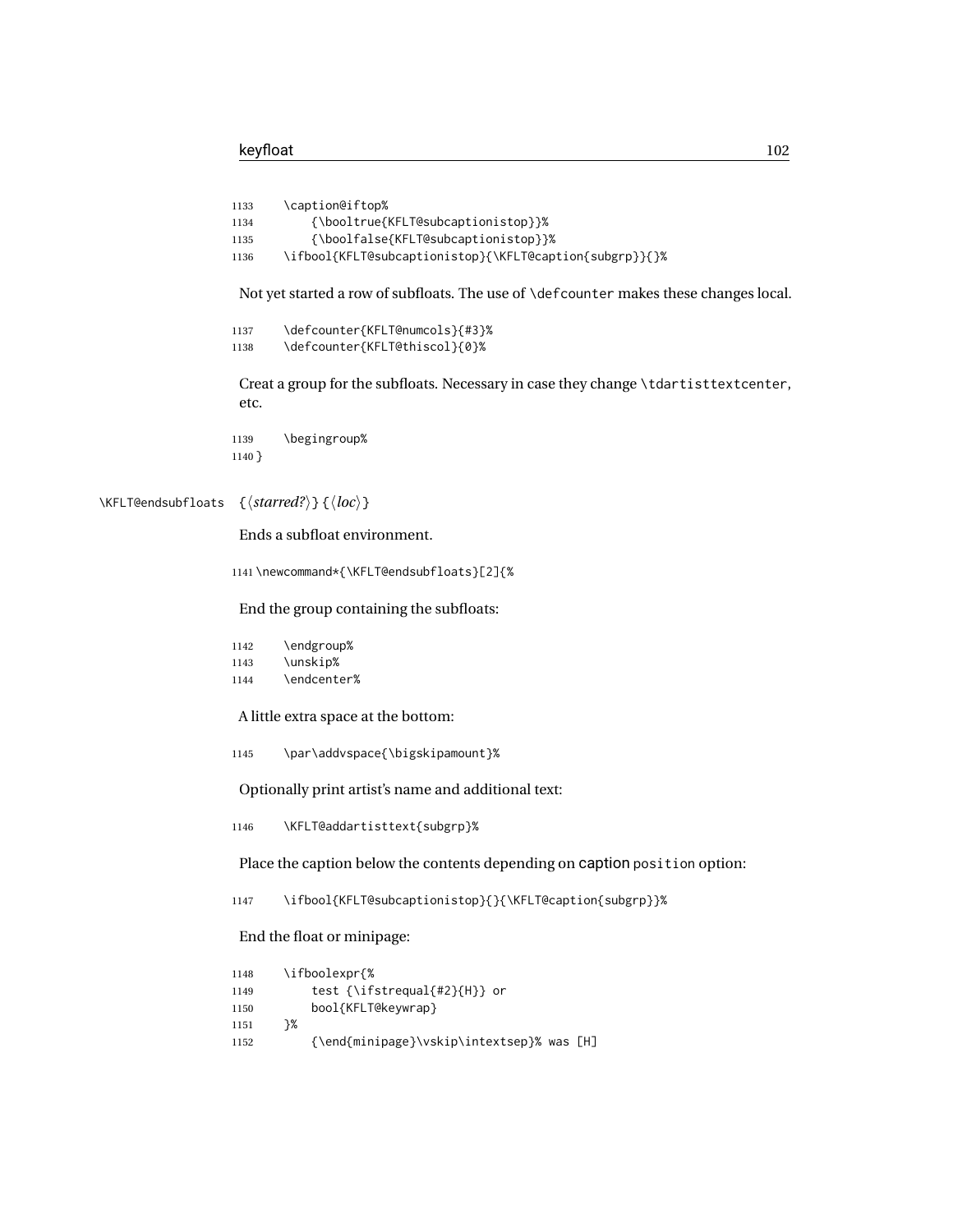| 1153     | {% not [H]:                              |
|----------|------------------------------------------|
| 1154     | \ifstrequal{#2}{W}%                      |
| 1155     | {% [W]                                   |
|          |                                          |
| 1156     | \endminipage%                            |
| 1157     | \endwrapfloat%                           |
| 1158     | ን%                                       |
| 1159     | $\frac{8}{8}$ not $[W]$ :                |
| 1160     | \ifstrequal{#2}{M}%                      |
| 1161     | ${%$ [M]:                                |
|          |                                          |
|          |                                          |
| 1162     | \endKFLT@marginfloat%                    |
| 1163     | }% [M]                                   |
| 1164     | {% subfloat                              |
| 1165     | \IfBooleanTF{#1}% starred?               |
| 1166     | {\end{\KFLT@subgrptype*}}%               |
| 1167     | {\end{\KFLT@subgrptype}}%                |
| 1168     | }%                                       |
| 1169     | }% not [W]                               |
| 1170     | }% not [H]                               |
|          |                                          |
|          | Unnest the environment:                  |
|          |                                          |
| 1171     | \setboolean{KFLT@inkeysubfloats}{false}% |
| 1172     | \KFLT@envignorespaces%                   |
| $1173$ } |                                          |

\KFLT@LWR@hook@keysubfloats Used by lwarp.

\newcommand\*{\KFLT@LWR@hook@keysubfloats}{}

Env KFLT@keysubfloats {⟨*1: star?*⟩} {⟨*2: loc*⟩} {⟨*3: float type*⟩} {⟨*4: numcols*⟩} {⟨*5: keys/values*⟩} {⟨*6: shared keys/values*⟩}

A group of subfigures typeset in rows.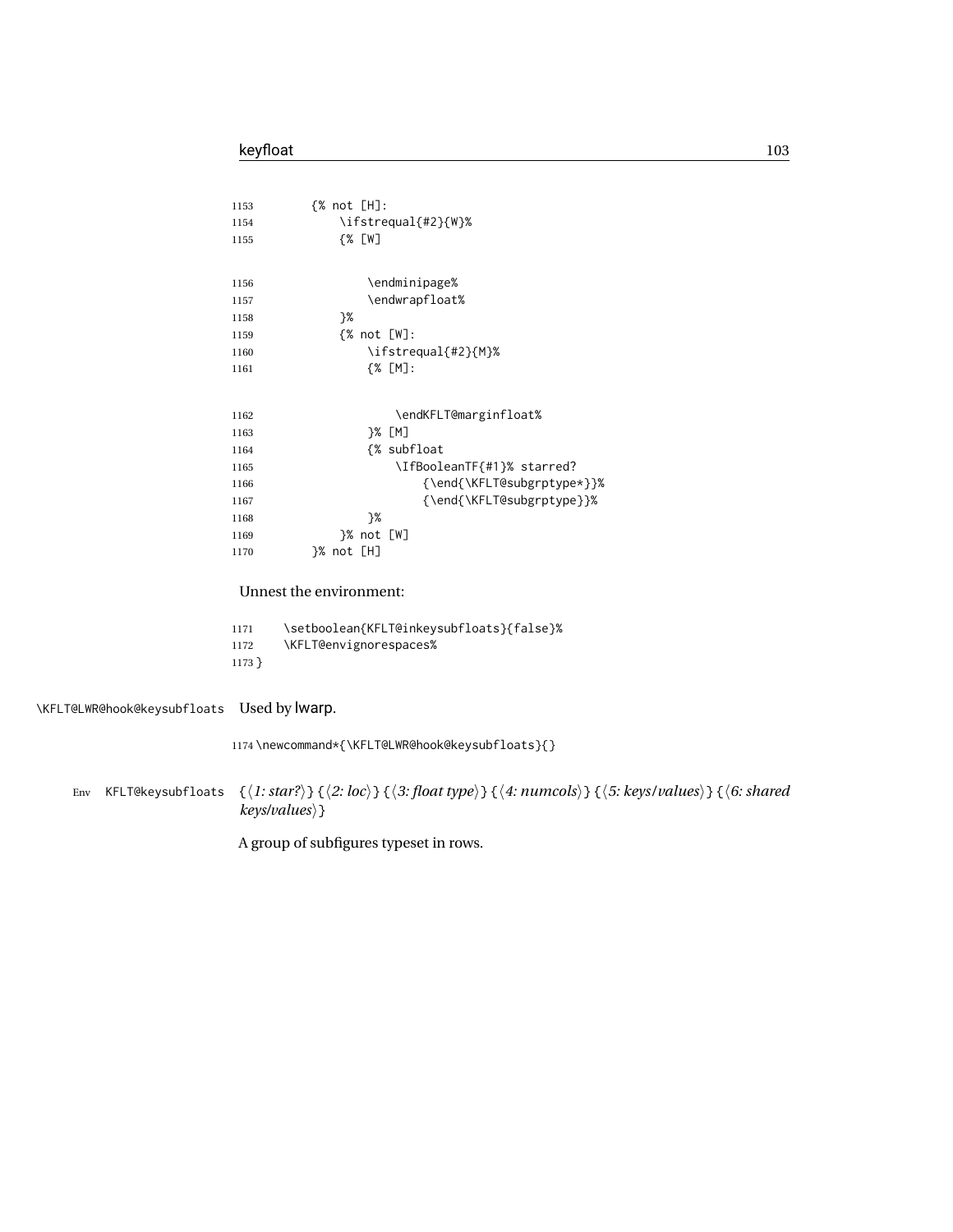| KFLT@keysubfloats |  |
|-------------------|--|
|-------------------|--|

| \KFLT@subfloats,\KFLT@endsubfloats          |  |
|---------------------------------------------|--|
| If $[H]$ or keywrap: Uses a minipage.       |  |
| If $[W]$ : Uses a wrapfloat and a minipage. |  |
| If [M]: Uses \KFLT@marginfloat.             |  |
| <b>Otherwise:</b> Uses a subfigure, etc.    |  |
|                                             |  |
| Contents                                    |  |

1175 \NewDocumentEnvironment{KFLT@keysubfloats}{m m m m +m m} 1176 {%

Error if trying to nest environments:

1177 \KFLT@nonest%

A hook for lwarp to set \linewidth, etc.

1178 \KFLT@LWR@hook@keysubfloats%

Default the options:

1179 \KFLT@subgrpdefaults%

Nest the group's keys:

1180 \edef\KFLT@sharedkeys{\KFLT@sharedkeys,#6}%

Default to figure float type:

1181 \renewcommand{\KFLT@subgrptype}{#3}%

#### Start of the environment:

1182 \KFLT@subfloats{#1}{#2}{#4}{#5}% 1183 }% the start of the environment

#### end of the environment:

1184 {% 1185 \KFLT@endsubfloats{#1}{#2}% 1186 }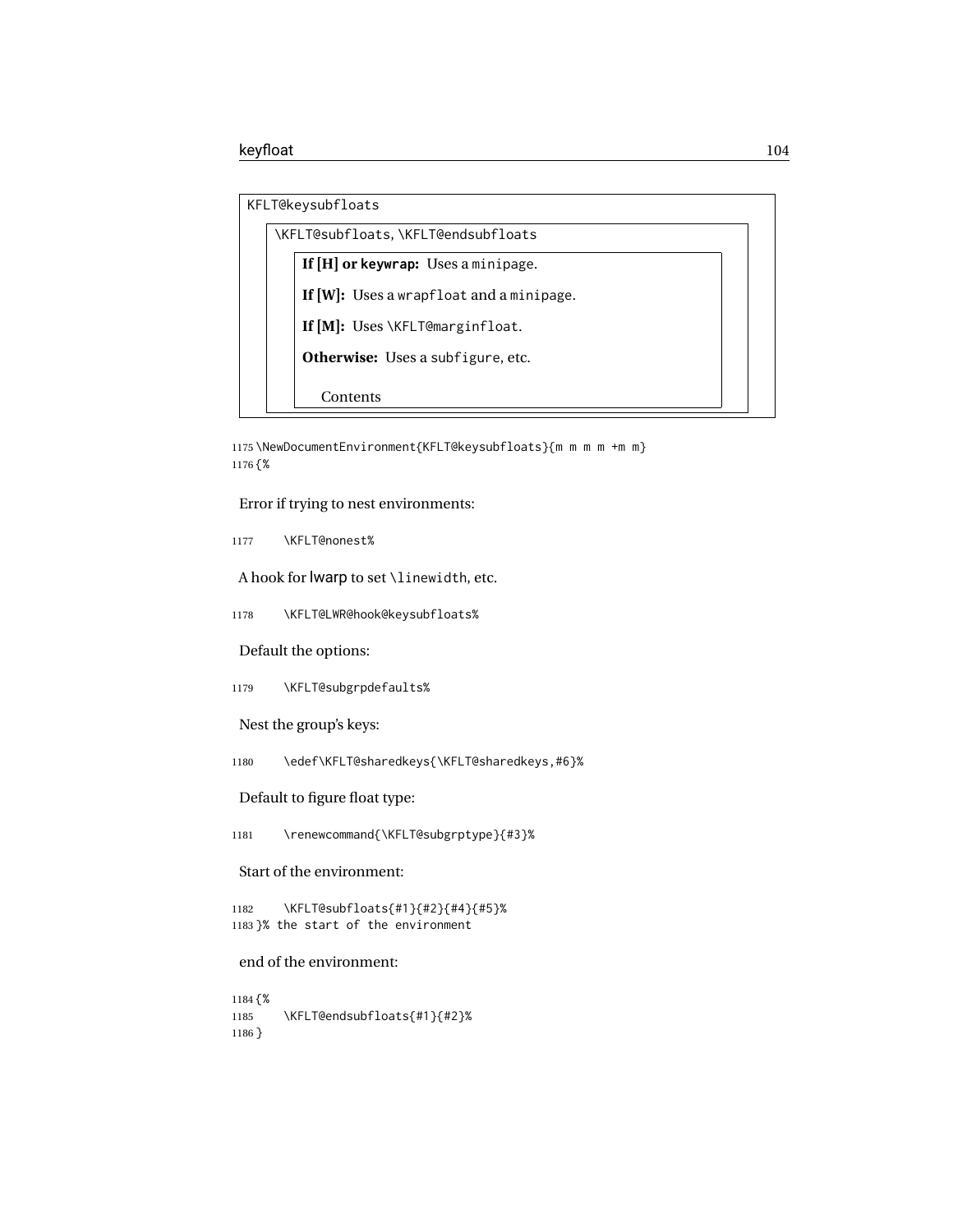Env keysubfloats \* [⟨*2: loc*⟩] {⟨*3: float type*⟩} {⟨*4: numcols*⟩} {⟨*5: keys/values*⟩} [⟨*6: shared keys/ values*⟩]

> keysubfloats, keysubfigs, or keysubtabs KFLT@keysubfloats \KFLT@subfloats, \KFLT@endsubfloats **If [H] or keywrap:** Uses a minipage. **If [W]:** Uses a wrapfloat and a minipage. **If [M]:** Uses \KFLT@marginfloat. **Otherwise:** Uses a subfigure, etc. Contents

A group of subfloats typeset in rows.

```
1187 \NewDocumentEnvironment{keysubfloats}{s O{tbp} m m +m O{}}
1188 {\KFLT@keysubfloats{#1}{#2}{#3}{#4}{#5}{#6}}
```

```
1189 {\endKFLT@keysubfloats}
```
Env keysubfigs \* [⟨*2: loc*⟩] {⟨*3: numcols*⟩} {⟨*4: keys/values*⟩} [⟨*5: shared keys/values*⟩]

A group of subfigures typeset in rows.

```
1190 \NewDocumentEnvironment{keysubfigs}{s O{tbp} m +m O{}}
1191 {\KFLT@keysubfloats{#1}{#2}{figure}{#3}{#4}{#5}}
1192 {\endKFLT@keysubfloats}
```
Env keysubtabs \* [⟨*2: loc*⟩] {⟨*3: numcols*⟩} {⟨*4: keys/values*⟩} [⟨*5: shared keys/values*⟩]

A group of subtables typeset in rows.

```
1193 \NewDocumentEnvironment{keysubtabs}{s O{tbp} m +m O{}}
1194 {\KFLT@keysubfloats{#1}{#2}{table}{#3}{#4}{#5}}
1195 {\endKFLT@keysubfloats}
```
### **3.27 Margin floats**

Env KFLT@marginfloat [⟨*offset*⟩] {⟨*type*⟩}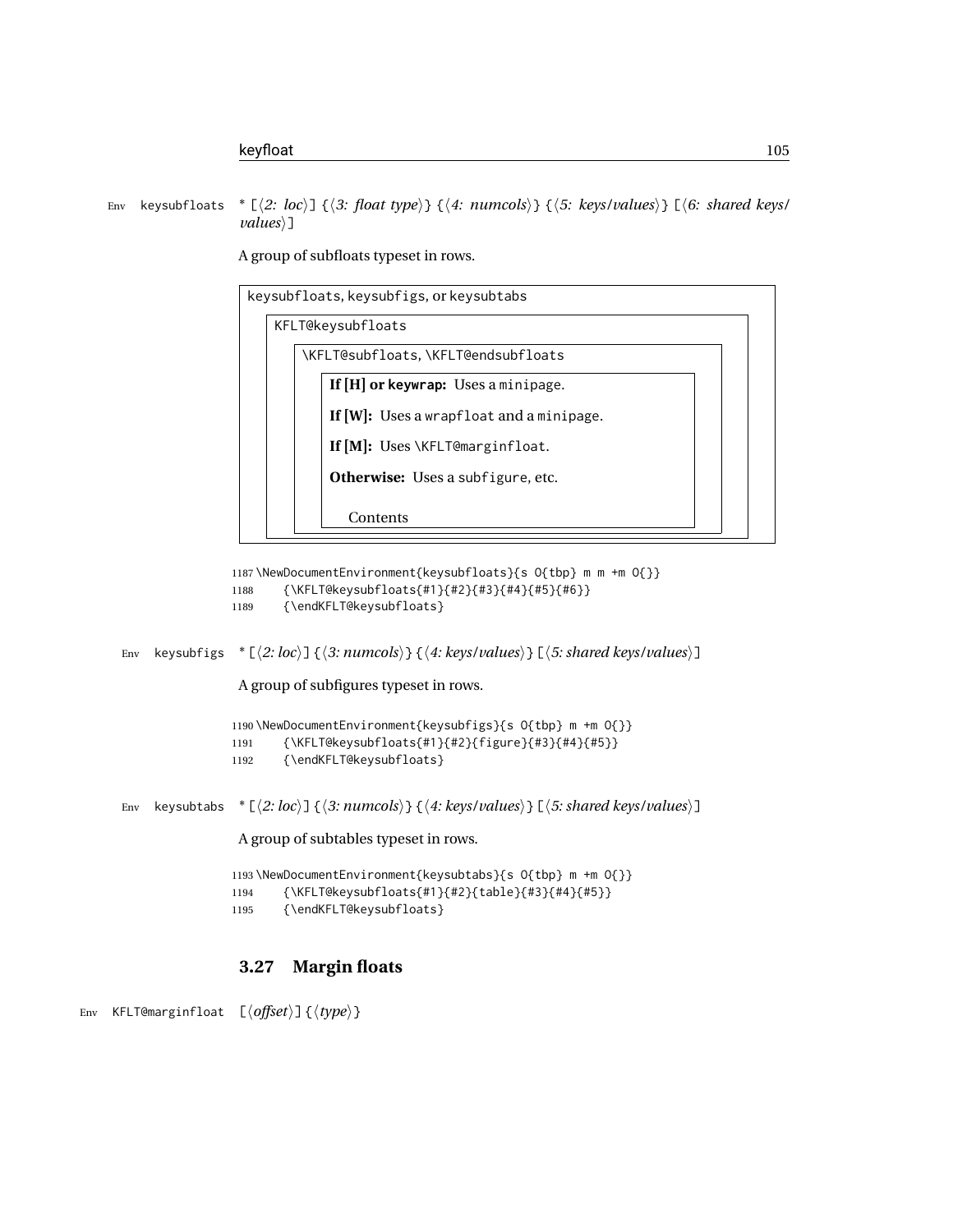```
KFLT@marginfloat
```
\marginpar minipage Contents

```
1196 \newsavebox{\KFLT@marginfloatbox}
1197
1198 \NewDocumentEnvironment{KFLT@marginfloat}{O{-1.2ex} m}
1199 {% start
1200 \FloatBarrier% keep floats in order
1201 \KFLT@envignorespaces%
1202 \begin{lrbox}{\KFLT@marginfloatbox}%
1203 \begin{minipage}{\marginparwidth}%
1204 \captionsetup{type=#2}%
1205 \hbox{}\vspace*{#1}%
1206 \noindent%
1207 \normalcolor\reset@font\normalsize%
1208 }% start
1209 {% end
1210 \end{minipage}%
1211 \end{lrbox}%
1212 \marginpar{\usebox{\KFLT@marginfloatbox}}%
1213 \KFLT@envignorespaces%
1214 }% end
```
Provided in case tufte-book is not loaded:

```
Env marginfigure [⟨offset⟩]
```

| marginfigure |  |                  |  |  |
|--------------|--|------------------|--|--|
|              |  | KFLT@marginfloat |  |  |
|              |  | \marginpar       |  |  |
|              |  | minipage         |  |  |
|              |  | Contents         |  |  |
|              |  |                  |  |  |

\ProvideDocumentEnvironment{marginfigure}{O{-1.2ex}}

- {\begin{KFLT@marginfloat}[#1]{figure}}
- {\end{KFLT@marginfloat}}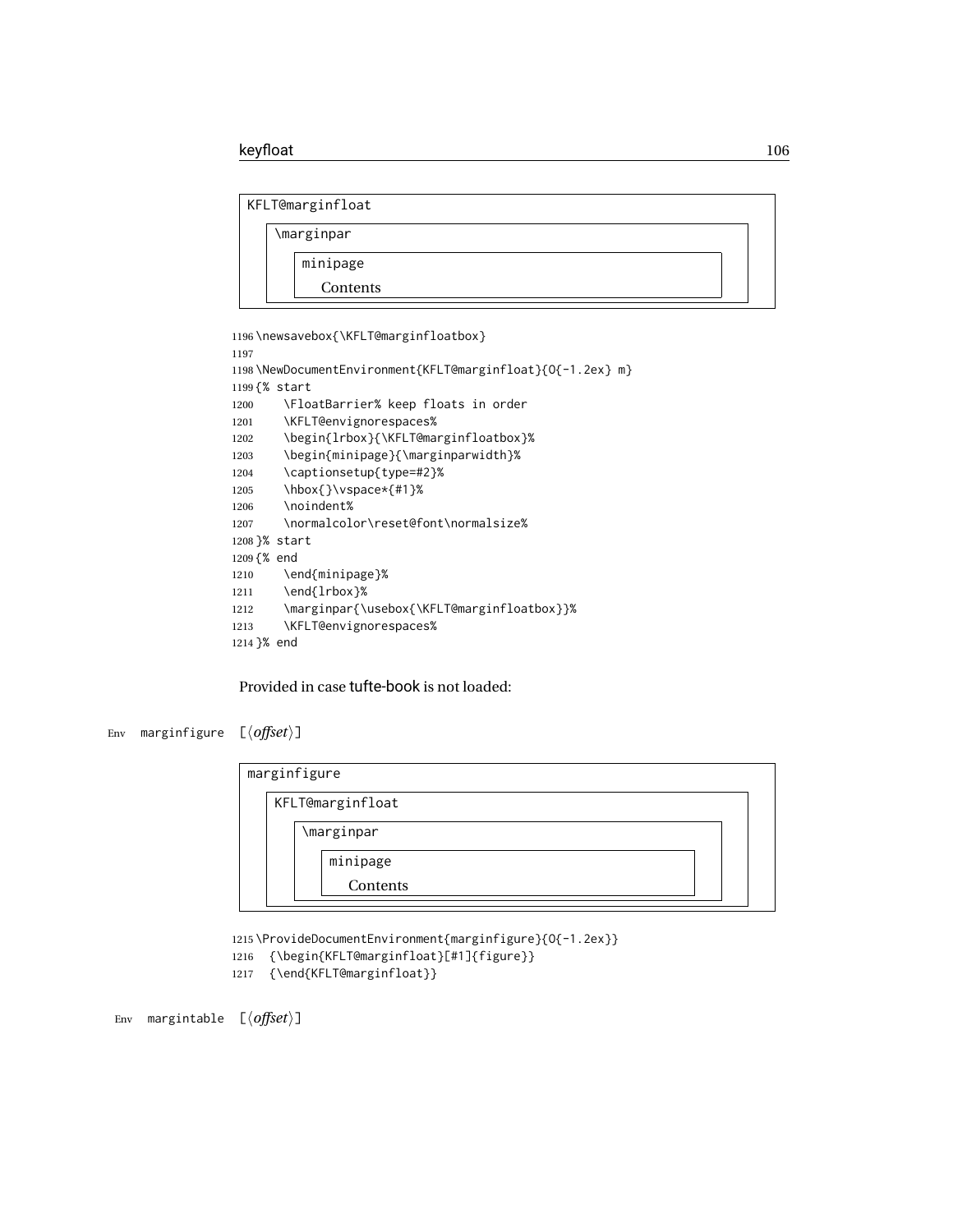```
1218 \ProvideDocumentEnvironment{margintable}{O{-1.2ex}}
1219 {\begin{KFLT@marginfloat}[#1]{table}}
1220 {\end{KFLT@marginfloat}}
```
### **3.28 Wrapped floats**

| Bool | KFL@keywrap               | Tells the next keyfloat to wrap around some text.             |
|------|---------------------------|---------------------------------------------------------------|
|      |                           | 1221\newboolean{KFLT@keywrap}<br>1222\boolfalse{KFLT@keywrap} |
| Len  | <b>\KFLT@keywrapwidth</b> | The width of the object to be wrapped beside the text.        |
|      |                           | 1223\newlength{\KFLT@keywrapwidth}                            |
| Len  | \KFLT@keywrapparskip      | The \parskip outside of the keywrap.                          |
|      |                           | 1224\newlength{\KFLT@keywrapparskip}                          |
| Len  | \KFLT@keywrapparindent    | The \parindent outside of the keywrap.                        |
|      |                           | 1225\newlength{\KFLT@keywrapparindent}                        |
|      |                           |                                                               |

Env keywrap {⟨*width*⟩} {⟨*wrapped content*⟩}

The main text is placed in a minipage to the left, and the wrapped content is later placed in another minipage to the right.

| keywrap                                        |        |                              |
|------------------------------------------------|--------|------------------------------|
| minipage<br>Main text.<br>Multiple paragraphs. | \hfill | minipage<br>Wrapped content. |

```
1226 \DeclareDocumentEnvironment{keywrap}{m +m}%
1227 {%
1228 \par\noindent%
1229 \setlength{\KFLT@keywrapwidth}{\linewidth}%
1230 \addtolength{\KFLT@keywrapwidth}{-#1}%
1231 \addtolength{\KFLT@keywrapwidth}{-2em}%
1232 \minipage[t]{\KFLT@keywrapwidth}%
1233 %
1234 \setlength{\parskip}{\KFLT@keywrapparskip}%
1235 \setlength{\parindent}{\KFLT@keywrapparindent}%
1236 \booltrue{KFLT@keywrap}%
```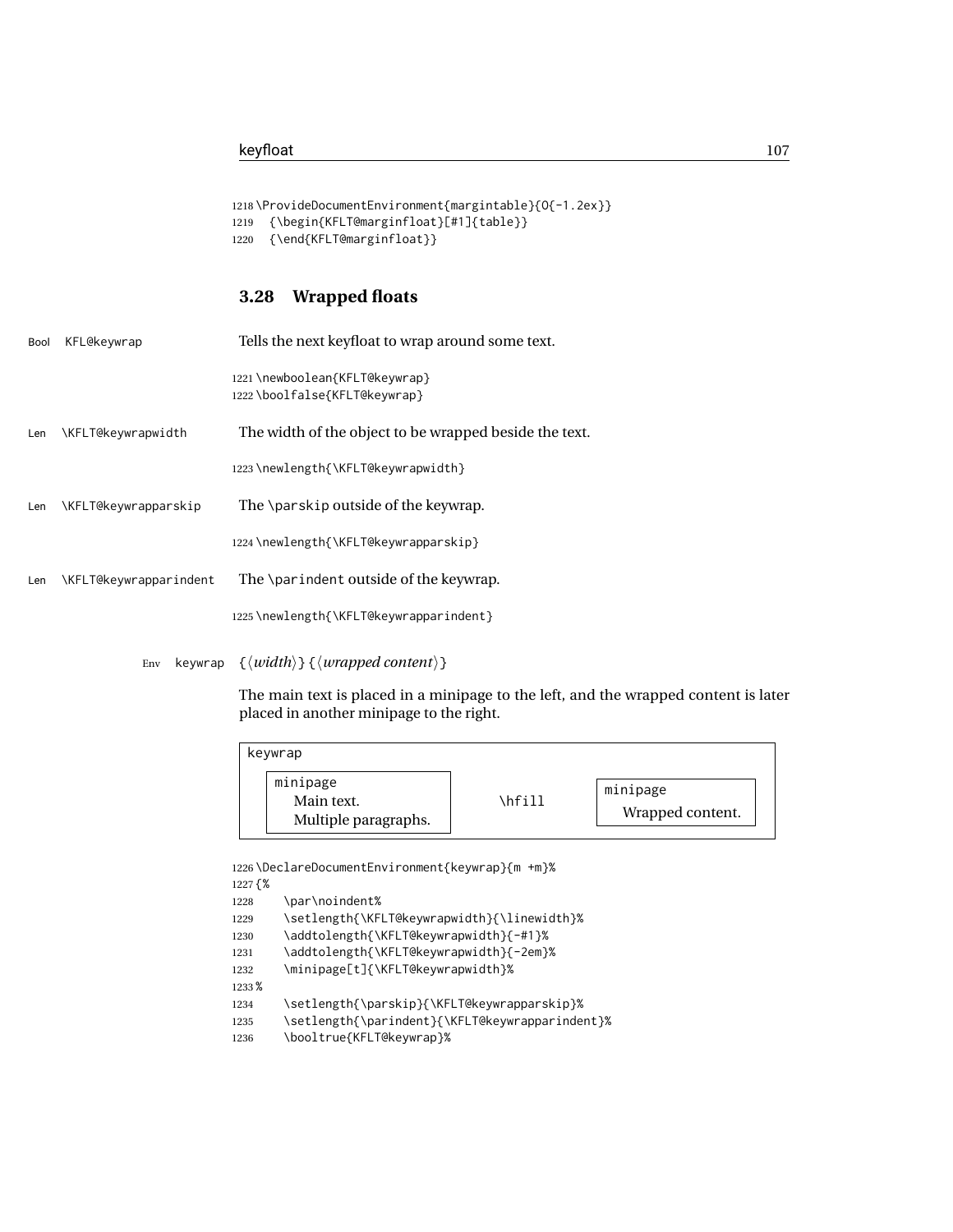| 1237 }  |                                     |
|---------|-------------------------------------|
| 1238 {% |                                     |
| 1239    | \par%                               |
| 1240    | \endminipage%                       |
| 1241    | \hfill%                             |
| 1242    | \begin{minipage}[t]{#1}%            |
| 1243    | \booltrue{KFLT@keywrap}%            |
| 1244    | \normalcolor\reset@font\normalsize% |
|         |                                     |

Inside this minipage, temporarily prevent underfull \hbox warnings:

| 1245                                   | \hbadness=10000\relax%                          |  |  |  |
|----------------------------------------|-------------------------------------------------|--|--|--|
| 1246                                   | #2%                                             |  |  |  |
| 1247                                   | \par%                                           |  |  |  |
| 1248                                   | \unskip\vspace{\smallskipamount}%               |  |  |  |
| 1249                                   | \end{minipage}%                                 |  |  |  |
| 1250                                   | \par%                                           |  |  |  |
| $1251$ }                               |                                                 |  |  |  |
| 1252                                   |                                                 |  |  |  |
| 1253\BeforeBeginEnvironment{keywrap}{% |                                                 |  |  |  |
| 1254                                   | \setlength{\KFLT@keywrapparskip}{\parskip}%     |  |  |  |
| 1255                                   | \setlength{\KFLT@keywrapparindent}{\parindent}% |  |  |  |
| $1256$ }                               |                                                 |  |  |  |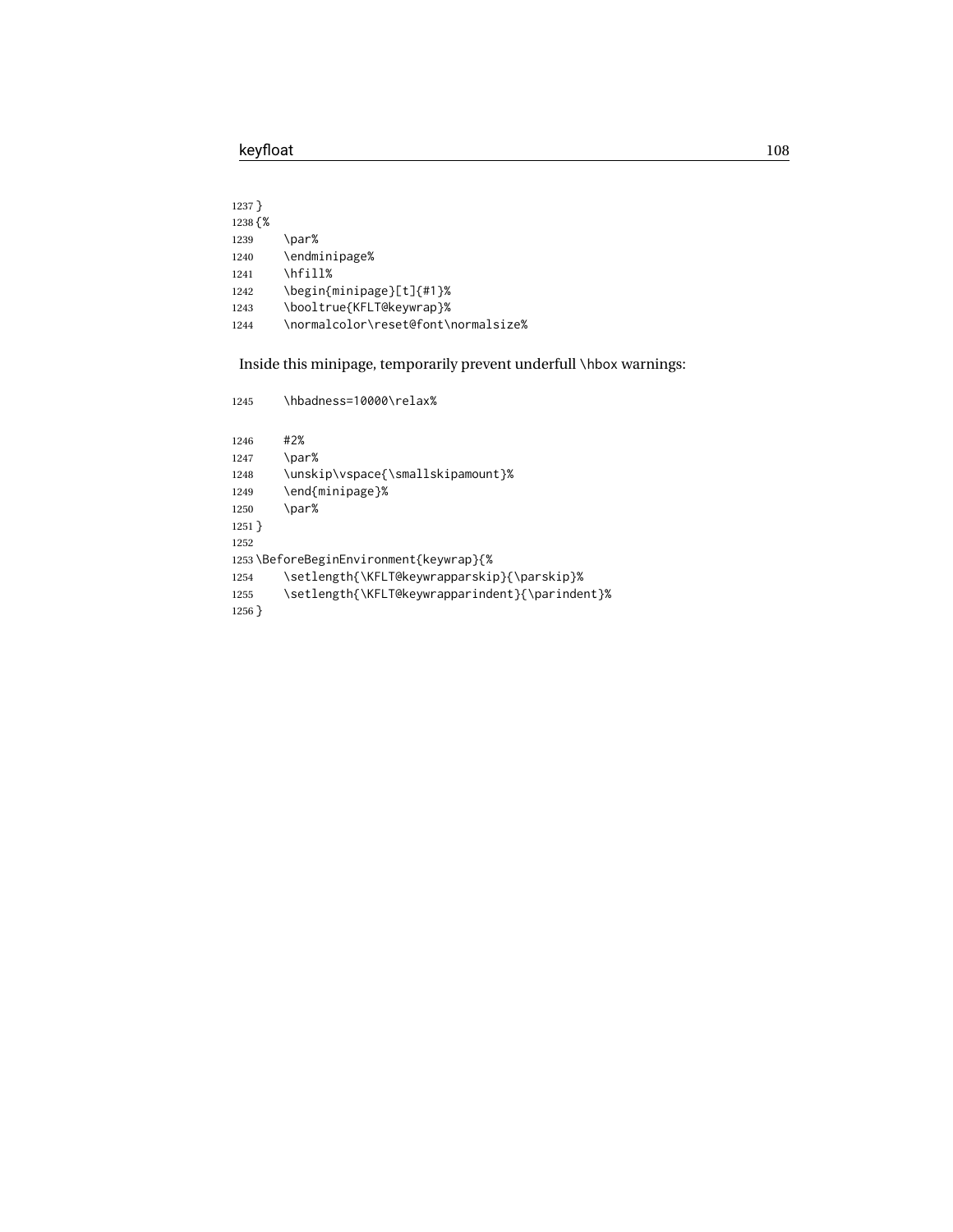### **4 keyfloat package maintenance**

To compile keyfloat.sty and \keyfloat.pdf from keyfloat.dtx and keyfloat.ins:

```
pdflatex keyfloat.ins
pdflatex keyfloat.dtx
pdflatex keyfloat.dtx
pdflatex keyfloat.dtx
makeindex -s gglo.ist -o keyfloat.gls keyfloat.glo
splitindex keyfloat.idx -- -s gind.ist
pdflatex keyfloat.dtx
pdflatex keyfloat.dtx
```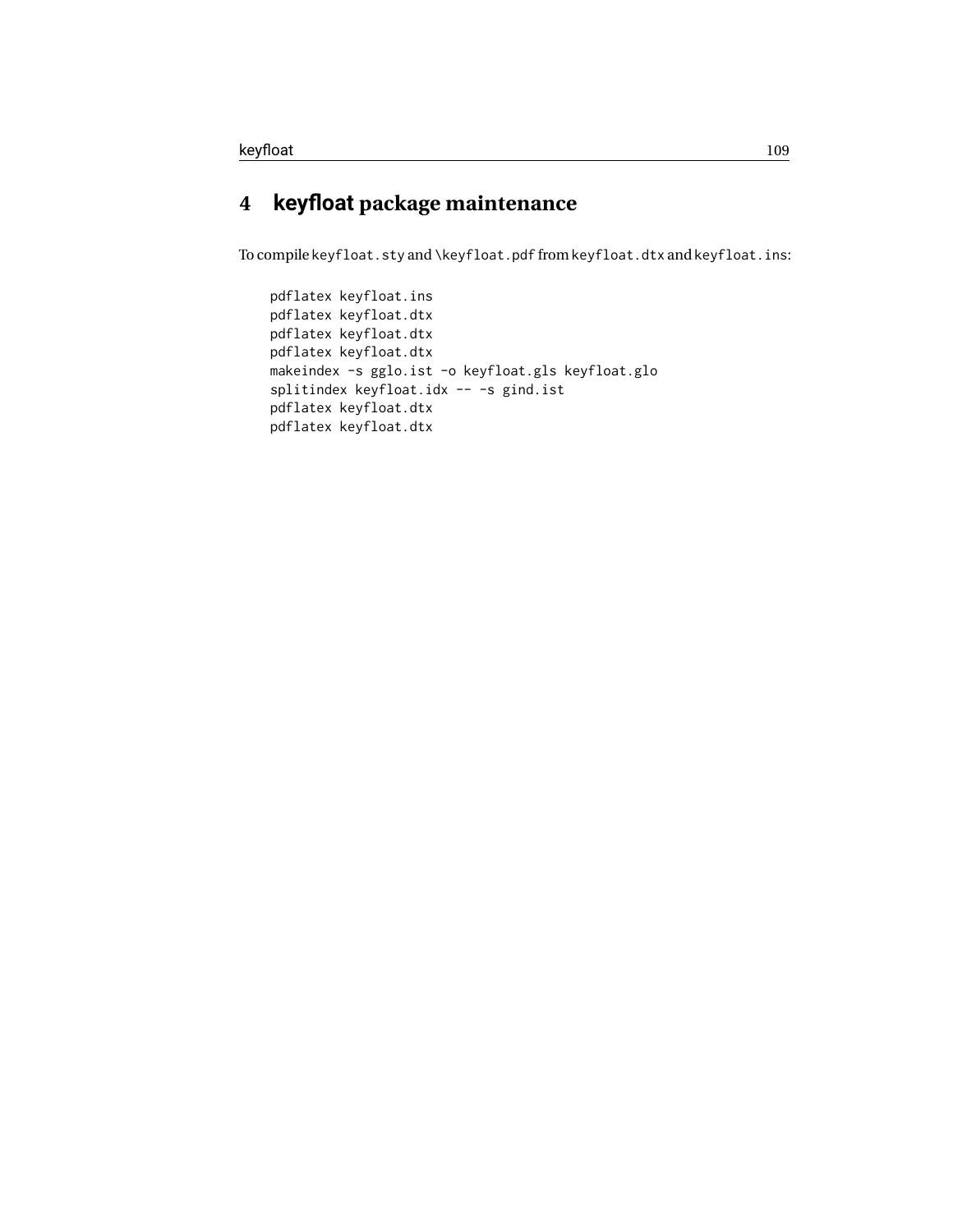# <span id="page-109-0"></span>**Change History**

For the most recent changes, see page [111.](#page-110-0)

| v0.10                                               | Handle vertical alignment key va.<br>81   |
|-----------------------------------------------------|-------------------------------------------|
| General: 2016/12/01 Initial ver.<br>1<br>$\ldots$ . | v1.00                                     |
| v0.11                                               | General: 2019/01/11 1                     |
| \KFLT@addtext: Improved paragraph                   | Docs PDF bookmark                         |
| handling. 75                                        | improvements.<br>. 1                      |
| General: 2016/12/02<br>- 1                          | Removed xifthen dependency. 49            |
| v0.12                                               | Removed spurious spaces. 1                |
| \keyfigbox: Group around contents.<br>90            | Source formatting improvements. . 1       |
| \keyf1t: Group around contents.<br>87               | v2.00                                     |
| \keyparbox: Group around contents.<br>91            | \KFLT@@docaption: Factored.<br>69         |
| General: 2016/12/09<br>-1                           | \KFLT@@ignorespaces: Added.<br>85         |
| Adapts to older version of tocdata.<br>54           | \KFLT@caption: Generalized for float      |
| 57<br>Added mokey.                                  | 73                                        |
| Added wp key. $\dots \dots \dots \dots$<br>58       | \KFLT@docaption: Added support for        |
| Docs: Improved index.<br>1                          | authors.<br>71                            |
| Docs: Loading keyfloat.<br>$\mathbf 1$              | \KFLT@envignorespaces: Added.<br>86       |
| Docs: Margin float examples.<br>35                  | 85<br>\KFLT@ignorespaces: Added.          |
| Docs: Wrapped float examples.<br>37                 | \KFLT@keyfloatend: Factored.<br>88        |
| marginfigure: Added. 106                            | \KFLT@keyfloatstart: Factored.<br>87      |
| margintable: Added.  106                            | \KFLT@keyflt: Added.<br>86                |
| KFLT@boxouter: [M] and [W] floats.<br>81            | \KFLT@onefigureimage: Filename in         |
| v0.13                                               | arginstead of \KFLT@i.<br>67              |
| \KFLT@subfloats: Fix: Subfloat type                 | \KFLT@prohibitpackage: Improved           |
| selection. $\ldots \ldots \ldots \ldots$<br>100     | package conflict detection.<br>49         |
| General: 2017/01/18<br>1                            | \endkeyflt:Added.<br>87                   |
| \KFLTimageboxwidth: Added.<br>78                    | \keyfig: Factored.<br>90                  |
| Docs: Other Settings.<br>1                          | 87<br>\keyflt: Added.                     |
| Fix: Expands names in references.<br>50             | \keytab: Factored.<br>92                  |
| v0.14                                               | General: 2019/03/21<br>- 1                |
| \KFLT@docaption: Fix: No index entry                | Added custom float types.<br>- 1          |
| if no artist given. 70                              | Added float authors.<br>1                 |
| General: 2017/02/09 1                               | Adjustments for tocdata v2.00.<br>54      |
| v0.15                                               | keyfloat: Added.<br>88                    |
| \KFLT@subfloats: Adjustments for                    | KFLT@boxouter: Added custom float         |
| keywrap. 100                                        | types. 82, 85                             |
| General: 2017/05/12<br>1                            | v2.01                                     |
| Added vertical alignment key va. .<br>58            | \KFLT@endsubfloats:Added                  |
| keyfloats: Adjustments for keywrap.<br>95           | keysubfloats [M]. $\dots \dots \dots$ 103 |
| keywrap: Added. 107                                 | Added keysubfloats [W].  103              |
| KFLT@boxouter: Adjustments for                      | Fix: Positions with KOMASCRIPT. . 102     |
| keywrap. $\ldots \ldots \ldots \ldots \ldots 81$    | Improved vertical space. 102              |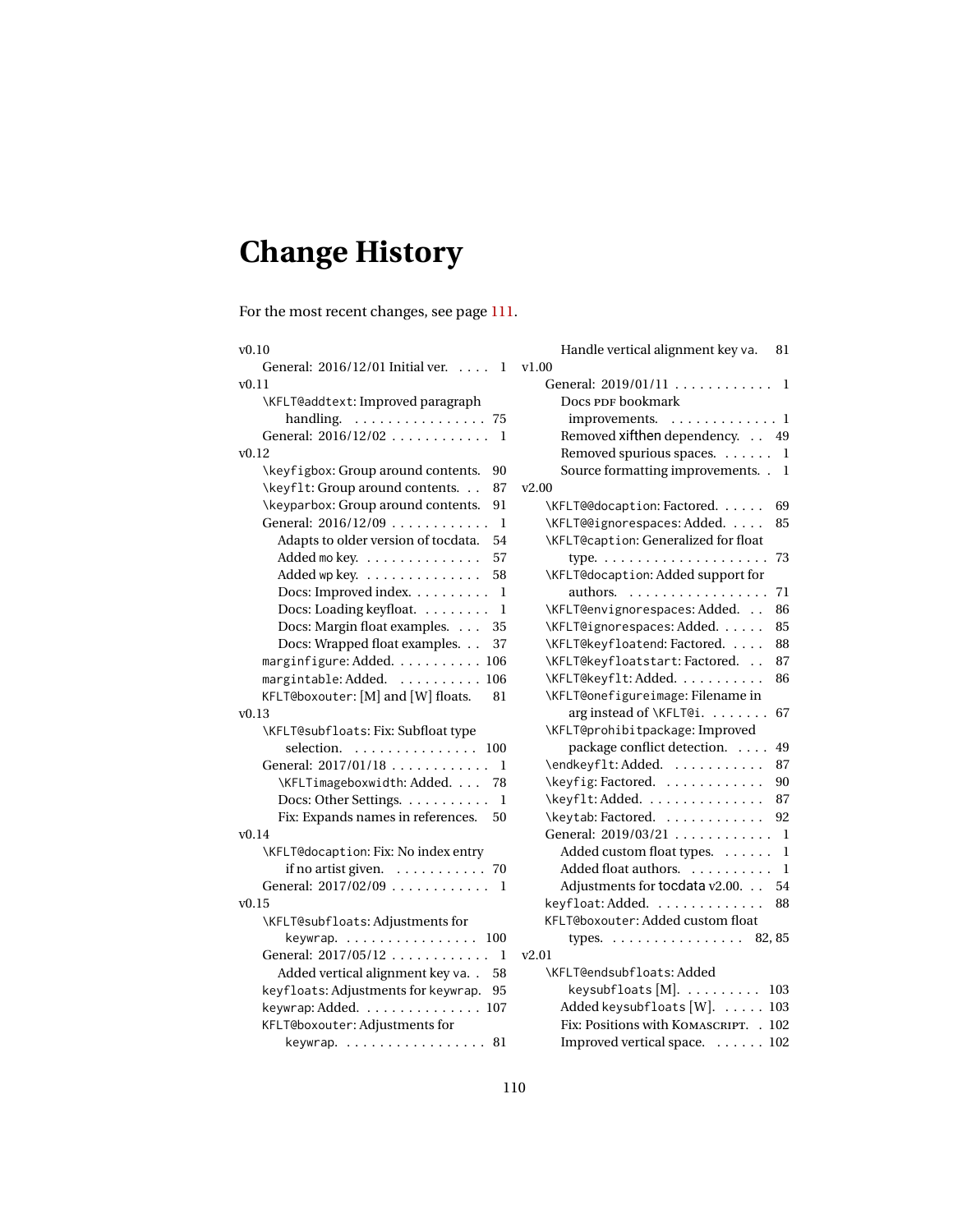<span id="page-110-0"></span>

| \KFLT@subfloats: Added                         |    |
|------------------------------------------------|----|
| keysubfloats $[M]$ . 101                       | v2 |
| Added keysubfloats [W].  101                   |    |
| Fix: Font and color. 100                       |    |
| Fix: Positions with KOMASCRIPT. . 101          |    |
| Improved vertical space. 100                   |    |
| General: 2019/09/23<br>1                       | v2 |
| tablehere: Fix: Font and color.<br>50          |    |
| Improved vertical space.<br>50                 |    |
| keyfloats: Added keyfloats [M]. 97, 98         |    |
| Added keyfloats [W]. 96, 98                    |    |
| Fix: Font and color. $\dots \dots \dots$<br>96 |    |
| Improved vertical space. 95, 98                |    |
| keywrap: Fix: \noindent. 107                   | v2 |
| Fix: Font and color. 107                       |    |
| KFLT@boxouter: Fix: Font and color.<br>83      |    |
| Fix: Positions with KOMASCRIPT. 83, 84         |    |
| Improved vertical space. 83, 85                |    |
| KFLT@marginfloat: Fix: Font and                |    |
| color.<br>.<br>106                             |    |
| figurehere: Fix: Font and color.<br>51         |    |
| Improved vertical space.<br>51                 |    |
| v2.02                                          |    |
| \KFLT@addartisttext: Avoid                     |    |
| underfull \hbox warning.<br>$\ldots$<br>78     |    |
| \KFLT@addtext: Avoid underfull                 |    |
| \hbox warning. 76                              |    |
| \KFLT@findwidths: Added ww and                 |    |
| w1w.<br>63                                     |    |
| \KFLT@keyflt: Work with float.<br>86           |    |
| \KFLT@subfloats: Avoid underfull               |    |
| $\h{\text{hbox warning.} \ldots \ldots 101}$   |    |
| General: 2021/05/27<br>1                       |    |
| Added ww and wlw. 58, 63                       |    |
| Work with float.                               |    |
| 49<br>keyfloats: Avoid underfull \hbox         |    |
|                                                | v2 |
| warning. 96                                    |    |
| keywrap: Avoid underfull \hbox                 |    |
| warning.<br>108                                |    |
| KFLT@boxouter: Added ww and wlw<br>82          |    |
| Avoid underfull \hbox warning<br>82            |    |
| v2.03                                          |    |
| General: $2021/05/28$<br>1                     |    |

| Fixed \hbadness w/ \relax.<br>1                   |
|---------------------------------------------------|
| v2.04                                             |
| General: 2021/06/08<br>1                          |
| Added wn key.<br>57                               |
| Added wo key.<br>58                               |
| KFLT@boxouter: Added wn and wo.<br>82             |
| v2.05                                             |
| General: 2021/06/11<br>1                          |
| Docs: Fixed r key.<br>13<br>.                     |
| Docs: Fixed braces for multi-word                 |
| values.<br>13<br>.                                |
| KFLT@boxouter: No longer patch                    |
| wrapfig for expansion. $\ldots \ldots$<br>82      |
| v2.06                                             |
| \KFLT@boxkeys: Added shared keys.<br>80           |
| \KFLT@caption: Fix for empty                      |
| caption.<br>73                                    |
| \KFLT@defaults: Added kar.<br>73                  |
| \KFLT@includegraphics: Clip if close              |
| to \linewidth. $\ldots$<br>66                     |
| Warn if image too wide.<br>66                     |
| \KFLT@keepaspectratio: Added kar.<br>56           |
| \KFLT@onefigureimage: Added kar.<br>67            |
| Fix: $1w$ with $h$ .<br>68                        |
| \KFLT@sharedkeys: Added shared                    |
| 80                                                |
| General: 2021/06/29<br>1                          |
| Added kar.<br>56                                  |
| keyfloats: Added shared keys. 95, 96              |
| keysubfigs: Added shared keys.                    |
| 105<br>keysubfloats: Added shared keys. .<br>105  |
| keysubtabs: Added shared keys.<br>105             |
| KFLT@keysubfloats: Added shared                   |
|                                                   |
| keys. $\ldots \ldots \ldots \ldots \ldots$<br>104 |
| KFLT@LWR@hook@keyfloatsminipage:                  |
| Added vertical alignment.<br>94                   |
| v2.07                                             |
| \KFLT@boxkeys: Fixed: Nested types.<br>80         |
| \KFLT@frame: Reduced hbox                         |
| warnings.<br>.<br>65                              |
| General: $2022/01/10$<br>1                        |
| Docs: Show macro and                              |
| environment nesting.<br>1                         |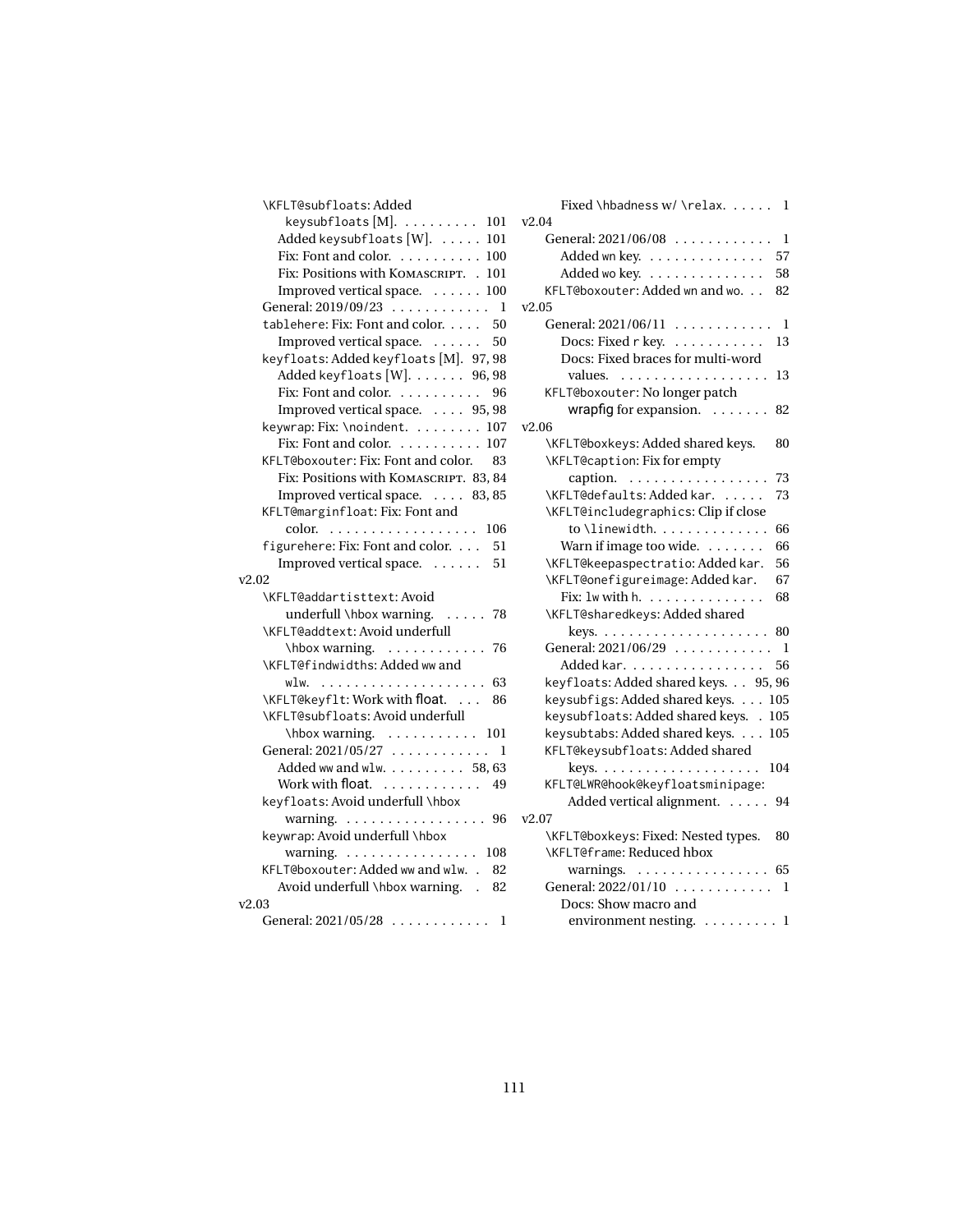### <span id="page-111-0"></span>**Index of Objects**

This is an index of macros, environments, booleans, counters, lengths, packages, classes, options, keys, files, and various other programming objects. Each is listed by itself, and also by category. In some cases, they are further subdivided by [class].

Numbers written in italic refer to the page where the corresponding entry is described; numbers underlined refer to the code line of the definition.

| <b>Symbols</b>                                                 | boolean:                                                                    |
|----------------------------------------------------------------|-----------------------------------------------------------------------------|
| $\star$ (argument)                                             | KFL@keywrap  107<br>12                                                      |
|                                                                | 80<br>12<br>KFLT@captions to p                                              |
| $[M]$ (argument)                                               | 12<br>51<br>KFLT@cont                                                       |
| $[W]$ (argument)                                               | 52<br>12<br>KFLT@cstar                                                      |
| $[loc]$ (argument) $\ldots \ldots \ldots \ldots$               | 57<br>12<br>KFLT@f                                                          |
|                                                                | 57                                                                          |
| A                                                              | 59<br>KFLT@inkeysubfloats                                                   |
| $af (key)$ [main] $\ldots \ldots \ldots \ldots$                | 52<br>53<br>KFLT@scgiven                                                    |
| $af$ (key) [subfloat container] $\dots \dots$                  | 61<br>99<br>KFLT@subcaptionistop                                            |
| $al (key) [main] \ldots \ldots \ldots \ldots$                  | 53<br>KFLT@subgrpcont<br>59                                                 |
| $al$ (key) [subfloat container] $\ldots \ldots$                | 61<br>KFLT@subgrpcstart<br>59                                               |
| $ap (key) [main] \dots \dots \dots \dots \dots$                | 53<br>KFLT@subgrpscgiven<br>60                                              |
| $ap$ (key) [subfloat container] $\ldots \ldots$                | 61                                                                          |
| argument:                                                      | C                                                                           |
|                                                                | c (key) [main] $\ldots \ldots \ldots \ldots \ldots \ldots 52$<br>12         |
| $[H]$                                                          | $\mathbf{c}$ (key) [subfloat container] $\dots \dots$<br>59<br>12           |
| $[M]$                                                          | $calc$ (package) $\ldots \ldots \ldots \ldots \ldots$<br>49<br>12           |
| $\lceil W \rceil$                                              | caption (package)  10,49<br>12                                              |
| $[loc] \ldots \ldots \ldots \ldots \ldots \ldots \ldots$       | 12<br>class:                                                                |
| as $(key)$ [main] $\ldots \ldots \ldots \ldots \ldots$         | 35<br>53<br>tufte-book                                                      |
| $\alpha$ s (key) [subfloat container] $\dots \dots$            | cleveref (package)<br>10<br>62                                              |
| $\alpha$ auf (key) [main] $\ldots \ldots \ldots \ldots \ldots$ | $\cot(\text{key})$ [main] $\ldots \ldots \ldots \ldots$<br>51<br>54         |
| $\alpha$ auf (key) [subfloat container] $\ldots \ldots$        | cont (key) [subfloat container]<br>59<br>62                                 |
| aul (key) [main]                                               | counter:<br>54                                                              |
| aul (key) [subfloat container] $\dots \dots$                   | 62<br>59<br>KFLT@keyfloatdepth                                              |
| $\sup$ (key) $[\text{main}]$                                   | KFLT@numcols<br>53<br>51                                                    |
| aup (key) [subfloat container]                                 | 62<br>KFLT@thiscol<br>51                                                    |
| $\cos(key)$ [main] $\ldots \ldots \ldots \ldots \ldots$        | 52<br>$\text{cstar}(\text{key})$ [main] $\ldots \ldots \ldots \ldots$<br>54 |
| aus (key) [subfloat container] $\dots \dots$                   | $\text{cstar}$ (key) [subfloat container] $\ldots \ldots$<br>60<br>62       |
| B                                                              | E                                                                           |
| Before keyfigure                                               | \endkeyflt  845<br>89                                                       |
| Before keyfloats                                               | environment:<br>99                                                          |
| Before keyfloat                                                | keyfigure  11<br>88                                                         |

keyfloat . . . . . . . . . . . . . . . . . . . *[11](#page-10-0)*

Before keytable . . . . . . . . . . . . . . . . *[93](#page-92-0)*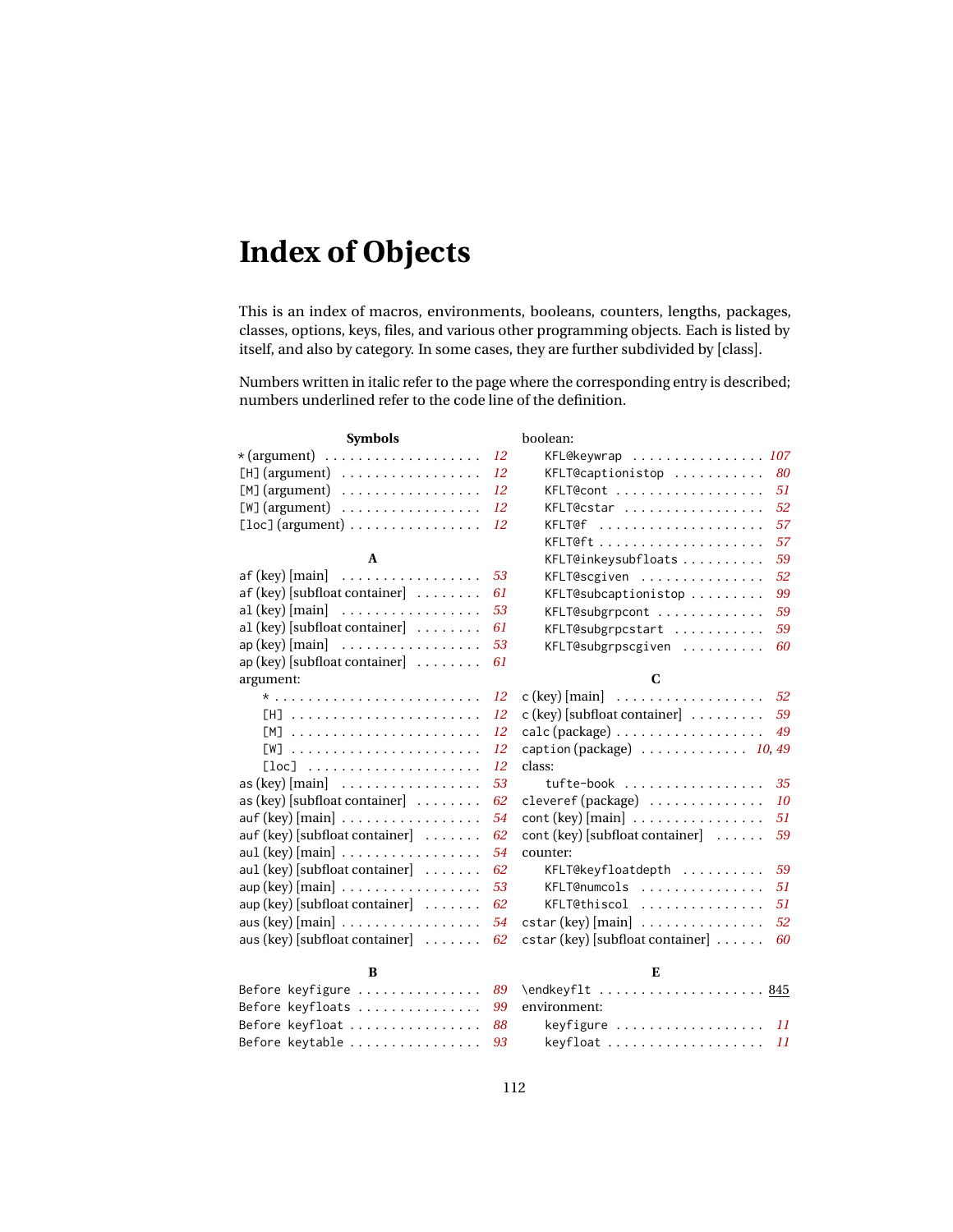| keyfloats                                                   | 11        |
|-------------------------------------------------------------|-----------|
| keysubfigs                                                  | 11        |
| keysubfloats                                                | 12        |
| keysubtabs                                                  | 12        |
| keytable                                                    | 11        |
|                                                             | 12        |
| marginfigure                                                | 12        |
| margintable                                                 | 12        |
| environments:                                               |           |
| figurehere                                                  | 57        |
| keyfigure  877                                              |           |
| keyfloat  867                                               |           |
| keyfloats  967                                              |           |
| keysubfigs  1190                                            |           |
| keysubfloats  1187                                          |           |
| $keysubtabs$ 1193                                           |           |
| keytable $\ldots \ldots \ldots \ldots \ldots \frac{931}{2}$ |           |
| keywrap 1226                                                |           |
| KFLT@boxinner  654                                          |           |
| KFLT@boxouter 684                                           |           |
| KFLT@keysubfloats  1175                                     |           |
| KFLT@LWR@hook@keyfloatsminipage 964                         |           |
| KFLT@marginfloat  1196                                      |           |
| marginfigure  1215                                          |           |
| margintable  1218                                           |           |
| tablehere                                                   | <u>49</u> |
| etoolbox (package)                                          | 49        |
|                                                             |           |
| F                                                           |           |
| $f$ (key) [main] $\dots \dots \dots \dots \dots$            | 57        |
| fancybox (package)                                          | 43        |
| figurehere (environment)                                    | 57        |
| float (package)                                             | 10        |
|                                                             | 57        |
| $ft (key) [main] \dots \dots \dots \dots \dots$             |           |
| G                                                           |           |
| gettitlestring (package)                                    | 50        |
| graphicx (package)                                          | 49        |
|                                                             |           |
| Н                                                           |           |
| h (key) [main]                                              | 56        |
| . <b>.</b>                                                  |           |
| K                                                           |           |
| $\kappa$ ar (key) [main]                                    | 56        |
| key:                                                        | ١k        |
| [main]:                                                     | ١k        |
| af<br>.                                                     | 53<br>ke  |
| al<br>$\ldots$<br>$\ddot{\phantom{a}}$                      | 53<br>ke  |
|                                                             | 53<br>ke  |
| ap                                                          | 53<br>١k  |
| as                                                          |           |

| auf<br>$\ddotsc$<br>$\ddot{\phantom{a}}$<br>$\ddots$<br>$\ddots$<br>$\ddots$                                                                                                                                                                                                 |                      | 54      |
|------------------------------------------------------------------------------------------------------------------------------------------------------------------------------------------------------------------------------------------------------------------------------|----------------------|---------|
| aul                                                                                                                                                                                                                                                                          |                      | 54      |
| aup<br>$\ddot{\phantom{a}}$<br>$\mathbb{R}^2$                                                                                                                                                                                                                                |                      | 53      |
| aus<br>$\ddot{\phantom{a}}$<br>$\ddot{\phantom{a}}$<br>$\ddot{\phantom{a}}$<br>$\ddots$ .<br>$\ddots$<br>$\ldots$<br>$\mathbf{r}$                                                                                                                                            | $\ddot{\phantom{a}}$ | 54      |
| C<br>$\ddot{\phantom{0}}$<br>$\ddot{\phantom{0}}$<br>$\ddot{\phantom{a}}$<br>$\ddot{\phantom{0}}$<br>$\ddot{\phantom{0}}$<br>$\ddot{\phantom{0}}$<br>$\ddotsc$                                                                                                               |                      | 52      |
| cont<br>$\ddot{\phantom{a}}$<br>$\ddot{\phantom{a}}$<br>$\ddot{\phantom{a}}$<br>$\ddotsc$<br>$\ddot{\phantom{0}}$<br>$\ddot{\phantom{a}}$<br>$\ddot{\phantom{a}}$<br>$\ddot{\phantom{0}}$<br>$\ddot{\phantom{a}}$<br>$\ddot{\phantom{a}}$<br>$\ddot{\phantom{a}}$            |                      | 51      |
| cstar<br>$\ddot{\cdot}$<br>$\ddot{\phantom{a}}$<br>$\ddot{\phantom{a}}$<br>$\cdot$<br>$\overline{\phantom{a}}$<br>$\ddot{\phantom{0}}$<br>$\ddot{\phantom{0}}$<br>$\ddot{\phantom{0}}$<br>$\ddot{\phantom{a}}$<br>$\ddot{\phantom{a}}$<br>$\ddot{\phantom{a}}$               |                      | 52      |
| f.,<br>$\cdot$<br>$\overline{a}$<br>$\ddot{\phantom{0}}$                                                                                                                                                                                                                     |                      | 57      |
| ft<br>$\sim$<br>$\cdot$<br>$\ddot{\phantom{a}}$<br>$\overline{\phantom{a}}$<br>$\sim$ $\sim$ $\sim$                                                                                                                                                                          |                      | 57      |
| h<br>.<br>$\ddot{\phantom{0}}$<br>$\ldots$<br>$\ldots$<br>$\ddot{\phantom{a}}$<br>$\mathbf{r}$                                                                                                                                                                               | $\ddot{\phantom{a}}$ | 56      |
| kar<br>.                                                                                                                                                                                                                                                                     |                      | 56      |
| 1<br>$\ddot{\phantom{a}}$<br>$\sim$ $\sim$ $\sim$ $\sim$ $\sim$<br>$\ddot{\phantom{a}}$<br>$\ddot{\phantom{a}}$<br>$\ddot{\phantom{a}}$<br>$\cdots$<br>$\ddots$                                                                                                              |                      | 52      |
| lw<br>$\ddot{\phantom{a}}$<br>$\ddot{\phantom{a}}$<br>$\ddot{\phantom{a}}$<br>$\ddot{\phantom{a}}$<br>$\ddot{\phantom{a}}$<br>$\ddot{\phantom{a}}$<br>$\ddot{\phantom{a}}$<br>$\ddot{\phantom{a}}$                                                                           |                      | 55      |
| mo<br>$\cdot$<br>$\ddot{\phantom{0}}$<br>$\ddot{\phantom{a}}$                                                                                                                                                                                                                |                      | 57      |
| r<br>$\ddot{\phantom{a}}$<br>$\ddot{\phantom{a}}$<br>$\ddot{\phantom{a}}$<br>$\ddot{\phantom{a}}$<br>$\ddot{\phantom{a}}$<br>$\ddot{\phantom{a}}$<br>$\ddot{\phantom{a}}$<br>$\ddot{\phantom{0}}$                                                                            |                      | 56      |
| .<br>S<br>$\ddots$<br>$\cdot$ $\cdot$ $\cdot$<br>$\ddot{\phantom{a}}$                                                                                                                                                                                                        |                      | 56      |
| SC<br>.<br>$\ddots$                                                                                                                                                                                                                                                          |                      | 52      |
| stretch<br>$\ddotsc$<br>$\ddot{\phantom{a}}$<br>$\ddot{\phantom{0}}$<br>$\ddot{\phantom{a}}$<br>$\ddots$<br>$\ddot{\phantom{0}}$<br>$\ddots$<br>$\ddot{\phantom{a}}$<br>$\ddot{\phantom{a}}$                                                                                 |                      | 57      |
| t<br>$\overline{a}$<br>$\ddot{\phantom{a}}$<br>$\ddot{\phantom{a}}$<br>$\ddots$<br>$\ddot{\phantom{a}}$<br>$\ddot{\phantom{a}}$<br>$\ddot{\phantom{a}}$<br>$\ddot{\phantom{a}}$<br>$\ddot{\phantom{0}}$<br>$\ddot{\phantom{a}}$                                              |                      | 55      |
| tc<br>$\ldots$<br>$\cdot$<br>$\ddot{\phantom{a}}$                                                                                                                                                                                                                            |                      | 55      |
| tl<br>$\ddot{\phantom{a}}$<br>$\ldots$<br>$\ddot{\phantom{a}}$<br>$\ddot{\phantom{a}}$<br>$\ddot{\phantom{a}}$<br>$\ddot{\phantom{0}}$                                                                                                                                       |                      | 55      |
| tr<br>$\ddot{\phantom{a}}$<br>.<br>$\ddot{\phantom{a}}$<br>$\ddot{\phantom{a}}$                                                                                                                                                                                              | $\ddot{\phantom{a}}$ | 55      |
| va<br>.<br>$\ddots$                                                                                                                                                                                                                                                          |                      | 58      |
| W<br>$\ddot{\phantom{a}}$<br>$\ddot{\phantom{a}}$<br>$\alpha$ , $\alpha$ , $\alpha$ , $\alpha$<br>$\ddots$<br>$\ddots$<br>$\ddot{\phantom{a}}$<br>$\ddot{\phantom{a}}$                                                                                                       |                      | 56      |
| wlw<br>$\ddot{\phantom{a}}$<br>$\cdot$<br>$\ddot{\phantom{a}}$<br>$\ddot{\phantom{a}}$<br>$\ddot{\phantom{a}}$<br>$\ddot{\phantom{a}}$<br>$\ddot{\phantom{a}}$                                                                                                               |                      | 58      |
| wn<br>$\ldots$<br>$\sim$<br>$\ldots$<br>$\ldots$                                                                                                                                                                                                                             |                      | 57      |
| <b>WO</b><br>1.1.1.1.1<br>$\ddotsc$<br>$\ldots$<br>$\ldots$                                                                                                                                                                                                                  |                      | 58      |
| .<br>wp<br>$\ddot{\phantom{0}}$                                                                                                                                                                                                                                              |                      | 58      |
| <b>WW</b><br>$\ddot{\phantom{0}}$                                                                                                                                                                                                                                            |                      | 58      |
| [subfloat container]:                                                                                                                                                                                                                                                        |                      |         |
| af<br>.<br>$\ddot{\phantom{a}}$<br>$\ddot{\phantom{a}}$                                                                                                                                                                                                                      |                      | 61      |
| al<br>.                                                                                                                                                                                                                                                                      |                      | 61      |
| .<br>ap<br>$\ldots$<br>$\ddot{\phantom{a}}$                                                                                                                                                                                                                                  |                      | 61      |
| as<br>$\cdots$<br>.<br>$\ddot{\phantom{a}}$                                                                                                                                                                                                                                  | $\ddot{\phantom{a}}$ | 62      |
| auf<br>$\ddot{\phantom{a}}$<br>.<br>$\ddots$                                                                                                                                                                                                                                 |                      | 62      |
| aul<br>$\ddot{\phantom{0}}$<br>$\ddot{\phantom{a}}$<br>$\ddot{\phantom{0}}$<br>$\ddot{\phantom{a}}$<br>$\ddot{\phantom{0}}$<br>$\ddot{\phantom{0}}$<br>$\ddot{\phantom{0}}$                                                                                                  |                      | 62      |
| aup<br>$\ddot{\phantom{a}}$<br>$\ddot{\phantom{0}}$<br>$\ddot{\phantom{a}}$                                                                                                                                                                                                  |                      | 62      |
| aus<br>$\ldots$<br>$\overline{\phantom{a}}$<br>$\overline{\phantom{a}}$<br>$\ddot{\phantom{a}}$<br>$\ldots$<br>$\ldots$<br>$\ddot{\phantom{a}}$                                                                                                                              |                      | 62      |
| C<br>.<br>$\ddot{\phantom{a}}$<br>$\ddot{\phantom{0}}$<br>$\ddot{\phantom{0}}$<br>$\ddot{\phantom{a}}$<br>$\ddot{\phantom{0}}$<br>$\ddot{\phantom{a}}$<br>$\ddot{\phantom{a}}$<br>$\ddot{\phantom{a}}$                                                                       |                      | 59      |
| cont<br>$\ddot{\phantom{a}}$<br>$\ddot{\phantom{0}}$<br>$\sim$ $\sim$ $\sim$<br>$\ddot{\phantom{0}}$<br>$\ddot{\phantom{0}}$<br>$\ddot{\phantom{0}}$<br>$\ddot{\phantom{0}}$<br>$\ddot{\phantom{a}}$<br>$\ddot{\phantom{0}}$<br>$\ddot{\phantom{0}}$<br>$\ddot{\phantom{0}}$ |                      | 59      |
| cstar<br>$\ddot{\phantom{0}}$<br>$\sim$ $\sim$<br>$\ddot{\phantom{0}}$<br>$\cdots$<br>$\ddotsc$<br>$\ddot{\phantom{0}}$<br>$\bullet$<br>۰                                                                                                                                    |                      | 60      |
| ı<br>.                                                                                                                                                                                                                                                                       |                      | 60      |
| SC<br>$\sim$ $\sim$ $\sim$                                                                                                                                                                                                                                                   |                      | 60      |
| $\mathbf{r}$<br>t<br>.<br>$\ldots$                                                                                                                                                                                                                                           |                      | .60, 61 |
| .<br>\keyfig<br>$\ddot{\phantom{a}}$<br>$\ddot{\phantom{a}}$                                                                                                                                                                                                                 |                      | 11, 887 |
| \keyfigbox<br>.                                                                                                                                                                                                                                                              |                      | 11, 893 |
| keyfigure (environment)<br>.                                                                                                                                                                                                                                                 |                      | 11, 877 |
| keyfloat (environment).<br>.                                                                                                                                                                                                                                                 |                      | 11, 867 |
| keyfloats (environment)                                                                                                                                                                                                                                                      |                      | 11,967  |
| \keyflt  11,836                                                                                                                                                                                                                                                              |                      |         |
|                                                                                                                                                                                                                                                                              |                      |         |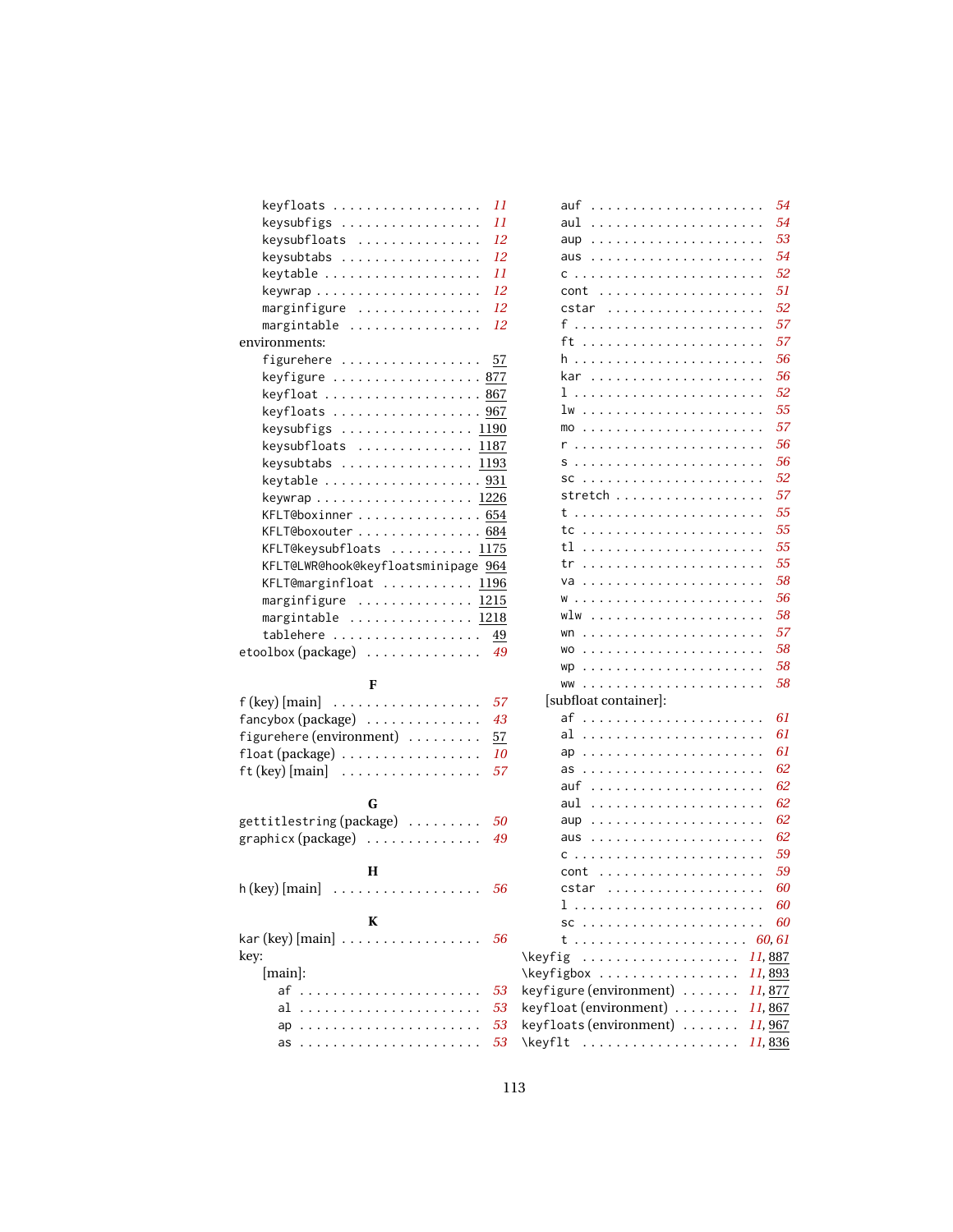| $\kappa$ 11, 907                                      | KFLT@keysubfloats(environment)  1175             |     |
|-------------------------------------------------------|--------------------------------------------------|-----|
| keysubfigs (environment)<br>11, 1190                  | \KFLT@keywrapparindent(length)  107              |     |
| keysubfloats (environment)<br>12, 1187                | \KFLT@keywrapparskip(length)  107                |     |
| keysubtabs (environment)  12, 1193                    | \KFLT@keywrapwidth(length)  107                  |     |
| \keytab $11,923$                                      | \KFLT@1  86                                      |     |
| keytable (environment) $\ldots \ldots \ldots$ 11,931  |                                                  |     |
| keyval (package) $\ldots \ldots \ldots \ldots$ 49     | \KFLT@LWR@hook@boxouter  683                     |     |
| keywrap (environment) $\ldots \ldots \ldots$ 12, 1226 | \KFLT@LWR@hook@keyfloats  963                    |     |
| KFL@keywrap (boolean)  107                            | KFLT@LWR@hook@keyfloatsminipage (en-             |     |
| \KFLT@@docaption  406                                 | vironment) $\ldots \ldots \ldots \ldots$ 964     |     |
| \KFLT@@ignorespaces  801                              | \KFLT@LWR@hook@keysubfloats  1174                |     |
| \KFLT@@prohibitpackage  14                            | KFLT@marginfloat (environment)  1196             |     |
| \KFLT@addartisttext  608                              | \KFLT@maybeendfloatrow  560                      |     |
| \KFLT@addtext  583                                    | \KFLT@maybestartfloatrow  556                    |     |
| \KFLT@af<br>90                                        |                                                  |     |
| $\kappa$ FLT@al  92, 100                              | \KFLT@nonest  941                                |     |
| 88                                                    | KFLT@numcols (counter) $\dots\dots\dots\dots$ 51 |     |
| 94                                                    | \KFLT@onefigureimage  330                        |     |
| \KFLT@auf<br>98                                       | \KFLT@optionalname  602                          |     |
| \KFLT@aup<br>96                                       | \KFLT@prohibitpackage  29                        |     |
| \KFLT@aus  102                                        | \KFLT@r  156                                     |     |
| KFLT@boxinner (environment) $\ldots \ldots 654$       | \KFLT@rowboxwidth(length)  51                    |     |
| \KFLT@boxkeys  672                                    | \KFLT@s  154                                     |     |
| KFLT@boxouter (environment) 684                       |                                                  |     |
| \KFLT@boxwidth(length)<br>63                          | KFLT@scgiven (boolean)  52                       |     |
| <b>\KFLT@c</b><br>70                                  | \KFLT@sharedkeys  671                            |     |
| \KFLT@caption  486                                    | \KFLT@stretch  162                               |     |
| KFLT@captionistop( $boolean) \ldots \ldots$<br>80     | KFLT@subcaptionistop(boolean)  99                |     |
| KFLT@cont $(boolean)$<br>51                           | \KFLT@subfloats  1090                            |     |
| KFLT@cstar (boolean) $\dots\dots\dots\dots$<br>52     | \KFLT@subgrpaf 229                               |     |
| \KFLT@defaults  521                                   | \KFLT@subgrpal  231                              |     |
| \KFLT@docaption  448,466                              | \KFLT@subgrpap 227                               |     |
| \KFLT@dosimplecaption  397                            | \KFLT@subgrpas 233                               |     |
| \KFLT@endsubfloats  1141                              | \KFLT@subgrpauf  237                             |     |
| \KFLT@envignorespaces  810                            | \KFLT@subgrpaul  239                             |     |
| KFLT@f $(boolean)$ 57                                 | \KFLT@subgrpaup 235                              |     |
| \KFLT@findenvboxwidth  306                            | \KFLT@subgrpaus 241                              |     |
| \KFLT@findwidths  245                                 | \KFLT@subgrpc  191                               |     |
| \KFLT@frame  286                                      | KFLT@subgrpcont (boolean)  59                    |     |
| KFLT@ft $(boolean)$ 57                                | KFLT@subgrpcstart(boolean)  59                   |     |
| \KFLT@h                                               | \KFLT@subgrpdefaults  1070                       |     |
| \KFLT@ignorespaces  807                               | \KFLT@subgrpsc 203                               |     |
| 63                                                    | KFLT@subgrpscgiven(boolean)                      | -60 |
| \KFLT@includegraphics  317                            | \KFLT@subgrpt  209                               |     |
| KFLT@inkeysubfloats(boolean)<br>59                    | \KFLT@subgrptextalign  208                       |     |
| \KFLT@keepaspectratio  152                            | \KFLT@subgrptype  205                            |     |
| KFLT@keyfloatdepth(counter)<br>59                     | \KFLT@t  104                                     |     |
| \KFLT@keyfloatend  862                                | \KFLT@testwidth(length)  66                      |     |
| \KFLT@keyfloatstart  856                              | \KFLT@textalign  103                             |     |
|                                                       | KFLT@thiscol (counter)  51                       |     |
| \KFLT@keyflt  813                                     |                                                  |     |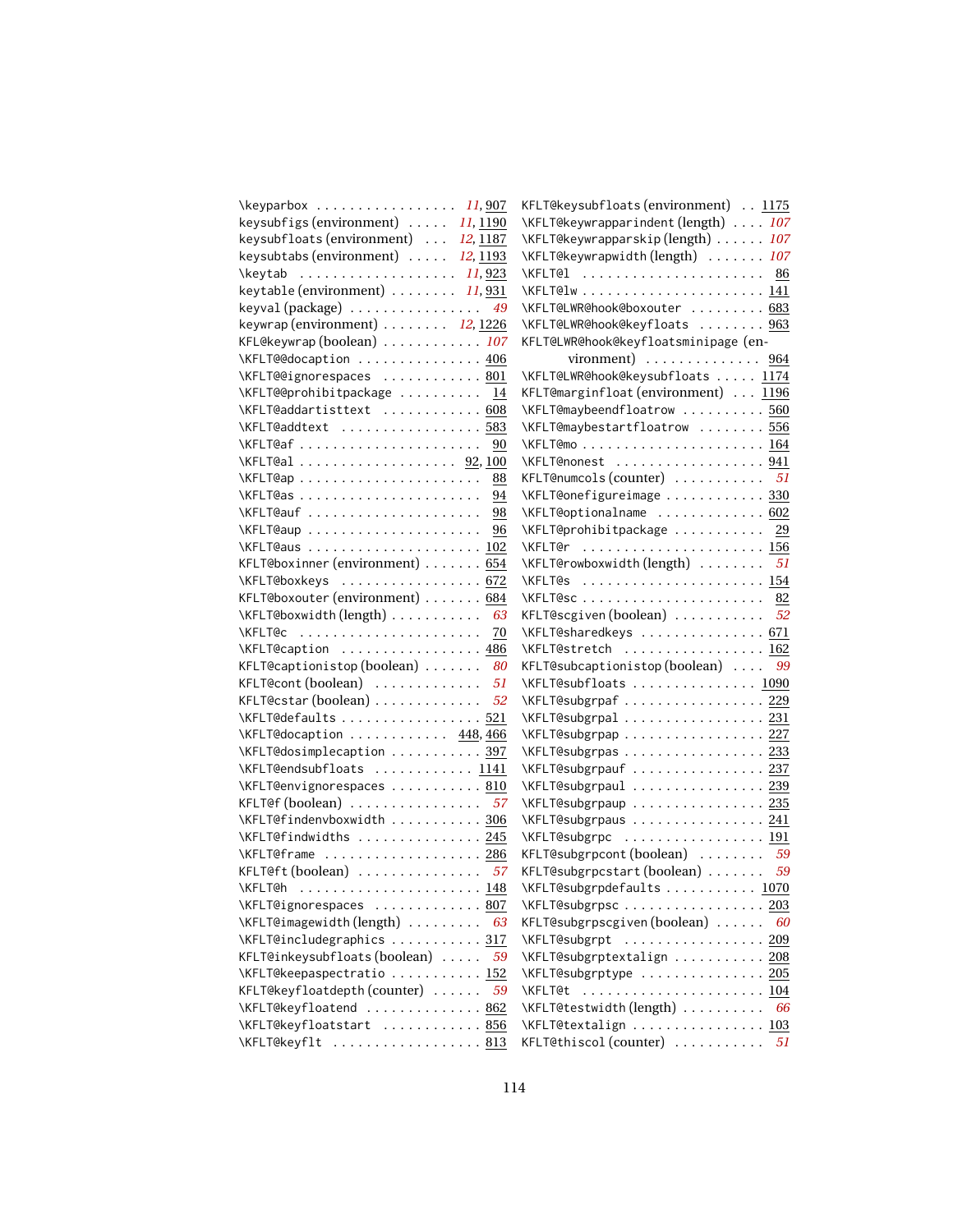| \KFLT@trackrows  569                |
|-------------------------------------|
| $\kappa$ FLT@type  84               |
|                                     |
| \KFLT@w  146                        |
|                                     |
|                                     |
|                                     |
|                                     |
| \KFLT@wrapwidth(length)  63         |
|                                     |
| \KFLTimageboxwidth(length)  17,78   |
| $\kappa$ FLTlooseframe  17,279      |
| \KFLTlooseframewidth (length) 17,65 |
| $\KFLTtightframe \ldots 17,271$     |
| \KFLTtightframewidth(length)  17,64 |

#### **L**

| $1$ (key) $\lfloor \text{main} \rfloor$<br>52                    |
|------------------------------------------------------------------|
| $1$ (key) [subfloat container] $\dots \dots$<br>60               |
| 44                                                               |
| Last, First $\ldots \ldots \ldots \ldots \ldots$ 44, 45          |
| length:                                                          |
| \KFLT@boxwidth<br>63                                             |
| \KFLT@imagewidth<br>63                                           |
| \KFLT@keywrapparindent  107                                      |
| \KFLT@keywrapparskip  107                                        |
| \KFLT@keywrapwidth  107                                          |
| \KFLT@rowboxwidth<br>51                                          |
| \KFLT@testwidth<br>66                                            |
| \KFLT@wrapwidth<br>63                                            |
| \KFLTimageboxwidth  17,78                                        |
| \KFLTlooseframewidth  17,65                                      |
| \KFLTtightframewidth  17,64                                      |
| $1\text{w}$ (key) [main] $\ldots \ldots \ldots \ldots \ldots 55$ |

#### **M**

| $[main]$ :                                                                |    |    |
|---------------------------------------------------------------------------|----|----|
| $\mathsf{af}\left(\mathsf{key}\right) \ldots \ldots \ldots \ldots \ldots$ | 53 |    |
|                                                                           | 53 |    |
| $ap(key)$                                                                 | 53 |    |
| $\mathsf{as}(\mathsf{key})\ \dots \dots \dots \dots \dots \dots$          | 53 |    |
|                                                                           | 54 |    |
| aul $(key)$                                                               | 54 |    |
| $\sup$ (key) $\ldots \ldots \ldots \ldots \ldots$                         | 53 |    |
| aus $(key) \ldots \ldots \ldots \ldots \ldots$                            | 54 |    |
|                                                                           | 52 |    |
|                                                                           | 51 |    |
| $\text{cstar}(\text{key})$                                                | 52 |    |
| $f$ (key)                                                                 | 57 |    |
| $\mathsf{ft}(\mathsf{key})\;.\;.\;.\;.\;.\;.\;.\;.\;.\;.\;.\;.\;.\;.\;$   | 57 | D. |
|                                                                           |    |    |

|                                                                                              | 56 |
|----------------------------------------------------------------------------------------------|----|
|                                                                                              | 56 |
|                                                                                              | 52 |
| $\text{lw}(\text{key})$                                                                      | 55 |
| mo (key) $\,\ldots\, \ldots\, \ldots\, \ldots\, \ldots\, \ldots\, \ldots\,$                  | 57 |
|                                                                                              | 56 |
| $s$ (key) $\dots\dots\dots\dots\dots\dots\dots\dots\dots$                                    | 56 |
| $\texttt{sc} \left( \text{key} \right) \texttt{ \dots \dots \dots \dots \dots \dots \dots }$ | 52 |
| $\mathsf{stretch}\,(\mathsf{key})\,\ldots\ldots\ldots\ldots\ldots\ldots$                     | 57 |
|                                                                                              | 55 |
| $tc$ (key) $\ldots \ldots \ldots \ldots \ldots \ldots$                                       | 55 |
| tl (key) $\dots\dots\dots\dots\dots\dots\dots\dots$                                          | 55 |
|                                                                                              | 55 |
| $va (key) \ldots \ldots \ldots \ldots \ldots \ldots$                                         | 58 |
| w (key) $\ldots \ldots \ldots \ldots \ldots \ldots \ldots$                                   | 56 |
| $w1w(key) \ldots \ldots \ldots \ldots \ldots$                                                | 58 |
|                                                                                              | 57 |
| $wo$ (key) $\ldots \ldots \ldots \ldots \ldots \ldots$                                       | 58 |
|                                                                                              | 58 |
|                                                                                              | 58 |
| marginfigure (environment)  12, 1215                                                         |    |
| margintable (environment)  12, 1218                                                          |    |
| mdframed $(\text{package})$ 42                                                               |    |
| mo (key) [main] $\ldots \ldots \ldots \ldots \ldots$                                         | 57 |
|                                                                                              |    |
| N                                                                                            |    |

| newfloat (package) |  |  |  |  |  |  |  | 10 |
|--------------------|--|--|--|--|--|--|--|----|

#### **P**

| package:                                                      |
|---------------------------------------------------------------|
| 49                                                            |
| caption 10, 49                                                |
| 10<br>cleveref                                                |
| 49<br>etoolbox                                                |
| 43<br>fancybox                                                |
| 10<br>$float \dots \dots \dots \dots \dots \dots \dots \dots$ |
| 50<br>gettitlestring                                          |
| 49<br>graphicx                                                |
| 49<br>keyval                                                  |
| 42<br>mdframed                                                |
| 10<br>newfloat                                                |
| 50<br>placeins                                                |
| 50<br>rotating                                                |
| 49<br>subcaption                                              |
| 10<br>titletoc                                                |
| 10                                                            |
| 10                                                            |
| wrapfig 12, 50                                                |
| 49<br>xparse                                                  |
| placeins (package)<br>50                                      |
|                                                               |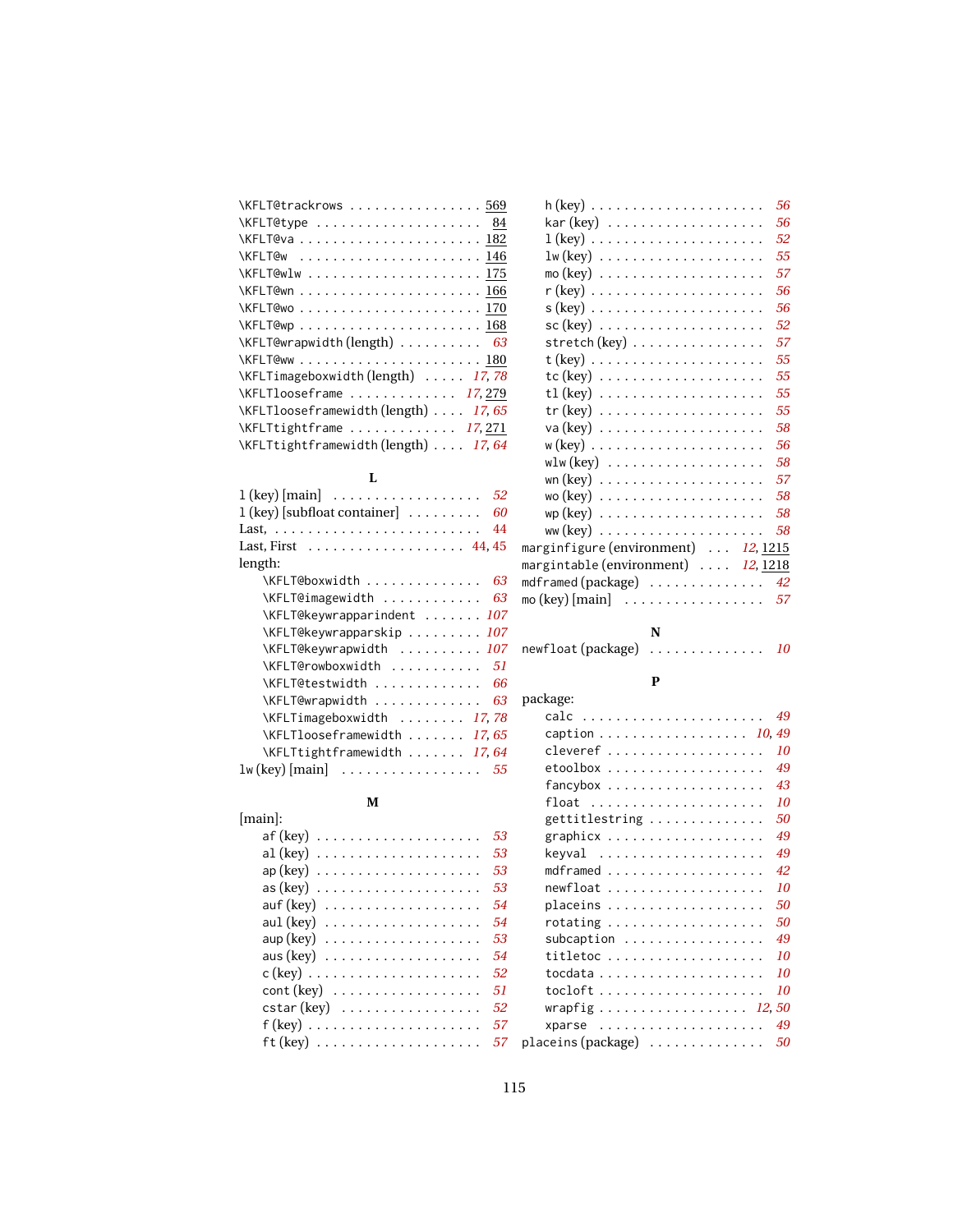| R                                                                                       |    | T                                                             |
|-----------------------------------------------------------------------------------------|----|---------------------------------------------------------------|
| $\mathsf{r}$ (key) [main]                                                               | 56 | t (key) [main] $\ldots \ldots \ldots \ldots \ldots 55$        |
| $rotating(package) \ldots \ldots \ldots \ldots$                                         | 50 | t (key) [subfloat container] $\ldots \ldots 60, 61$           |
|                                                                                         |    | $tablehere (environment) \ldots \ldots$<br>49                 |
| S                                                                                       |    | $tc$ (key) [main] $\ldots \ldots \ldots \ldots$<br>55         |
| $s$ (key) [main] $\dots \dots \dots \dots \dots$                                        | 56 | $titletoc(package) \ldots \ldots \ldots$<br>10                |
| $\text{sc}$ (key) [main] $\dots \dots \dots \dots \dots$                                | 52 | tl (key) $[\text{main}]$<br>55                                |
| $sc (key)$ [subfloat container]                                                         | 60 | $totala (package) \dots \dots \dots \dots$<br>10              |
| stretch (key) $[\text{main}]$                                                           | 57 | tocloft (package)<br>10                                       |
| subcaption (package)                                                                    | 49 | $tr$ (key) [main] $\ldots \ldots \ldots \ldots$<br>55         |
| [subfloat container]:                                                                   |    | tufte-book (class)<br>35                                      |
| $\mathsf{af}\left(\mathsf{key}\right)\right.\ldots\ldots\ldots\ldots\ldots\ldots\ldots$ | 61 |                                                               |
| $al (key) \ldots \ldots \ldots \ldots \ldots$                                           | 61 | V                                                             |
| $ap(key) \ldots \ldots \ldots \ldots \ldots \ldots$                                     | 61 |                                                               |
| $\text{as (key)} \ldots \ldots \ldots \ldots \ldots \ldots$                             | 62 | W                                                             |
| $\text{auf}(\text{key}) \ldots \ldots \ldots \ldots \ldots$                             | 62 |                                                               |
| aul $(key) \ldots \ldots \ldots \ldots \ldots$                                          | 62 | $w$ (key) [main] $\dots \dots \dots \dots \dots$<br>56        |
| $\sup(key)$                                                                             | 62 | wlw (key) $[\text{main}]$ 58                                  |
| aus $(key) \ldots \ldots \ldots \ldots \ldots$                                          | 62 | wn (key) $[\text{main}]$<br>57                                |
| $c$ (key) $\ldots \ldots \ldots \ldots \ldots \ldots$                                   | 59 | wo (key) $[\text{main}]$<br>-58                               |
|                                                                                         | 59 | $wp (key)$ [main] $\ldots \ldots \ldots \ldots \ldots$<br>-58 |
| $\text{cstar}(\text{key})$                                                              | 60 | wrapfig (package) $\ldots \ldots \ldots \ldots 12, 50$        |
| $1 (key) \ldots \ldots \ldots \ldots \ldots \ldots$                                     | 60 | ww (key) $[\text{main}]$ 58                                   |
| $\mathsf{sc}(\mathsf{key})$                                                             | 60 | X                                                             |
| t (key)  60, 61                                                                         |    | xparse (package) $\ldots \ldots \ldots \ldots$ 49             |
|                                                                                         |    |                                                               |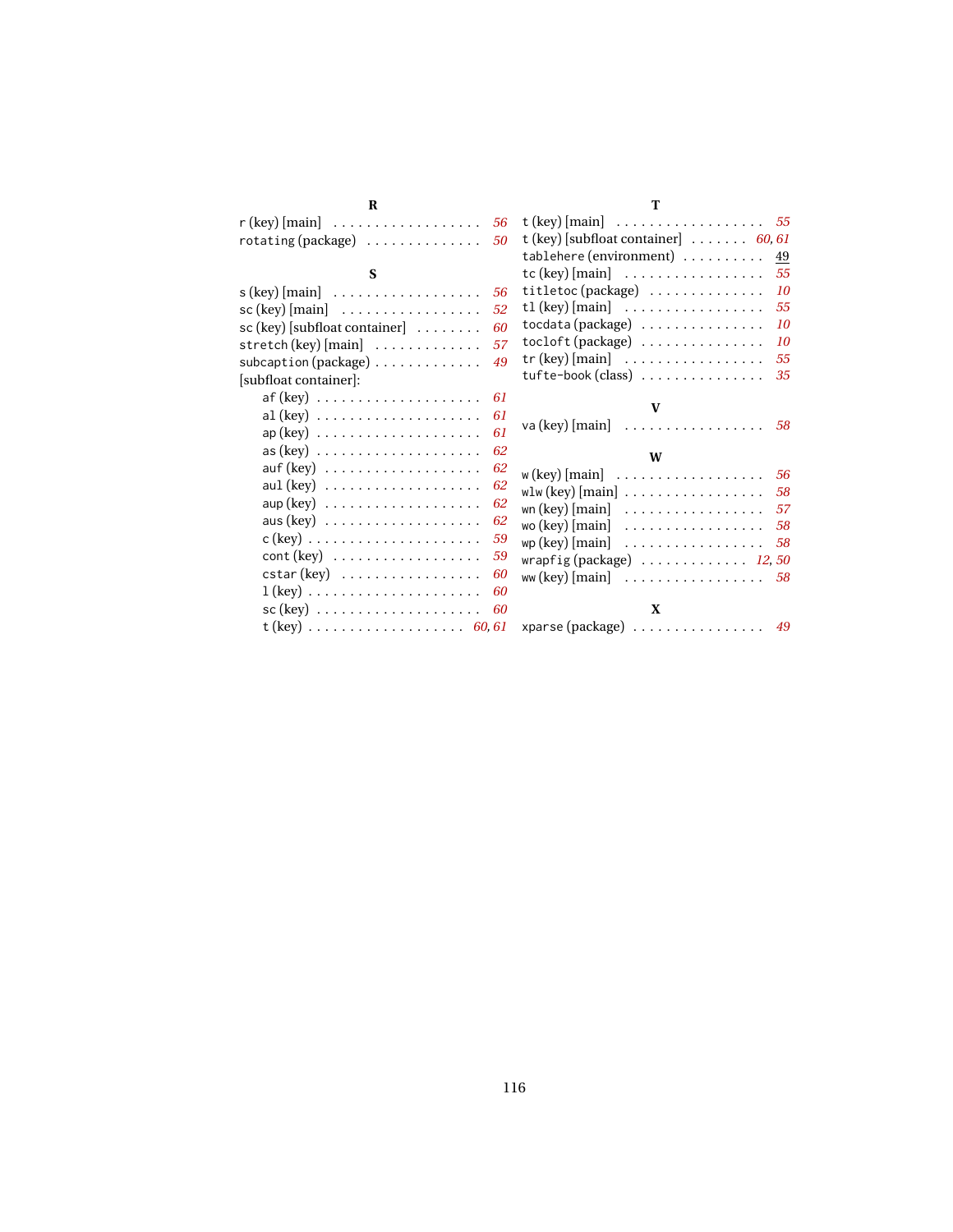## <span id="page-116-0"></span>**General Index**

This is a general index, including how-to and troubleshooting.

| <b>Symbols</b>                                           | 24                                                              |
|----------------------------------------------------------|-----------------------------------------------------------------|
| \linewidth 22, 29                                        |                                                                 |
| subfloats $\ldots \ldots \ldots \ldots \ldots$<br>29     | G                                                               |
| 24<br>with rotation $\dots\dots\dots\dots\dots$          | group                                                           |
|                                                          | $nested \ldots \ldots \ldots \ldots \ldots \ldots$<br>30        |
| A                                                        | shared keys $\ldots \ldots \ldots \ldots 29,32$                 |
| 30                                                       | Н                                                               |
| author's or artist's name $\dots\dots\dots\dots$<br>44   | $[H]$ ere placement $\dots\dots\dots\dots\dots\dots$<br>25      |
|                                                          |                                                                 |
| C                                                        | I                                                               |
| caption                                                  | image                                                           |
| formatting $\ldots \ldots \ldots \ldots \ldots$<br>47    | $\lceil$ linewidth<br>22                                        |
| 16                                                       | 30                                                              |
| continued float<br>33                                    | keep aspect ratio<br>30                                         |
| continued subfloat<br>34                                 | natural size<br>18                                              |
|                                                          | 29<br>too large $\dots \dots \dots \dots \dots \dots$           |
| D                                                        | K                                                               |
| distance between floats 36, 46                           | keep aspect ratio<br>30                                         |
| F                                                        | keyfloats                                                       |
| $fancybox \ldots \ldots \ldots \ldots \ldots$<br>43      | $\{\$<br>22                                                     |
| float                                                    | $keys \ldots \ldots \ldots \ldots \ldots \ldots$<br>13          |
| 33                                                       | $nested \ldots \ldots \ldots \ldots \ldots$<br>32               |
| 18                                                       |                                                                 |
| distance between $\dots \dots \dots 36,46$               | keys<br>and values $\dots \dots \dots \dots \dots \dots 14, 15$ |
| $[H]$ ere placement $\ldots \ldots \ldots \ldots$<br>25  | 13                                                              |
| 25<br>inline                                             | shared in a group $\ldots \ldots \ldots 29, 32$                 |
| inline without caption<br>27                             | subfloats $\ldots \ldots \ldots \ldots \ldots$<br>13            |
| margin placement<br>35                                   |                                                                 |
| nested group<br>30                                       | L                                                               |
| 25<br>out of sequence                                    | label                                                           |
| 29<br>shared keys                                        | missing $\ldots \ldots \ldots \ldots \ldots \ldots$<br>26       |
| subfloat continued<br>34                                 | unnumbered float<br>26                                          |
| 21                                                       |                                                                 |
| unnumbered<br>26                                         | M                                                               |
| $no$ label $\ldots \ldots \ldots \ldots \ldots$<br>26    | margin placement<br>35                                          |
| without caption<br>28                                    | mdframed $\ldots \ldots \ldots \ldots \ldots$ 42.43             |
| wrapped placement<br>16                                  | mixed subfloats<br>32                                           |
| frame                                                    | N                                                               |
| $custom \dots \dots \dots \dots \dots \dots \dots$<br>46 | name                                                            |
| 43                                                       | author or artist<br>44                                          |
| mdframed<br>42                                           | nested subfloats<br>32                                          |
|                                                          |                                                                 |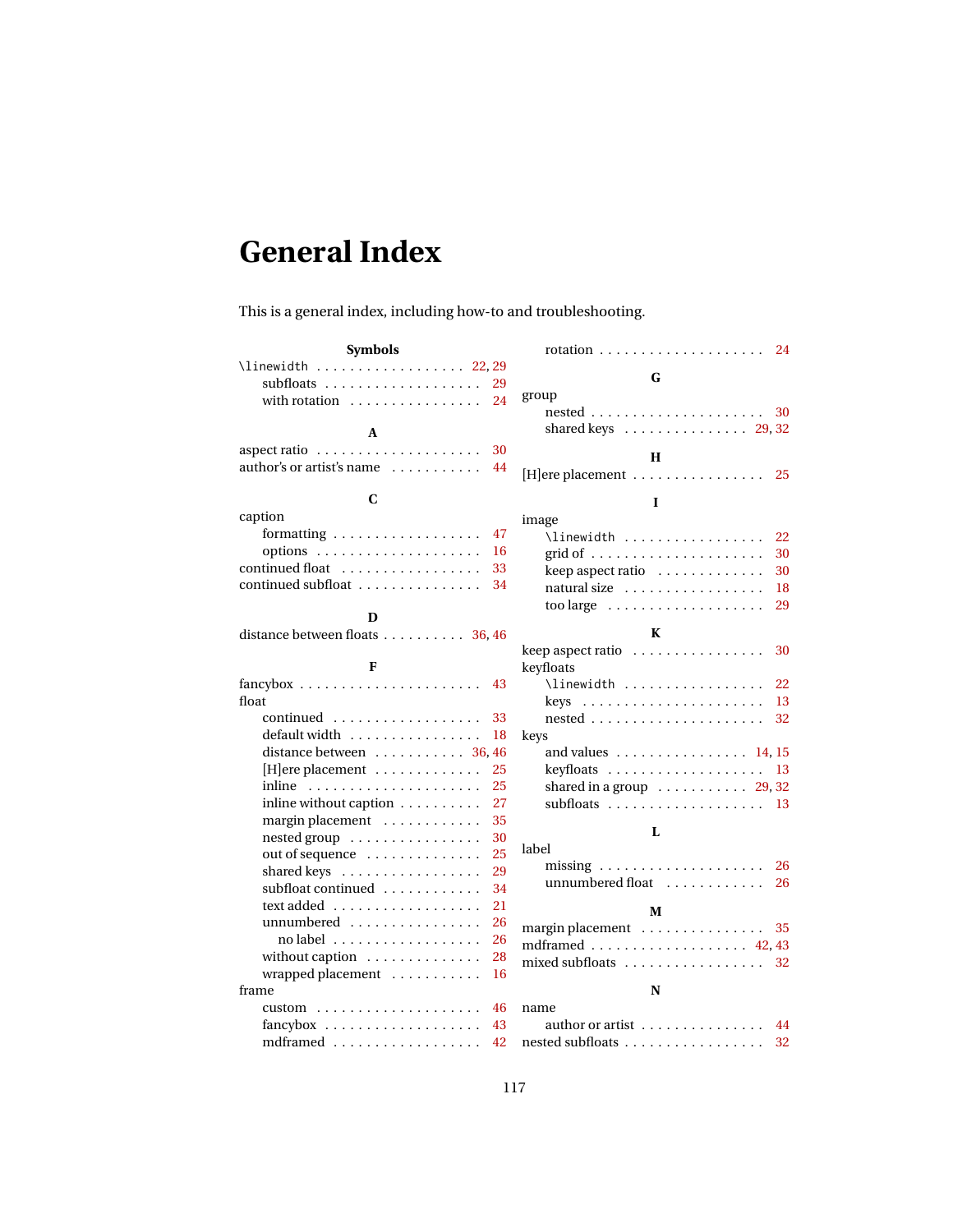| rotate                                               | shared keys $\dots \dots \dots \dots \dots \dots 32$ |  |
|------------------------------------------------------|------------------------------------------------------|--|
| box width and vertical space 24                      |                                                      |  |
| extra space $\ldots \ldots \ldots \ldots 24, 43$     |                                                      |  |
| frame $\ldots \ldots \ldots \ldots \ldots \ldots 24$ | table                                                |  |
|                                                      |                                                      |  |
|                                                      | rows too close or far $\ldots \ldots \ldots$ 46      |  |
| subfloat                                             | text                                                 |  |
| \linewidth $22,29$                                   |                                                      |  |
| continued $34$                                       |                                                      |  |
| distance between $\dots \dots \dots \dots$ 46        | W                                                    |  |
|                                                      |                                                      |  |